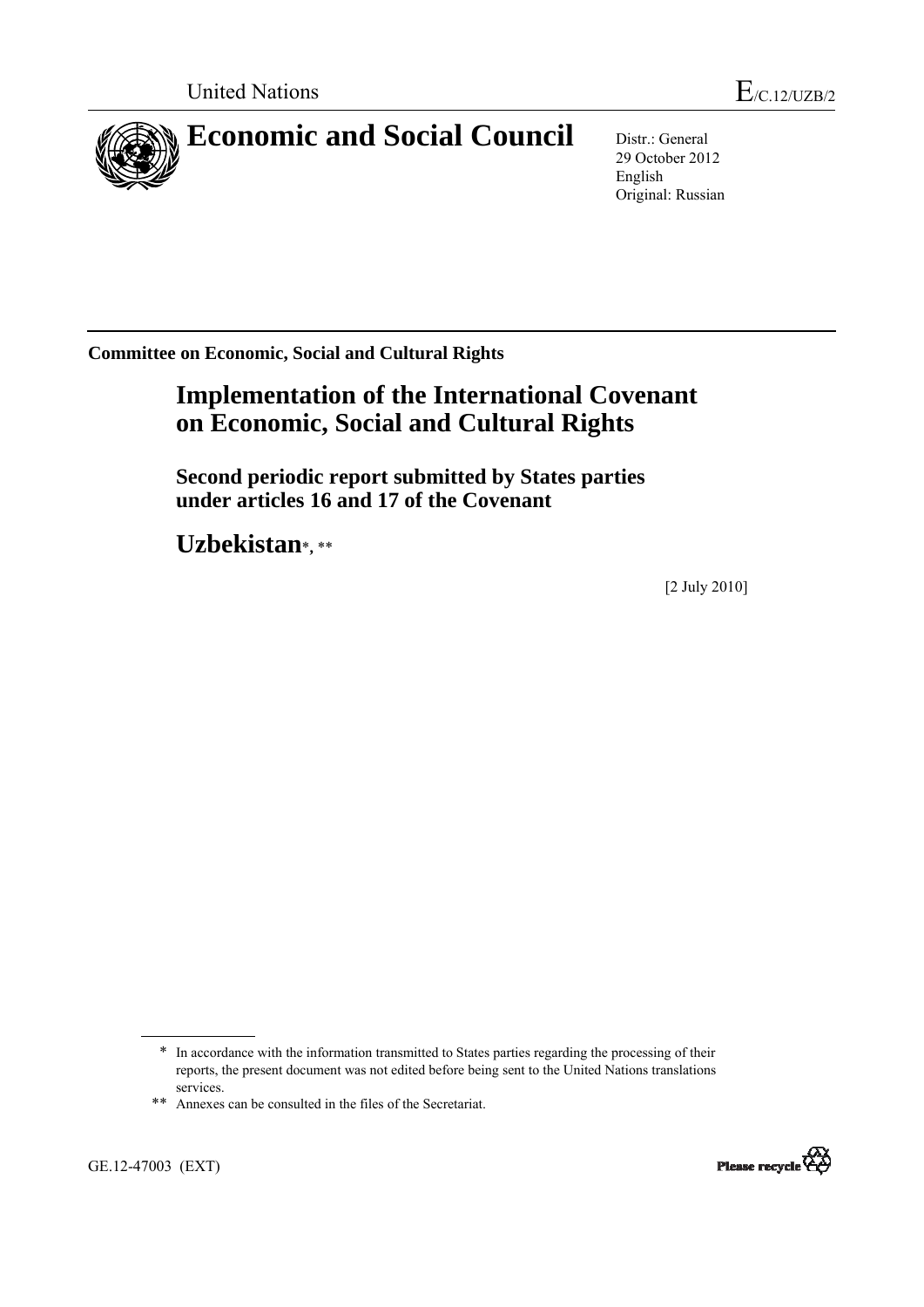## Contents

|      |             |            |                                                                                  | Paragraphs | Page<br>3      |
|------|-------------|------------|----------------------------------------------------------------------------------|------------|----------------|
| I.   |             |            |                                                                                  | $1 - 39$   | $\overline{4}$ |
| Π.   |             |            | $40 - 313$                                                                       | 9          |                |
|      | А.          |            |                                                                                  | $40 - 133$ | 9              |
|      |             | 1.         | Demographic, economic, social and cultural characteristics of the                | $40 - 55$  | 9              |
|      |             | 2.         |                                                                                  | $56 - 133$ | 21             |
|      | В.          |            | General framework for the protection and promotion of human rights               | 134-295    | 33             |
|      |             | 1.         |                                                                                  |            | 33             |
|      |             | 2.         | Legal framework for the protection of human rights at the national               | 134-229    | 37             |
|      |             | 3.         | Framework for promoting human rights at the national level                       | 230-281    | 49             |
|      |             | 4.         |                                                                                  | 282-295    | 56             |
|      | $C_{\cdot}$ |            | Information on non-discrimination and equality and effective remedies            | 296-313    | 58             |
| III. |             |            | Information on the implementation of the International Covenant on Economic,     | 314-977    | 61             |
|      |             |            |                                                                                  | 314-334    | 61             |
|      |             | Article 2. |                                                                                  | 335-373    | 62             |
|      |             | Article 3. |                                                                                  | 374 - 439  | 68             |
|      |             |            | Article 4. Prohibition of subjecting citizens' rights to unwarranted limitations | 440-456    | 75             |
|      |             | Article 5. | Means of exercising the right to judicial protection of civil rights             | 457-471    | 78             |
|      |             | Article 6. |                                                                                  | 472-535    | 80             |
|      |             | Article 7. |                                                                                  | 536-571    | 87             |
|      |             | Article 8. |                                                                                  | 572-604    | 90             |
|      |             |            |                                                                                  | 605-652    | 94             |
|      |             |            | Article 10. Social protection of the family, mothers and children                | 653-714    | 100            |
|      |             |            |                                                                                  | 715-770    | 107            |
|      |             |            | Article 12. Right to the highest attainable standard of physical and mental      | 771-855    | 114            |
|      |             |            |                                                                                  | 856-925    | 122            |
|      |             |            |                                                                                  | 926-977    | 128            |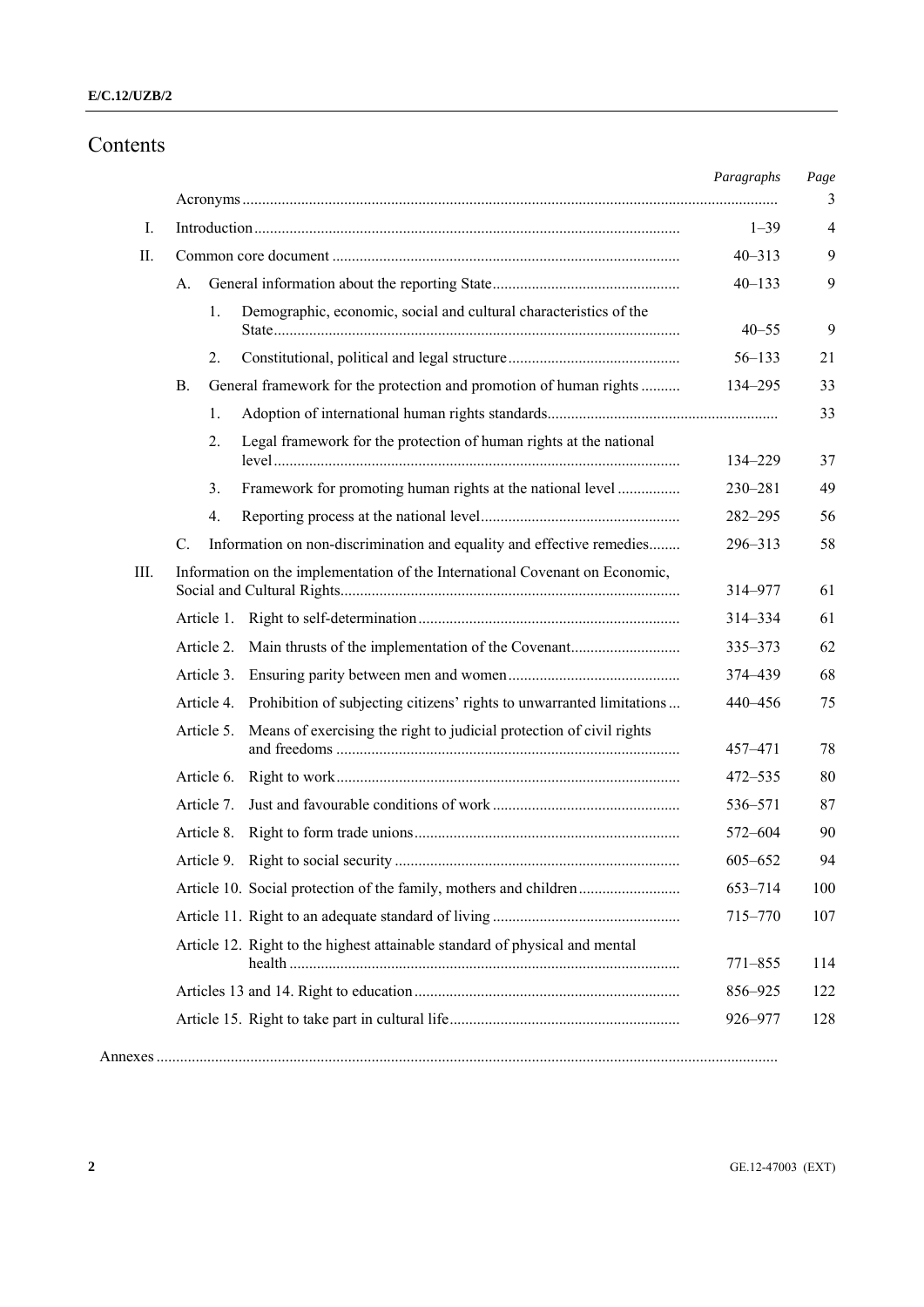# **Acronyms**

| ADB             | <b>Asian Development Bank</b>                                    |
|-----------------|------------------------------------------------------------------|
| <b>GDP</b>      | <b>Gross Domestic Product</b>                                    |
| <b>HIV/AIDS</b> | Human immunodeficiency virus/Acquired immune deficiency syndrome |
| <b>ICRC</b>     | International Committee of the Red Cross                         |
| <b>ILO</b>      | International Labour Organization                                |
| NGO             | Non-Governmental organization                                    |
| <b>OPEC</b>     | Organization of the Petroleum Exporting Countries                |
| <b>UNDP</b>     | United Nations Development Programme                             |
| <b>UNESCO</b>   | United Nations Educational, Scientific and Cultural Organization |
| <b>UNICEF</b>   | United Nations Children's Fund                                   |
| <b>USSR</b>     | Union of Soviet Socialist Republics                              |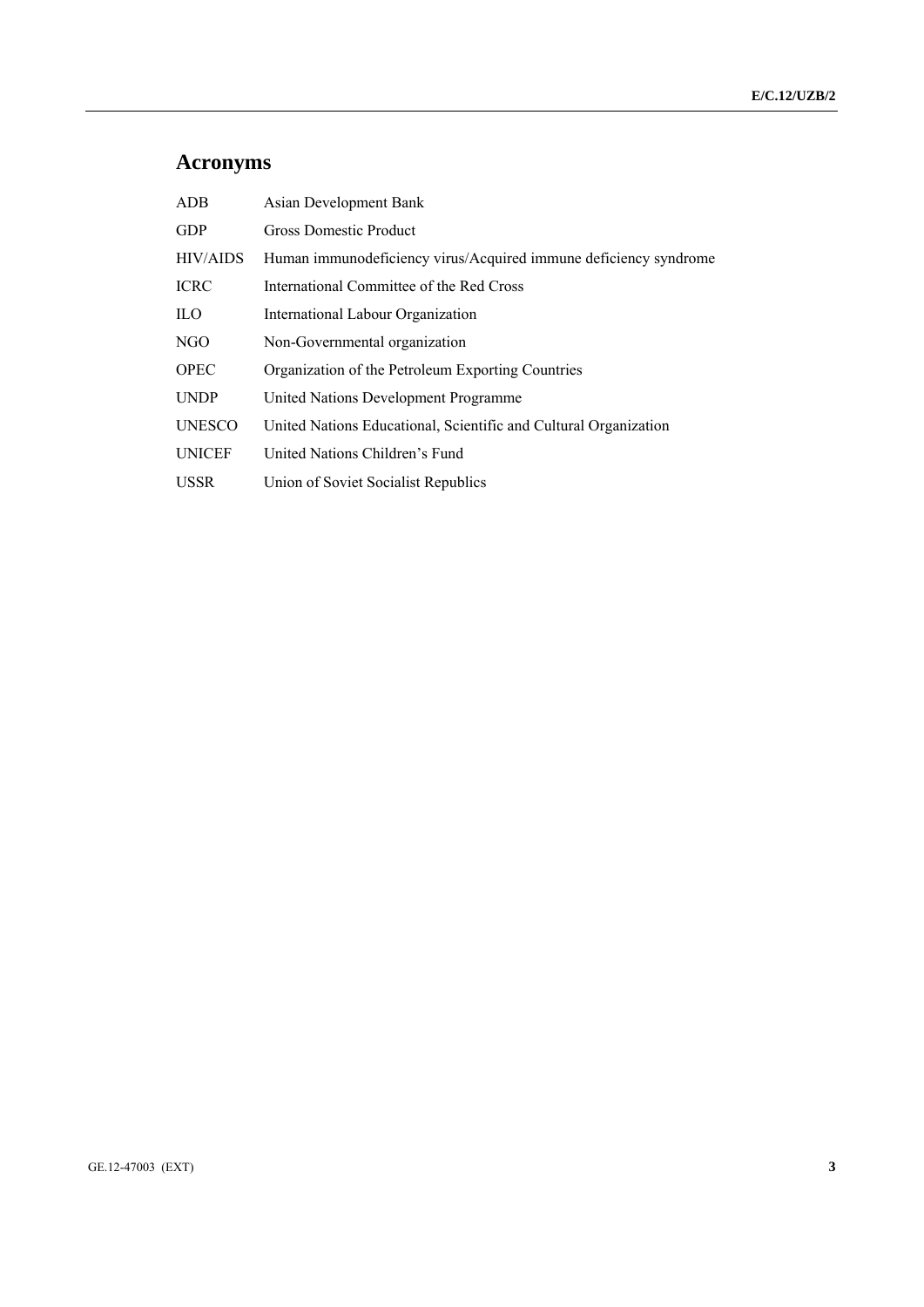## **I. Introduction**

1. The key feature of economic, social and cultural rights is that support for those rights fulfils needs vital to every person and indispensable to normal activities in life. The rights in question largely depend on the level of a State's economic and social development. Safeguarding those rights requires considerable time and material resources as well as active pursuit of a decent standard of living for the population.

2. From the first days of independence of the Republic of Uzbekistan, there has been a growing understanding that civil and political rights may be realized only if equal opportunities to meet essential needs in terms of food, housing, health care and employment are enjoyed by all.

3. The fulfilment of economic, social and cultural rights is a priority for the Uzbek State and society. In the period 2006-2010, efforts in this area took place in the context of significant strides towards building a democratic State based on the rule of law and formulating economic and social policies designed to offset the effects of the global economic and financial crisis, with primary regard for the economic and social rights of low-income and vulnerable social groups.

4. That period saw the adoption of measures to consolidate the legal framework and machinery for realizing political, economic, social and cultural rights, to update the legislation on the rights of citizens to education, medical care, social benefits, jobs and leisure activities and to promote physical fitness and sport. Legislative amendments and supplements designed to strengthen the legal safeguards of those rights were adopted, particularly in the form of new versions of the Disabled People's Social Welfare Act, the Citizens' Pensions Act, the Education Act, the Occupational Safety Act, and the Employment Act.

5. During the same period, the reform of the judicial system continued as follows:

Capital punishment was abolished as from 1 January 2008 and replaced with life or long-term imprisonment, while Uzbekistan acceded to the Second Optional Protocol to the International Covenant on Civil and Political Rights, aiming at the abolition of the death penalty.

 (b) As from 1 January 2008, habeas corpus has been instituted in Uzbekistan. The power to order pretrial detention was transferred from procuratorial offices to the courts, thus strengthening judicial control over the observance of human rights in pretrial investigations.

 (c) The Human Trafficking Prevention Act has been adopted, establishing a set of institutions for combating human trafficking; the Criminal Code has been supplemented by an article 135, "Human trafficking", which defines this offence and outlines penalties for the offenders; a national plan of action for intensifying the struggle against human trafficking, 2008-2010 has been adopted; and a national centre for the rehabilitation of trafficking victims has been set up.

 (d) Through amendments and supplements to the Legal Counsel Act, the Legal Practice and Lawyers' Defence Safeguards Act, the Code of Criminal Procedure and the Administrative Liability Code, the legal profession has been reformed to balance better the procedural rights of the prosecution and the defence, introduce the democratic institution of Miranda rights and make it an offence to obstruct the work of lawyers.

6. In the above period, considerable attention was paid to organizational, legal and financial support for Uzbekistan's national human rights institutions. Specifically, a number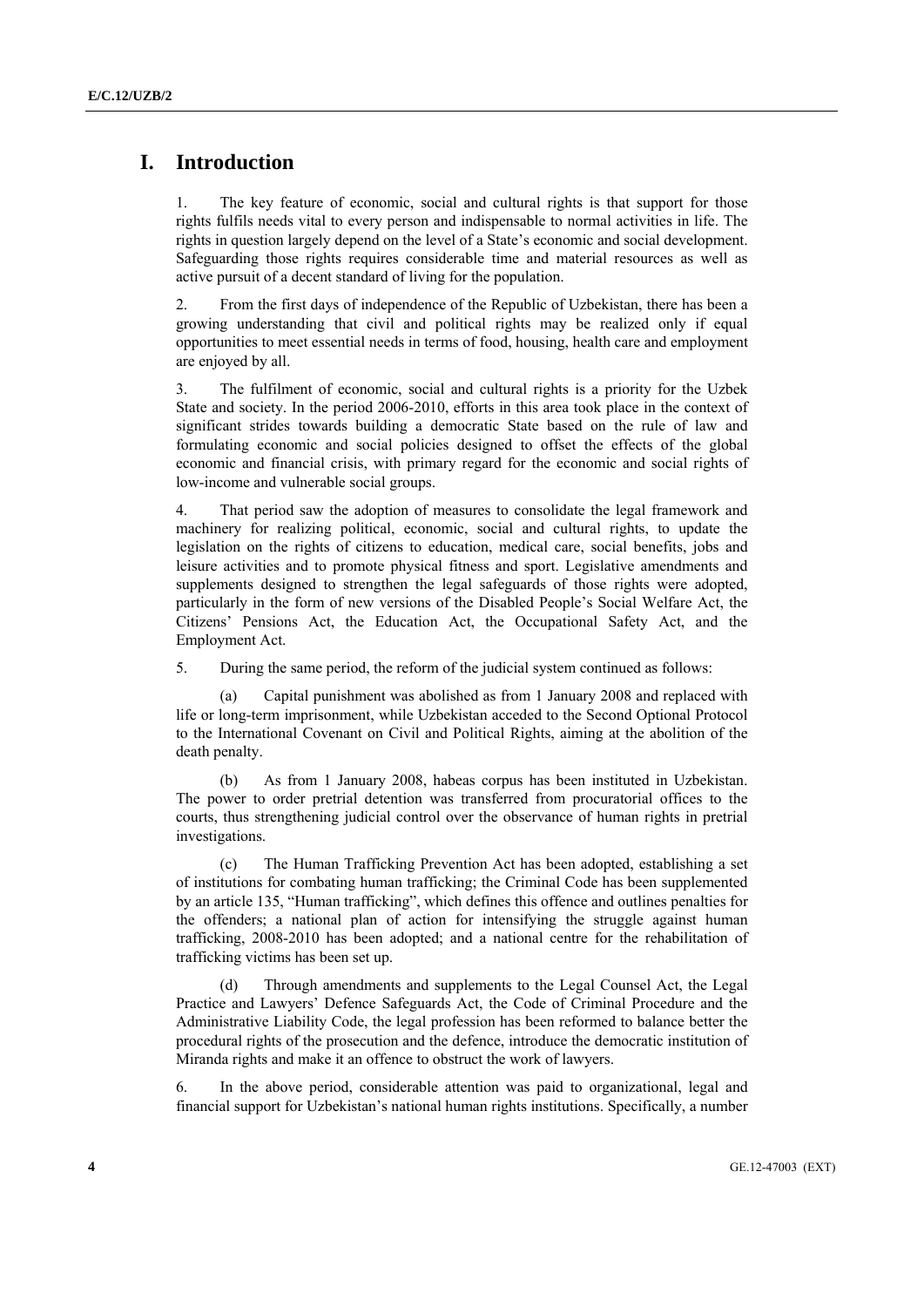of amendments and additions were made in 2009 to the Act on the Legislative Chamber of the Oliy Majlis, the Act on the Senate of the Oliy Majlis, the Code of Criminal Procedure and the Penal Enforcement Code, in order to strengthen legal safeguards of the powers of the Human Rights Commissioner of the Oliy Majlis (Parliamentary Ombudsman) to consider citizens' complaints and petitions.

7. As part of the celebration of the sixtieth anniversary of the Universal Declaration of Human Rights in 2008, a special Government decision on a set of measures for State support for national human rights institutions has helped to build the technical and human resources and capacities of the Ombudsman and the National Centre for Human Rights.

8. Uzbekistan has continued to work towards developing an active civil society and creating a partnership between the State and society. To that purpose:

A bicameral parliament has been set up and is functioning effectively, cooperating actively with political parties, non-profit NGOs and civil society organizations;

An important event in Uzbek political life — elections to the Oliy Majlis and local legislative bodies in 2009 — attested to the democratic nature of the electoral system and the political activism of voters;

The following legislative acts were adopted: the Act on Strengthening the Role of Political Parties in the Renewal and Further Democratization of Governance and in the Modernization of Uzbekistan, of 11 April 2007, which set up procedures whereby political parties can monitor appointments to the highest positions in the executive branch; and the Non-Governmental Non-Profit Organizations Safeguards Act, under which NGOs are eligible for State aid in the form of procurement of services, grants and subsidies.

 (d) On 3 July 2007, by joint decision of the Oliy Majlis Legislative Chamber and Senate on measures enhancing support for non-profit NGOs and other civil society bodies, the Public Support Fund for Non-Governmental Non-Profit Organizations and Other Civil Society Institutions and a Parliamentary Commission for managing the finances of the Fund were created and attached to the Oliy Majlis.

9. The extensive celebrations in Uzbekistan of the sixtieth anniversary of the Universal Declaration of Human Rights were a remarkable event. A presidential decree of 1 May 2008 on that event approved a programme of action outlining a range of legislative, organizational and educational measures that were carried out during the year. In 2008, on the recommendation of treaty bodies, legislation was adopted on Uzbekistan's accession to ILO Conventions No. 138 concerning Minimum Age for Admission to Employment and No. 182 concerning the Prohibition and Immediate Action for the Elimination of the Worst Forms of Child Labour, the two Optional Protocols to the Convention on the Rights of the Child, and the United Nations Convention against Corruption and the Protocol to Prevent, Suppress and Punish Trafficking in Persons, especially Women and Children, supplementing the United Nations Convention against Transnational Organized Crime.

10. Each year of progress corroborates the validity and soundness of the Uzbek model of transition to a socially oriented free-market economy. The model relies on the following five well-known principles: freedom from ideologies, pragmatic economic policy founded on precedence of the economy over politics, role of the State as main reformer, rule of law, and effective social policy with gradual, step-by-step reforms.

11. Uzbekistan's prudent and comprehensively worked-out policy on reform, liberalization and modernization of, primarily, the country's economy and on diversification of its structures has built an effective barrier and a durable and reliable buffer which offer protection against the negative impact of crises and other threats.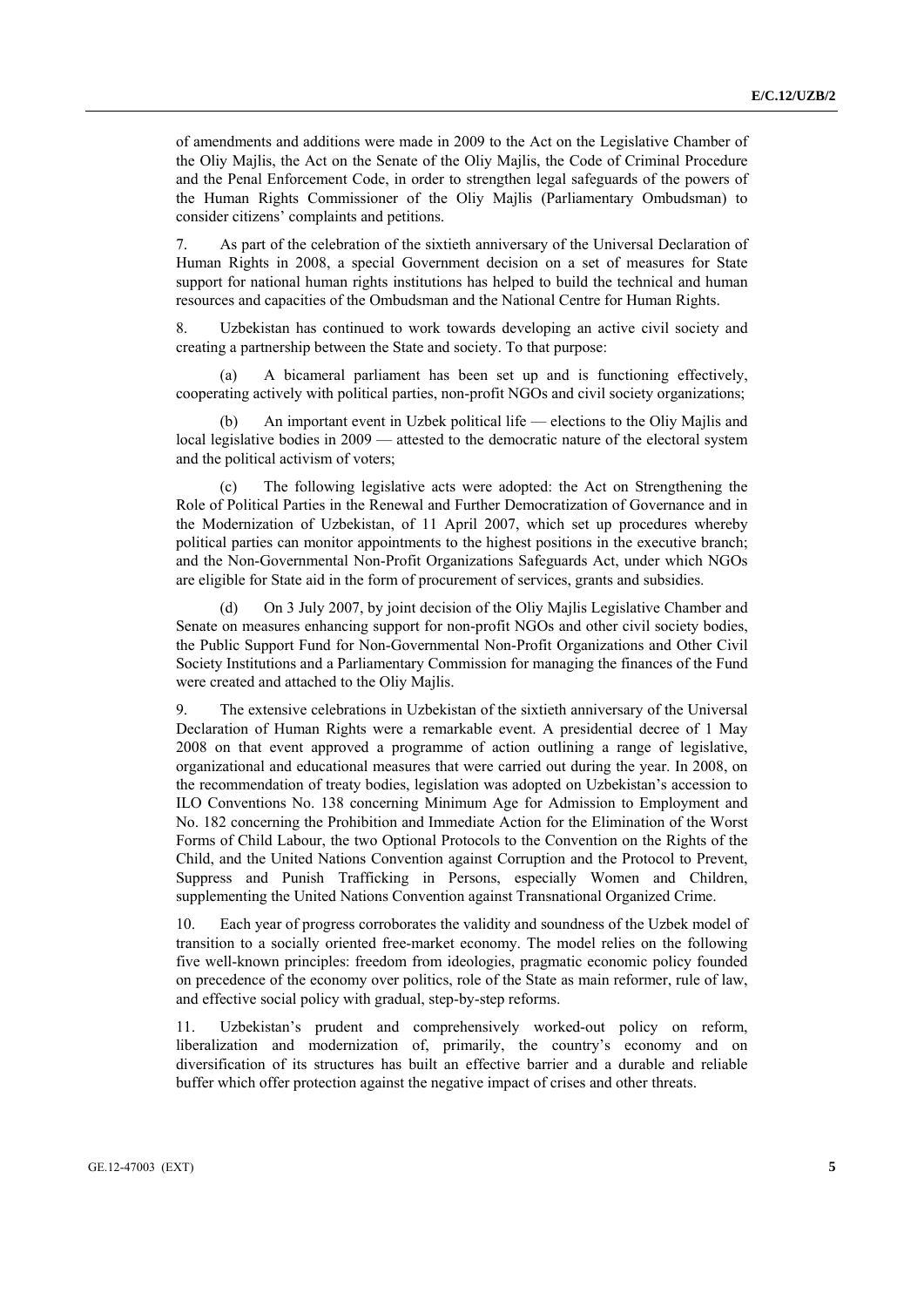12. In the second half of 2008, once it was clear that Uzbekistan, as part of the global economy, was increasingly exposed to harsh consequences of the global crisis, a programme of anti-crisis measures, 2009-2012, was formulated, taking into account the specific situation and particularities of the country's economy.

13. Once approved and adopted, that programme, designed to avert and neutralize the consequences of the global economic crisis, has currently been entrusted to specific implementing entities at the sectoral and regional levels. A Government commission and local groups have been set up to ensure strict monitoring of programme implementation.

14. In 2009, President Islam Karimov published a book entitled *The Global Economic and Financial Crisis: ways and measures for overcoming it under the conditions prevailing in Uzbekistan* to explain and discuss the future course of the global crisis, which had set in 2008. The book addresses the impact of the crisis on the Uzbek economy and factors that may attenuate that impact, and outlines specific measures for boosting the country's social and economic development through the aforementioned anti-crisis programme.

15. The Government is committed to ensuring that effective measures are adopted to mitigate the effects of the global crisis on the people and that a timely preventive policy is implemented to protect the economy, social institutions and human rights from the negative impact of the crisis on the well-being of the population, in particular the vulnerable social groups — women, children, disabled persons and retirees.

16. The social focus of the reforms undertaken in the country and the system of legal, organizational, social and economic measures that has been developed to ensure social protection through annual State programmes of support for the population groups in need have been crucial to attenuating the negative effects of the global crisis on Uzbekistan's economic development.

17. Thus, Uzbek Sum (SUM) 483,600 million were allocated to various forms of social assistance in 2007, Year of Social Protection; SUM 1,248 billion were spent in 2008, Year of Young Persons; SUM 2,612 billion were spent in 2009, Year of Rural Development and Improvement; and SUM 1,700 billion were earmarked for spending in 2010, Year of a harmoniously Developed Generation.

18. In Uzbekistan, an adequate safety margin and the necessary resource base have been secured for the steady and smooth operation of the economic, financial, budgetary, banking and credit system and of the sectors and enterprises of the real economy.

19. The total assets of commercial banks, including currently the reserves set aside pursuant to the Citizens' Bank-Deposits Protection Guarantees Act, exceed SUM 13,360 billion and are equal to 2.4 times the volume of personal and business deposits. In view of the significant increase in the volume of the country's banking assets, the State currently guarantees 100 per cent of all bank deposits of the population.

20. In 2008, GDP grew to 109 per cent and industrial production attained 112.7 per cent (117.7 per cent in the case of consumer goods), while the services sector output increased by 21.3 per cent.

21. The Government budget has been over-executed. Instead of an expected deficit, a surplus equal to 1.5 per cent of GDP has been achieved.

22. In 2008, average wages increased by more than 150 per cent in budget-funded organizations and by 140 per cent in the economy as a whole. In real terms, the population's annual income increased by 23 per cent. In 2009, average wages increased by 140 per cent in the budget-funded and business sectors. Inflation has been kept within the bounds of 7-9 per cent.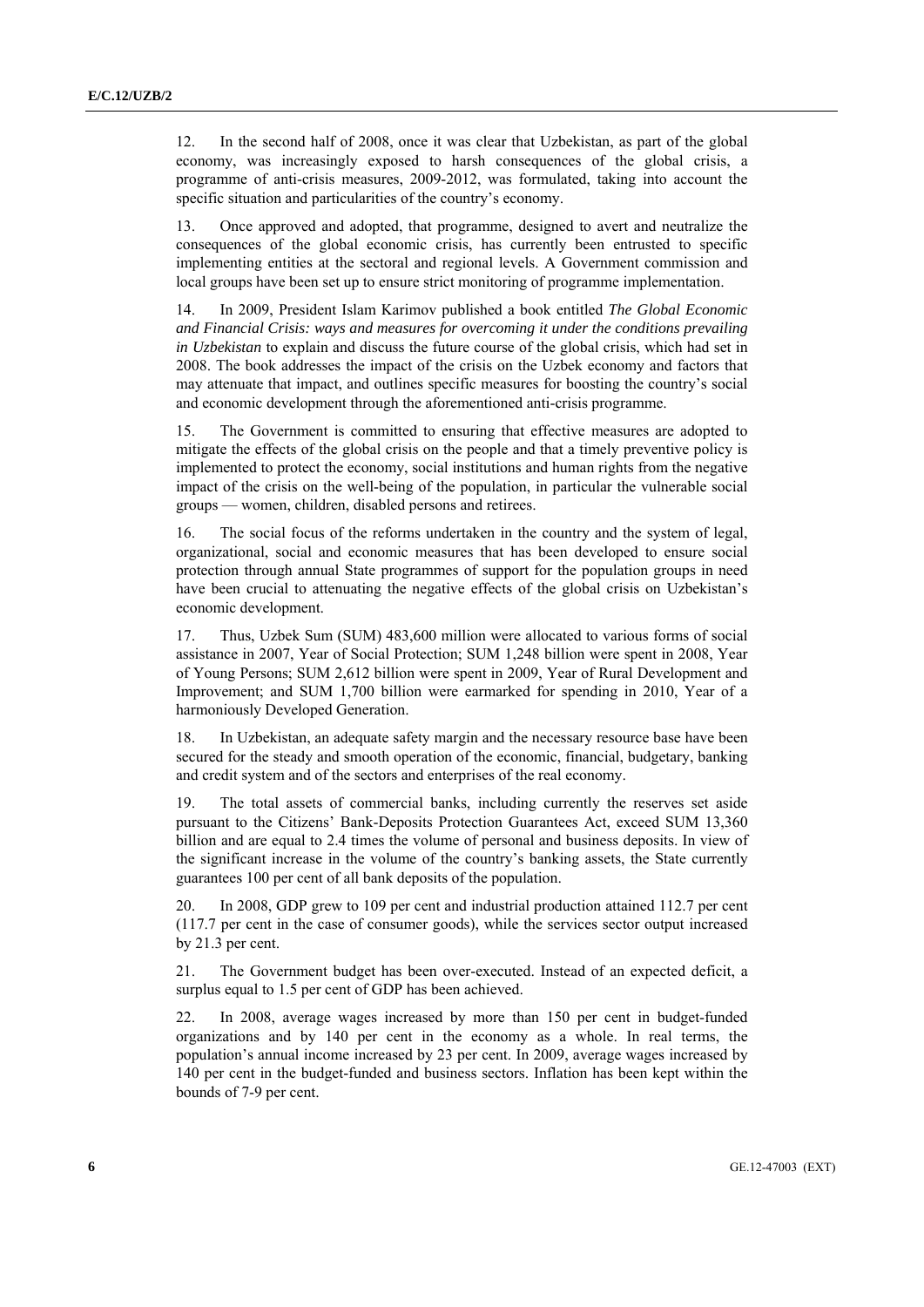23. Despite the crisis, the State has accorded priority to building and launching facilities in the social sector. Such projects have comprised the construction of 169 new vocational secondary schools (colleges) for 113,200 students, 23 academic secondary schools (lycées) for 14,700 students and 69 new schools; and major reconstruction in the case of 582 schools, 184 children's sport facilities, 26 rural medical centres and 7.240,000 square meters of housing.

24. Measures were adopted to reduce further the tax burden on businesses and the uniform tax rate for microenterprises and small enterprises from 10 to 8 and, as from 2009, to 7 per cent.

25. In Uzbekistan, the economy functions in a stable manner at high growth rates, while inflation has been kept within the bounds of forecast indicators. It has also been possible to raise the level of wages and direct 50 per cent of investment towards modernization and technical upgrading of processing. The State pays special attention to agriculture; and considerable funds — approximately SUM 1 trillion in 2008, and SUM 1.2 trillion in 2009 — are channelled into agricultural production.

26. Significant new approaches to employment consist in the development of small enterprises, private initiative and the services sector; the introduction of various forms of home-based work; and the promotion of livestock breeding in rural areas. In 2008, the contribution of small enterprises to GDP attained 48.2 per cent. More than 76 per cent of the gainfully employed work in that sector.

27. Of the approximately 661,000 jobs generated in 2008, more than 374,000 were created in the small business sector, approximately 220,000 in the services sector, and approximately 97,800 in the sector of home-based work. In 2009, 932,600 new jobs were created, 1.4 times as many as in 2008.

28. In the period 2006-2010, intensive efforts continued to be made in order to raise awareness of issues addressed in the Covenant among civil servants, socio-economic system workers, NGOs and the population at large. Emphasis was placed on the economic, social and cultural rights of women, children, young, older, or disabled persons, and national minorities. A series of conferences and seminars were held on women's and children's rights, the legal protection of vulnerable social groups, and NGO participation in taking on socially beneficial tasks.

29. Thus, on 17 September 2008, the Committee on Democratic Institutions, Non-Governmental Organizations and Citizens' self-governance bodies of the Legislative Chamber and the National Centre for Human Rights in cooperation with the OSCE Project-Coordinator in Uzbekistan, organized a round table on "Strengthening social partnerships between NGOs and State structures: new mechanisms for financing NGO activities". Seminar participants, including deputies and senators, and representatives of ministries, departments, political parties and NGOs, highlighted the need to adopt the Social Partnership Act.

30. On 11 September 2009, the National Centre for Human Rights and UNDP organized a round table on "The global economic and financial crisis and issues involved in an improvement of the law on free legal counsel in Uzbekistan". The round table discussed the expanding free legal assistance to low-income and disabled persons, orphans, and women victims of human trafficking or violence through the adoption of the Free Legal Counsel Act.

31. On 26-27 November 2009, the Ministry of Labour and Social Welfare and the National Centre for the Social Adaptation of Children in cooperation with UNDP and UNESCO organized in international forum on "Moving from childhood to adulthood: social protection, social work, social integration". On 31 November-1 December 2009, the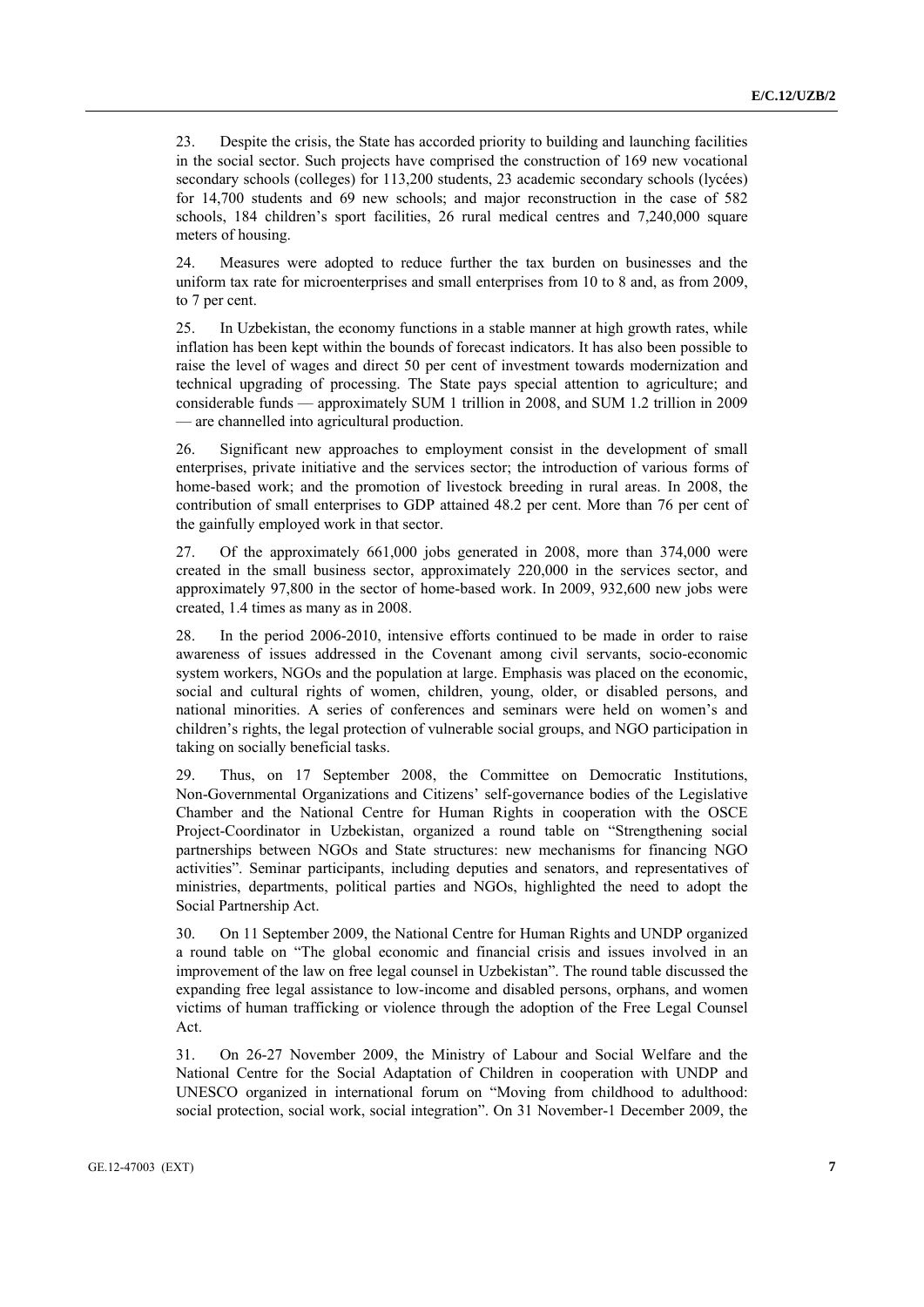Council of the Federation of Trade Unions of Uzbekistan in cooperation with German Technical Cooperation (GTZ) held an international conference on "Employment, the labour market and workforce mobility".

32. Information and education on issues involving economic, social and cultural rights are provided through, *inter alia*, publications. In particular, in 2009 a book entitled *The Universal Declaration of Human Rights and the National System for the Protection of Human Rights* was published together with a series of brochures on the realization of human rights, including economic, social and cultural rights, in the country.

33. Uzbekistan is cooperating with United Nations treaty bodies in the area of human rights as follows:

- In 2006, the following national reports were considered: third to fifth periodic reports on the implementation of the International Convention on the Elimination of All Forms of Racial Discrimination<sup>1</sup>; second periodic report on the implementation of the Convention on the Rights of the Child<sup>2</sup>; and second and third periodic reports on the implementation of the Convention on the Elimination of All Forms of Discrimination against Women<sup>3</sup>;
- In 2007, Uzbekistan's third periodic report on its implementation of the Convention against Torture and Other Cruel, Inhuman or Degrading Treatment or Punishment was considered<sup>4</sup>;
- In 2008, the Human Rights Council considered Uzbekistan's national report as part of the universal periodic review mandated by Council resolution 5/1, adopted on 20 March  $2009^5$ ;
- The following national reports have been prepared and transmitted to the respective committees: fourth periodic report on the implementation of the International Convention on the Elimination of All Forms of Discrimination against Women<sup>6</sup>; third periodic report on the implementation of the International Covenant on Civil and Political Rights<sup>7</sup>; and sixth and seventh periodic reports on the implementation of the Convention on the Elimination of All Forms of Racial Discrimination<sup>8</sup>;
- In 2009, Uzbekistan's third and fourth periodic reports on the implementation of the Convention on the Rights of the Child were prepared and submitted to the Committee on the Rights of the Child; and the following reports were considered: fourth periodic report on the implementation of the Convention on the Elimination of All Forms of Discrimination against Women, and third periodic report on the implementation of the International Covenant on Civil and Political Rights. Consideration of the sixth and seventh periodic reports on the implementation of the Convention on the Elimination of All Forms of Racial Discrimination was scheduled for August of the same year.

34. Uzbekistan pays special attention to the concluding observations and recommendations adopted by the United Nations treaty bodies following consideration of

<sup>1</sup> CERD/C/463/Add.2.

<sup>2</sup> CRC/C/104/Add.6.

<sup>3</sup> CEDAW/C/UZB/2 and CEDAW/C/UZB/3.

<sup>4</sup> CAT/C/UZB/3.

<sup>5</sup> A/HRC/WG.6/3/UZB/1.

<sup>6</sup> CEDAW/C/UZB/4.

<sup>7</sup> CCPR/C/UZB/3.

<sup>8</sup> CERD/C/UZB/7.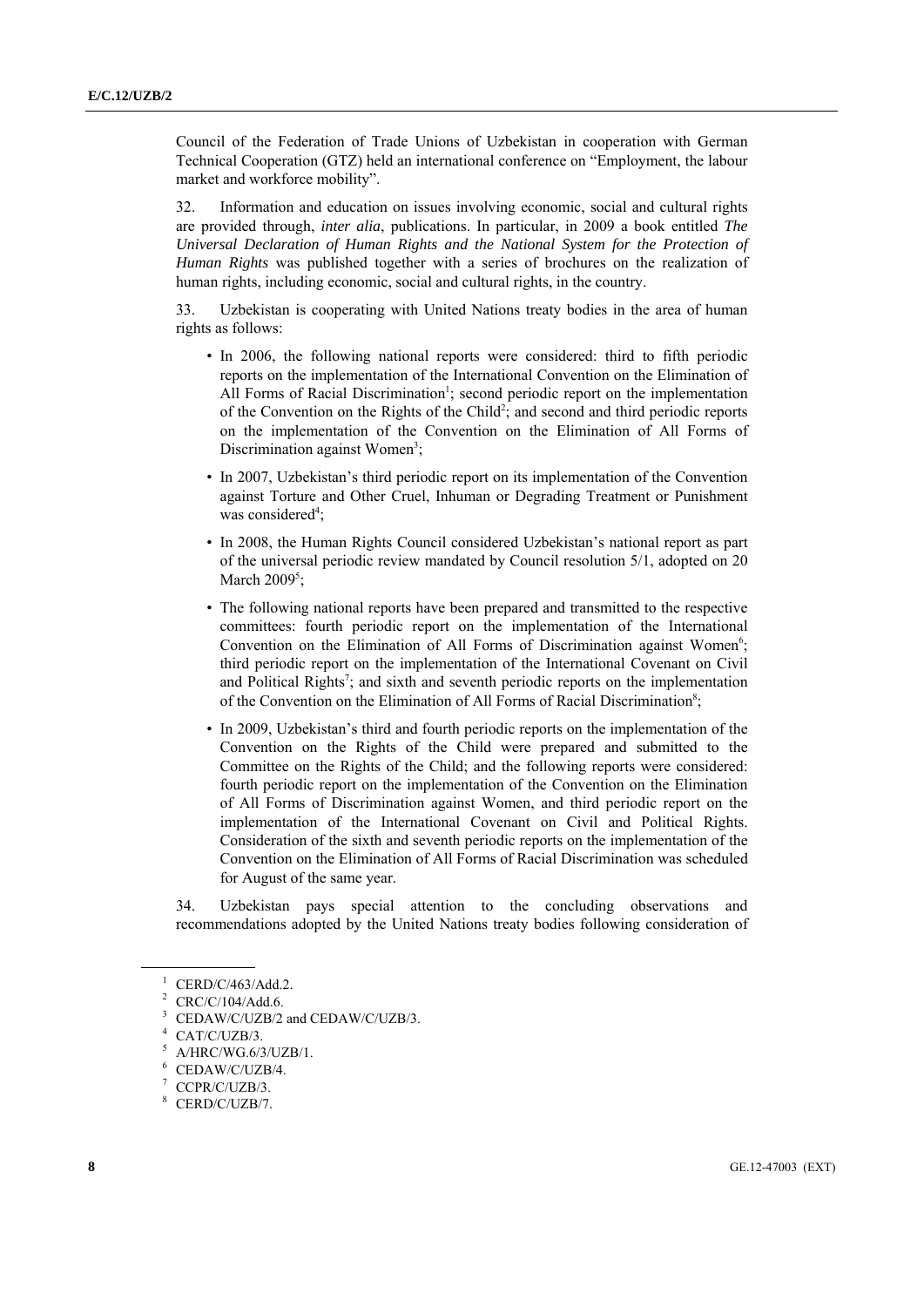its periodic reports. For each of these documents, a national plan of action aimed at implementing the recommendations is adopted and includes measures designed to ensure the exercise of economic, social and cultural human rights. The National Plan of Action for the implementation of recommendations formulated by the United Nations Human Rights Council following consideration of Uzbekistan's national report for the Universal Periodic Review was adopted and translated into Uzbek and English in 2009. It contains, in the chapter on the rights of children and women, measures for ensuring the economic and social rights of women, children, disabled persons, and human trafficking victims.

35. This report contains detailed information on the legal, organizational, informational and awareness-raising measures designed to facilitate the realization of economic, social and cultural rights. The report provides information on the application of the National Plan of Action for the implementation of recommendations formulated by the Committee following consideration, in 2005, of Uzbekistan's initial report on the implementation of the Covenant.

36. The statistical data in the report concern primarily the period 2006-2009. Statistical indicators for 2010 will be provided on the basis of further questions raised by members of the Committee regarding the report.

37. In drawing up this report, account was taken of general comments Nos. 1-15 of the Committee on Economic, Social and Cultural rights; general comments Nos. 4 (Equal enjoyment of civil and political rights by men and women), 6 (Right to life), 17 (Rights of the child), 19 (The family), 23 (Rights of minorities) and 28 (Equality of rights between men and women) of the Human Rights Committee; and the relevant general comments of other United Nations treaty bodies.

38. This report was prepared on the basis of the provisions of article 16 of the Covenant and on the new compilation of guidelines on the form and content of reports to be submitted by States parties to the international human rights treaties.

39. This report is the work of a working group<sup>9</sup>, more than 30 State bodies, key ministries and departments engaged in State regulation of the economic, social and cultural sectors, and more than 20 NGOs actively participating in the implementation of State programmes on issues related to the social protection of various categories of citizens.

## **II. Common core document**

### **A. General information about the reporting State**

### **1. Demographic, economic, social and cultural characteristics of the State**

40. The Republic of Uzbekistan is situated in Central Asia between the region's two biggest rivers, the Amu Darya and the Syr Darya. It borders Kazakhstan to the north and north-east, Turkmenistan to the south-west, Afghanistan to the south, Tajikistan to the south-east and Kyrgyzstan to the north-east. Approximately four fifths of Uzbekistan are made up of desert plains; the eastern and south-eastern regions include the hills and foothills of Tien Shan and the Gissar range. Within the Turan plate lie the Ustyurt plateau,

<sup>&</sup>lt;sup>9</sup> The of working group consisted of Professor Mr. A. Saidov, doctor of science of law, Director, National Centre for Human Rights; Mr. A. Ismailov, Deputy Director of the Centre; Ms. Bakayeva, candidate of legal science, Head of the Human Rights Analysis and Research Department of the Centre; Ms. K. Arslanova, principal consultant in the same Department; and A. Gorokhov, principal specialist in the same Department.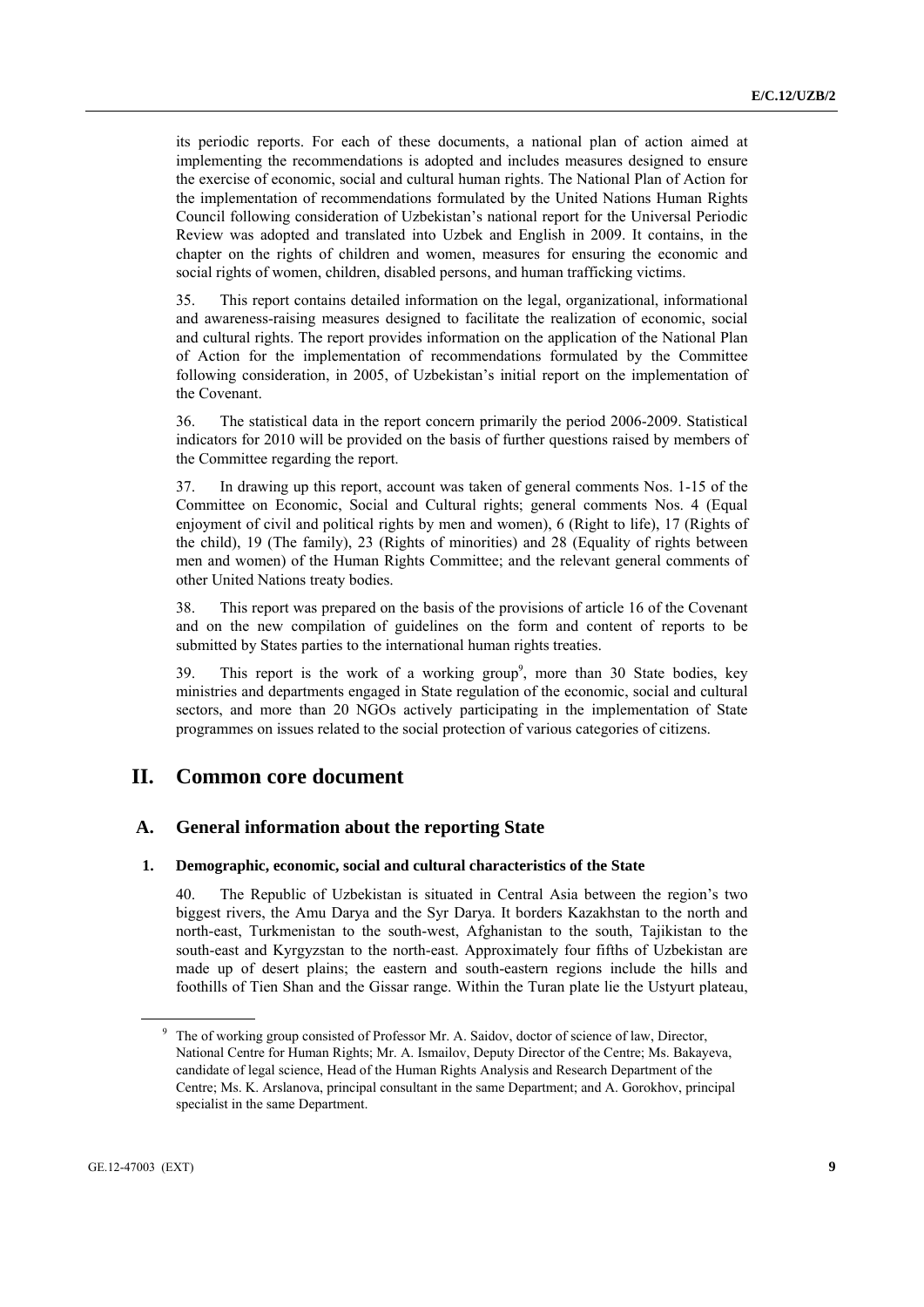the Amu Darya delta on the southern shore of the Aral Sea and the enormous Kyzylkum desert. The climate is extreme continental.

41. The country has a total area of 447,400 square kilometres and comprises the Republic of Karakalpakstan, 12 provinces (viloyat) and the City of Tashkent, 121 towns and cities and 163 rural districts. The population is 27.5 million. The capital is Tashkent.

### *Historical survey*

42. The first historical information about the settlement of Central Asia, including Uzbekistan, dates to the middle of the first millennium B.C. In the sixth century B.C., Central Asia was under the rule of Persia's Achaemenid dynasty; in the fourth century B.C., that dynasty was conquered by Alexander the Great. The territory of Uzbekistan, in its entirety or in part, was subsequently ruled by the great States of antiquity: the descendants of Alexander the Great and Seleucus Nikator (fourth to third centuries B.C.); the Graeco-Baktrian Empire (third to second centuries B.C.); and the powerful central Indian State of Kushanov (late first to fourth century A.D.).

43. Various cultures and civilizations helped to shape the Uzbek race, with its Turkic roots, into the titular nation. The historical development of the Uzbeks took place in a context of close contacts and intermingling with the Iranian peoples and culture.

44. Central Asia, including the land that is now Uzbekistan, was conquered by the Arabs in the eighth century and was added to the possessions of the Arab Caliphate. Islam was introduced in the wake of this conquest. The new religion spread quickly, although the people held on to some aspects of Zoroastrianism and certain other religions (Buddhism, Manichaeism and Nestorian Christianity). The spread of Islam led to the absorption of the region into the area of Islamic civilization.

45. In the late ninth century, the reign of the Arabs was replaced by the rule of local dynasties. From the ninth to the twelfth centuries, the territory of Uzbekistan was ruled by the Samanid, Karakhan and Seljuk States.

46. In the early thirteenth century, Central Asia (along with Azerbaijan and Persia) was briefly part of the Khwarezm-Shah dynasty, which was brought down by the hordes of Genghis Khan. Soon after, power shifted to the Timurid dynasty (established by Tamerlane). During this period (late fourteenth to the fifteenth centuries), the economy and culture flourished, and Tamerlane made his capital at Samarkand. In the Middle Ages, the Timurid Empire extended over a vast territory, forming a common legal and economic space. This period, and the absolute monarchy that emerged at the time, may be regarded as the foundation for the nationhood of Uzbekistan.

47. At the turn of the sixteenth century, the Timurid Empire was replaced by the Shaybanid Empire, which ruled throughout the sixteenth century. For nearly four centuries, from the sixteenth century until Russia conquered Central Asia in the late nineteenth century, there were three Uzbek khanates in the territory of Uzbekistan: Bukhara (an emirate as from the mid-eighteenth century), Khiva and Kokand.

48. In the late nineteenth century, most of Central Asia, including contemporary Uzbekistan, became part of Russia. The Governorate-General of Turkistan was established.

49. After the Russian revolution, in 1920, the Bukhara and Khorezm People's Soviet Republics were formed.

50. In 1924, Central Asia was divided up into ethnic States. The Uzbek Soviet Socialist Republic was established on 27 October 1924. Under this ethnic division, the territories populated chiefly by Uzbeks became part of the Uzbek SSR. The Republic housed 82 per cent of all Uzbeks living in the USSR; they made up 76 per cent of the total population of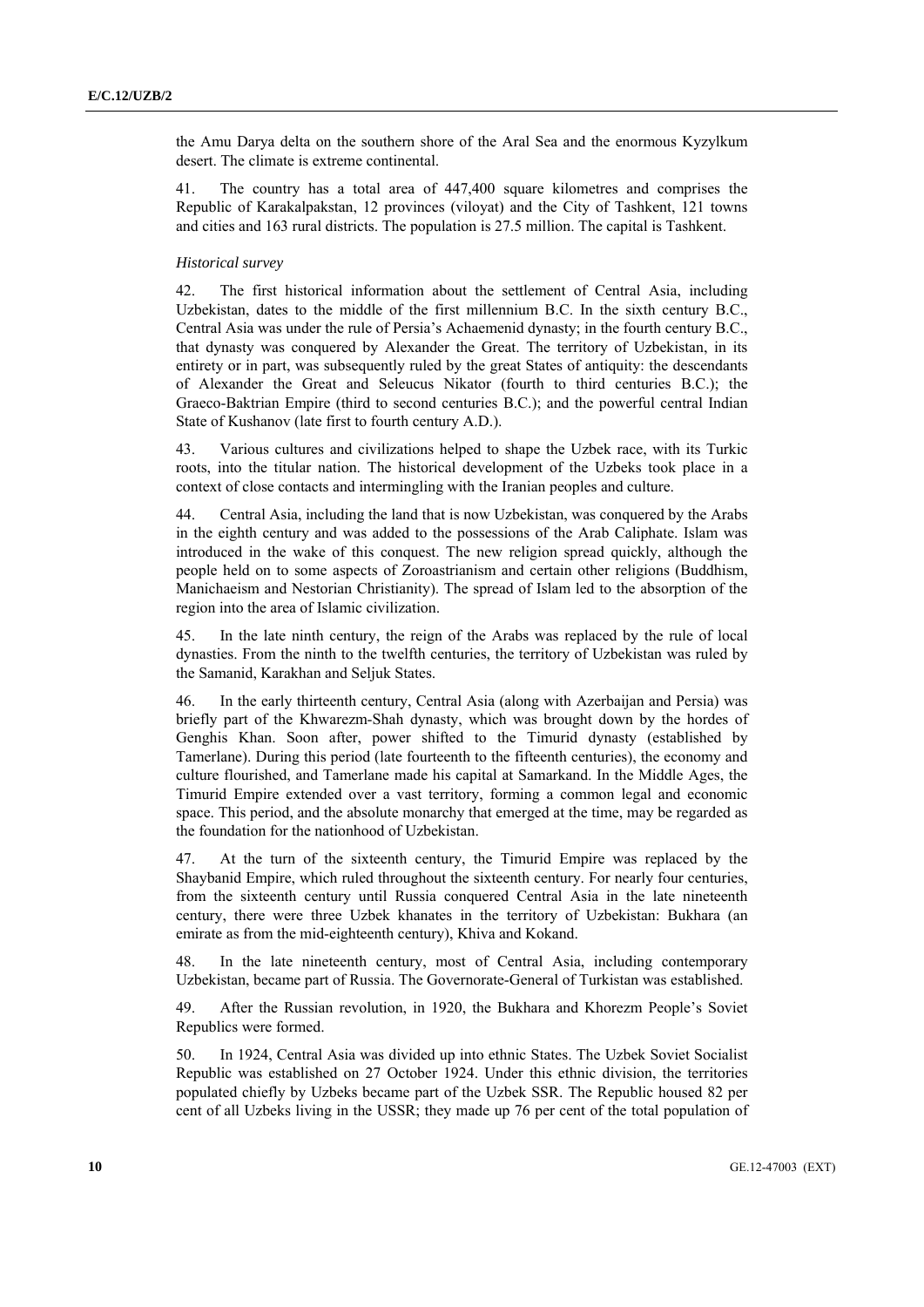the newly formed Republic. Uzbekistan was part of the USSR for nearly 70 years, and its demographic, social and economic development was influenced by typically Soviet processes.

51. The turning point in the country's history occurred on 1 September 1991, when Uzbekistan's independent statehood was proclaimed: on 31 August 1991, the Supreme Soviet of the Republic of Uzbekistan adopted a decision proclaiming the independent statehood of the Republic of Uzbekistan and a constitutional act on the legal foundations of the independent statehood of the Republic of Uzbekistan.

### *Population*

52. The majority of the population (more than 21 million) is Uzbek, a Turkic-speaking people with an ancient and distinctive culture. Uzbekistan is also home to many other peoples, *inter alia* Kazakhs, Tajiks, Karakalpaks, Kyrgyz, Turkmens, Russians, Ukrainians, Tatars, Armenians, Koreans and Uigurs.

53. In anthropological terms, the Uzbeks are a people of mixed descent, with both Caucasian and Mongoloid elements. Anthropologists regard the Uzbeks as southern Europeoids of the Central Asian Mesopotamian type. The Uzbek population of the towns and ancient cultivated oases has a comparatively small admixture of Mongoloid features.

54. Uzbek is the official language of Uzbekistan. The literary Uzbek language belongs to the Karluk group of the western branch of the Turkic languages. One of the characteristic features of the Uzbek language is its profound historical links with the Tajik language. The Karakalpak language belongs to the Kipchak group of the Turkic languages.

55. In terms of religious affiliation, Uzbeks and Karakalpaks are Sunni Muslims of the *Hanafi madhhab* (school of law). Typical of Islam in Uzbekistan, and indeed throughout Central Asia, is the merging of orthodox Islam and Islamic mysticism, or Sufism, as well as the presence of some pre-Islamic beliefs.

 *Demographic indicators* 

Table 1

### Permanent population, by gender and age<sup>10</sup>

|           | As at 1 January 2007   |               |           | As at 1 January 2008   |           |           | As at 1 January 2009   |             |           |
|-----------|------------------------|---------------|-----------|------------------------|-----------|-----------|------------------------|-------------|-----------|
|           | <b>Both</b><br>genders | Male          | Female    | <b>Both</b><br>genders | Male      | Female    | <b>Both</b><br>genders | Male        | Female    |
| $1-6$     | 3 622 775              | 863 286       | 1 759 489 | 3708143                | 1 907 854 | 1 800 289 | 3 844 411              | 1978 532    | 865 879   |
| $7 - 10$  | 2 246 789              | 1 1 5 1 9 8 4 | 1 094 805 | 2 144 103              | 1 098 586 | 1 045 517 | 2 057 567              | 1 0 54 2 95 | 1 003 272 |
| $11 - 15$ | 3 240 838              | 1 652 233     | 1 588 605 | 3 173 144              | 1 622 014 | 1 551 130 | 3 091 497              | 1581859     | 1 509 638 |
| $16 - 18$ | 1881283                | 957 630       | 923 653   | 1924 162               | 979 067   | 945 095   | 1969 199               | 1 002 172   | 967 027   |
| 19-22     | 2411152                | 1 215 978     | 1 195 174 | 2463816                | 1 243 757 | 1 220 059 | 2 473 375              | 1 253 470   | 1 219 905 |
| $23 - 24$ | 1 023 152              | 513436        | 509 716   | 1 078 134              | 542 048   | 536 086   | 1 145 638              | 576 101     | 569 537   |
| $25 - 30$ | 2 668 442              | 1 341 465     | 1 326 977 | 2 7 29 7 32            | 1 372 240 | 1 357 492 | 2 830 707              | 1 422 262   | 1 408 445 |
| $31 - 40$ | 3 604 516              | 1787899       | 1 816 617 | 3 687 719              | 1 834 542 | 1853177   | 3765993                | 1876591     | 1889402   |
| $41 - 50$ | 2982147                | 456 264       | 1 525 883 | 3 051 236              | 1486287   | 1 564 949 | 3 098 451              | 508 460     | 1 589 991 |
| 51-60     | 1528393                | 739 191       | 789 202   | 1 653 811              | 800 051   | 853 760   | 1 774 825              | 858 866     | 915 959   |

<sup>10</sup> Source: State Statistics Committee (SSCRU).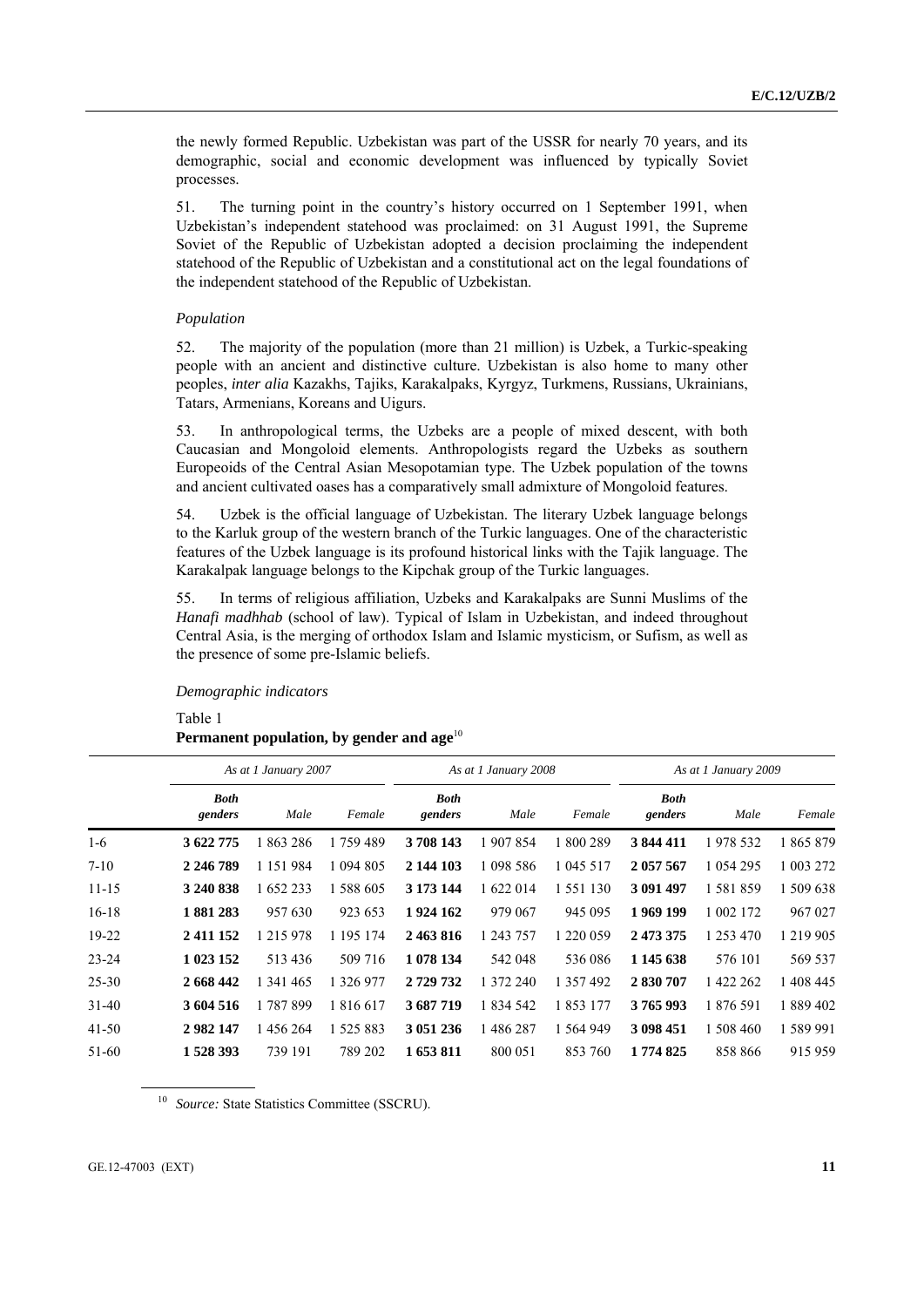|              | As at 1 January 2007   |                       |            | As at 1 January 2008   |         |            | As at 1 January 2009   |            |            |
|--------------|------------------------|-----------------------|------------|------------------------|---------|------------|------------------------|------------|------------|
|              | <b>Both</b><br>genders | Male                  | Female     | <b>Both</b><br>genders | Male    | Female     | <b>Both</b><br>genders | Male       | Female     |
| 61-70        | 795 456                | 380 045               | 415411     | 773 974                | 369 260 | 404 714    | 778 616                | 371 521    | 407 095    |
| 71 and older | 658 880                | 266 193               | 392 687    | 684 198                | 279 555 | 404 643    | 703 103                | 288 508    | 414 595    |
| Total        |                        | 26 663 823 13 325 604 | 13 338 219 | 27 072 172 13 535 261  |         | 13 536 911 | 27 533 382             | 13 772 637 | 13 760 745 |

Table 2

## **Permanent population, by ethnic groups**<sup>11</sup>

As at 1 January 2009

|              | 2007       | 2008       | 2009       |
|--------------|------------|------------|------------|
| <b>Total</b> | 26 663 825 | 27 072 174 | 27 533 375 |
| Uzbek        | 21 542 348 | 21 962 080 | 22 418 667 |
| Karakalpak   | 583 790    | 593 401    | 604 382    |
| Russian      | 931 590    | 912 959    | 895 311    |
| Ukrainian    | 86 854     | 85 302     | 83 811     |
| Belarusian   | 20851      | 20 631     | 20 4 63    |
| Kazakh       | 879 551    | 862 255    | 855 598    |
| Georgian     | 3 6 5 4    | 3 6 4 6    | 3 606      |
| Azerbaijani  | 40 432     | 40 437     | 40 538     |
| Lithuanian   | 1 1 5 6    | 1 1 4 6    | 1 1 3 3    |
| Moldovan     | 4888       | 4852       | 4 807      |
| Latvian      | 215        | 207        | 206        |
| Kyrgyz       | 238 322    | 241 507    | 244 936    |
| Tajik        | 1 306 875  | 1 327 249  | 1 348 800  |
| Armenian     | 39 101     | 38 538     | 38 139     |
| Turkmen      | 160 712    | 162 932    | 165 582    |
| Estonian     | 566        | 550        | 543        |
| Tatar        | 236 223    | 230 572    | 225 413    |
| Jewish       | 10 643     | 10 577     | 10 412     |
| German       | 4 8 6 1    | 4 7 6 2    | 4 6 0 5    |
| Korean       | 150 094    | 147 680    | 145 609    |
| Other        | 421 099    | 420 891    | 420 834    |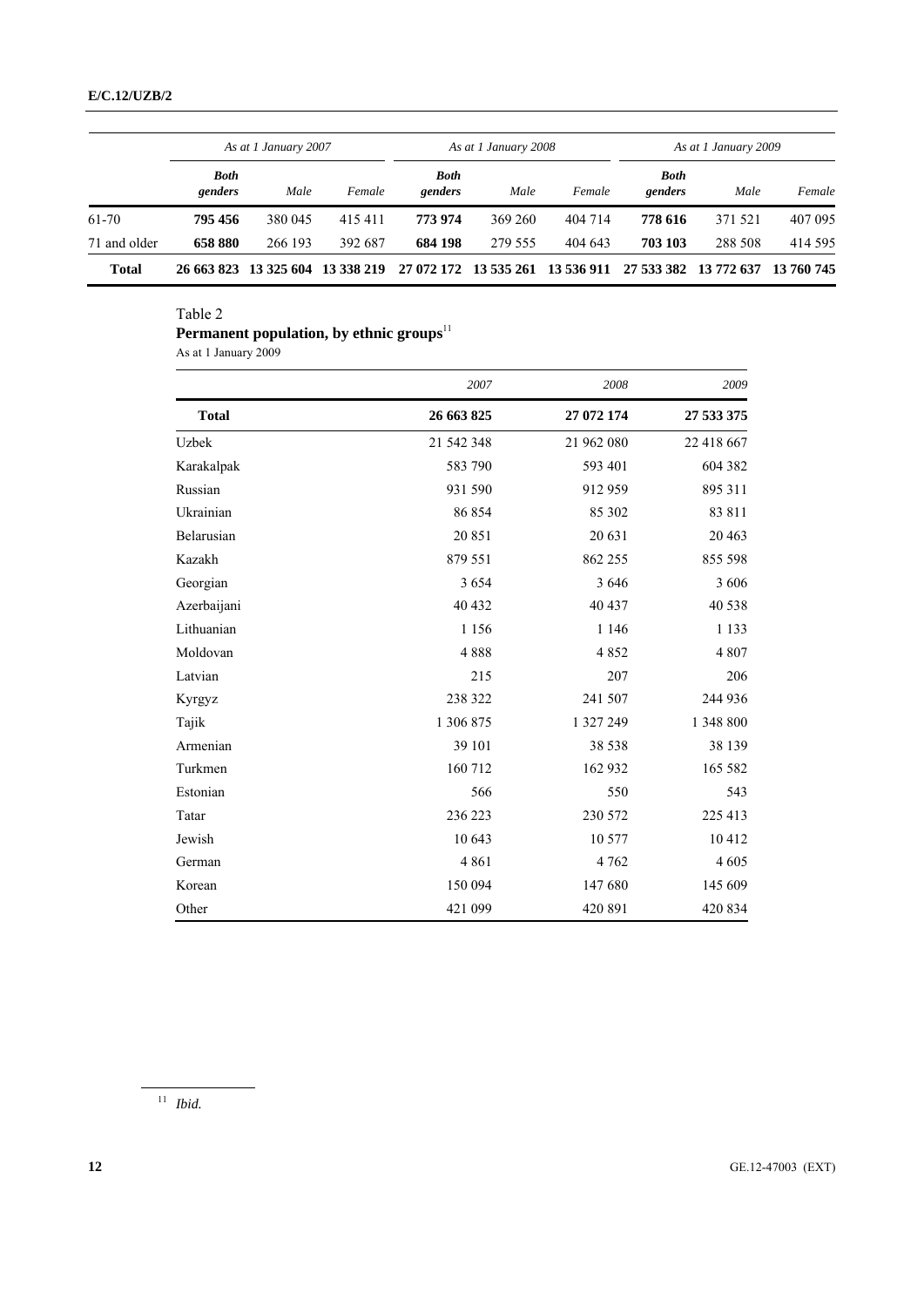## Table 3 Population up to 18 years of age, by gender<sup>12</sup>

As at 1 January 2007 – Persons

| Years          |              | Including |         | Urban areas  |         |          | Rural areas  |         |         |
|----------------|--------------|-----------|---------|--------------|---------|----------|--------------|---------|---------|
| of age         | <b>Total</b> | Men       | Women   | <b>Total</b> | Men     | Women    | <b>Total</b> | Men     | Women   |
| $\overline{0}$ | 549 889      | 283 261   | 266 628 | 171 181      | 88 091  | 83 090   | 378 708      | 195 170 | 183 538 |
| $\mathbf{1}$   | 523 471      | 269 608   | 253 863 | 161 099      | 82 892  | 78 207   | 362 372      | 186 716 | 175 656 |
| $\overline{2}$ | 528780       | 271 728   | 257 052 | 164 044      | 84 5 93 | 79 451   | 364 736      | 187 135 | 177 601 |
| 3              | 495 794      | 255 664   | 240 130 | 151 692      | 78 478  | 73 214   | 344 102      | 177 186 | 166 916 |
| $\overline{4}$ | 518 230      | 266 701   | 251 529 | 158 887      | 81 849  | 77038    | 359 343      | 184 852 | 174 491 |
| 5              | 496 973      | 255 007   | 241 966 | 154 471      | 79 349  | 75 122   | 342 502      | 175 658 | 166 844 |
| 6              | 509 638      | 261 317   | 248 321 | 158 349      | 80 854  | 77495    | 351 289      | 180 463 | 170 826 |
| 7              | 524 596      | 268 452   | 256 144 | 163 397      | 84 012  | 79 3 8 5 | 361 199      | 184 440 | 176 759 |
| 8              | 530 777      | 271 872   | 258 905 | 166 243      | 85 293  | 80 950   | 364 534      | 186 579 | 177955  |
| 9              | 581 634      | 298 265   | 283 369 | 180792       | 92 968  | 87824    | 400 842      | 205 297 | 195 545 |
| 10             | 609782       | 313 395   | 296 387 | 191 008      | 97 927  | 93 081   | 418774       | 215 468 | 203 306 |
| 11             | 642 492      | 328 155   | 314 337 | 200 033      | 101 992 | 98 041   | 442 459      | 226 163 | 216 296 |
| 12             | 619 684      | 316 664   | 303 020 | 192 191      | 98 455  | 93 736   | 427 493      | 218 209 | 209 284 |
| 13             | 643744       | 328 565   | 315 179 | 195 880      | 100 319 | 95 5 61  | 447 864      | 228 246 | 219 618 |
| 14             | 660 734      | 337 027   | 323 707 | 211 586      | 108 076 | 103 510  | 449 148      | 228 951 | 220 197 |
| 15             | 674 184      | 341 822   | 332 362 | 214 056      | 108 513 | 105 543  | 460 128      | 233 309 | 226 819 |
| 16             | 641 362      | 327 049   | 314 313 | 203 214      | 103 714 | 99 500   | 438 148      | 223 335 | 214 813 |
| 17             | 614 692      | 313 607   | 301 085 | 197 059      | 100 879 | 96 180   | 417 633      | 212 728 | 204 905 |
| $0 - 17$       | 21811        | 13459     | 12348   | 9411         | 11902   | 8498     | 15397        | 11547   | 14839   |

### Table 4

## Population up to 18 years of age, by gender<sup>13</sup>

As at 1 January 2008 – Persons

| Years<br>of age |              | Including |         | Urban areas  |         |         | Rural areas  |         |         |
|-----------------|--------------|-----------|---------|--------------|---------|---------|--------------|---------|---------|
|                 | <b>Total</b> | Men       | Women   | <b>Total</b> | Men     | Women   | <b>Total</b> | Men     | Women   |
| $\overline{0}$  | 602 734      | 310 233   | 292 501 | 189 040      | 97 546  | 91 4 94 | 413 694      | 212 687 | 201 007 |
|                 | 546 549      | 281 359   | 265 190 | 170 326      | 87 605  | 82 721  | 376 223      | 193 754 | 182 469 |
| 2               | 522 064      | 268 807   | 253 257 | 160868       | 82 730  | 78 138  | 361 196      | 186 077 | 175 119 |
| 3               | 527817       | 271 198   | 256 619 | 163889       | 84 500  | 79 3 89 | 363 928      | 186 698 | 177 230 |
| $\overline{4}$  | 495 100      | 255 288   | 239 812 | 151 642      | 78 4 62 | 73 180  | 343 458      | 176826  | 166 632 |
| 5               | 517477       | 266 262   | 251 215 | 158762       | 81 763  | 76 999  | 358715       | 184 499 | 174 216 |
| 6               | 496 402      | 254 707   | 241 695 | 154 352      | 79 294  | 75 058  | 342 050      | 175 413 | 166 637 |

*Ibid.*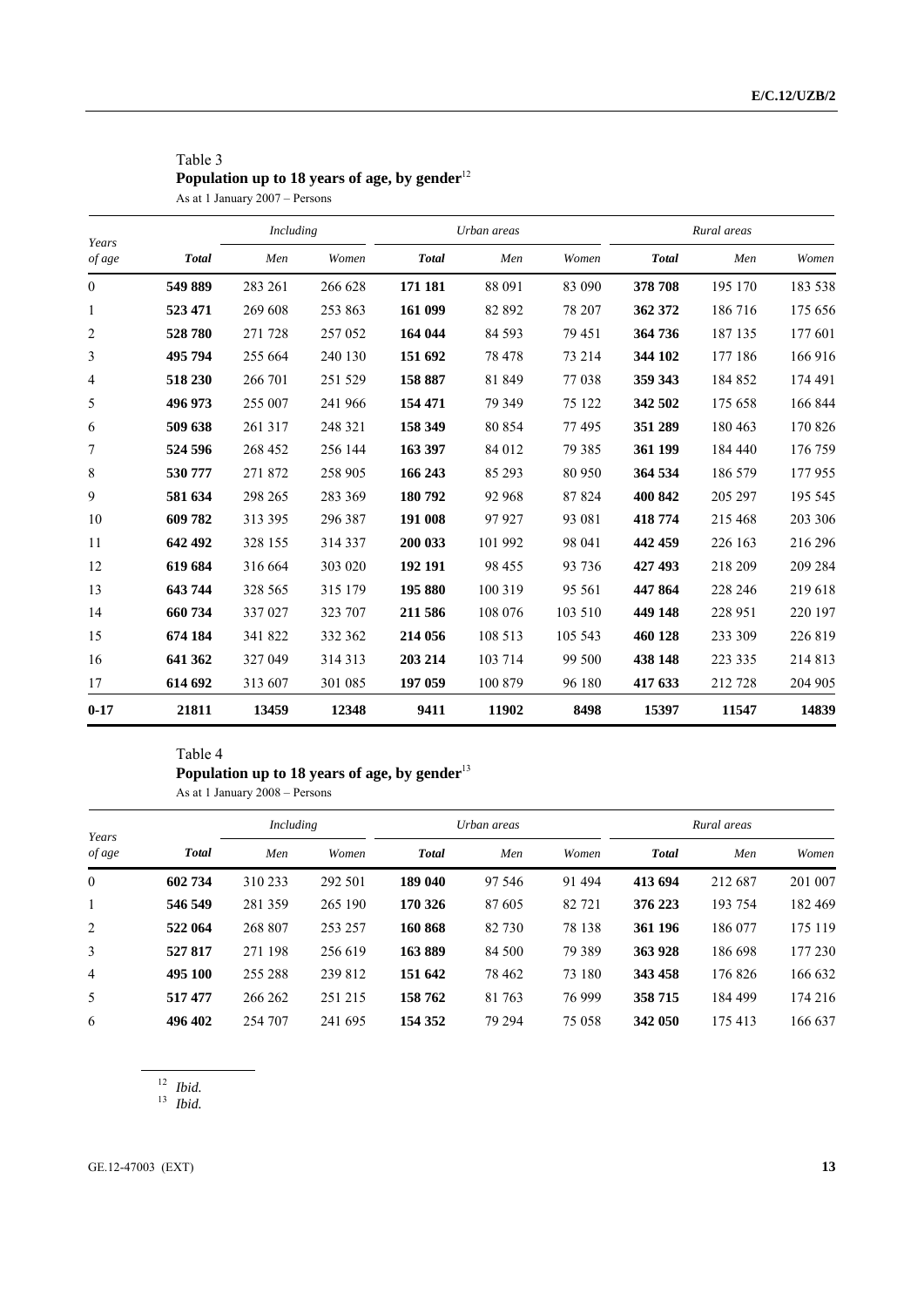|                 |              | Including |         | Urban areas  |         |         | Rural areas  |         |         |
|-----------------|--------------|-----------|---------|--------------|---------|---------|--------------|---------|---------|
| Years<br>of age | <b>Total</b> | Men       | Women   | <b>Total</b> | Men     | Women   | <b>Total</b> | Men     | Women   |
| 7               | 508 882      | 260 890   | 247 992 | 158 228      | 80 80 8 | 77420   | 350 654      | 180 082 | 170 572 |
| 8               | 523 981      | 268 113   | 255 868 | 163 230      | 83 914  | 79 316  | 360751       | 184 199 | 176 552 |
| 9               | 530 209      | 271 617   | 258 592 | 166 061      | 85 245  | 80 816  | 364 148      | 186 372 | 177 776 |
| 10              | 581 031      | 297 966   | 283 065 | 180 589      | 92 862  | 87 727  | 400 442      | 205 104 | 195 338 |
| 11              | 609 158      | 313 061   | 296 097 | 190 793      | 97 815  | 92 978  | 418 365      | 215 246 | 203 119 |
| 12              | 641 868      | 327823    | 314 045 | 199 890      | 101 926 | 97 964  | 441 978      | 225 897 | 216 081 |
| 13              | 619 060      | 316 307   | 302 753 | 191 954      | 98 311  | 93 643  | 427 106      | 217996  | 209 110 |
| 14              | 643 049      | 328 199   | 314 850 | 195 622      | 100 183 | 95 439  | 447 427      | 228 016 | 219411  |
| 15              | 660 009      | 336 624   | 323 385 | 211 337      | 107 929 | 103 408 | 448 672      | 228 695 | 219 977 |
| 16              | 672 982      | 341 180   | 331 802 | 213 922      | 108 437 | 105 485 | 459 060      | 232 743 | 226 317 |
| 17              | 639 497      | 326 077   | 313 420 | 203 488      | 103 810 | 99 678  | 436 009      | 222 267 | 213 742 |
| $0 - 17$        | 18199        | 12999     | 14191   | 13207        | 12782   | 11414   | 14982        | 12205   | 10769   |

Table 5

## **Population up to 18 years of age, by gender**<sup>14</sup>

As at 1 January 2009 – Persons

| Years          |              | Including |         | Urban areas  |         |         | Rural areas  |         |         |
|----------------|--------------|-----------|---------|--------------|---------|---------|--------------|---------|---------|
| of age         | <b>Total</b> | Men       | Women   | <b>Total</b> | Men     | Women   | <b>Total</b> | Men     | Women   |
| $\overline{0}$ | 639748       | 329 255   | 310 493 | 200 609      | 103 223 | 97386   | 439 139      | 226 032 | 213 107 |
| 1              | 599 638      | 308 493   | 291 145 | 191 006      | 97 895  | 93 111  | 408 632      | 210 598 | 198 034 |
| 2              | 545 229      | 280 650   | 264 579 | 266 319      | 136 674 | 129 645 | 278 910      | 143 976 | 134 934 |
| 3              | 521 199      | 268 306   | 252 893 | 253 634      | 130 252 | 123 382 | 267 565      | 138 054 | 129 511 |
| 4              | 527 121      | 270 817   | 256 304 | 257 390      | 132 125 | 125 265 | 269 731      | 138 692 | 131 039 |
| 5              | 494 563      | 255 026   | 239 537 | 238 945      | 123 137 | 115 808 | 255 618      | 131 889 | 123 729 |
| 6              | 516 913      | 265 985   | 250 928 | 249 629      | 128 232 | 121 397 | 267 284      | 137 753 | 129 531 |
| 7              | 495 898      | 254 427   | 241 471 | 240 076      | 123 039 | 117037  | 255 822      | 131 388 | 124 434 |
| 8              | 508 356      | 260 603   | 247 753 | 246 721      | 126 014 | 120 707 | 261 635      | 134 589 | 127 046 |
| 9              | 523 549      | 267856    | 255 693 | 254 996      | 130 395 | 124 601 | 268 553      | 137461  | 131 092 |
| 10             | 529 764      | 271 409   | 258 355 | 260 037      | 133 077 | 126 960 | 269 727      | 138 332 | 131 395 |
| 11             | 580 530      | 297 691   | 282 839 | 283 184      | 145 115 | 138 069 | 297 346      | 152 576 | 144 770 |
| 12             | 608 622      | 312 749   | 295 873 | 299 321      | 153 292 | 146 029 | 309 301      | 159 457 | 149 844 |
| 13             | 641 418      | 327 578   | 313 840 | 315 280      | 160 427 | 154 853 | 326 138      | 167 151 | 158 987 |
| 14             | 618461       | 315 958   | 302 503 | 302 879      | 154 472 | 148 407 | 315 582      | 161486  | 154 096 |
| 15             | 642 466      | 327883    | 314 583 | 311 852      | 158 998 | 152 854 | 330 614      | 168 885 | 161 729 |
| 16             | 659 381      | 336 318   | 323 063 | 327 391      | 166 744 | 160 647 | 331 990      | 169 574 | 162 416 |
| 17             | 671 771      | 340 526   | 331 245 | 332 266      | 168 111 | 164 155 | 339 505      | 172 415 | 167 090 |
| $0 - 17$       | 10 324 627   | 15811     | 15120   | 13358        | 8687    | 10665   | 15575        | 12119   | 10449   |

*Ibid.*

GE.12-47003 (EXT)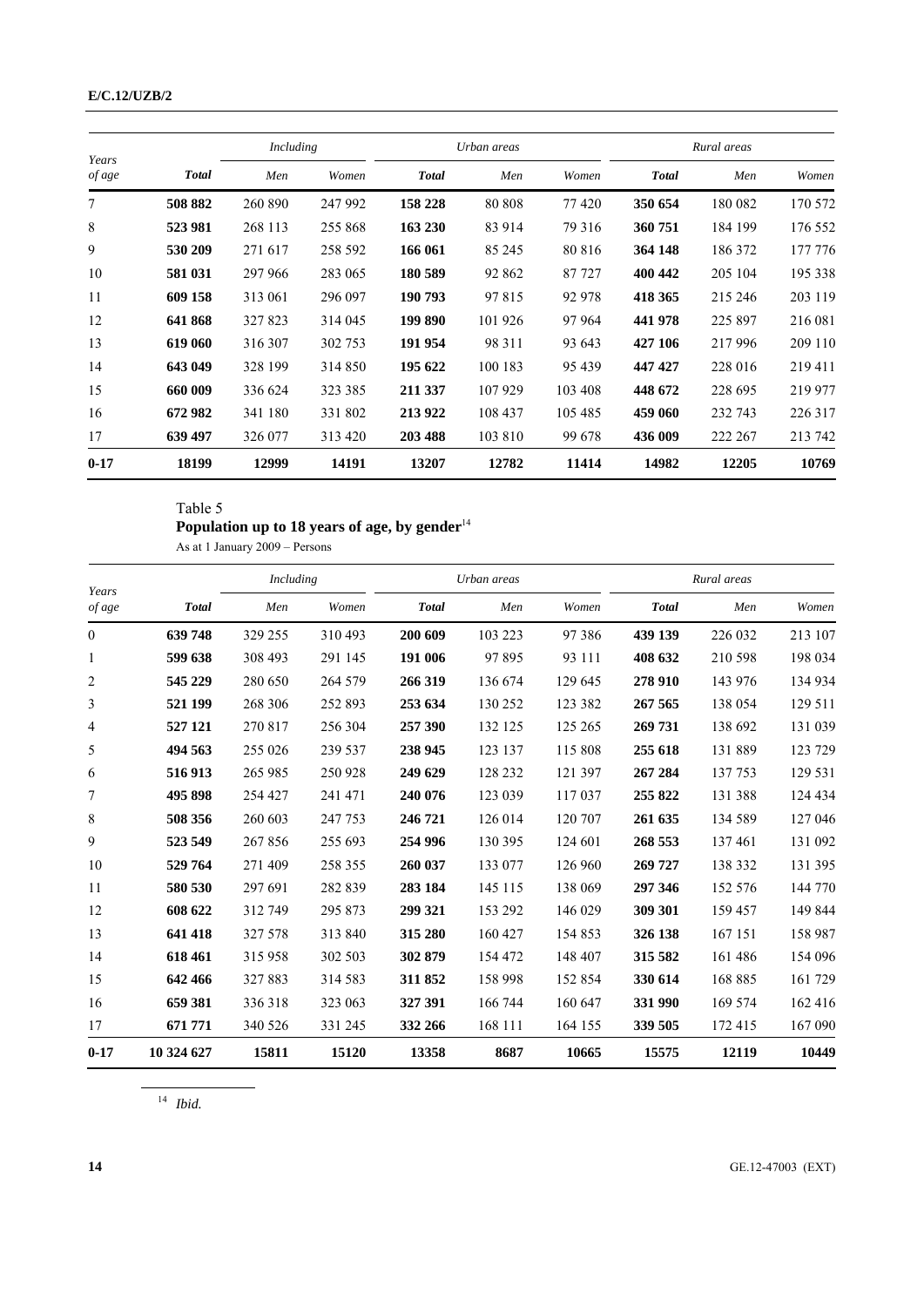## Table 6 **Demographic indicators**<sup>15</sup>

|                                                      | 2005     | 2006     | $2007*$  |
|------------------------------------------------------|----------|----------|----------|
| Permanent population at year end                     | 26 312.7 | 26 663.8 | 27 071.8 |
| Growth rate                                          | 101.1    | 101.3    | 101.5    |
| Urban population $(\%)$                              | 36.1     | 35.9     | 35.8     |
| Rural population $(\%)$                              | 63.9     | 64.1     | 64.2     |
| Population density (inhabitants/ $km2$ ) at year end | 58.6     | 59.4     | 60.3     |
| Birth rate (per 1 000 persons)                       | 20.3     | 20.9     | 22.4     |
| Death rate (per 1 000 persons)                       | 5.4      | 5.3      | 5.2      |
| Overall fertility rate or total births coefficient   | 2.36     | 2.39     |          |
| Life expectancy at birth:                            |          |          |          |
| Both genders                                         | 71.8     | 72.5     |          |
| Male                                                 | 69.6     | 70.2     |          |
| Female                                               | 74.1     | 74.9     |          |
| Dependants (population aged under 15 and             |          |          |          |
| over $65$ $(\%)$                                     | 36.3     | 36.1     |          |

\* Estimates.

## Table 7

## **Demographic indicators**<sup>16</sup>

|                                  | Unit               | 2008       | 2009       |
|----------------------------------|--------------------|------------|------------|
| Permanent population             | Inhabitant         | 27 072 174 | 27 533 375 |
| Urban population                 | Inhabitant         | 14 046 742 | 14 235 957 |
| Percentage                       | $\frac{0}{0}$      | 51.9       | 51.7       |
| Rural population                 | Inhabitant         | 13 025 432 | 13 297 418 |
| Percentage                       | $\frac{0}{0}$      | 48.1       | 48.3       |
| Permanent population growth rate | $\frac{0}{0}$      | 101.5      | 101.7      |
| Population density               | Inhabitant/ $km^2$ | 60.3       | 61.3       |
| Birth rate                       | 1 per 1 000        | 23.6       | 23.3       |
| Death rate                       | 1 per 1 000        | 5.1        | 4.7        |
| <b>Total births coefficient</b>  |                    | 2.64       |            |
| Life expectancy                  | Year               | 72.9       |            |

<sup>15</sup> *Ibid.*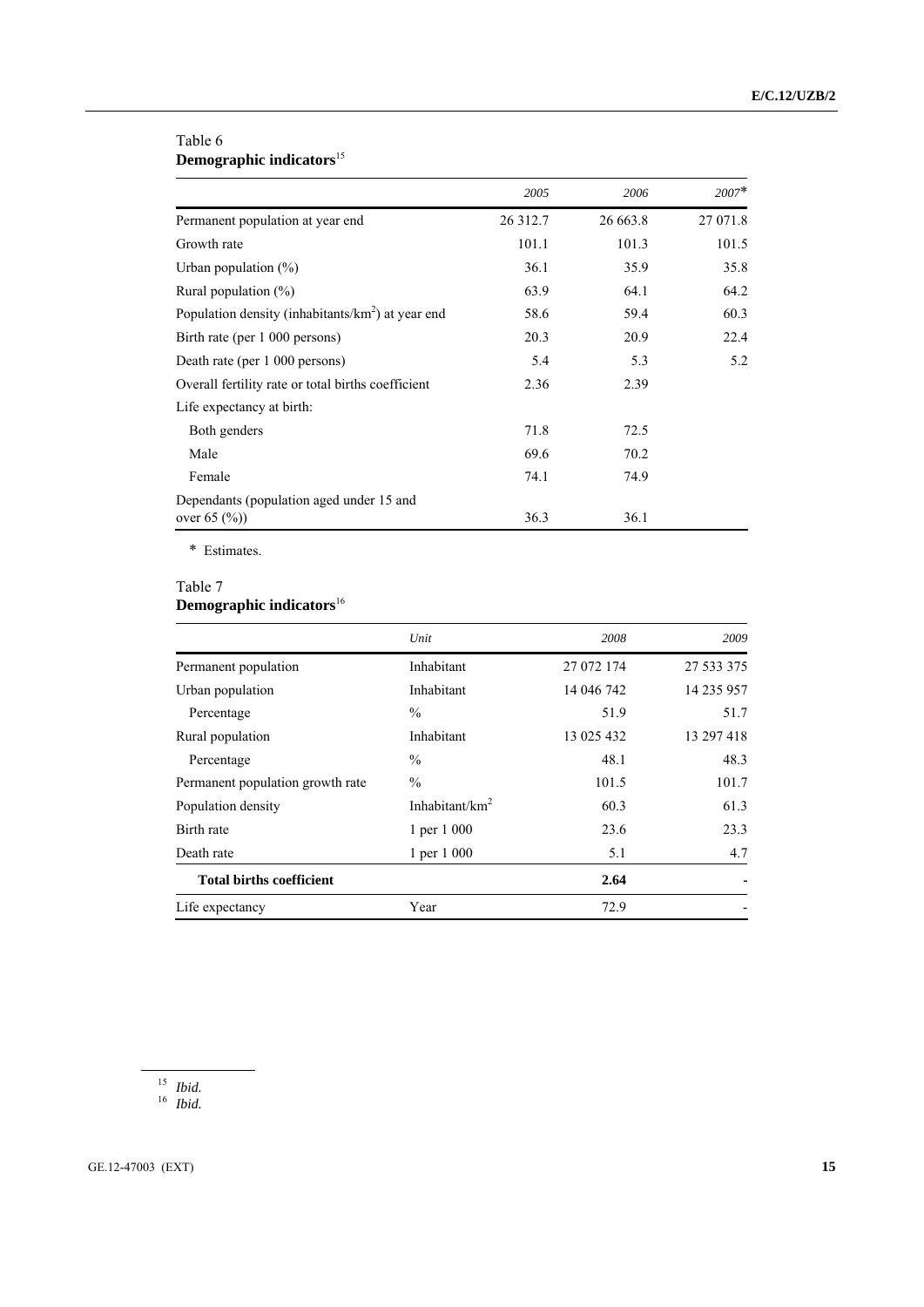### Table 8 **Average household data**<sup>17</sup>

|                        | 2007                     | 2008 | 2009  |
|------------------------|--------------------------|------|-------|
| Number of persons      | $\sim$ .                 |      |       |
| Real per capita income | $\overline{\phantom{0}}$ |      | 124.4 |

### Table 9

### **Percentage distribution of households, by gender of household head**<sup>18</sup>

| Gender of household head | 2007 | 2008 | 2009 |
|--------------------------|------|------|------|
| Male                     | 95.2 | 96.0 | 96.5 |
| Female                   | 4.8  | 4.0  | 3.5  |

Table 10

## Contraceptive use and abortion on medical grounds<sup>19</sup>

|                                             | 2007    | 2008    |
|---------------------------------------------|---------|---------|
| Women using hormonal means of contraception | 400,768 | 398,647 |
| Of whom: Users of injecting equipment       | 184,493 | 194,164 |
| Users of oral means                         | 216,275 | 204,483 |
| Users of barrier contraception              | 91,643  | 67,494  |
| Moreover, users of surgical methods         | 186,906 | 174,348 |
| Abortions on medical grounds                | 3,313   | 2,872   |

### Table 11

## Morbidity rates for selected infectious and parasitic diseases<sup>20</sup>

|                               | Number of cases recorded |         | Per 100 000 persons |       |
|-------------------------------|--------------------------|---------|---------------------|-------|
|                               | 2007                     | 2008    | 2007                | 2008  |
| <b>Intestinal infections</b>  |                          |         |                     |       |
| Typhoid                       | 43                       | 43      | 0.2                 | 0.2   |
| Salmonellas                   | 1686                     | 1 3 8 1 | 6.3                 | 5.1   |
| Acute intestinal infections   | 32 4 54                  | 33 366  | 120.8               | 122.2 |
| Including bacterial dysentery | 3 0 9 8                  | 2 9 4 5 | 11.5                | 10.8  |
| <b>Viral hepatitis</b>        |                          |         |                     |       |
| <b>Total</b>                  | 34 029                   | 32 197  | 126.7               | 117.9 |
| Including:                    |                          |         |                     |       |
| Acute hepatitis-A             | 32 260                   | 31 027  | 120.1               | 113.6 |

<sup>17</sup> *Ibid.*

<sup>18</sup> *Source:* UNICEF and SSCRU. 2007.

SSCRU and UNICEF, Uzbekistan Multiple Indicator Cluster Survey 2006. Final Report. Tashkent. 19 *Source:* State Statistics Committee (SSCRU). 20 *Ibid.*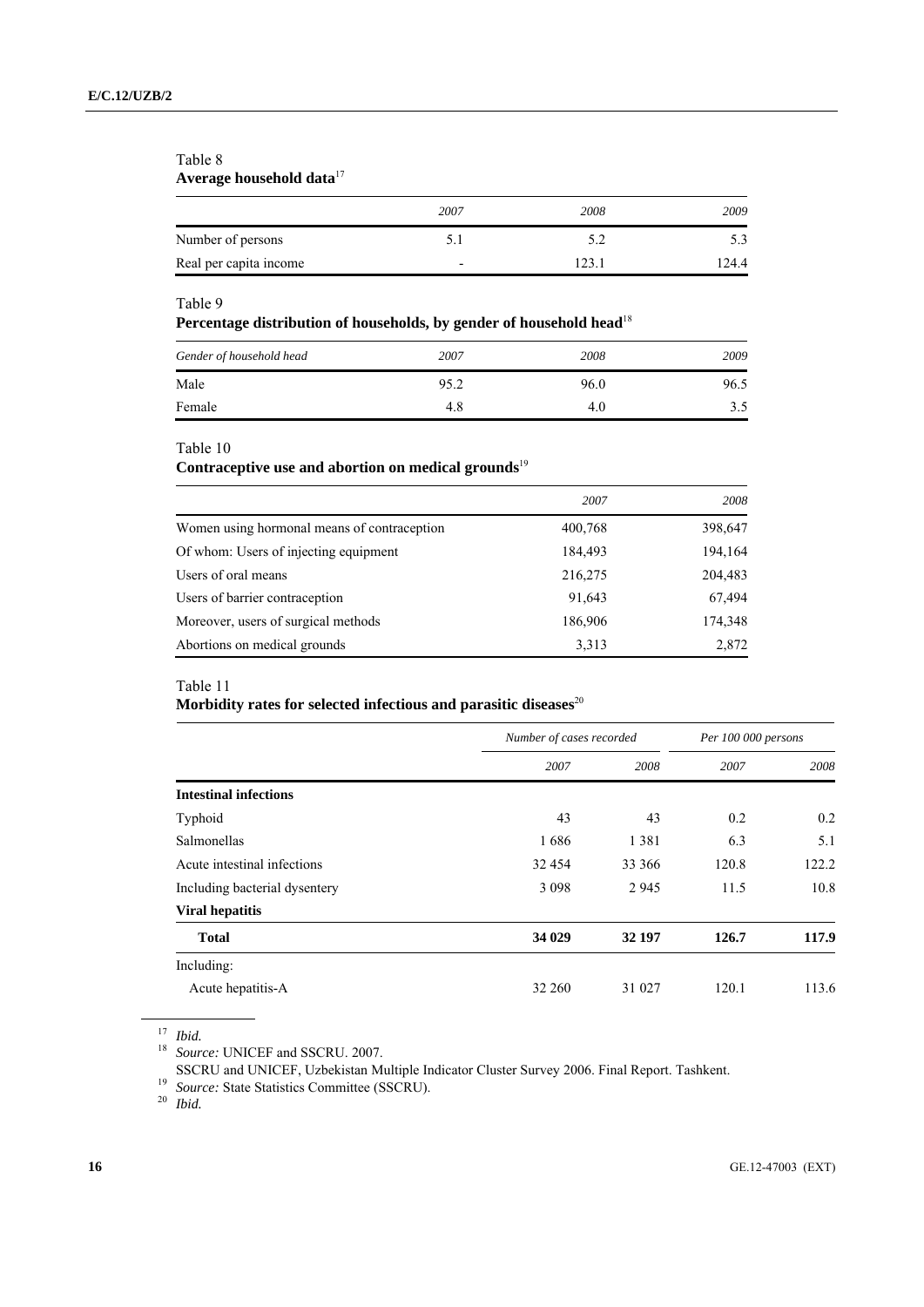|                                                                  | Number of cases recorded |                | Per 100 000 persons |                  |
|------------------------------------------------------------------|--------------------------|----------------|---------------------|------------------|
|                                                                  | 2007                     | 2008           | 2007                | 2008             |
| Acute hepatitis-B                                                | 1 3 9 1                  | 942            | 5.2                 | 3.5              |
| Acute hepatitis-C                                                | 369                      | 213            | 1.4                 | 0.8              |
| Airborne and droplet-borne infections                            |                          |                |                     |                  |
| Diphtheria                                                       | $\overline{a}$           |                |                     |                  |
| Whooping-cough                                                   | 106                      | 31             | 0.4                 | 0.1              |
| Measles                                                          | 863                      | 1              | 3.2                 | $\overline{0}$   |
| German measles                                                   | 202                      | 23             | 0.8                 | 0.1              |
| Scarlet fever                                                    | 576                      | 416            | 2.1                 | 1.5              |
| Epidemic psittacosis                                             | 4 1 5 2                  | 1863           | 15.5                | 6.8              |
| Chicken pox                                                      | 4983                     | 3 9 8 6        | 18.5                | 14.6             |
| Meningitis                                                       | 56                       | 34             | 0.2                 | 0.1              |
| Acute infections of the upper respiratory tract                  | 545 708                  | 512 427        | 2 0 3 1 .1          | 1876.8           |
| Influenza                                                        | 1621                     | 1 0 2 2        | 6.0                 | 3.7              |
| Naturally breeding infections and zooanthroponotic<br>infections |                          |                |                     |                  |
| Siberian ulcers                                                  | $\overline{2}$           | $\overline{2}$ | $\overline{0}$      | $\boldsymbol{0}$ |
| Tularaemia                                                       |                          |                |                     |                  |
| First-diagnosis brucellosis                                      | 376                      | 410            | 1.4                 | 1.5              |
| Haemorrhagic fever                                               |                          | $\mathbf{1}$   |                     | $\mathbf{0}$     |
| Pediculosis                                                      | 19 175                   | 12 5 22        | 71.4                | 45.9             |
| First-diagnosis malaria                                          | 89                       | 27             | 0.3                 | 0.1              |
| Parasitic diseases                                               |                          |                |                     |                  |
| Ascariasis                                                       | 5 4 2 9                  | 5 5 8 2        | 20.2                | 20.4             |
| Trichomoniasis                                                   | 509                      | 499            | 1.9                 | 1.8              |
| Enterobiosis                                                     | 211 492                  | 200 955        | 787.2               | 736              |

## Table 12 **Morbidity by main categories of disease**<sup>21</sup>

|                                                                                               | Number of first diagnoses recorded |            | Per 100 000 persons |            |
|-----------------------------------------------------------------------------------------------|------------------------------------|------------|---------------------|------------|
|                                                                                               | 2007                               | 2008       | 2007                | 2008       |
| Total recorded ailments including                                                             | 12 962 441                         | 13 380 593 | 48 244.9            | 49 008.3   |
| Certain infectious and parasitic diseases                                                     | 338 210                            | 347 124    | 1 258.8             | 1 271.4    |
| Neoplasms                                                                                     | 42 412                             | 48 104     | 157.9               | 176.2      |
| Diseases of the endocrine system, dietary and digestive<br>system disorders                   | 756 709                            | 736 609    | 2 8 1 6 .4          | 2697.9     |
| Diseases of the blood and blood-producing organs and<br>certain diseases of the immune system | 2 3 1 6 2 0 6                      | 2 494 923  | 8620.7              | 9 1 3 8 .0 |

<sup>21</sup> *Ibid.*

GE.12-47003 (EXT) **17**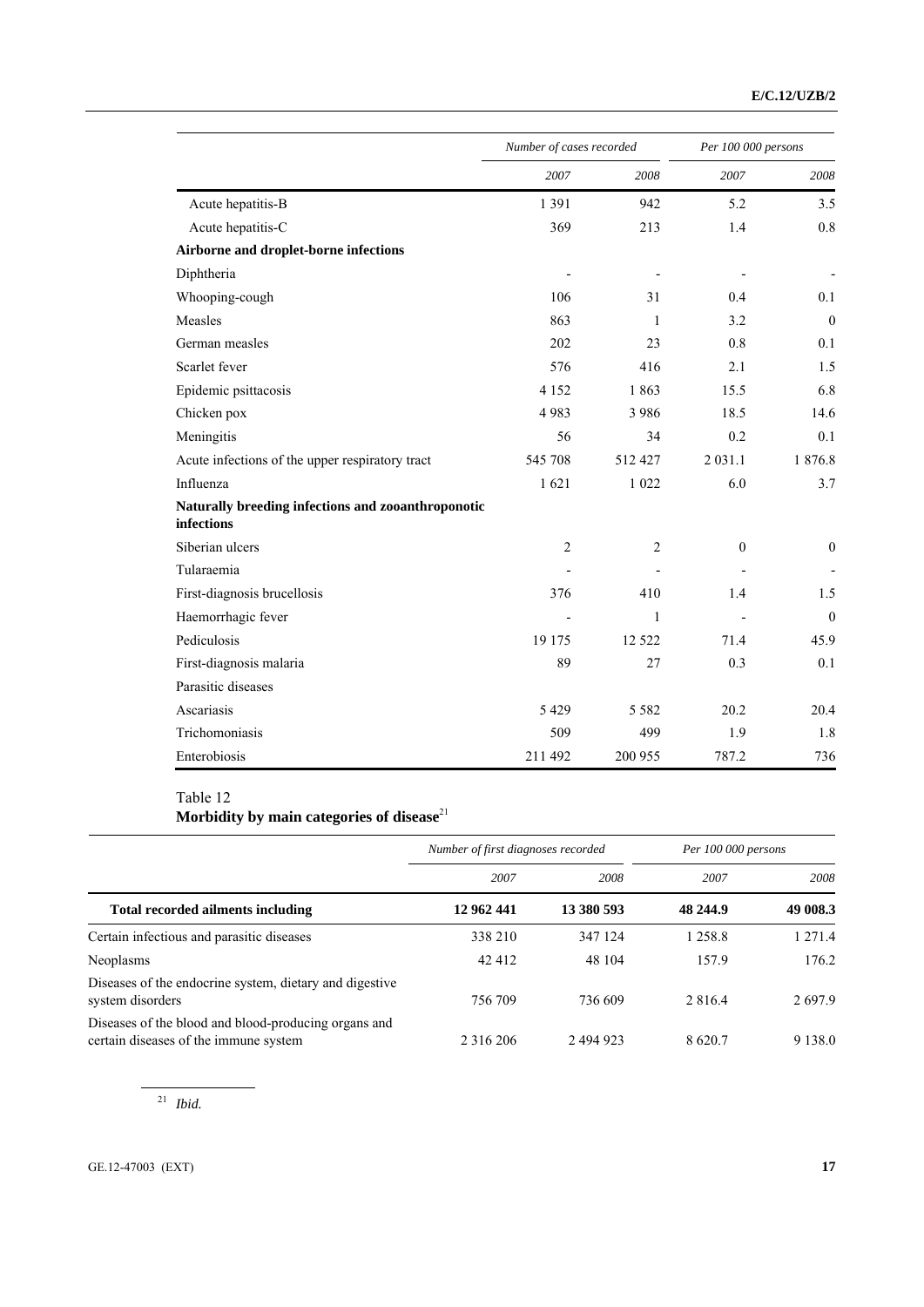### **E/C.12/UZB/2**

|                                                                                                                                           | Number of first diagnoses recorded |           | Per 100 000 persons |            |
|-------------------------------------------------------------------------------------------------------------------------------------------|------------------------------------|-----------|---------------------|------------|
|                                                                                                                                           | 2007                               | 2008      | 2007                | 2008       |
| Mental and behavioural problems                                                                                                           | 54 855                             | 53 548    | 204.2               | 196.1      |
| Diseases of the nervous system                                                                                                            | 468 725                            | 450 125   | 1 744.5             | 1 648.6    |
| Diseases of the eye and its appendages                                                                                                    | 412 343                            | 448 917   | 1 5 3 4 .7          | 1 644.2    |
| Diseases of the ear and mammiform appendix                                                                                                | 355 038                            | 358 973   | 1 3 2 1 .4          | 1 3 1 4 .8 |
| Diseases of the circulatory system                                                                                                        | 403 078                            | 429 081   | 1 500.2             | 1571.6     |
| Diseases of the respiratory organs                                                                                                        | 3 289 382                          | 3 342 417 | 12 242.7            | 12 242.1   |
| Diseases of the digestive organs                                                                                                          | 1 617 316                          | 1 774 960 | 6 0 1 9 .5          | 6.501.0    |
| Diseases of the genito-urinary system                                                                                                     | 724 544                            | 747 414   | 2696.7              | 2 7 3 7 .5 |
| Pregancy, childbirth and postnatal period                                                                                                 | 234 360                            | 264 954   | 3 0 8 7 . 3         | 3 4 2 1 .3 |
| Diseases of the skin and epidermis                                                                                                        | 597 353                            | 564 678   | 2 2 2 3 .3          | 2 068.2    |
| Diseases of the skeleto-muscular system and connective<br>tissue                                                                          | 242 776                            | 247 427   | 903.6               | 906.2      |
| Congenital abnormalities (developmental defects).<br>deformities and chromosome disorders                                                 | 15 864                             | 15 0 8 5  | 59.0                | 55.3       |
| Various perinatal conditions                                                                                                              | 120 932                            | 120 807   | 1 574.6             | 19 4 46.0  |
| Symptoms, signs and deviations from the norm,<br>unclassified under other headings and identified during<br>clinical and laboratory tests | 29 29 4                            | 27961     | 109.0               | 102.4      |
| Trauma, poisoning and certain other effects of external<br>causes                                                                         | 943 044                            | 907 486   | 3 509.9             | 3 3 2 3 .8 |

## Table 13

# **Teacher/pupil ratio in State educational institutions**<sup>22</sup>

Pupils per teacher at the start of the school year

|                                         | 2005/2006 | 2006/2007 | 2007/2008 |
|-----------------------------------------|-----------|-----------|-----------|
| General education schools               | 12.5      | 12.3      | 11.7      |
| Lycées (academic secondary schools)     | 8.4       | 9.4       | 10.6      |
| Colleges (vocational secondary schools) | 15.3      | 16.6      | 15.3      |
| Higher-education institutions           | 10.5      | 10.8      | 10.7      |

## Table 14

## **Literacy rate among persons over 16**<sup>23</sup>

|                             | 2007 | 2008 |
|-----------------------------|------|------|
| Adult literacy rate $(\% )$ | 99.6 | 99.9 |

### <sup>22</sup> *Ibid.*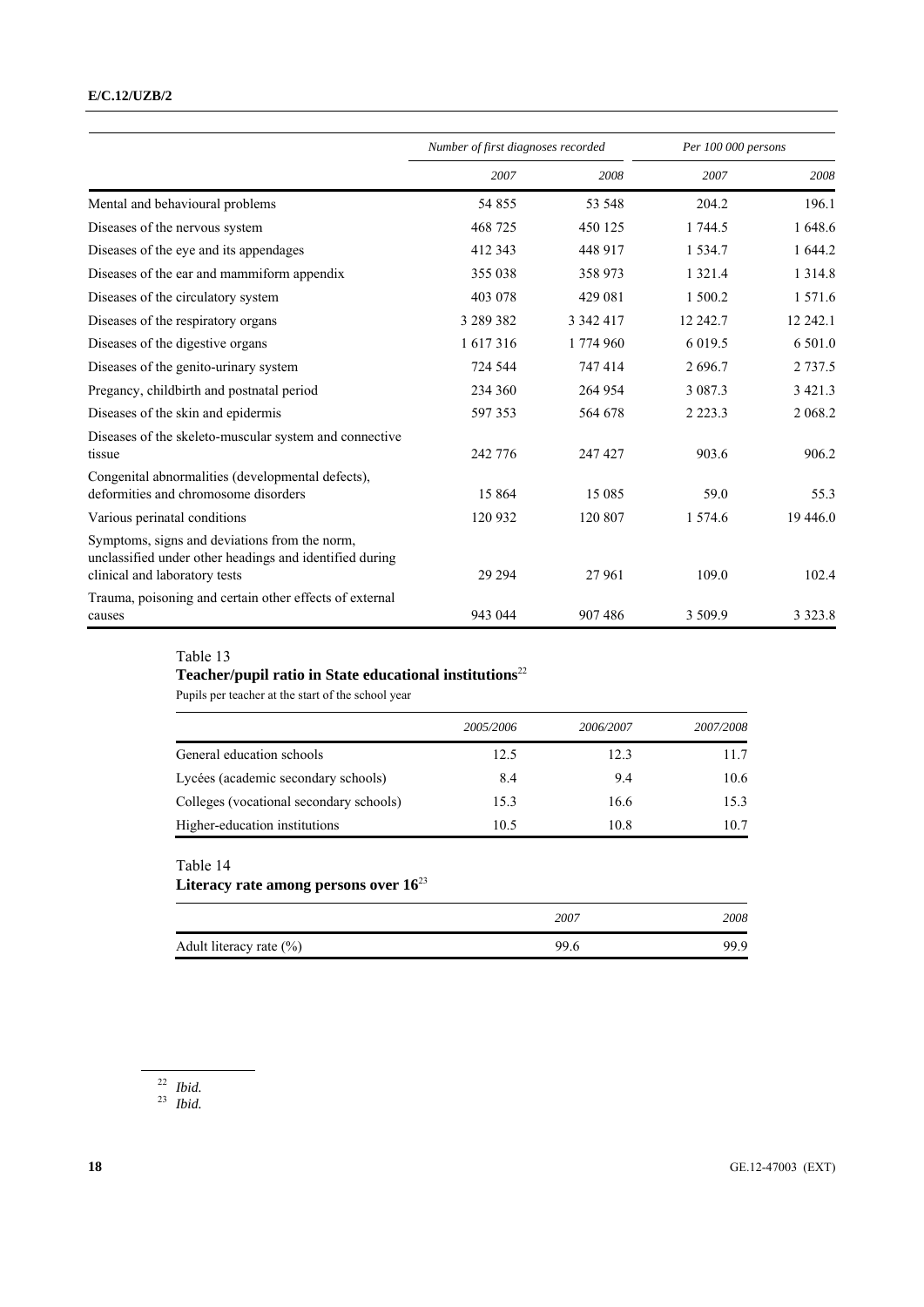## Table 15 **Teacher/pupil ratio in educational institutions**<sup>24</sup>

Pupils per teacher at the start of the school year

|                                         | 2008/2009 | 2009/2010 |
|-----------------------------------------|-----------|-----------|
| General education schools               | 11.2      | 11.2      |
| Lycées (academic secondary schools)     | 10.8      | 11.6      |
| Colleges (vocational secondary schools) | 15.1      | 14.1      |
| Higher-education institutions           | 10.8      | 10.4      |

Table 16

**Employment and unemployment rates**<sup>25</sup>

| <b>Indicator</b>                                             | 2005        | 2006        | $2007*$     |
|--------------------------------------------------------------|-------------|-------------|-------------|
| Official unemployment rate (%)                               | 0.3         | 0.2         | 0.2         |
| Numbers of employed persons, by economic branch<br>(1 000s): | 10 196.3    | 10 467.0    | 10 735.4    |
| Manufacturing:                                               |             |             |             |
| Agriculture and forestry                                     | 1 3 4 7 .5  | 1 402.4     | 1 4 4 5 . 5 |
| Transport and communications                                 | 2 9 6 7 .4  | 2935.9      | 2 9 3 0 .1  |
| Construction                                                 | 488.1       | 506.9       | 527.7       |
| Commerce, catering, sales, procurement                       | 848.5       | 876.6       | 910.1       |
| Domestic, community and household services                   | 903.9       | 977.2       | 1 0 5 5 .4  |
| Health, physical education, sports, recreation               | 316.4       | 331.2       | 346.4       |
| Finance, credit, insurance                                   | 735.5       | 768.1       | 801.4       |
| Other                                                        | 1 3 8 5 .1  | 1 4 3 4 .5  | 1 481.8     |
| Numbers employed in the formal sector (1 000s)               | 54.2        | 54.9        | 58.4        |
| Numbers employed in the informal sector (1 000s)             | 1 149.7     | 1 1 7 9 . 3 | 1 1 7 8 . 6 |
| Economically active population $(1\ 000s)$ **                | 4 642.8     | 4 5 6 2.8   | 4 5 8 7 . 7 |
| Economically active population (1 000s)**                    | 5 5 5 3 . 5 | 5 904.2     | 6 147.7     |
| Economically active population (1 000s)**                    | 10 224.0    | 10 492.5    | 10 758.6    |

\* Estimates.

\*\* The economically active population is defined as the number of employed persons plus the number of persons officially recognized as unemployed.

<sup>24</sup> *Ibid.*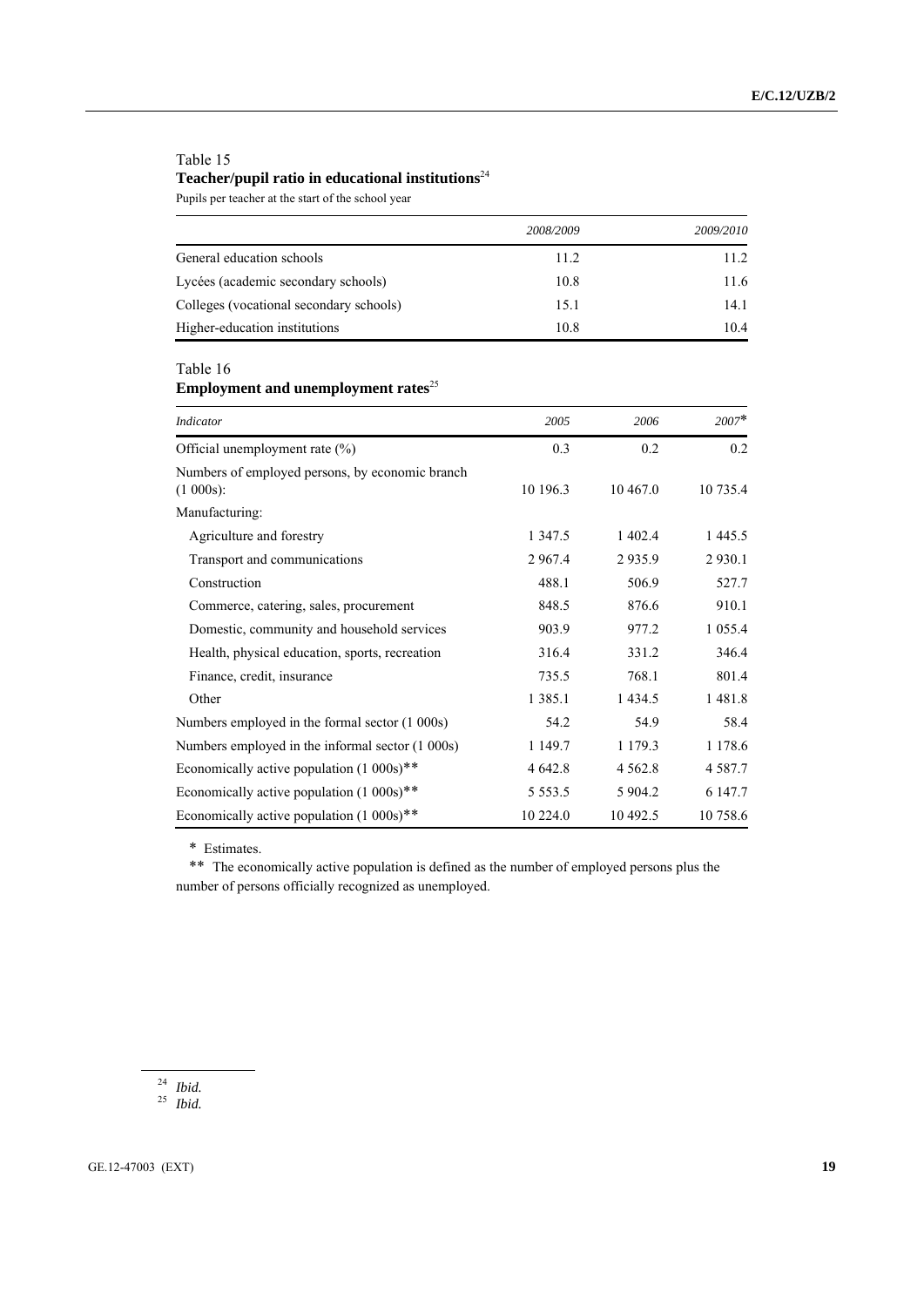### Table 17

## Employment by regions<sup>26</sup>

Thousand persons

|                            | 2007        | 2008        | 2009        |
|----------------------------|-------------|-------------|-------------|
| Republic of Uzbekistan     | 10 735.4    | 11 035.4    | 11 328.1    |
| Republic of Karakalpakstan | 551.1       | 561.0       | 570.9       |
| Provinces:                 |             |             |             |
| Andizhan                   | 1 0 1 4 .7  | 1 047.3     | 1 0 7 9 1   |
| Bukhara                    | 707.9       | 729.1       | 749.5       |
| Djizzak                    | 350.9       | 360.6       | 370.7       |
| Kashkadarya                | 877.8       | 908.7       | 940.2       |
| Navoi                      | 389.8       | 396.7       | 402.3       |
| Namangan                   | 738.0       | 763.2       | 788.9       |
| Samarkand                  | 1 1 1 5 .7  | 1 1 5 2 .0  | 1 190.2     |
| Syrdarya                   | 696.6       | 722.4       | 752.1       |
| Surkhandarya               | 296.1       | 304.1       | 311.7       |
| Tashkent                   | 1 0 68.6    | 1 0 9 7 . 5 | 1 1 2 5 . 6 |
| Fergana                    | 1 241.3     | 1 2 8 0 . 1 | 1 3 1 1 .7  |
| Khorezm                    | 553.6       | 571.1       | 588.2       |
| <b>Tashkent City</b>       | 1 1 3 2 . 4 | 1 140.8     | 1 1 4 6 .5  |

## Table 18 **Official rate of unemployment**<sup>27</sup>

Per cent

|                            | 2007 | 2008 | $2009*$ |
|----------------------------|------|------|---------|
| Republic of Uzbekistan     | 0.2  | 0.1  | 0.2     |
| Republic of Karakalpakstan | 0.4  | 0.2  | 0.2     |
| Provinces:                 |      |      |         |
| Andizhan                   | 0.1  | 0.1  | 0.1     |
| <b>Bukhara</b>             | 0.1  | 0.1  | 0.1     |
| Djizzak                    | 0.2  | 0.1  | 0.1     |
| Kashkadarya                | 0.2  | 0.2  | 0.2     |
| Navoi                      | 0.6  | 0.5  | 0.3     |
| Namangan                   | 0.3  | 0.2  | 0.2     |
| Samarkand                  | 0.1  | 0.1  | 0.1     |
| Syrdarya                   | 0.1  | 0.2  | 0.3     |
| Surkhandarya               | 0.4  | 0.3  | 0.2     |
| Tashkent                   | 0.1  | 0.1  | 0.1     |
| Fergana                    | 0.1  | 0.1  | 0.1     |

<sup>26</sup> *Ibid.*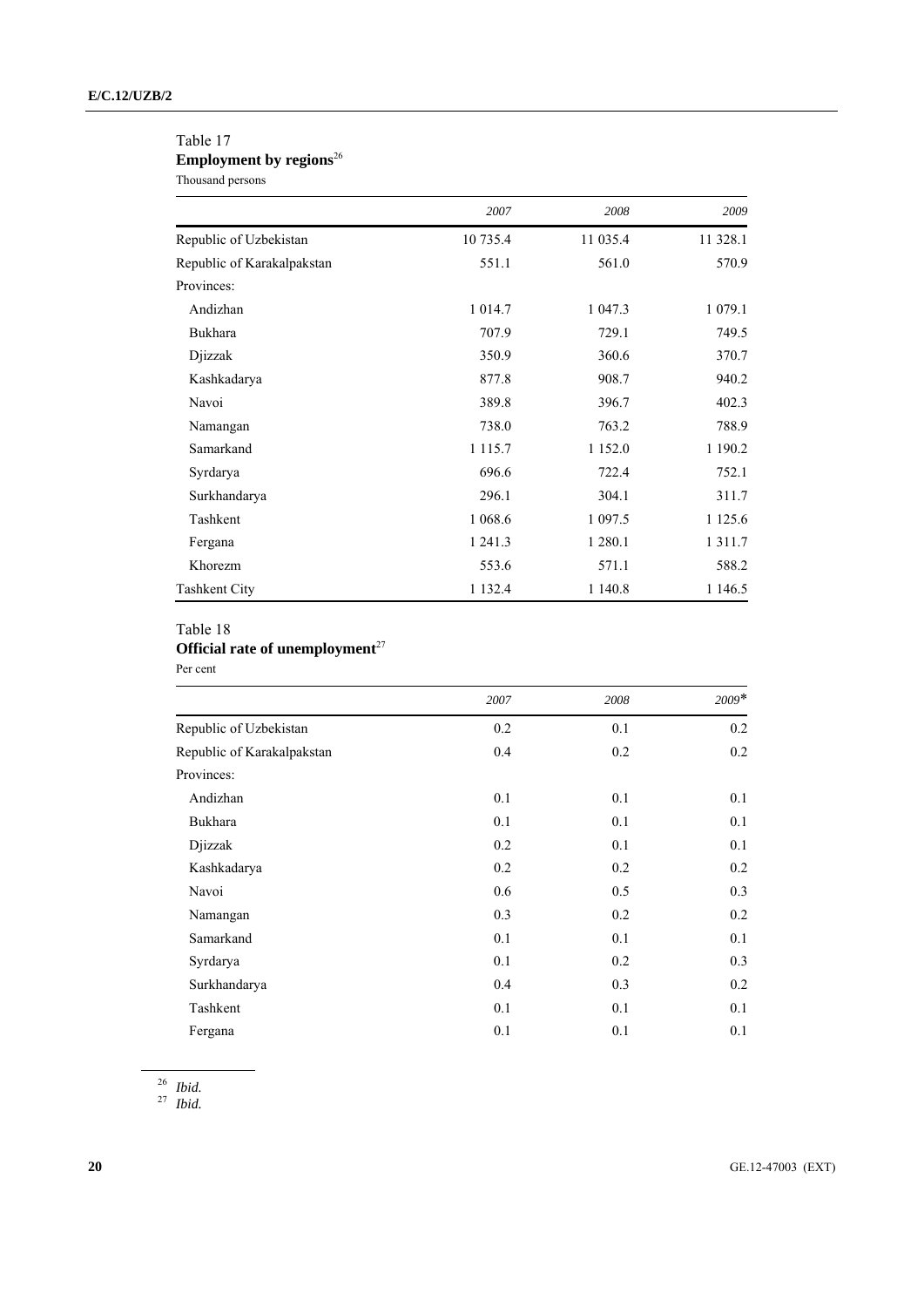|                            |                             |             |           | 2007     |          | 2008     | $2009*$  |          |
|----------------------------|-----------------------------|-------------|-----------|----------|----------|----------|----------|----------|
|                            | Khorezm                     |             |           | 0.3      |          | 0.1      | 0.2      |          |
|                            | <b>Tashkent City</b>        |             |           | 0.2      |          | 0.3      | 0.4      |          |
|                            | * Preliminary data.         |             |           |          |          |          |          |          |
| Table 19                   | GDP 2003-2009 <sup>28</sup> |             |           |          |          |          |          |          |
| Unit                       |                             | 2003        | 2004      | 2005     | 2006     | 2007     | 2008     | 2009     |
| GDP                        | SUM billion                 | 9 8 3 7 . 8 | 122 661.0 | 15 923.4 | 20 759.3 | 28 186.2 | 37 746.7 | 48 097.0 |
| $\frac{0}{0}$<br>GDP index |                             | 104.4       | 107.7     | 107.0    | 107.3    | 109.5    | 109.0    | 108.1    |

| 2003 | 2004   | 2005                 | 2006 | 2007 | 2008                | 2009                             |
|------|--------|----------------------|------|------|---------------------|----------------------------------|
| 5.0  | -<br>، | –<br>$\cdot^{\circ}$ | 6.8  | υ.ο  | $\sim$<br>$\cdot$ 0 | -<br>$\overline{A}$<br>$\cdot$ T |

### **2. Constitutional, political and legal structure**

56. The Republic of Uzbekistan was constituted on 31 August 1991 in the territory of the former Uzbek Soviet Socialist Republic, which had been part of the USSR. Uzbekistan is a unitary State with a presidential form of Government. The acquisition of State sovereignty marked the beginning of fundamental reforms and political changes.

57. The Constitution, adopted on 8 December 1992, reflects the people's will, spirit, social awareness and culture. Above all, the Constitution's adherence to the universal values and generally accepted principles and standards of international law. There is no imposition of a single political ideology, class conflicts or party dictatorship. There is no crushing dominance of the State over the people.

58. The Constitution establishes the principle of the separation of powers between the Legislature, the Executive and the Judiciary.

### *The Legislature*

59. Legislative power is exercised by the Oliy Majlis (parliament), the highest representative organ of the State. Following the conduct of a referendum, a two-chamber parliament was established in 2005, consisting of an upper chamber (the Senate) and a lower chamber (the Legislative Chamber) of the Oliy Majlis. The establishment of this two-chamber parliament significantly strengthened the stability of the State of Uzbekistan. First, it extended the constitutional powers of parliament and improved markedly the checks and balances between the legislative, executive and judicial branches. Second, it extended the democratic representation of the regions. Third, it enhanced considerably the quality of the legislative process. Fourth, it marked a transition to a professional parliament.

60. The procedure for the formation and the legal status of the parliament of the Republic of Uzbekistan are set out in the Constitution (arts. 76-88), in the Constitutional

<sup>28</sup> *Source:* Ministry of the Economy. 29 *Source: Ibid.*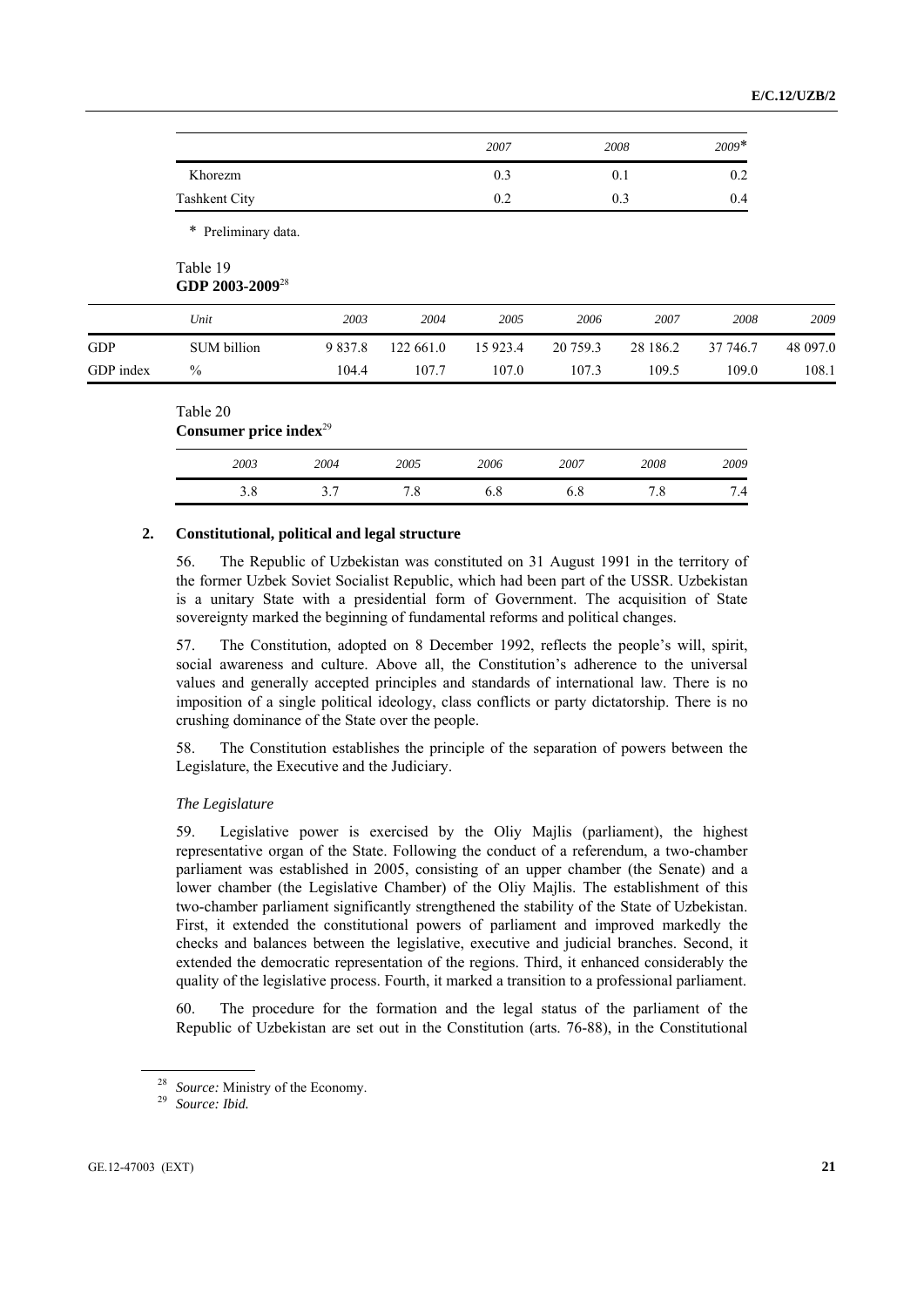Acts on the Senate of the Oliy Majlis and the Legislative Chamber of the Oliy Majlis, as well as in the Oliy Majlis Elections Act, and the Legislative Chamber and Senate Members Status Act.

61. Members of the Legislative Chamber and the Senate serve for a term of five years. The Chamber has 150 deputies, elected to represent their constituencies on a multi-party basis. Its work is based on the professional and consistent activity of all deputies.

62. The Legislative Chamber is structured around committees and commissions. Its rules of procedure call for the following 10 committees: Budget and Economic Reforms; Legislation and Judicial Questions; Employment and Social Questions; Defence and Security; International Affairs and Interparliamentary Relations; Agrarian and Water Supply Questions and the Environment; Industry, Construction and Trade; Science, Education, Culture and Sports; Democratic Institutions, Non-Governmental Organizations and Citizens' Self-Governance Bodies; and Information and Communication Technology.

63. Commissions consisting of members of the Legislative Chamber are set up to deal with specific matters.

|                                      | Men            |           | Women          |                | <b>Total</b>            |                         |
|--------------------------------------|----------------|-----------|----------------|----------------|-------------------------|-------------------------|
| Area or grouping                     | 2005           | 2010      | 2005           | 2010           | 2005                    | 2010                    |
| <b>Tashkent City</b>                 | 10             | 10        | 1              | $\overline{2}$ | 11                      | 12                      |
| Andizhan                             | 11             | 10        |                | $\overline{2}$ | 11                      | 12                      |
| Bukhara                              | 5              | 6         | 2              | 2              | 7                       | 8                       |
| Djizzak                              | 3              | 3         | 1              | 2              | $\overline{\mathbf{4}}$ | 5                       |
| Kashkadarya                          | 9              | 8         |                | $\overline{4}$ | 10                      | 12                      |
| Navoi                                | $\overline{c}$ | 5         | $\overline{c}$ |                | $\overline{\mathbf{4}}$ | 5                       |
| Namangan                             | 7              | 8         | $\overline{c}$ | 3              | $\boldsymbol{9}$        | 11                      |
| Samarkand                            | 13             | 14        | ٠              |                | 13                      | 14                      |
| Syrdarya                             | 3              | 3         |                | 1              | 3                       | $\overline{\mathbf{4}}$ |
| Surkhandarya                         | 7              | 8         | 1              | 1              | 8                       | $\boldsymbol{9}$        |
| Tashkent                             | 8              | 10        | 4              | 3              | 12                      | 13                      |
| Fergana                              | 11             | 9         | 3              | 6              | 14                      | 15                      |
| Khorezm                              | 5              | 5         | 2              | $\overline{2}$ | 7                       | 7                       |
| Karakalpak Republic                  | 5              | 5         | $\overline{c}$ | $\overline{3}$ | 7                       | 8                       |
| Ecological Movement<br>of Uzbekistan |                | 13        |                | 2              |                         | 15                      |
| <b>Total</b>                         | 99 (82.5%)     | 117 (78%) | 21 (17.5%)     |                | 120                     | 150                     |

Table 21 **Composition of the Legislative Chamber of the Oliy Majlis**<sup>30</sup>

64. The Senate of the Oliy Majlis consists of senators representing geographical constituencies. Six senators each are elected for the Karakalpak Republic, the provinces, and the City of Tashkent by secret ballot at joint sessions of the members of the *Jokargy Kenes* (parliament) of Karakalpakstan and of the citizens' self-governance bodies in the

<sup>30</sup> *Source:* Central Electoral Commission.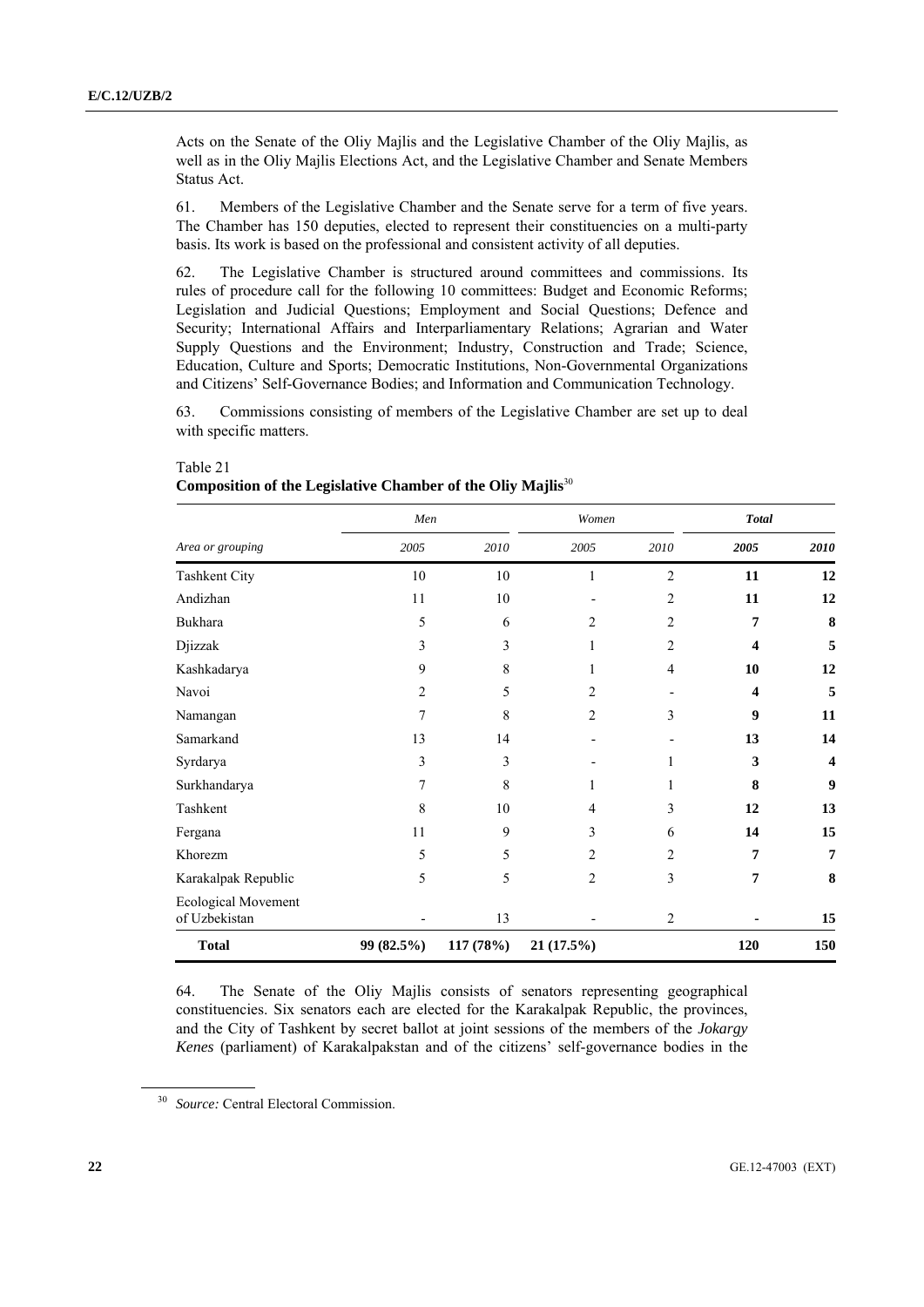provinces, districts and towns, from among their own number. Sixteen members of the Senate are appointed by the President of Uzbekistan from among the most distinguished citizens having broad practical experience and special merit in the fields of science, the arts, literature, industry and other areas of the life of the State and society.

### *Political parties*

65. Four political parties are currently represented in the Legislative Chamber.

66. *Adolat, the Social Democratic Party of Uzbekistan*, constituted on 18 April 1995. As at 1 August 2009, this party had 77,210 members. It draws its membership from the middle and poorer strata of the population and endeavours to represent their political and social wishes and promote their social protection on the basis of the principles of social justice.

67. *Milli Tiklanish, the Democratic Party of Uzbekistan*, constituted on 20 June 2008 by decision of the joint congress resulting from a merger of the Democratic Party of Uzbekistan *Milli Tiklanish* and the National Democratic Party *Fidokorlar*. On 11 August 2008, the Democratic Party of Uzbekistan *Milli Tiklanish* was registered with the Ministry of Justice (certificate No. 194-P). The Party's Constitution was adopted on 20 June 2008 by decision of the joint congress. As at 1 August 2009, this party had 108,390 members. The party's basic aims are to promote national self-awareness; develop and strengthen the citizens' pride in, devotion to and love for their country; and unite in its ranks patriots to mobilize their intellectual and creative potential in the service of the country for the enhancement its international standing.

68. *UzLuDep, the Movement of Entrepreneurs and Business People*, registered on 3 December 2003. As at 1 August 2009, this party had 161,758 members. It is a nation-wide political organization expressing and defending the interests of property-owners, small-scale entrepreneurs, owners of farms and small family farms, highly skilled manufacturing workers and managerial personnel, and business people.

69. *The National Democratic Party of Uzbekistan*, founded on 1 November 1991. It represents the left wing in the country's politics and expresses the political wishes of a number of social strata and groups. As at 1 July 2009, this party had 364,800 members; in comparison to 2005, the proportion of party members with a higher education increased from 36.8 to 37.8 per cent, while women accounted for 40.3 of the membership. The party has a multiethnic composition in so far as it comprises members from 53 ethnic groups living in the country.

70. The activities of political parties in Uzbekistan are regulated by the Constitution, the Political Parties Act, the Political Parties Funding Act, and the Constitutional Act on strengthening the role of political parties in the renewal and further democratization of State administration and in the modernization of the country.

*Political parties Adolat UzLiDep DPMT NDPU Ecological movement Total* Number of members 19 53 31 32 15 150

Table 22 **Membership of the Legislative Chamber of the Oliy Majlis, by political party and movement**<sup>31</sup>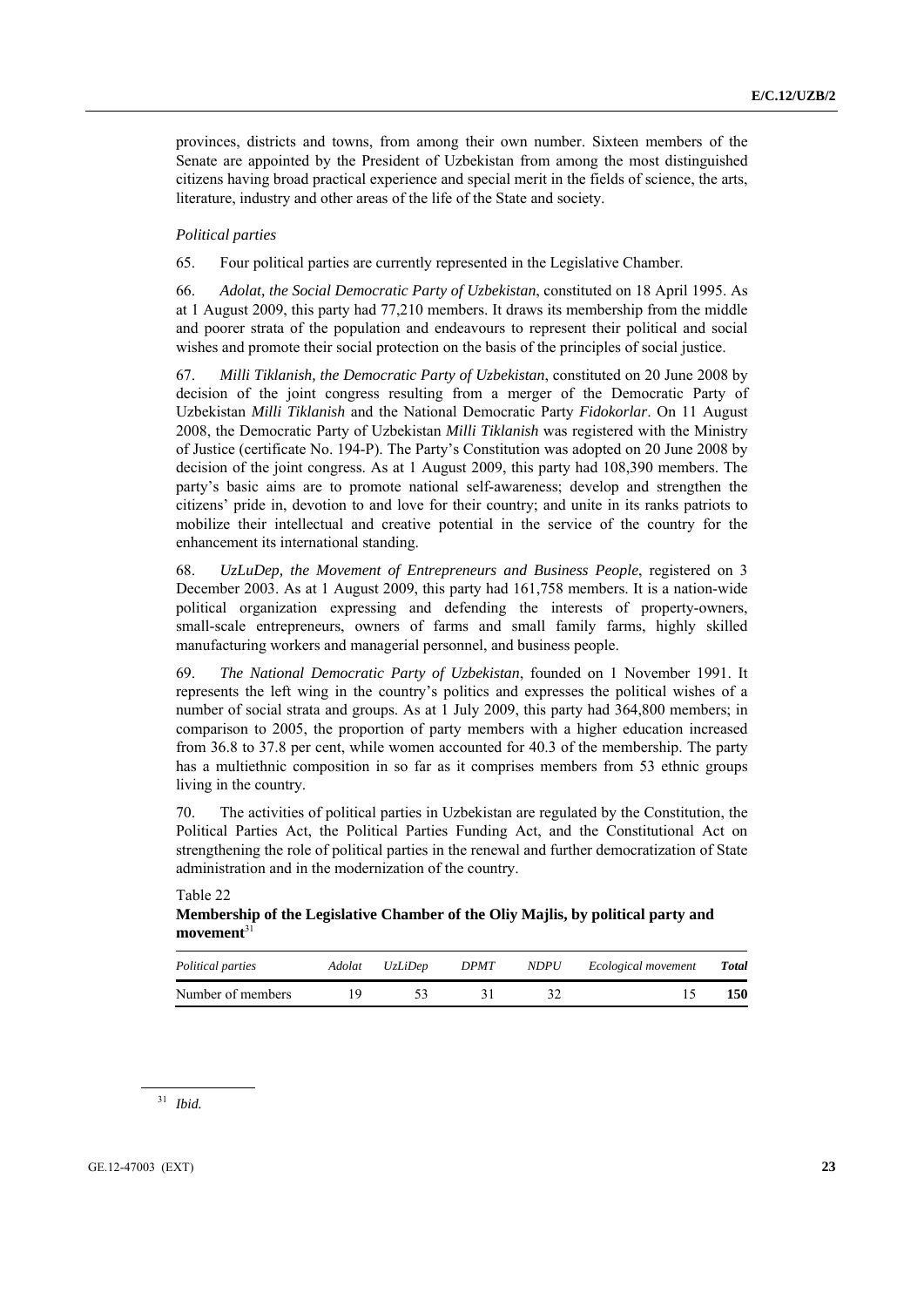### *The Executive*

71. The current President of Uzbekistan has been head of State since 1 January 2008. Under article 90 of the Constitution, the President is elected by the citizens of Uzbekistan on the basis of universal, equal and direct suffrage in a secret ballot for a term of seven years; and any citizen of Uzbekistan who has reached the age of 35, is fluent in the official language and has resided permanently in the territory of Uzbekistan for at least 10 years immediately prior to the election may stand for election to the post of President. Under the Constitution, a person may not be President for more than two consecutive terms.

72. Under article 93 of the Constitution, the President is the guarantor of the rights and freedoms of citizens and of the Constitution and the law. The President's powers include:

- Adopting measures necessary for the defence of the country's sovereignty, security and territorial integrity;
- Representing the Republic domestically and in international relations;
- Negotiating and signing the Republic's agreements and guaranteeing their observance;
- Forming and leading the apparatus of the Executive;
- Ensuring cooperation among all the higher organs of power and governance;
- Establishing and disbanding ministries, State committees and other Government bodies;
- Appointing and dismissing judges of the province, inter-district, district, city, military and economic courts;
- Acting as Supreme Commander of the Armed Forces;
- Establishing the National Security and State Control Service;
- Decision-making on citizenship issues.

73. Executive power is exercised by the Cabinet of Ministers. It consists of the Prime Minister and his or her deputies, ministers, chairpersons of State committees, and the head of the Government of the Republic of Karakalpakstan.

74. The Cabinet is appointed by the President. The candidacy of the person nominated to the post of Prime Minister is examined and confirmed by the chambers of the Oliy Majlis on the proposal of the President of Uzbekistan following consultations with each of the party groups in the Legislative Chamber and the deputies of the Ecological Movement. The Prime Minister may be removed from office on the initiative of the party groups in the Legislative Chamber if a presidential motion to that effect receives more than two thirds of the votes of the total membership of the two chambers.

75. The Cabinet is responsible for managing the economy and the social and intellectual spheres and ensuring application of the Constitution, the law and other decisions adopted by the Oliy Majlis, and the decisions and instructions issued by the President; and it issues, in accordance with the legislation in force, decisions and instructions which have binding force throughout the national territory on all organs, enterprises, organizations, officials and citizens. The Cabinet's work is regulated by chapter XX of the Constitution and by the Cabinet of Ministers Act.

76. The Cabinet of Ministers resigns when a new Oliy Majlis is elected.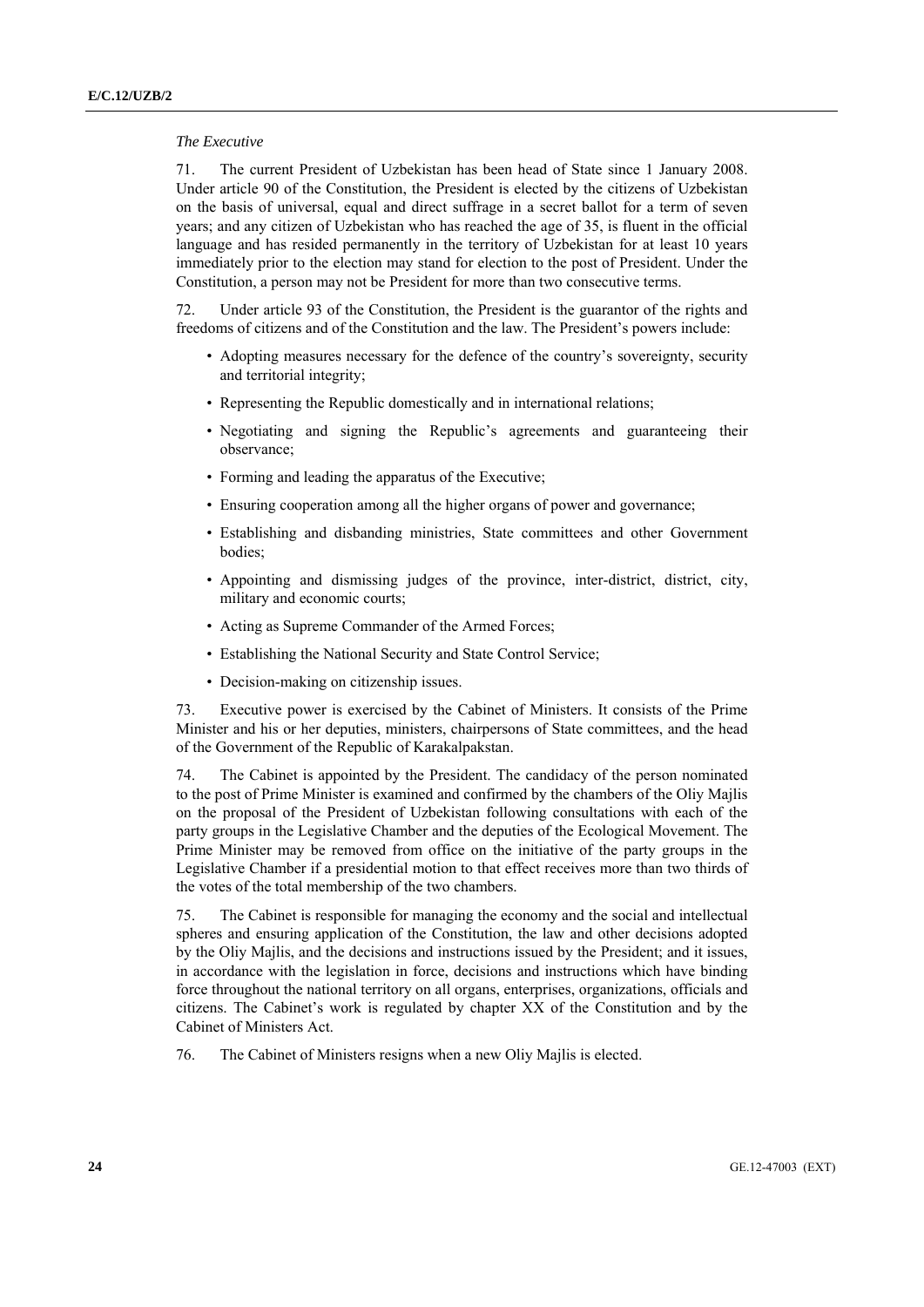### *The Judiciary*

77. Uzbekistan's Judiciary is independent of the legislative and executive branches and of political parties and other civil society organizations (Constitution, articles 106-116). The judicial power is exercised by a system of courts, namely:

The Constitutional Court, which considers questions of the Constitutionality of the acts of the Legislature and the Executive;

 (b) The Supreme Court, which is the highest judicial organ with respect to civil, criminal and administrative matters;

 (c) The Higher Economic Court, which adjudicates on disputes in the economic sphere;

- (d) The Supreme Court of Karakalpakstan;
- (e) The Economic Court of Karakalpakstan;
- (f) The provincial, Tashkent City, district, city and economic courts.

78. Since 1 January 2000, following the adoption of the Presidential Decree on improvement of the judicial system, which led to amendments and additions to the Courts Act, the courts have specialized in the separate consideration of civil or criminal cases. The following courts of general jurisdiction were established: the Supreme Civil Court of Karakalpakstan; the Tashkent City civil court; and the provincial and inter-district civil courts.

79. Specialization among courts of general jurisdiction was also introduced for criminal cases. The following courts were established: the Supreme Criminal Court of Karakalpakstan; the Tashkent City criminal court; and the provincial, district and city criminal courts.

80. Under article 112 of the Constitution and the Courts Act, "judges are independent and subject solely to the law. Any interference in the work of judges in administering justice shall be inadmissible and punishable by law. The immunity of judges shall be guaranteed by law. Judges may not be senators or members of the representative bodies of State power. Judges may not belong to any political parties or participate in political movements or engage in any type of paid activity other than scientific and educational. Judges may be removed from their post prior to the end of their term of office only on the grounds specified by law".

#### *Local-level State authorities*

81. In addition to the higher representative organs of State power — the Oliy Majlis, the Office of the President and the Cabinet of Ministers — the system of organs of State power also includes local bodies and officials dealing with social problems at the provincial, district and city levels: councils of peoples' deputies and regional chief administrators *(khokims)*. Their rights and powers are set out in the Constitution and in the Local-level State Authorities Act. Nominees for the post of regional administrator are submitted by the President of Uzbekistan for approval by the provincial council of peoples' deputies following consultations with representatives of the party groups operating within the council. The party groups in provincial councils are entitled to initiate the submission of observations to the President concerning unsatisfactory performance by the provincial regional administrator.

82. All regional administrators exercise their powers in accordance with the principle of sole authority. The decisions they take within the limits of the authority conferred on them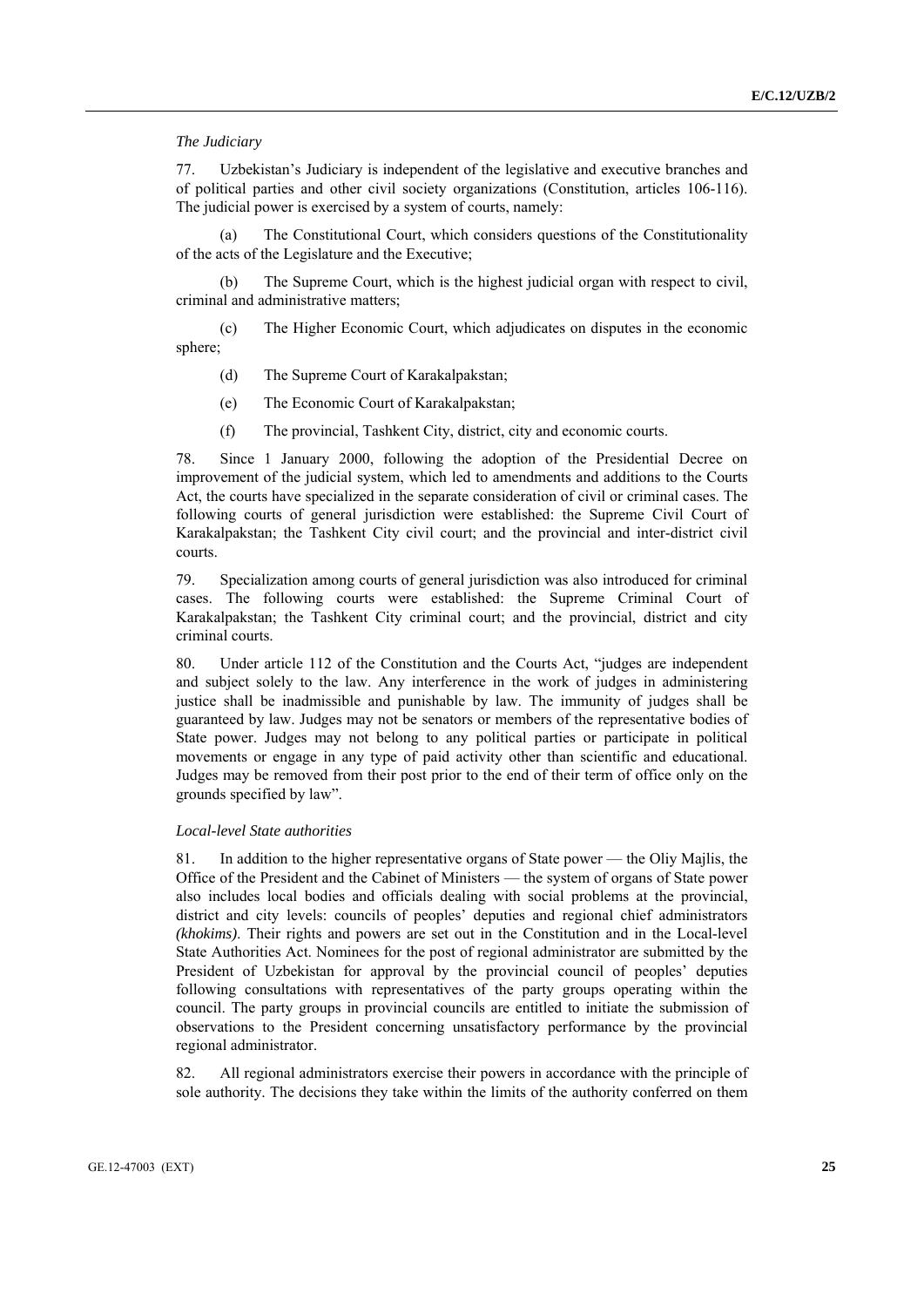are binding on all enterprises, institutions, organizations, associations, officials and citizens in the area concerned (Constitution, article 104).

83. The local representative bodies — the councils of peoples' deputies — perform their functions under the authority of the regional administrator.

#### *The elections system*

84. The bases of the organization of the elections system and its principles are enshrined in the Constitution, chapter XXIII of which is devoted to this matter, and in the Referendums Act (1991), the Presidential Elections Act (1991), the Oliy Majlis Elections Act (1993), the Councils of Peoples' Deputies Provincial, District and City Elections Act (1999), the Citizens' Voting Rights Guarantees Act (1994) and the Central Electoral Commission Act.

85. In establishing the principles of the elections system the Constitution guarantees all citizens:

- The right to elect members of and to be elected to the representative organs of State power;
- Equality and freedom in the expression of their will;
- The right to membership in representative bodies (not more than two simultaneously).

86. Rights under the Constitution may be exercised by all citizens who have reached the age of 18. The Constitution provides for exceptions only with respect to certain categories of person. The following persons may not vote in elections:

- Citizens deemed by a court to lack the capacity to possess rights and be bound by obligations;
- Persons held in places of deprivation of liberty.

87. The results of the most recent presidential election, held on 23 December 2007, show that more than 16 million persons have the right to vote in Uzbekistan.

#### Table 23

#### **Number of voters 2002-2007**<sup>32</sup>

|               | Region/province        | Referendum,<br>27 January 2002 | Legislative Chamber elections,<br>26 December 2004 | Presidential elections,<br>23 December 2007 |
|---------------|------------------------|--------------------------------|----------------------------------------------------|---------------------------------------------|
| 1             | Republic of Karakalpak | 785 707                        | 841 310                                            | 960 000                                     |
| $2^{1}$       | Andizhan               | 1 205 846                      | 1 297 947                                          | 1 485 100                                   |
| $\mathcal{E}$ | <b>Bukhara</b>         | 770 042                        | 828 978                                            | 972 300                                     |
| 4             | Diizzak                | 471 547                        | 510 243                                            | 609 800                                     |
| 5             | Kashkadarya            | 1 104 091                      | 1 226 010                                          | 1 404 20                                    |
| 6             | Navoi                  | 433 766                        | 474 086                                            | 514 700                                     |
| 7             | Namangan               | 1 041 553                      | 1 137 009                                          | 1 283 100                                   |
| 8             | Samarkand              | 1 420 285                      | 1 5340 761                                         | 1 724 300                                   |
| 9             | Surkhandarya           | 893 726                        | 967 762                                            | 1 107 500                                   |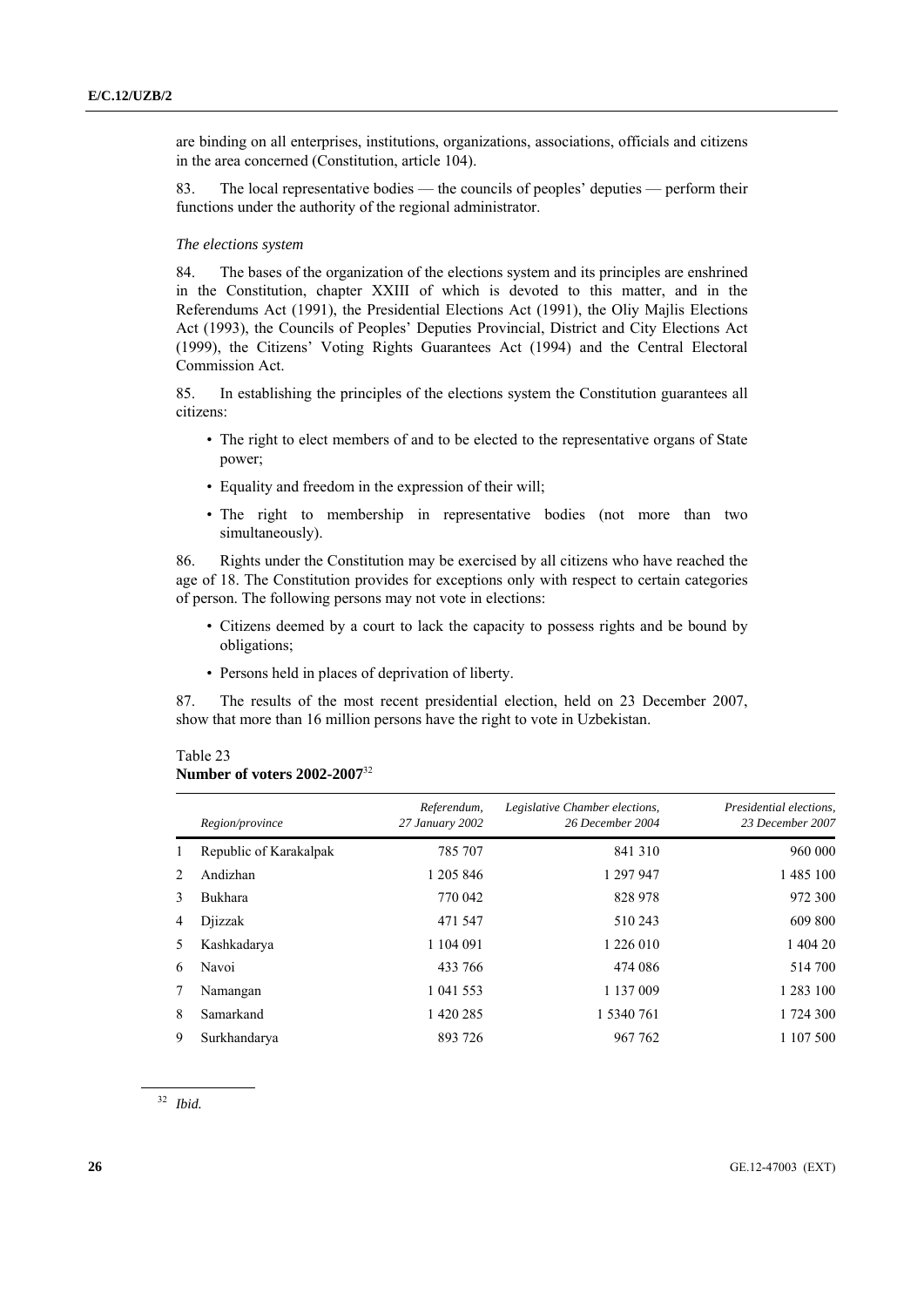|     | <i>Region/province</i> | Referendum,<br>27 January 2002 | Legislative Chamber elections,<br>26 December 2004 | Presidential elections,<br>23 December 2007 |
|-----|------------------------|--------------------------------|----------------------------------------------------|---------------------------------------------|
| 10  | Syrdarya               | 326 328                        | 338 307                                            | 409 500                                     |
| 11  | Tashkent               | 1 246 756                      | 1 446 440                                          | 1 597 200                                   |
| 12  | Fergana                | 1 535 684                      | 1 629 942                                          | 1 803 600                                   |
| 13. | Khorezm                | 744 579                        | 829 920                                            | 894 700                                     |
| 14  | Tashkent City          | 1 246 732                      | 1 233 947                                          | 1 531 400                                   |
|     | <b>Total</b>           | 13 226 642                     | 14 302 662                                         | 16 297 400                                  |

### Table 24

**Number of voters 2002-2009**<sup>33</sup>

|              | Region/province        | Referendum,<br>27 January 2002 | Legislative Chamber elections,<br>26 December 2004 | Presidential elections,<br>23 December 2007 | Legislative Chamber elections,<br>27 December 2009 |
|--------------|------------------------|--------------------------------|----------------------------------------------------|---------------------------------------------|----------------------------------------------------|
| $\mathbf{1}$ | Republic of Karakalpak | 785 707                        | 841 310                                            | 960 000                                     | 1 011 200                                          |
| 2            | Andizhan               | 1 205 846                      | 1 297 947                                          | 1 485 100                                   | 1 574 300                                          |
| 3            | Bukhara                | 770 042                        | 828 978                                            | 972 300                                     | 1 024 100                                          |
| 4            | Djizzak                | 471 547                        | 510 243                                            | 609 800                                     | 649 500                                            |
| 5            | Kashkadarya            | 1 104 091                      | 1 226 010                                          | 1 404 20                                    | 538 600                                            |
| 6            | Navoi                  | 433 766                        | 474 086                                            | 514 700                                     | 1 365 800                                          |
| 7            | Namangan               | 1 041 553                      | 1 137 009                                          | 1 283 100                                   | 1 832 100                                          |
| 8            | Samarkand              | 1 420 285                      | 1 5340 761                                         | 1 724 300                                   | 432 700                                            |
| 9            | Surkhandarya           | 893 726                        | 967 762                                            | 1 107 500                                   | 1 188 000                                          |
| 10           | Syrdarya               | 326 328                        | 338 307                                            | 409 500                                     | 1 670 600                                          |
| 11           | Tashkent               | 1 246 756                      | 1 446 440                                          | 1 597 200                                   | 1903 100                                           |
| 12           | Fergana                | 1 535 684                      | 1 629 942                                          | 1 803 600                                   | 944 800                                            |
| 13           | Khorezm                | 744 579                        | 829 920                                            | 894 700                                     | 150 720                                            |
| 14           | <b>Tashkent City</b>   | 1 246 732                      | 1 233 947                                          | 1 531 400                                   | 1 573 700                                          |
|              | <b>Total</b>           | 13 226 642                     | 14 302 662                                         | 16 297 400                                  | 17 215 700                                         |

88. Only citizens may vote. Aliens and stateless person do not enjoy that right.

89. The Councils of Peoples' Deputies Provincial, District and City Elections Act sets out the basic principles for the conduct of elections, namely:

- Plurality of parties;
- Universal, equal and direct suffrage;
- Secrecy of the ballot;
- Publicity.

90. All voters have the same legal status. All citizens of Uzbekistan have the same voting rights, regardless of social origin, racial or national affiliation, gender, language, education or individual or collective property status.

<sup>33</sup> *Ibid.*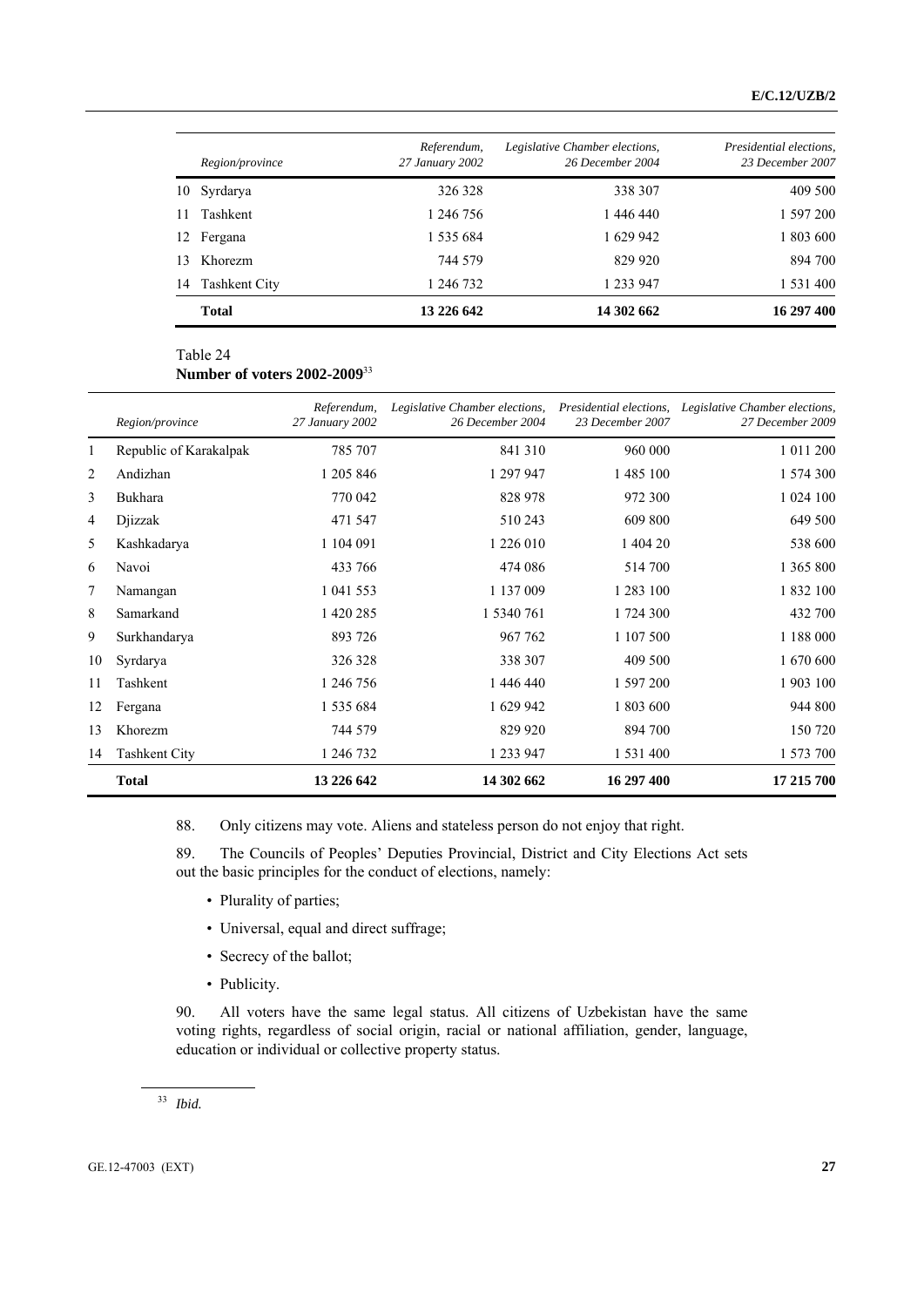91. Under the law, at least 30 per cent of candidates on party lists must be women.

92. Uzbekistan's election system is a majority-vote system. Pursuant to the Oliy Majlis Elections Act, a candidate obtaining more than half of the votes of the voters participating in the election is deemed elected.

### *Legal status and legal regulation of the activities of NGOs*

93. To date the Ministry of Justice and its local subdivisions have officially registered 1,587 non-profit NGOs and have also recorded the existence of 3,446 such organizations. The legal regulation of non-profit NGOs is based on both public and private law.

94. The State pursues a policy of social partnership and actively promotes the development of institutions of civil society. Under the Non-Profit Non-Governmental Organizations Safeguards Act, the State may support the activities of non-profit NGOs through subsidies, grants and procurement of social services. June 2005 saw the formation of the Uzbek National Association of Non-Profit NGOs, representing the interests of non-profit NGOs in their relations with the State. On 3 July 2007, by joint decision of the Oliy Majlis Legislative Chamber and Senate on measures for strengthening support for non-profit NGOs and other civil society bodies, the Public Support Fund for Non-Governmental Non-Profit Organizations and Other Civil Society Institutions and a parliamentary commission responsible for managing the finances of the Fund were created and attached to the Oliy Majlis. Fund support is provided directly, in the form of subsidies, grants and social service commissions based on applications filed by non-profit NGOs and other civil society bodies in accordance with decisions of the parliamentary commission.

95. Uzbekistan has adopted a number of legal instruments consolidating and safeguarding the activities of NGOs: the Constitution, the Civil Code, the Public Associations Act, the Non-Profit NGOs Act, the Voluntary Foundations Act, the Property Owners' Associations Act, the Citizens' Self-Governance Bodies Act, the Act on the Election of Presiding Officers of Citizens' Self-Governance Bodies, the Non-Profit NGOs Safeguards Act, and the Voluntary Associations Act. Chapter XII of the Constitution is devoted in its entirety to civil society organizations.

96. In accordance with the Constitution, the State guarantees the observance of the rights and legitimate interests of public associations and ensures that they have equal legal opportunities to participate in public life. Interference by State bodies or officials in the activities of such associations and vice versa is prohibited. Article 57 of the Constitution prohibits "the creation and operation of civil society organizations established for the purpose of changing the constitutional order by force, impairing the sovereignty, integrity and security of the Republic and the rights and freedoms of its citizens under the Constitution, making propaganda for war or social or religious enmity or hostility between nationalities and races, or undermining the health and morality of the people, as well as militarized organizations operating under the banner of a nationality or religion. The formation of secret societies or associations is prohibited".

97. The Ministry of Justice is the chief agency for the registration of NGOs.

98. Pursuant to the Non-Profit NGOs Act, the judicial body receiving the papers for the official registration of a non-profit NGO must examine them and take a decision on approval or rejection within two months; it must then, within three days of that decision, issue to the founders a certificate of official registration or a document stating the specific provisions of the legislation on which rejection is based. Under article 62 of the Constitution, disbanding, prohibiting or restricting the activities of a civil society organization requires a court decision.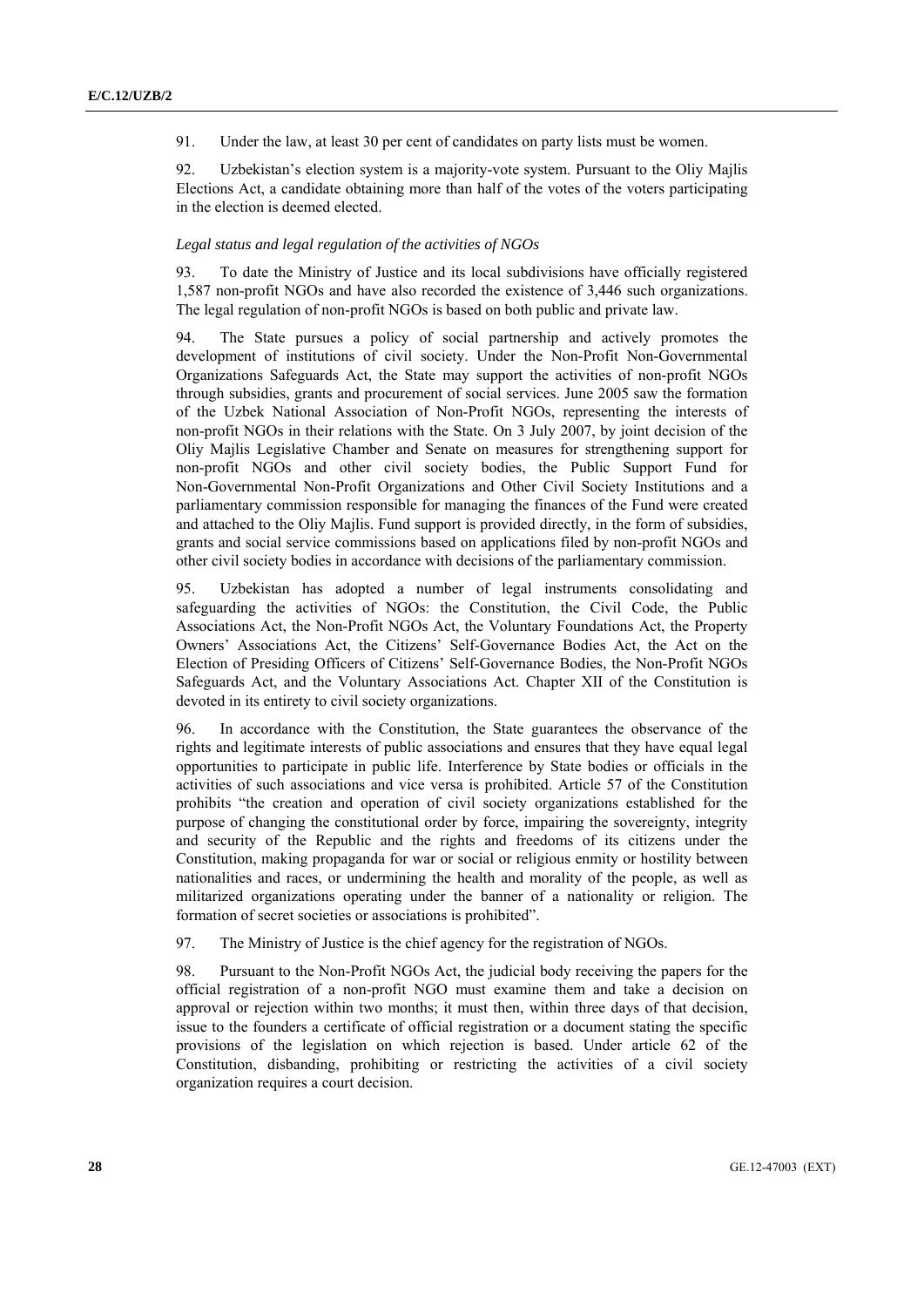99. Article 2 of the Act clearly and consistently stipulates that an organization may be deemed non-profit when:

- (a) The fundamental purpose of its activity is not to produce income (profits);
- (b) It does not distribute any income received among its members.

100. As legal entities, NGOs are assessed for taxation after deduction of expenditure for socially useful statutory activities. Only the income (profits) from their business activity is taxed.

#### *Administration of justice*

101. Under the Constitution, the basic principles of judicial proceedings and administration of justice are:

- Independence of the courts and immunity of judges (arts. 106 and 108);
- Independence of judges and their subordination only to the law (art. 112);
- Prohibition of judges from holding representative office (arts. 108 and 112);
- Prohibition of judges from membership in political parties or movements (arts. 108 and 112);
- Openness and publicity of all court proceedings; hearings behind closed doors are permitted only in the cases specified by law (art. 113);
- Conduct of judicial proceedings in the official language of the State or in the majority national language of the locality (art. 115);
- Participation of a lawyer in all stages of preliminary and court proceedings (art. 116);
- Binding nature of decisions of judicial authorities for all State bodies, enterprises, establishments and organizations, civil society organizations, officials and citizens (arts. 109, 110 and 114);

102. Uzbekistan's judicial system is rather complicated. It has three sections, for the country's composition also comprises Karakalpakstan and 12 provinces. In addition, the Tashkent City court has the status of a provincial court and a higher status than the district courts within the boundaries of the capital.

103. Cases are heard by several different instances. The district and inter-district criminal courts have only one function — that of courts of first instance. The Supreme Court of Karakalpakstan, the provincial courts and the Tashkent City court act as courts of first instance for cases falling within their jurisdiction at the appeals, judicial review and supervisory levels. They supervise the proceedings of the district, city and inter-district courts (Courts Act, article 30). The Supreme Court, as the highest judicial authority for civil, criminal and administrative justice, is empowered to consider cases both in first instance and in its supervisory-review capacity. Furthermore, cases heard by the Supreme Court in first instance may also be considered by it as court of appeal or judicial review; but cases heard on appeal may not be considered in judicial review (Courts Act, article 13).

104. All cases are heard by the appropriate court in accordance with specific procedural rules and with a clearly defined purpose. Procedural rules are set out in several pieces of legislation: the Code of Criminal Procedure (1994), the Code of Civil Procedure (1997) and the Code of Economic Procedure (1997).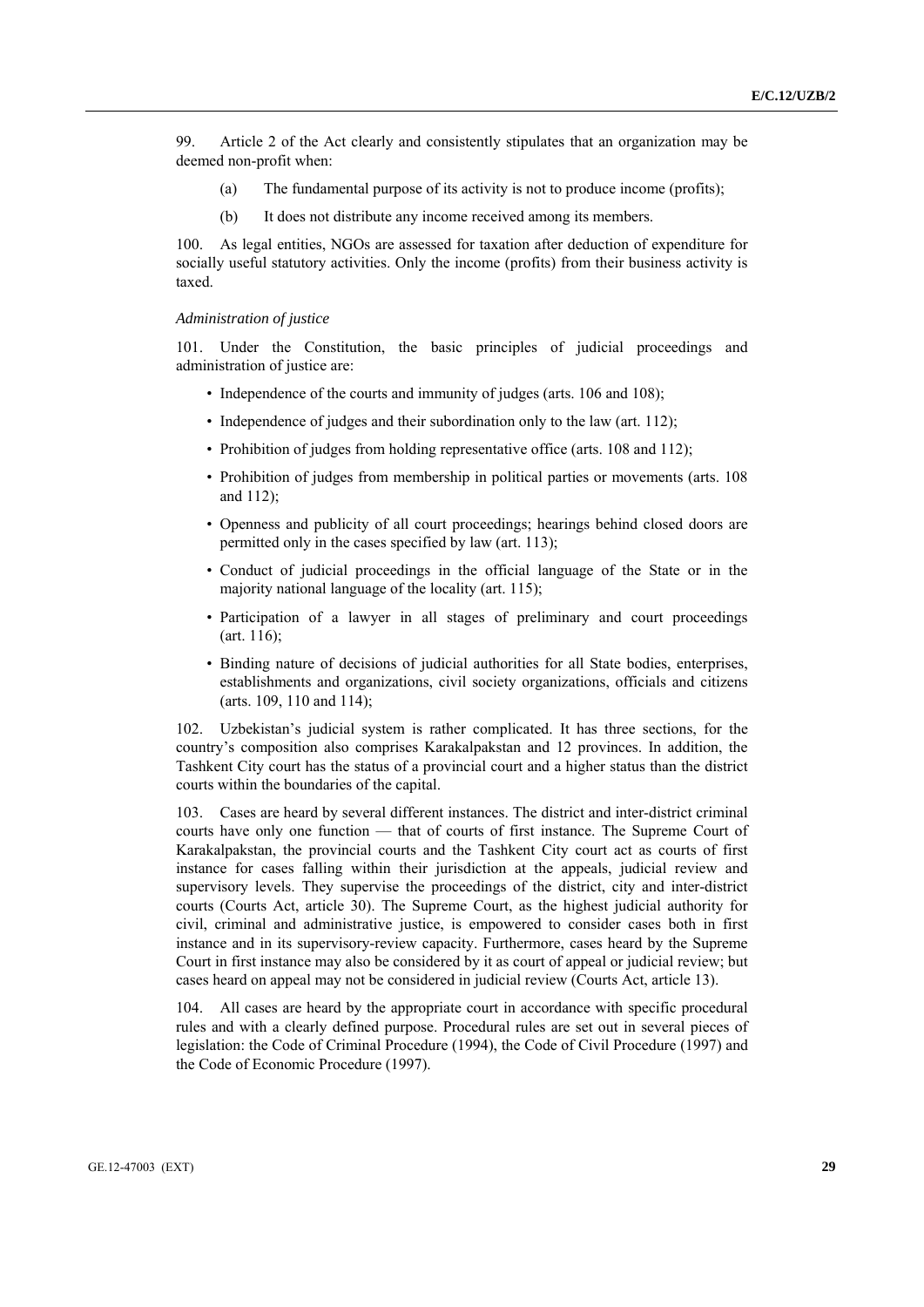105. As a general rule, a case may be heard in two instances — first and second. Permitted only in exceptional circumstances, supervisory review of cases is not regarded as a third instance.

106. The courts of first instance consider the merits of the case with a view to establishing the defendant's guilt or innocence in criminal cases and the success or failure of the action in civil cases. Any court may consider in first instance cases falling within its jurisdiction.

107. The most complicated cases are heard by the higher courts, up to and including the Supreme Court.

108. In considering the merits, it is usual for a court, with or without the participation of the people's assessor<sup>34</sup>, to examine the evidence and establish all the important facts of the case. On the conclusion of its proceedings the court imposes a sentence in criminal cases and makes an award in civil cases.

109. Before judicial decisions become enforceable, appeals may be lodged against them to a higher court of appeal within 10 days of their issuance in criminal cases and 20 days in civil cases.

110. Once they become enforceable, court decisions and sentences which have not been reconsidered on appeal may be the subject of an application to a higher court for judicial review within one year of the issuance of the decision or sentence.

111. Judicial decisions which have become enforceable may be reviewed at the supervisory level, but only following an objection by the procurator or court president or their deputies to whom this right is accorded by law.

112. Judicial proceedings in the Constitutional Court are conducted in accordance with the Constitutional Court Act.

113. Under article 15 of the Criminal Code, offences are classified, according to their nature and the degree of social danger which they represent, into offences representing no great social danger, offences of minor gravity, serious offences, and extremely serious offences.

114. Offences representing no great social danger include deliberate crimes for which the law prescribes a penalty of deprivation of liberty for up to three years and crimes committed out of negligence for which the law prescribes a penalty of deprivation of liberty for up to five years.

115. Offences of minor gravity include deliberate crimes for which the law prescribes a sentence of deprivation of liberty exceeding three and up to five years and crimes committed out of negligence for which the law prescribes a penalty of deprivation of liberty for more than five years.

116. Serious offences include deliberate crimes for which the law prescribes a penalty of deprivation of liberty exceeding five and up to 10 years.

117. Extremely serious offences are deliberate crimes for which the law prescribes a penalty of deprivation of liberty exceeding 10 years or for life.

<sup>&</sup>lt;sup>34</sup> Under article 13 of the Code of Criminal Procedure, criminal cases involving crimes that do not present a great public danger and crimes of lesser gravity are heard by a judge acting alone.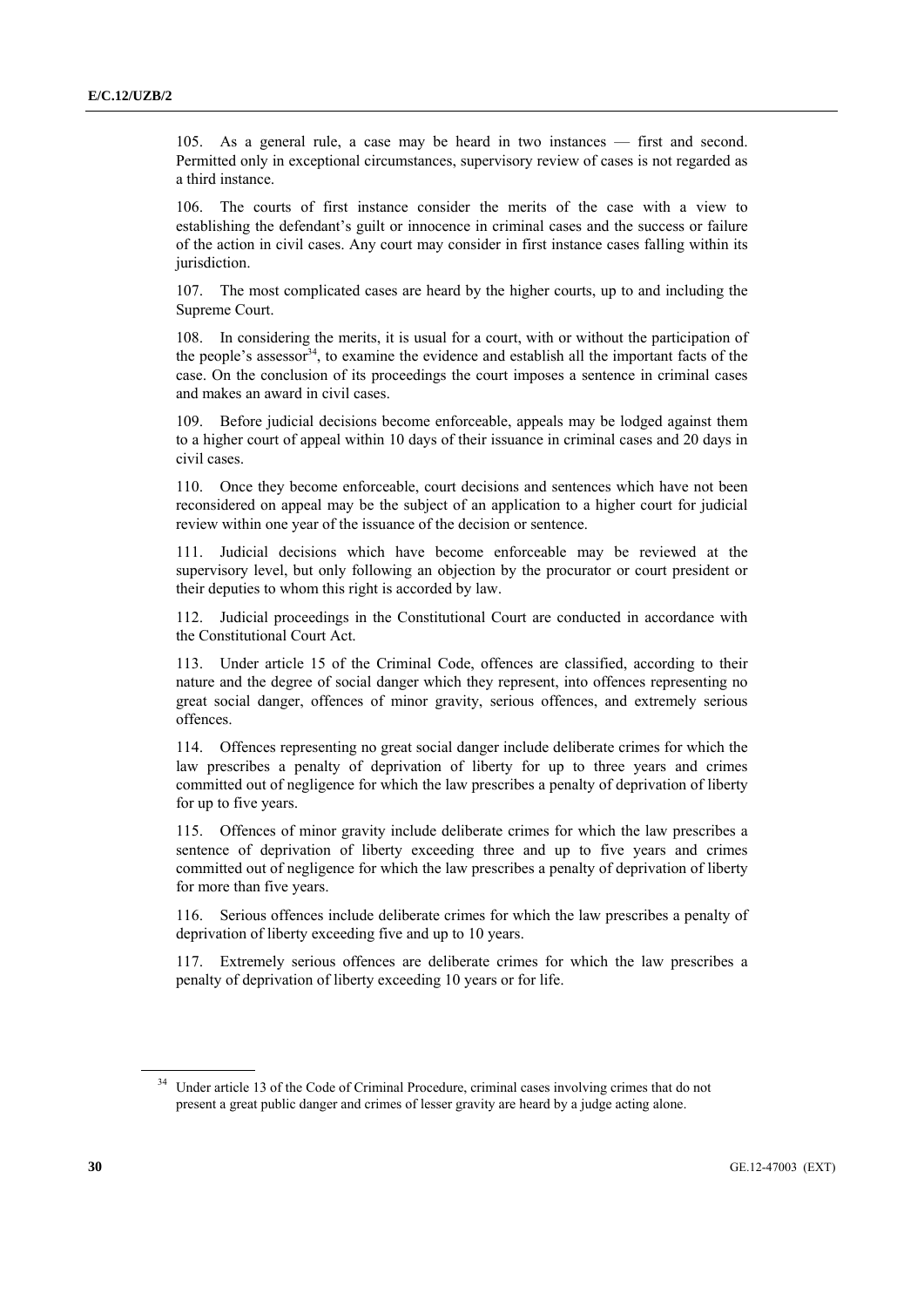#### Table 25

### **Total recorded offences, by degree of social danger**<sup>35</sup>

|                                                | 2003    | 2004   | 2005    | 2006    | 2007   |
|------------------------------------------------|---------|--------|---------|---------|--------|
| Total recorded offences,<br>including offences | 78 925  | 79 129 | 79 883  | 82 352  | 83 905 |
| Representing no great social danger            | 35 084  | 36 080 | 38 098  | 40 209  | 40 492 |
| Of minor gravity                               | 24 6 36 | 24 642 | 23 892  | 24 615  | 25 747 |
| Of a serious character                         | 12 716  | 12 030 | 11 618  | 11 224  | 11 089 |
| Of an extremely serious character              | 6489    | 6377   | 6 2 7 5 | 6 3 0 4 | 6 600  |

#### Table 26

### **Breakdown of the number of offenders by age group**<sup>36</sup>

|      | $13 - 15$ | $16 - 17$ | $18-24$ | $25 - 29$ | Over 30 |
|------|-----------|-----------|---------|-----------|---------|
| 2006 | 580       | 2 2 4 6   | 14 9 19 | 12 905    | 43 908  |
| 2007 | 604       | 2 2 4 9   | 14 9 58 | 13 28 3   | 46 950  |
| 2008 | 630       | 2 1 1 0   | 14 994  | 13 272    | 50 237  |
| 2009 | 584       | 2 1 6 4   | 16 057  | 14 802    | 54 749  |

#### Table 27

### **Offences committed by women, by degree of social danger**<sup>37</sup>

|                                                | 2006    | 2007    | 2008    | 2009    |
|------------------------------------------------|---------|---------|---------|---------|
| Total recorded offences,<br>including offences | 8 1 9 7 | 9 2 2 5 | 11 760  | 11 814  |
| Representing no great social danger            | 4 5 9 2 | 4921    | 6 0 3 1 | 5 5 2 0 |
| Of minor gravity                               | 1977    | 2.569   | 3466    | 3 9 8 1 |
| Of a serious character                         | 1 0 6 0 | 1 1 4 3 | 1.529   | 1 601   |
| Of an extremely serious character              | 568     | 593     | 734     | 712     |

### *Maximum and average duration of pretrial detention*

118. As part of the reform of the judicial system, the time limit for preliminary investigations in criminal cases was cut from two years to one year and for pretrial detention from 18 to 9 months (in exceptional cases 12 months); the scope of application of this measure was also reduced.

119. In addition, in order to ensure effective protection of constitutional rights and freedoms, in particular the rights to inviolability of the person and due process, on 1 January 2008 the power to order pretrial detention was transferred to the courts, and corresponding amendments were made to Act No. 3RU-100 of 11 July 2007 and to the articles of the Code of Criminal Procedure regulating the duration of pretrial detention and the procedure for its extension. Article 245 of the Code now reads as follows.

<sup>35</sup> *Source:* Ministry of Internal Affairs. 36 *Ibid.*

<sup>37</sup> *Ibid.*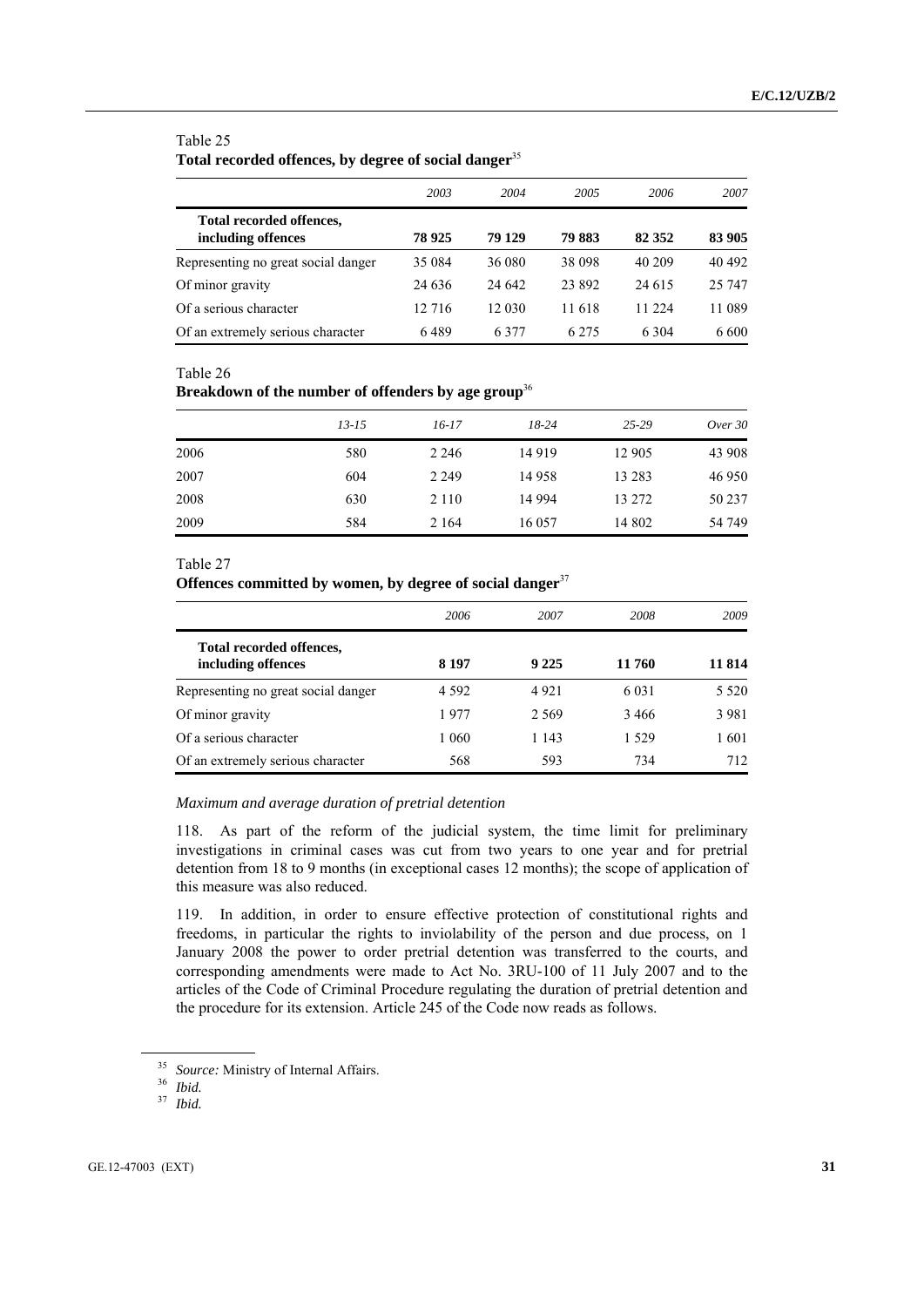120. "The duration of pretrial detention during investigation of an offence may not exceed three months.

121. Applications for extension of the three-month period of pretrial detention established by law shall be considered by the courts as follows:

- Up to 5 months if made by a procurator of Karakalpakstan or a procurator of a province or of Tashkent City or a procurator of equivalent rank.
- Up to 9 months if made by the Procurator-General of Uzbekistan.
- Up to 12 months if made by the Procurator-General of Uzbekistan during the investigation of particularly complicated cases involving persons charged with serious or extremely serious offences. No further extension of the period shall be permitted. In considering all such applications, courts shall take into account the weight of the evidence submitted and compliance with procedural rules and requirements."

122. Article 247 of the Code specifies the procedure for extension of the duration of pretrial detention.

123. Procurators must issue orders for the preparation of applications for extension of pretrial detention and their submission to the courts at least six days before the expiry of the current period. Such applications must state the reasons for the unusual length of the investigation, and elements and circumstances justifying the application.

124. Applications are considered by a judge of a district or city criminal court sitting alone or of an area or territorial military court at the place where the offence was committed or where the pretrial investigation is being conducted. In the absence of the judge or under circumstances preventing the judge from participating in the examination of the case file, the application is considered by the judge of some other equivalent court designated by the President of the Supreme Criminal Court of Karakalpakstan, a criminal court of Tashkent City or a province, or the Military Court of the Republic of Uzbekistan.

125. Applications are considered by the court in closed session within 72 hours of the submission of the case file.

126. Applications are considered in the presence of the procurator and the accused and his or her counsel, if any. When necessary, investigators may be summoned to appear before the court.

127. The court may consider applications in the absence of the accused if he or she is being held in a medical institution for completion of a forensic psychiatric assessment as an inpatient. In such cases it is mandatory for a defence counsel to attend the hearing.

128. On completion of its consideration of an application, the court issues one of the following orders:

- (a) To extend the period of pretrial detention;
- (b) To reject the application for extension.

129. An order to extend or not to extend the period takes effect from the moment it is issued and is subject to immediate enforcement. The order is transmitted to the procurator for enforcement and to the accused and his or her counsel for information. The court's decision is subject to appeal or may be contested under the procedure described in the second part of article 241 of the Code within a time limit of 72 hours.

130. Having considered an appeal or objection, the appeals court may in its ruling: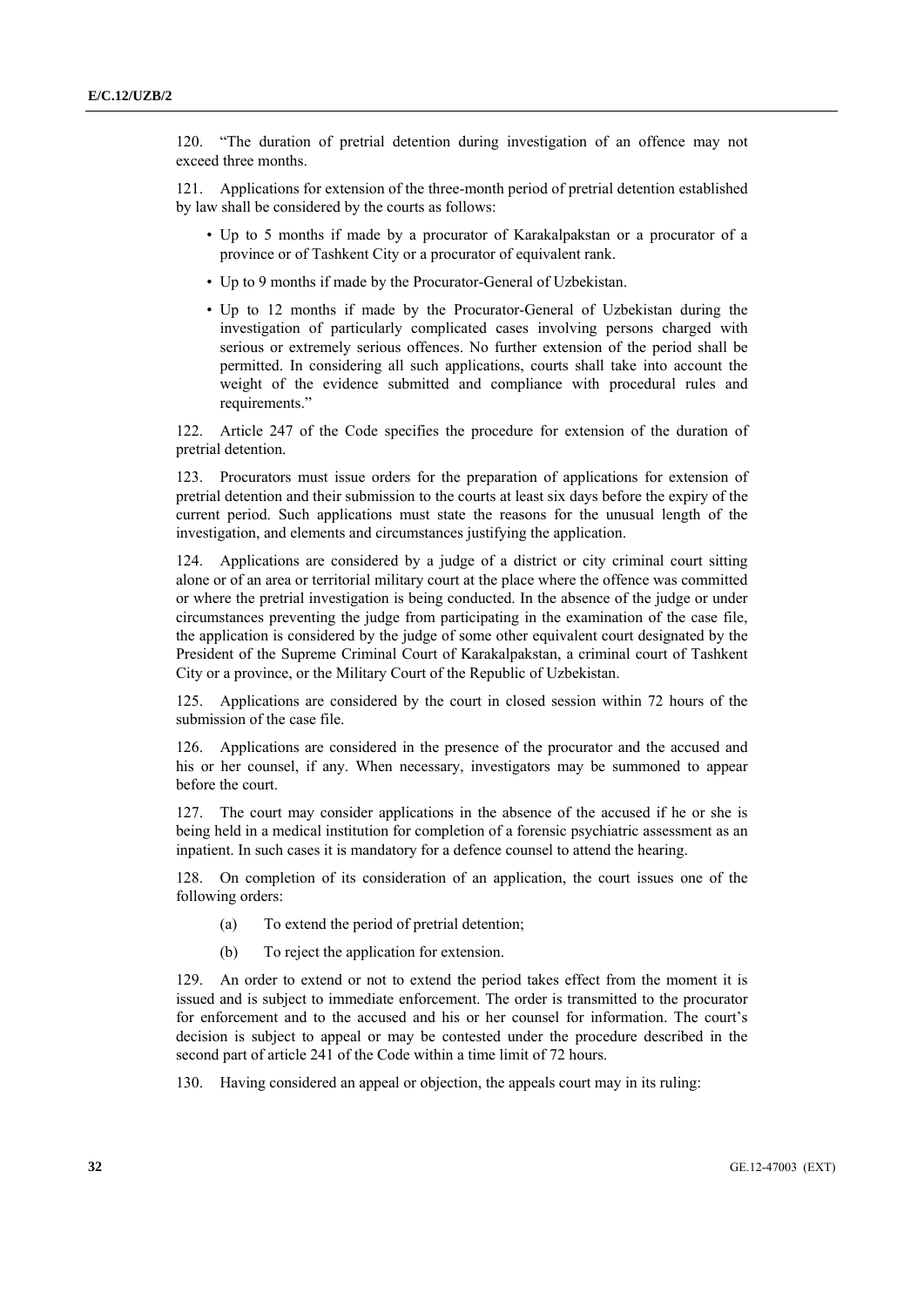(a) Leave the lower court's decision unchanged and reject the appeal or objection.

 (b) Revoke the lower court's decision by refusing to extend the period of pretrial detention or by extending the period set in that decision. If extension of the period of pretrial detention is ordered in respect of an accused person who has been released from custody on the expiry of an earlier period of remand, the court must issue a new remand order against such person.

### *Number of deaths during pretrial detention*

131. In the period 2005-2007, three persons held on remand in temporary detention units committed suicide by hanging.

132. The number of convicts who died in correctional institutions was 10 in 2005, 15 in 2006 and 10 in 2007. In 29 of these cases, the causes of death were tuberculosis, infections of the gastro-intestinal tract and cardiovascular disease, while the other six prisoners committed suicide or were killed in accidents.

### *Number of Ministry of Internal Affairs employees per 100,000 of the population*

133. The Ministry's agencies have 111 officers fighting crime and safeguarding the public order for every 100,000 members of the population.

### Table 28 **Total amount of material damage caused by criminal offences and claimed in judicial proceedings**<sup>38</sup>

|      | Total, based<br>on court rulings |          | Of which: suspended<br>by court order |            | Total<br>actually enforced |        |               | Of which:<br>actually collected |               |        |          |        |
|------|----------------------------------|----------|---------------------------------------|------------|----------------------------|--------|---------------|---------------------------------|---------------|--------|----------|--------|
|      | <b>Number</b>                    | Amount   | <b>Number</b>                         | Amount     | <b>Number</b>              | Amount | <b>Number</b> | Amount                          | <b>Number</b> | Amount | Number   | Amount |
| 2006 |                                  | 74 246.0 |                                       | 95.7       |                            |        | 72 040.3      | 97.2                            |               |        | 11 870.9 | 16.0   |
| 2007 | 16 638                           | 33 062.0 | 85                                    | 149.9      | 14 29 5                    | 86.4   | 29 5 5 7 4    | 89.8                            | 9 0 2 2       | 54.5   | 18 504.1 | 56.2   |
| 2008 | 13830                            | 30 824.9 | 31                                    | 087.2      | 11 831                     | 85.7   | 26 764.4      | 90.0                            | 7 2 4 3       | 52.5   | 13458.6  | 45.3   |
| 2009 | 14 5 5 8                         | 43 185 3 | 295                                   | 4 6 2 1 .4 | 12 341                     | 86.5   | 35 136.4      | 91.1                            | 8 2 3 0       | 57.7   | 16 201.4 | 42.0   |

## **B. General framework for the protection and promotion of human rights**

### **1. Adoption of international human rights standards**

Table 29

| Treaty                                                                   | <i>Notification</i> | <i>Reservations</i>      | Derogations, restrictions, |
|--------------------------------------------------------------------------|---------------------|--------------------------|----------------------------|
|                                                                          | of accession        | and declarations         | or limitations             |
| International Covenant on Economic, Social<br>and Cultural Rights (1966) | 31 August 1995      | $\overline{\phantom{0}}$ |                            |

<sup>38</sup> *Source:* Department of Judgement Enforcement, Logistics and Finance, Ministry of Justice.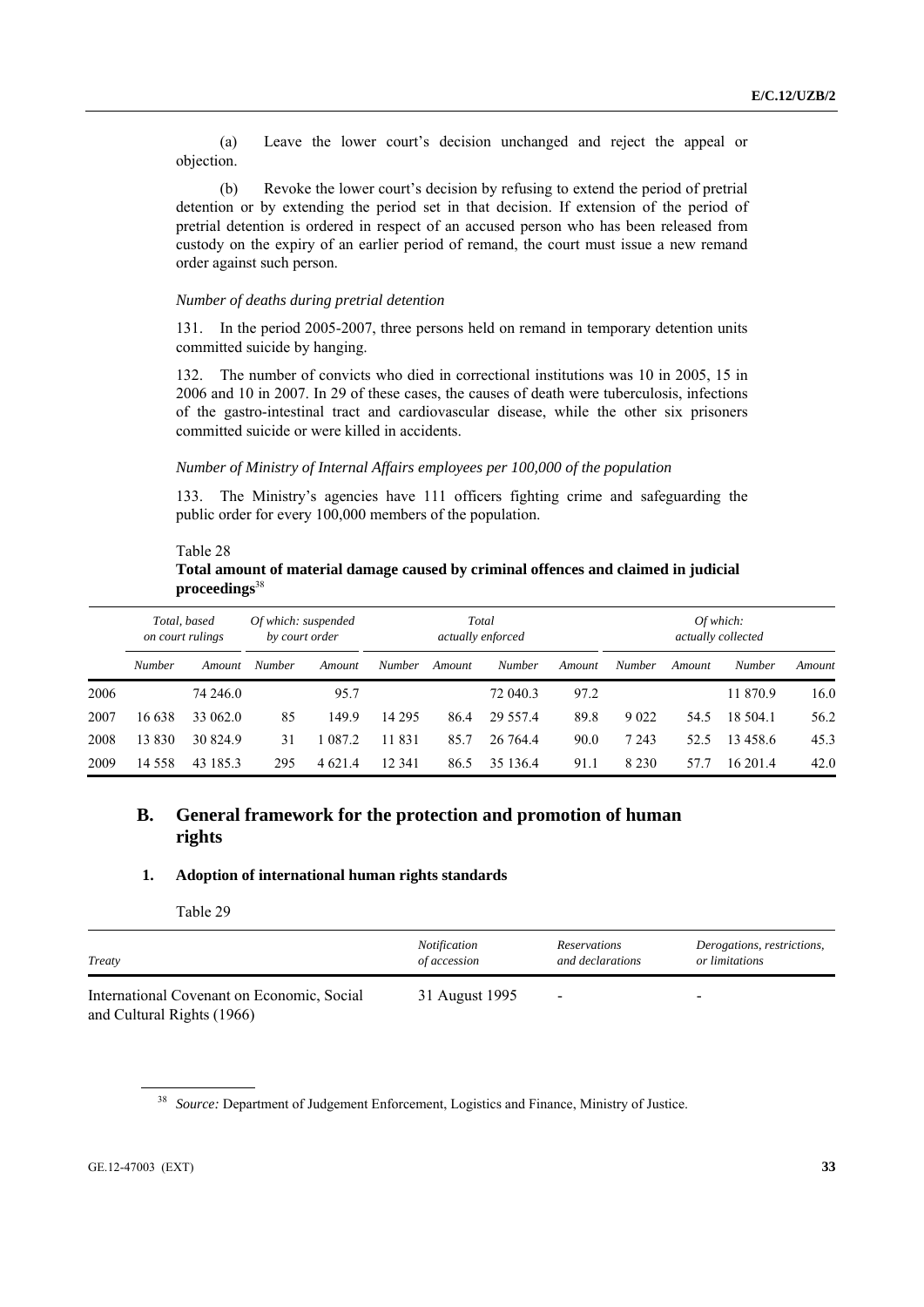### **E/C.12/UZB/2**

| Treaty                                                                                                                                                                                                                                            | Notification<br>of accession | Reservations<br>and declarations | Derogations, restrictions,<br>or limitations |
|---------------------------------------------------------------------------------------------------------------------------------------------------------------------------------------------------------------------------------------------------|------------------------------|----------------------------------|----------------------------------------------|
| International Covenant on Civil and Political<br><b>Rights</b> (1966)                                                                                                                                                                             | 31 August 1995               |                                  |                                              |
| International Convention on the Elimination of<br>All Forms of Racial Discrimination (1965)                                                                                                                                                       | 31 August 1995               |                                  |                                              |
| Convention on the Elimination of All Forms of<br>Discrimination against Women                                                                                                                                                                     | 6 May 1995                   |                                  |                                              |
| Convention against Torture and Other Cruel,<br>Inhuman or Degrading Treatment or Punishment<br>(1984)                                                                                                                                             | 31 August 1995               |                                  |                                              |
| Convention on the Rights of the Child (1989)                                                                                                                                                                                                      | 9 December 1992              |                                  |                                              |
| International Convention on the Protection of<br>the Rights of All Migrant Workers and Their<br>Families (1990)                                                                                                                                   |                              |                                  |                                              |
| Optional Protocol to the Convention on the<br>Rights of the Child on the involvement of<br>children in armed conflicts (2000)                                                                                                                     | 12 December 2008             |                                  |                                              |
| Optional Protocol to the Convention on the<br>Rights of the Child on the sale of children,<br>child prostitution and child pornography (2000)                                                                                                     | 11 December 2008             |                                  |                                              |
| Optional Protocol to the International Covenant<br>on Civil and Political Rights concerning<br>communications from individuals (1966)                                                                                                             | 31 August 1995               |                                  |                                              |
| Second Optional Protocol to the International<br>Covenant on Civil and Political Rights aiming<br>at the abolition of the death penalty (1989)                                                                                                    | 10 December 2008             |                                  |                                              |
| Optional Protocol to the Convention on the<br>Elimination of All Forms of Discrimination<br>against Women concerning communications<br>from individuals (1999)                                                                                    |                              |                                  |                                              |
| Optional Protocol to the Convention Against<br>Torture and Other Cruel, Inhuman or Degrading<br>Treatment or Punishment concerning regular<br>visits undertaken by independent national and<br>international bodies to places of detention (2002) |                              |                                  |                                              |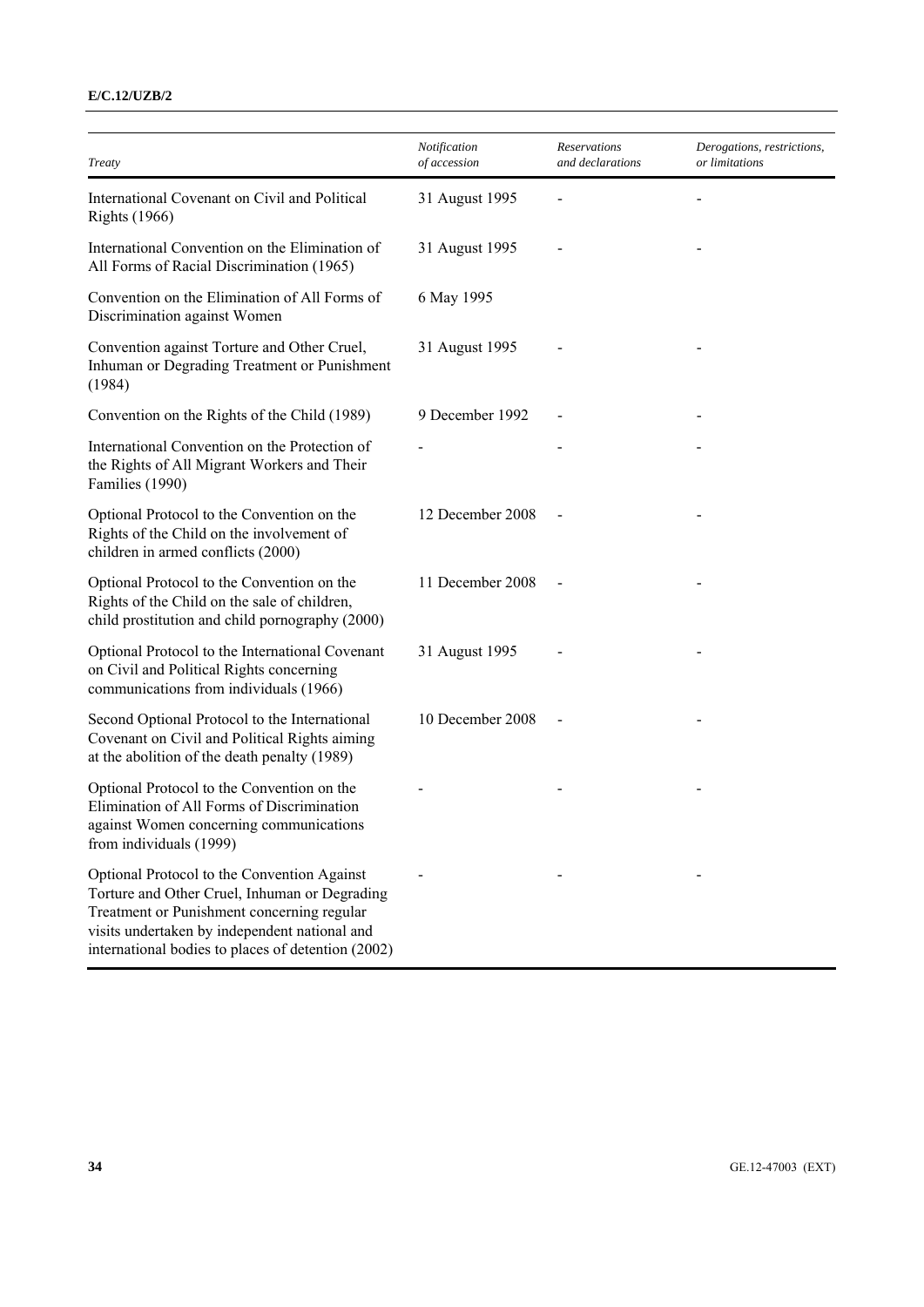## **Ratification of other United Nations human rights treaties and related treaties**

Table 30

| Treaty                                                                                                                       | Notification<br>of accession                             | <b>Reservations</b><br>and declarations | Derogations, restrictions,<br>or limitations |
|------------------------------------------------------------------------------------------------------------------------------|----------------------------------------------------------|-----------------------------------------|----------------------------------------------|
| Convention on the Prevention and Punishment<br>of the Crime of Genocide (1948)                                               | 20 August 1999                                           |                                         |                                              |
| Slavery Convention (1926)                                                                                                    |                                                          |                                         |                                              |
| Convention for the Suppression of the Traffic<br>in Persons and of the Exploitation and the<br>Prostitution of Others (1949) | 12 December 2003                                         |                                         |                                              |
| Convention relating to the Status of Refugees<br>$(1951)$ and its Protocol $(1967)$                                          |                                                          |                                         |                                              |
| Convention relating to the Status of Stateless<br>Persons (1954)                                                             |                                                          |                                         |                                              |
| Convention on the Reduction of Statelessness<br>(1961)                                                                       |                                                          |                                         |                                              |
| Rome Statute of the International Criminal<br>Court (1998)                                                                   |                                                          |                                         |                                              |
| United Nations Convention against<br>Transnational Organized Crime (2000)                                                    | Signed 13 December -<br>2000; ratified 30<br>August 2003 |                                         |                                              |
| Protocol against Smuggling of Migrants by<br>Land, Sea and Air                                                               | Signed $28$ June $2001$ -                                |                                         |                                              |
| Protocol to Prevent, Suppress and Punish<br>Trafficking in Persons, Especially Women<br>and Children                         | Signed 28 June<br>2001; ratified 8 July<br>2008          |                                         |                                              |

### **Ratification of other relevant international treaties**

Table 31

| Treaty                                                                | <b>Notification</b><br>of accession | <b>Reservations</b><br>and declarations | Derogations, restrictions,<br>or limitations |
|-----------------------------------------------------------------------|-------------------------------------|-----------------------------------------|----------------------------------------------|
| <b>Conventions of the International Labour</b><br><b>Organization</b> |                                     |                                         |                                              |
| Weekly Rest (Industry) Convention (No. 14, 1921) -                    |                                     | $\qquad \qquad \blacksquare$            |                                              |
| Forced Labour Convention (No. 29, 1930)                               | 30 August 1997                      | $\overline{\phantom{0}}$                | $\overline{\phantom{a}}$                     |
| Forty-Hour Week Convention (No. 47, 1935)                             | 6 May 1995                          |                                         |                                              |
| Holidays with Pay Convention (No. 52, 1936)                           | 6 May 1995                          |                                         |                                              |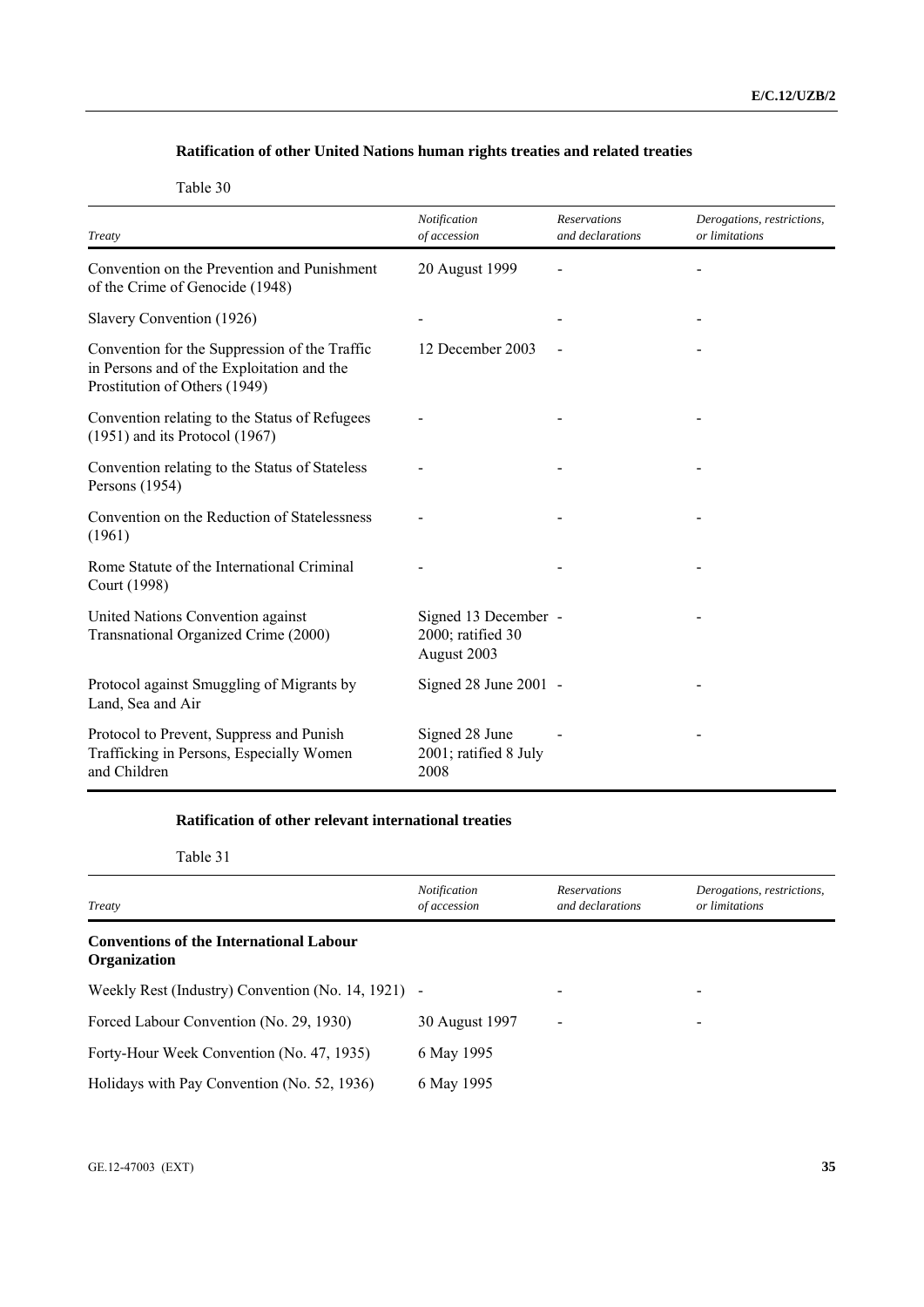### **E/C.12/UZB/2**

| Treaty                                                                                      | Notification<br>of accession | <b>Reservations</b><br>and declarations | Derogations, restrictions,<br>or limitations |
|---------------------------------------------------------------------------------------------|------------------------------|-----------------------------------------|----------------------------------------------|
| Labour Inspection Convention (No. 81, 1947)                                                 |                              |                                         |                                              |
| Migration for Employment Recommendation<br>(No. 86, 1949)                                   |                              |                                         |                                              |
| Freedom of Association and Protection of the<br>Right to Organize Convention (No. 87, 1948) |                              |                                         |                                              |
| Migration for Employment Convention (Revised)<br>(No. 97, 1949)                             |                              |                                         |                                              |
| Right to Organize and Collective Bargaining<br>Convention (No. 98, 1949)                    | 30 August 1997               |                                         |                                              |
| Equal Remuneration Convention (No. 100, 1951)                                               | 30 August 1997               |                                         |                                              |
| Social Security (Minimum Standards) Convention<br>(No. 102, 1951)                           |                              |                                         |                                              |
| Maternity Protection Convention (Revised)<br>(No. 103, 1952)                                |                              |                                         |                                              |
| Abolition of Forced Labour Convention<br>(No. 105, 1957)                                    | 30 August 1997               |                                         |                                              |
| Weekly Rest (Commerce and Offices)<br>Convention (No. 106, 1957)                            |                              |                                         |                                              |
| Discrimination (Employment and Occupation)<br>Convention (No. 111, 1958)                    | 30 August 1997               |                                         |                                              |
| Equality of Treatment (Social Security)<br>Convention (No. 118, 1962)                       |                              |                                         |                                              |
| Employment Policy Convention (No. 122, 1964)                                                | 6 May 1995                   |                                         |                                              |
| Labour Inspection (Agriculture) Convention<br>(No. 129, 1969)                               |                              |                                         |                                              |
| Minimum Wage Fixing Convention<br>(No. 131, 1970)                                           |                              |                                         |                                              |
| Holidays with Pay Convention (Revised)<br>(No. 132, 1970)                                   |                              |                                         |                                              |
| Workers' Representatives Convention<br>(No. 135, 1971)                                      | 30 August 1997               |                                         |                                              |
| Minimum Age Convention (No. 138, 1973)                                                      | 4 April 2008                 |                                         |                                              |
| Migrant Workers (Supplementary Provisions)<br>Convention (No. 143, 1975)                    |                              |                                         |                                              |
| Migrant Workers Recommendation<br>(No. 151, 1975)                                           |                              |                                         |                                              |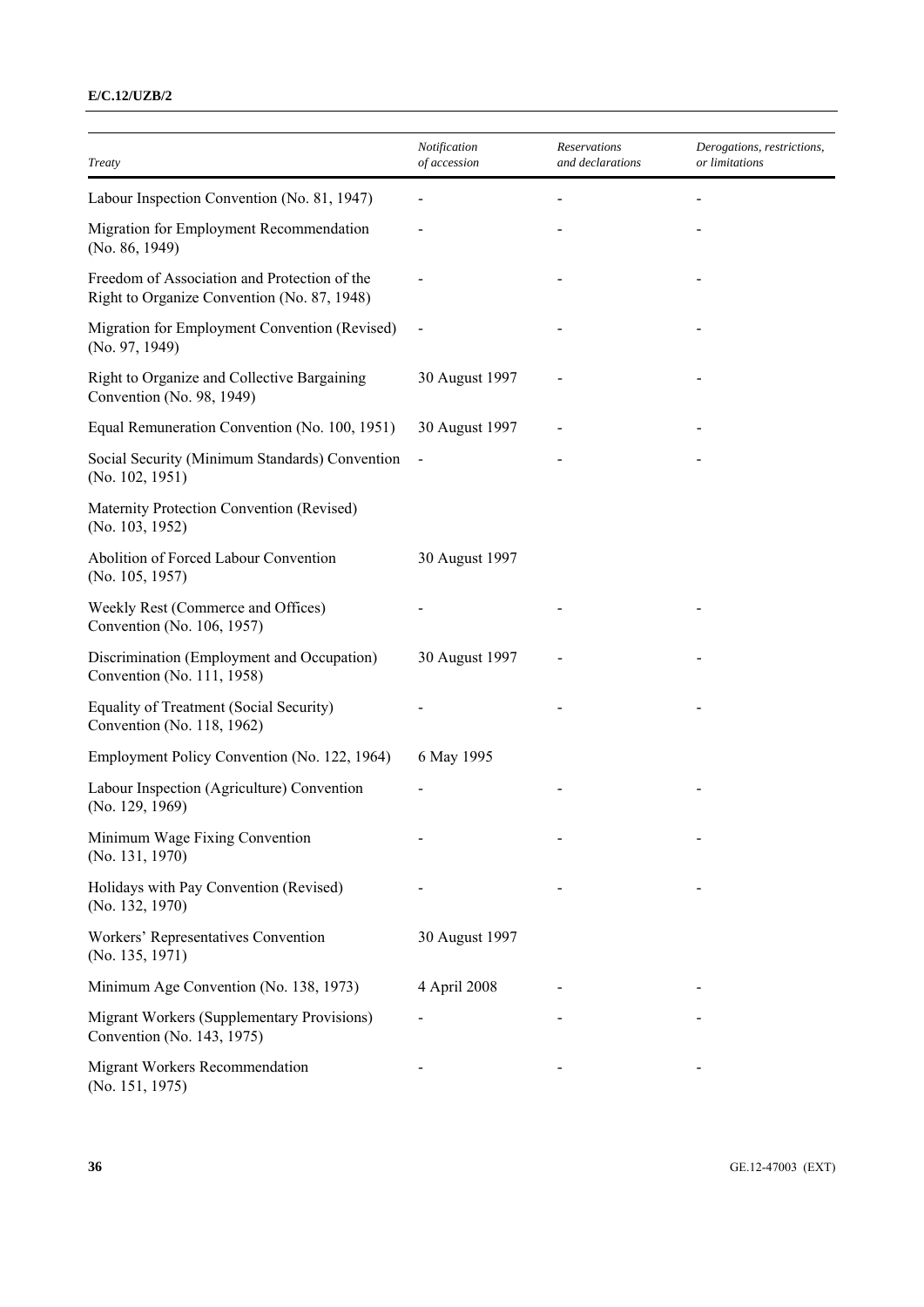## **E/C.12/UZB/2**

| Treaty                                                                                                                                                             | Notification<br>of accession | Reservations<br>and declarations | Derogations, restrictions,<br>or limitations |
|--------------------------------------------------------------------------------------------------------------------------------------------------------------------|------------------------------|----------------------------------|----------------------------------------------|
| Labour Relations (Public Service) Convention<br>(No. 151, 1978)                                                                                                    |                              |                                  |                                              |
| Collective Bargaining Convention (No. 154, 1981)                                                                                                                   | 30 August 1997               |                                  |                                              |
| Occupational Safety and Health Convention<br>(No. 155, 1981)                                                                                                       |                              |                                  |                                              |
| Workers with Family Responsibilities Convention<br>(No. 156, 1981)                                                                                                 |                              |                                  |                                              |
| Indigenous and Tribal Peoples Convention<br>(No. 169, 1989)                                                                                                        |                              |                                  |                                              |
| Worst Forms of Child Labour Convention<br>(No. 182, 1999)                                                                                                          | 8 April 2008                 |                                  |                                              |
| Maternity Protection Convention (No. 183, 2000)                                                                                                                    |                              |                                  |                                              |
| <b>Geneva Conventions and other international</b><br>humanitarian law treaties                                                                                     |                              |                                  |                                              |
| Geneva Convention (I) for the Amelioration of<br>the Condition of the Wounded and Sick in<br>Armed Forces in the Field (1949)                                      | 3 September 1993             |                                  |                                              |
| Geneva Convention (II) for the Amelioration of<br>the Condition Wounded, Sick and Shipwrecked<br>Members of the Armed Forces at Sea (1949)                         | 3 September 1993             |                                  |                                              |
| Geneva Convention (III) relating to the Treatment<br>of Prisoners of War (1949)                                                                                    | 3 September 1993             |                                  |                                              |
| Geneva Convention (IV) relating to the Protection<br>of Civilian Persons in Time of War (1949)                                                                     | 3 September 1993             |                                  |                                              |
| Additional Protocol to the Geneva Convention of<br>12 August 1949 relating to the Protection of<br>Victims of International Armed Conflicts<br>(Protocol I) (1977) | 3 September 1993             |                                  |                                              |
| Additional Protocol to the Geneva Convention<br>of 12 August 1949 relating to the Protection of<br>Victims of Non-State Armed Conflicts<br>(Protocol II) (1977)    | 3 September 1993             |                                  |                                              |

## **2. Legal framework for the protection of human rights at the national level**

## *Legal bases of the protection of human rights*

134. As at 1 February 2007, Uzbekistan had in force 15 codes, 368 acts, 631 presidential decrees and 156 presidential decisions, 2,445 decisions of the Cabinet of Ministers, and 1,206 sets of departmental regulations. This vast body of legislation, constituted during the years of independence, has laid the foundations for the comprehensive regulation of social,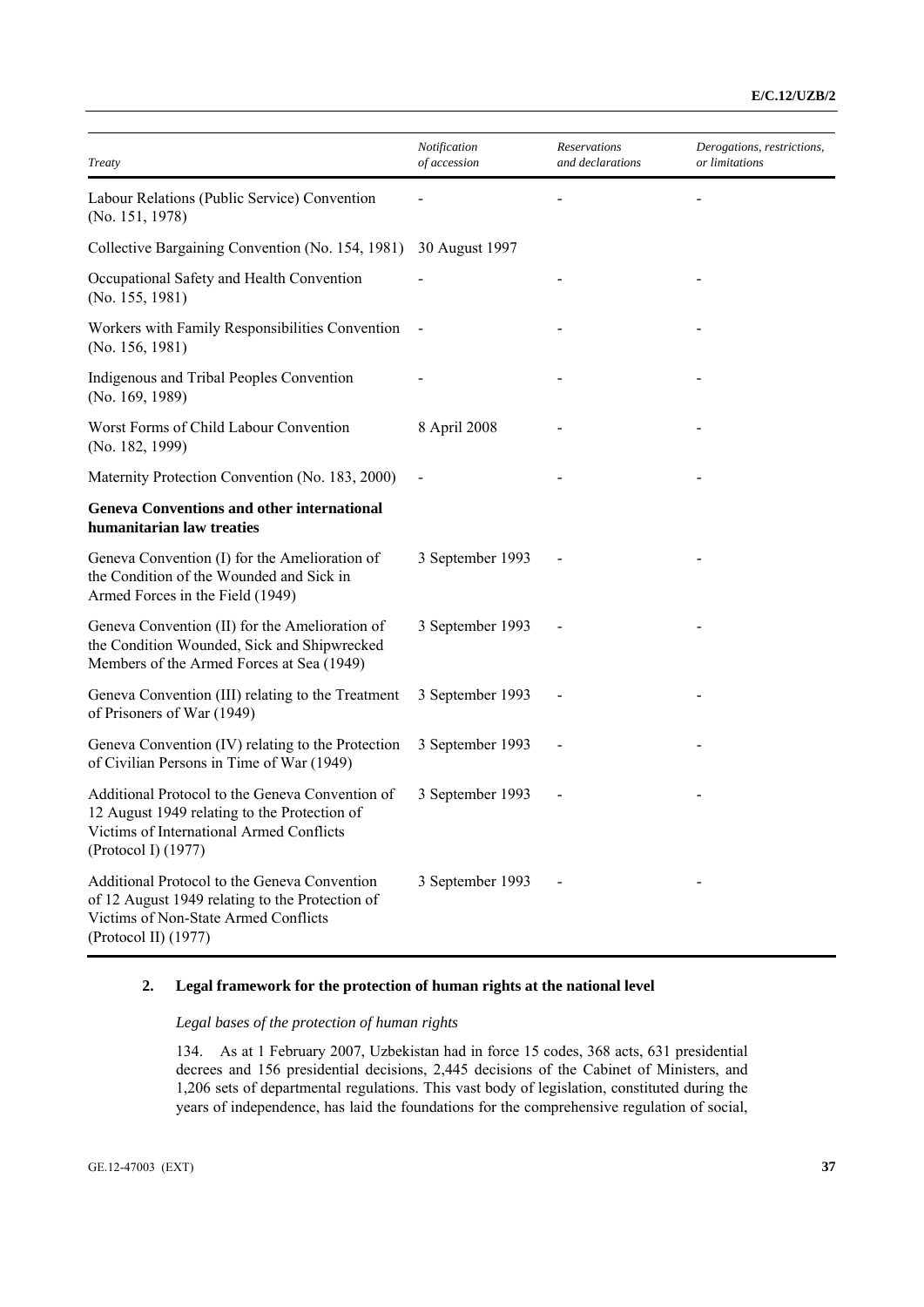economic and political relations. Almost all the provisions of the Universal Declaration of Human Rights are embodied in the Constitution and have been further developed in the legislation in force.

135. The State Independence Foundations Constitutional Act of 31 August 1991 provides as follows: "In Uzbekistan, Uzbek citizenship is established in accordance with the Universal Declaration of Human Rights.

136. All Uzbek citizens, regardless of nationality, social origins, religious faith, or opinions, have equal civil rights and enjoy the protection of the Constitution and the law."

137. National and State values and all the generally recognized ideals of humanity's legal culture are organically interlinked in the Constitution.

138. The special status of the generally recognized rules of international law on human rights and freedoms is established in the preamble to the Constitution, worded as follows: "The people of Uzbekistan, solemnly declaring its adherence to human rights and the principles of State sovereignty, aware of its great responsibility to the present and future generations, relying on the historical experience of the development of Uzbek statehood, affirming its commitment to the ideals of democracy and social justice, recognizing the priority of the generally recognized rules of international law, wishing to provide a decent life for the citizens of the Republic, assuming the task of creating a humane and democratic State with a view to civil peace and national accord, represented by its plenipotentiary deputies, adopts this Constitution".

139. The Constitution was drafted in accordance with the basic principle that "the human being, human life, freedom, honour, dignity and other inalienable rights" constitute "the ultimate value" (the Constitution, article 13). This fundamental position is one of the pillars of Uzbekistan's constitutional order. It preordains the role and the importance which the Constitution attaches to human rights and freedoms.

140. Under article 31 of the Constitution, "freedom of conscience is guaranteed for all. Everyone has the right to profess any religion or none. The imposition of religious views by force is prohibited".

141. Article 43 of the Constitution establishes the obligation of the State to guarantee the human rights and freedoms embodied in the Constitution and the law. Article 44 accords to everyone the legal protection of his or her rights and freedoms, and the right to complain to the courts concerning unlawful acts of State agencies or officials or civil society organizations.

142. In addition to these general provisions on guarantees, the establishment of virtually every specific right and freedom is accompanied by an indication of the conditions and means of its realization.

143. The human rights guarantees set out in the Constitution encompass all legal remedies and ensure the realization and protection of human rights and freedoms in the various branches of the law.

144. Guarantees of civil rights and freedoms are of course not regulated by the Constitution alone.

145. Human rights are legally established in Uzbekistan by constitutional acts, legal codes and a solid body of primary legislation. Parliament has adopted more than 300 acts regulating fundamental human rights. The general measures for the delivery and protection of civil rights and freedoms are set out in legislation on the various branches of activity. The most important principles in this regard are embodied in the Criminal Code, the Code of Criminal Procedure and the Administrative Liability Codes.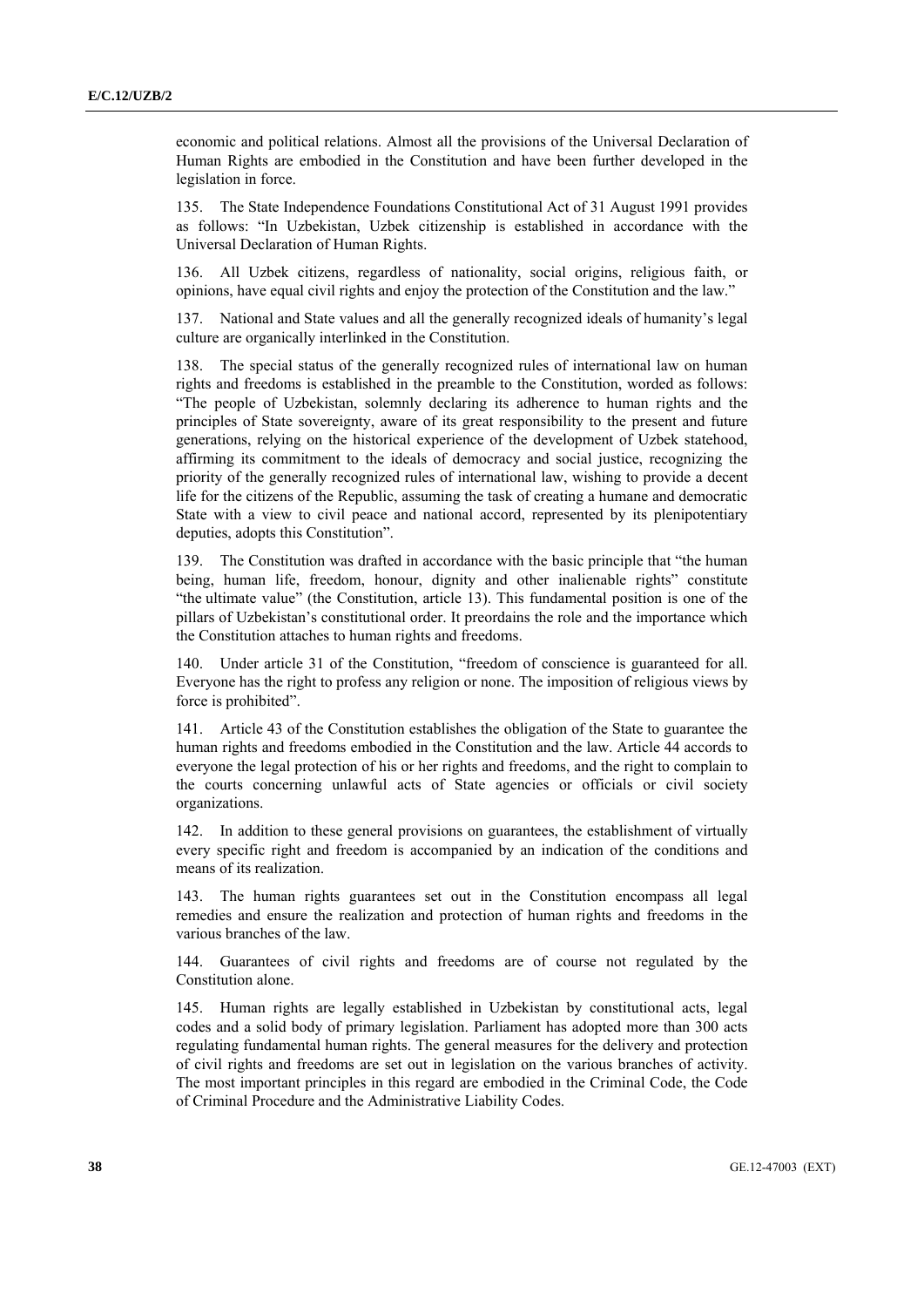146. The socially oriented programmes adopted on annual basis by the Government as part of dedicating the current year to resolving a specific social problem form an integral part of the country's legal system. Such programmes usually contain a legislative part and specific measures to improve the well-being of socially vulnerable population groups, families, mothers, children, the elderly, persons with disabilities, and young persons. Such programmes receive State funding, and NGOs participate in their implementation.

147. January 2008 saw the entry into force of legislative acts on the abolition of the death penalty, on the transfer to the courts of the power to order pretrial detention and on guarantees of human rights, as well as of a constitutional act on strengthening the role of political parties in the renewal and further democratization of State administration and in the modernization of the country.

In practice, inter-agency implementation arrangements take the form of national programmes and plans of action to carry out the recommendations made by the United Nations treaty bodies following their consideration of Uzbekistan's periodic reports.

#### *Status of international human rights treaties in domestic law*

149. By the beginning of 2010, Uzbekistan had concluded over 5,340 multilateral and bilateral treaties and agreements and had acceded to more than 186 of the most important international conventions and treaties, including more than 70 on the protection of human rights and freedoms.

150. An analysis of the domestic legislation underpinning and giving effect to the primacy of international law over national law shows that Uzbekistan's sectoral legislation is generally based on an acknowledgment of the primacy of the rules contained in international treaties over domestic laws. Under article 1.1 of the Criminal Code, Uzbekistan's criminal legislation is based on the Constitution and the generally recognized rules of international law and consists in the Code itself.

151. Article 4 of the Code of Criminal Procedure contains the following mandatory injunction: "The Code of Criminal Procedure shall take into account the principles and rules of international law relating to the enforcement of sentences and the treatment of prisoners".

152. The criminal sentence enforcement rules set out in the legislation may not conflict with international instruments providing protection against torture and other inhuman or degrading treatment of prisoners.

153. If an international treaty to which Uzbekistan is a party provides otherwise than the legislation on enforcement of criminal sentences, the provisions of the international treaty must be followed.

154. The language most frequently found contains a reference to the rules of international law. For instance, use is commonly made of language along the lines of article 9 of the Family Code: "If an international treaty to which Uzbekistan is a party contains rules which differ from the rules set out in domestic legislation on the family, the rules of the international treaty shall apply". Such wording merely addresses precedence of application when a treaty contains "rules which differ" only with respect to a specific case, without affecting the force of the given act as a whole. In other words, an exception is made for a particular situation. Here, the treaty does not take precedence over the law: the point at issue is the precedence to be accorded in a specific case. Accordingly, "rules which differ" means rules which abolish or alter the rules of the given act rather than create an exception for a specific case.

155. The precedence of international treaties in specific situations is clearly established in, for instance, such legislation as the Labour Code and the Land Code. Such precedence is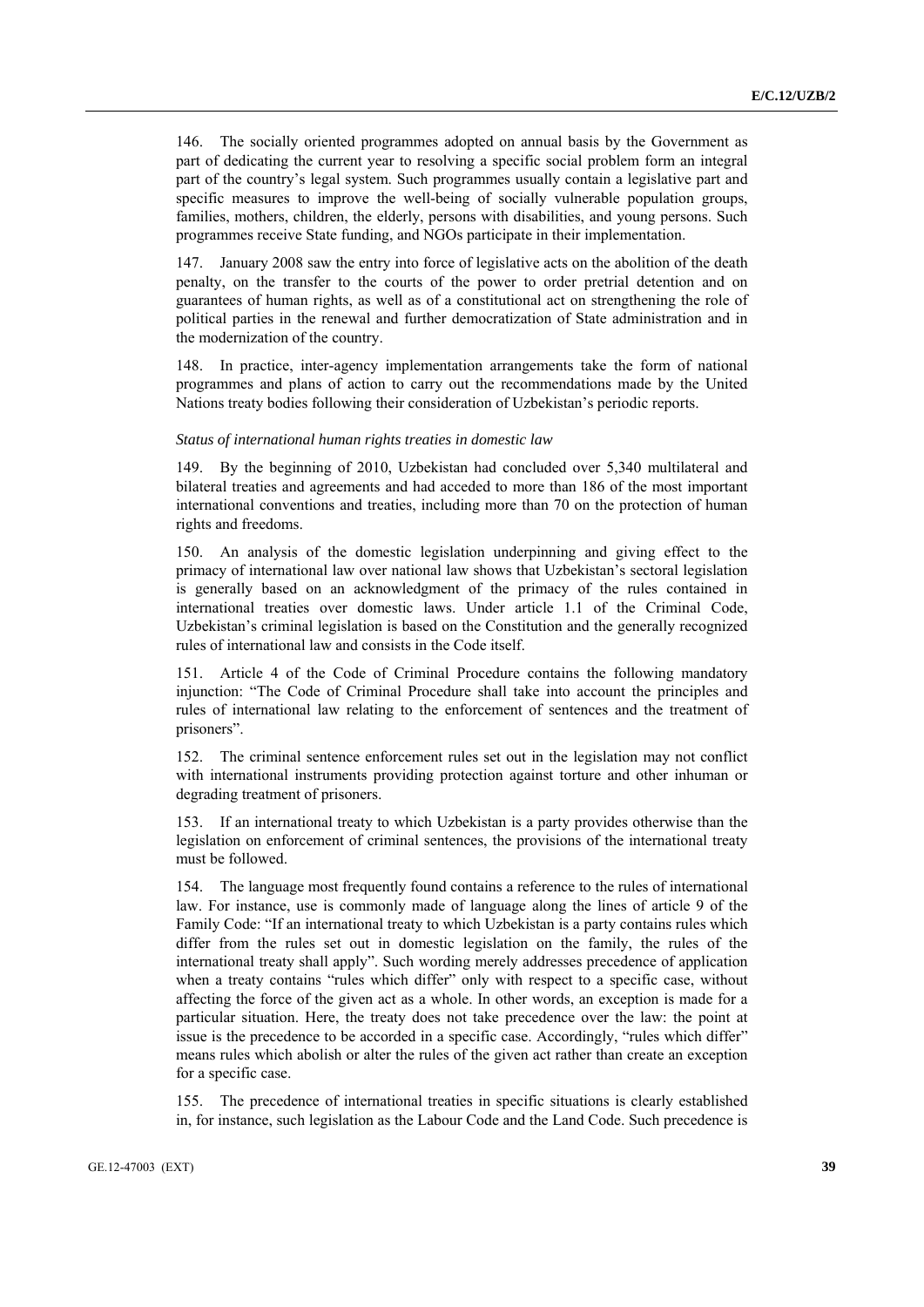accorded to all international instruments which have entered into force for Uzbekistan, since the rules contained in such instruments have been declared a part of domestic law and are consequently of direct application.

156. In the words of the International Treaties Act of 25 December 1995, "the international treaties of Uzbekistan are subject to direct and mandatory application by Uzbekistan in accordance with the rules of international law".

 *System of State agencies taking decisions on human rights issues* 

- 157. The bodies authorized to deal with human rights issues in Uzbekistan include:
	- The Legislative Chamber and the Senate of the Oliy Majlis and the local-level State authorities;
	- The President of Uzbekistan;
	- The Cabinet of Ministers and the ministries, departments and agencies of the Executive;
	- The institutions of the Judiciary;
	- The Office of the Procurator-General.

158. The Oliy Majlis — Uzbekistan's highest elected representative body — creates the legal basis for the realization and protection of human rights. Since independence, the Oliy Majlis has drafted and adopted more than a thousand acts, most of them designed to provide direct protection of specific rights and freedoms of citizens. The procedure for the ratification of international human rights treaties is implemented by the country's parliament. Committees of the lower and upper chambers of parliament regularly conduct procedural checks on the application of such treaties and the human rights legislation in force. In 2006, for instance, the Senate carried out a monitoring exercise to check on the application of the Convention in the provinces of the Fergana valley, and in 2005-2006 the Interparliamentary Relations Committee of the Legislative Chamber checked on the application of the Convention against Torture and Other Cruel, Inhuman or Degrading Treatment or Punishment in Tashkent province.

159. In the period of 2006-2009, compliance with the Convention was monitored as part of scrutiny by, in particular, the Committee on Democratic Institutions, Non-Governmental Organizations and Citizens' Self-Governance Bodies, which reviewed the implementation of the Convention by the Ministry of Health (2008), by the Ministry of National Education (2007) and in the Surkhandarya province (2009); and by the Committee on International Affairs and Interparliamentary Relations, which reviewed such implementation in the Kashkadarya province (2006).

160. In 1995, the Oliy Majlis established the Commission on the Observance of the Human Rights and Freedoms of Citizens (later re-organized as the Commission on the Observance of the Human Rights and Freedoms of Citizens attached to the Office of the Human Rights Commissioner of the Oliy Majlis (Parliamentary Ombudsman)).

161. In 1995 the Oliy Majlis established the post of Parliamentary Ombudsman, invested with the power to consider complaints of violations of human rights. The Parliamentary Ombudsman operates in accordance with the law. When a complaint is received, the Parliamentary Ombudsman conducts an independent investigation. On the basis of the findings of this investigation, recommendations for correction of the situation are transmitted to the relevant officials and State agencies. The Parliamentary Ombudsman monitors cases of human rights violations in the light of the complaints received. Statistics on complaints, an analysis of their content, and the recommendations issued are transmitted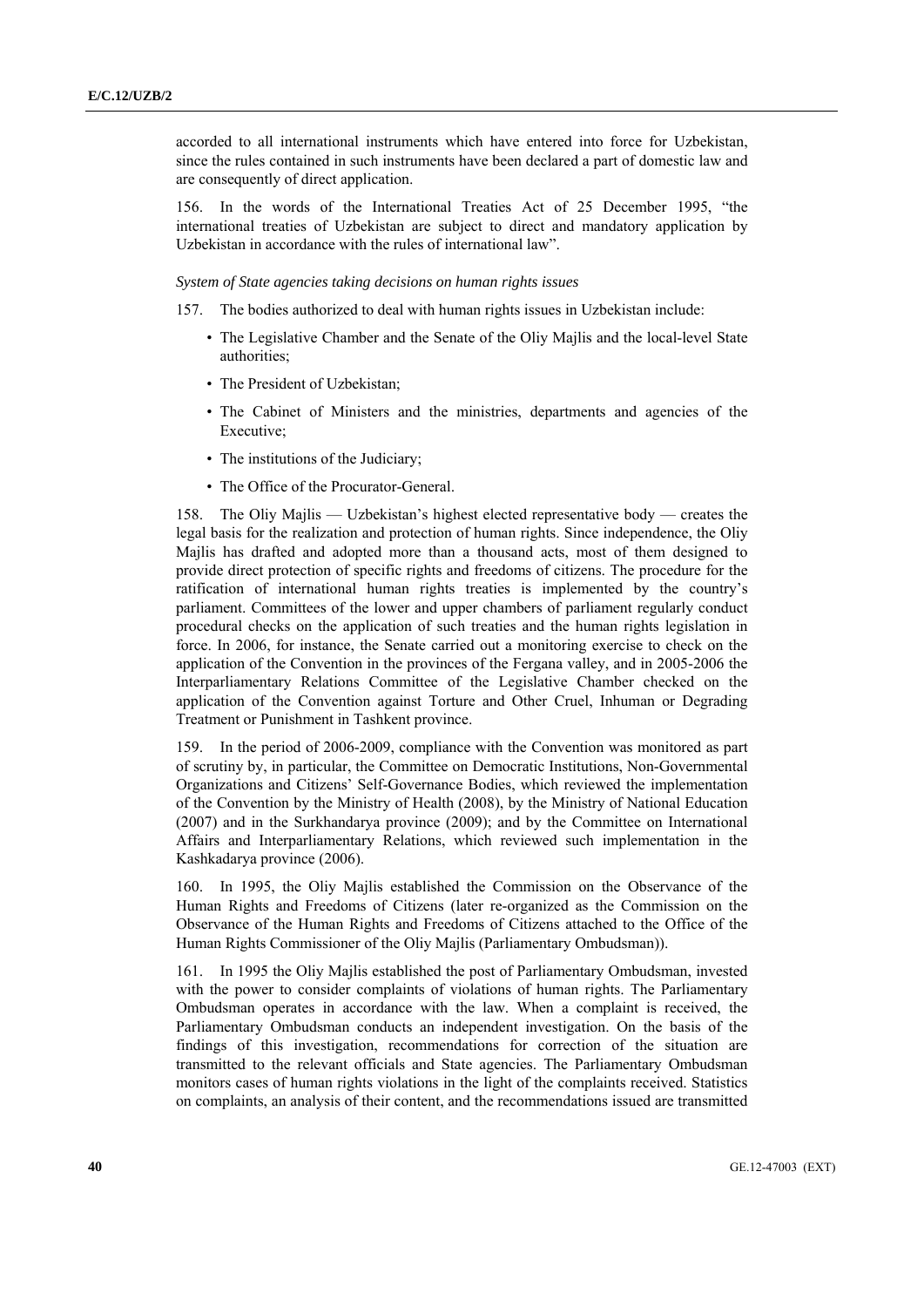in the form of an annual report to both chambers of the Oliy Majlis and published on the Internet.

162. Under article 93 (1) of the Constitution, "the President of Uzbekistan shall act as guarantor of the observance of the rights and freedoms of citizens and of the Constitution and law of Uzbekistan".

163. The President of Uzbekistan initiated the drafting of a bill on the introduction of priority measures for the reform and further liberalization of the judicial system. In that connection, seven presidential decrees, three presidential decisions and three presidential orders have so far been issued. The Death Penalty Abolition Act and the Habeas Corpus Act became law as a result of initiatives by the President. National human rights institutions were also established on the President's initiative. Special attention is always given to the realization of human rights in the President's statements to joint sessions of parliament.

164. The Cabinet of Ministers — the highest body of executive power — attends to the direct application of the laws and subsidiary legislation adopted by the country's parliament and of the decrees, decisions and orders issued by the President of Uzbekistan.

165. The Government has adopted a whole array of socially oriented State programmes in connection with the incorporation of the generally accepted rules of international human rights law into domestic legislation and their comprehensive application.

166. Judicial bodies form part of the system of State agencies for the protection of human rights. A considerable role in this system is played by the Constitutional Court, which is responsible for examining questions of the constitutionality of the acts of the Legislature and the Executive. Since its establishment, the Constitutional Court has adopted 14 orders and decisions on the interpretation of provisions of legislation and consequently on the protection of various human rights and freedoms.

167. The system of courts of general jurisdiction attends to the defence of rights and redress for their violation. When considering in plenary session the practice of the courts, the Supreme Court of Uzbekistan pays particular attention to the protection of human rights in all their forms. The decisions taken by the Supreme Court at these sessions constitute official interpretations of the law and are binding on all law-enforcement and judicial bodies. In 2007, for instance, in connection with the introduction of the remedy of *habeas corpus* and the abolition of the death penalty, the Supreme Court plenary adopted decisions on "certain issues related to the imposition of punishment in the form of life imprisonment" and on "the use by the courts of preventive measures in the form of pretrial detention during pretrial investigations".

168. In 2009, in connection with the adoption of the Human Trafficking Prevention Act, the Supreme Court plenary adopted a decision on "judicial practice in cases of trafficking in human beings".

The agencies of the Office of the Procurator-General are required to attend to the specific protection of the rights of persons involved in criminal proceedings. The legal status of this Office is established in the Constitution and in the Office of the Procurator-General Act of 29 August 2001, under which "the Procurator-General of Uzbekistan and the subordinate procurators shall ensure scrupulous and uniform application of the law by all ministries, State committees, departments, State monitoring bodies, and regional administrators and by all establishments, enterprises and organizations regardless of their hierarchical status, affiliation or form of ownership, as well as by military units, civil society organizations, officials and citizens". In addition to its responsibility for general monitoring of compliance with the law, the Office of the Procurator-General has two special departments concerned directly with human rights: the Department for supervising the implementation of the law in places of detention and pretrial detention and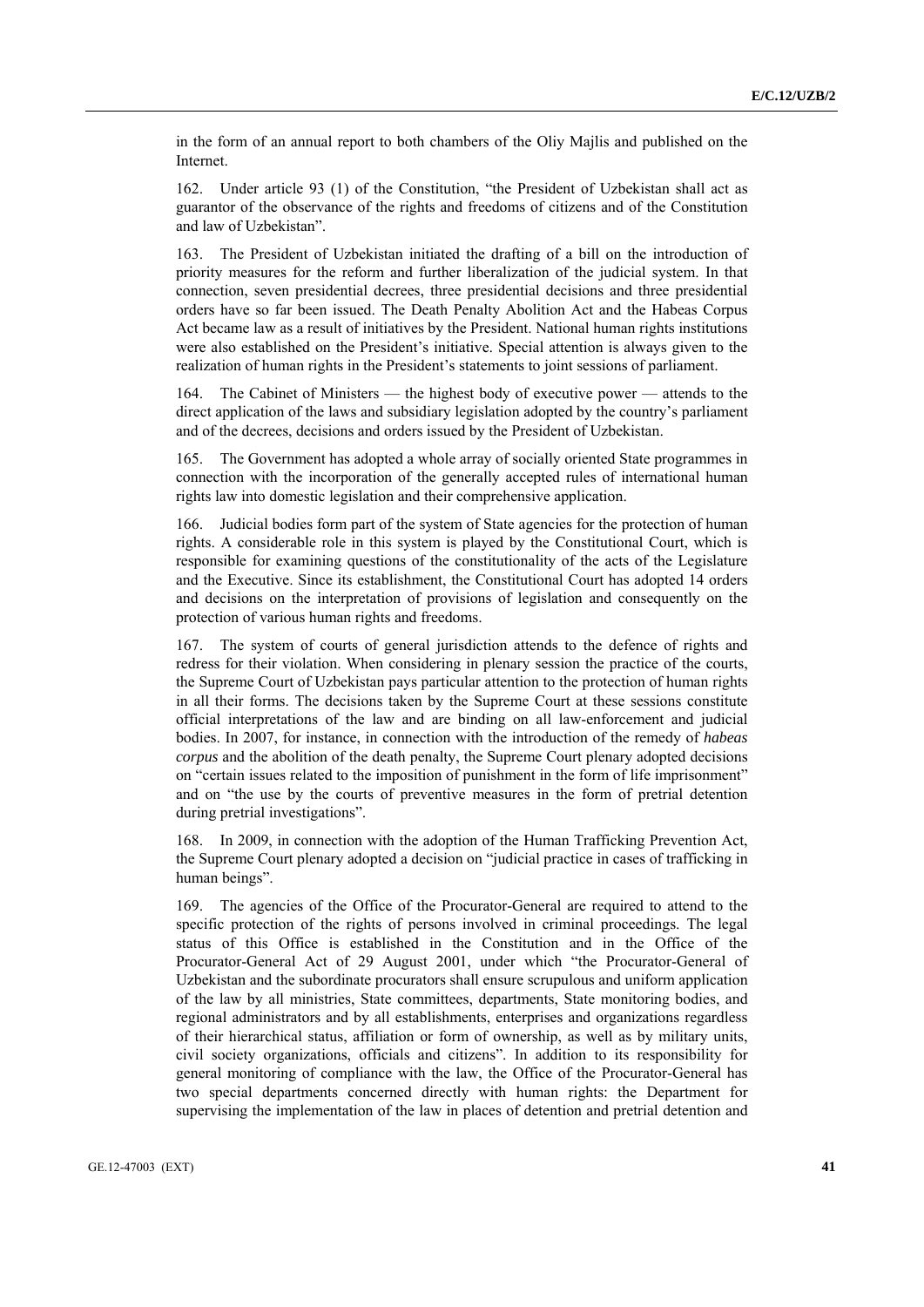in the enforcement of sentences and other court-ordered coercive measures; and the Department for the protection of the legitimate interests of individuals, society and the State.

170. The Ministry of Justice is invested with considerable powers regarding the realization and protection of human rights and freedoms. Under paragraphs 2 and 6 of its Regulations, one of that Ministry's main tasks is to ensure the protection of the human rights and freedoms enshrined in the Constitution and the law, and the comprehensive development, and consolidation of the legal foundations, of civil society institutions.

171. The Department for the Protection of Human Rights is a specialized unit in the Ministry of Justice, concerned with direct protection of human rights and freedoms. It was established on the basis of Cabinet of Ministers Decision No. 370 of 27 August 2003 on measures for further improving the work of the Ministry of Justice. Under that decision, human rights protection units under the Department were established in the Ministry of Justice of Karakalpakstan and local agencies of the Judiciary and Tashkent City.

172. The Department exercises the following main functions:

- Analyzing human rights legislation and its state of implementation and making proposals for developing the law and improving its application;
- Ensuring the protection of the human rights and freedoms enshrined in the Constitution and the law;
- Developing measures to enhance the public's awareness of the law on human rights and freedoms and promoting the concept of respect for human rights and freedoms in society;
- Seeking to strengthen the role of lawyers in the defence of human rights and freedoms, developing civil society institutions and consolidating their legal foundations;
- Cooperating with international organizations and NGOs working in Uzbekistan to promote human rights and freedoms.

173. By a presidential decision of 15 December 2005, the Centre for Monitoring Compliance with Legislative Acts was set up under the Ministry of Justice in order to establish a system for monitoring the compatibility of the emerging legal and legislative basis and law-enforcement practice with the aims and challenges of the country's modernization.

174. The agencies of the Ministry of Internal Affairs play an important role in the protection of human rights and freedoms in the country. The investigation of offences is the most visible area of the work of these agencies, often affecting the rights and freedoms of citizens involved in criminal proceedings. Under paragraphs 2 and 1 of the Regulations of the Ministry of Internal Affairs, adopted by a Cabinet of Ministers decision of 25 October 1991, "within the limits of its jurisdiction, the Ministry shall guarantee the protection of the rights and legitimate interests of citizens, public policy and public security, and shall support the fight against crime".

175. On 21 August 2003, the Ministry's Chief Investigations Department and the national Bar Association approved, in a joint protocol, regulations on the procedures for safeguarding the defence rights of detainees, suspects and accused persons at the stage of initial inquiry or pretrial investigation. Under these regulations, lawyers were recruited for every investigation unit of the Ministry's agencies. A system of lawyers on duty was introduced in these agencies. From the moment of his or her first contact with an investigation agency, every detainee is now guaranteed access to a defence counsel at all times. This procedure is now in place in all the agencies of the Ministry.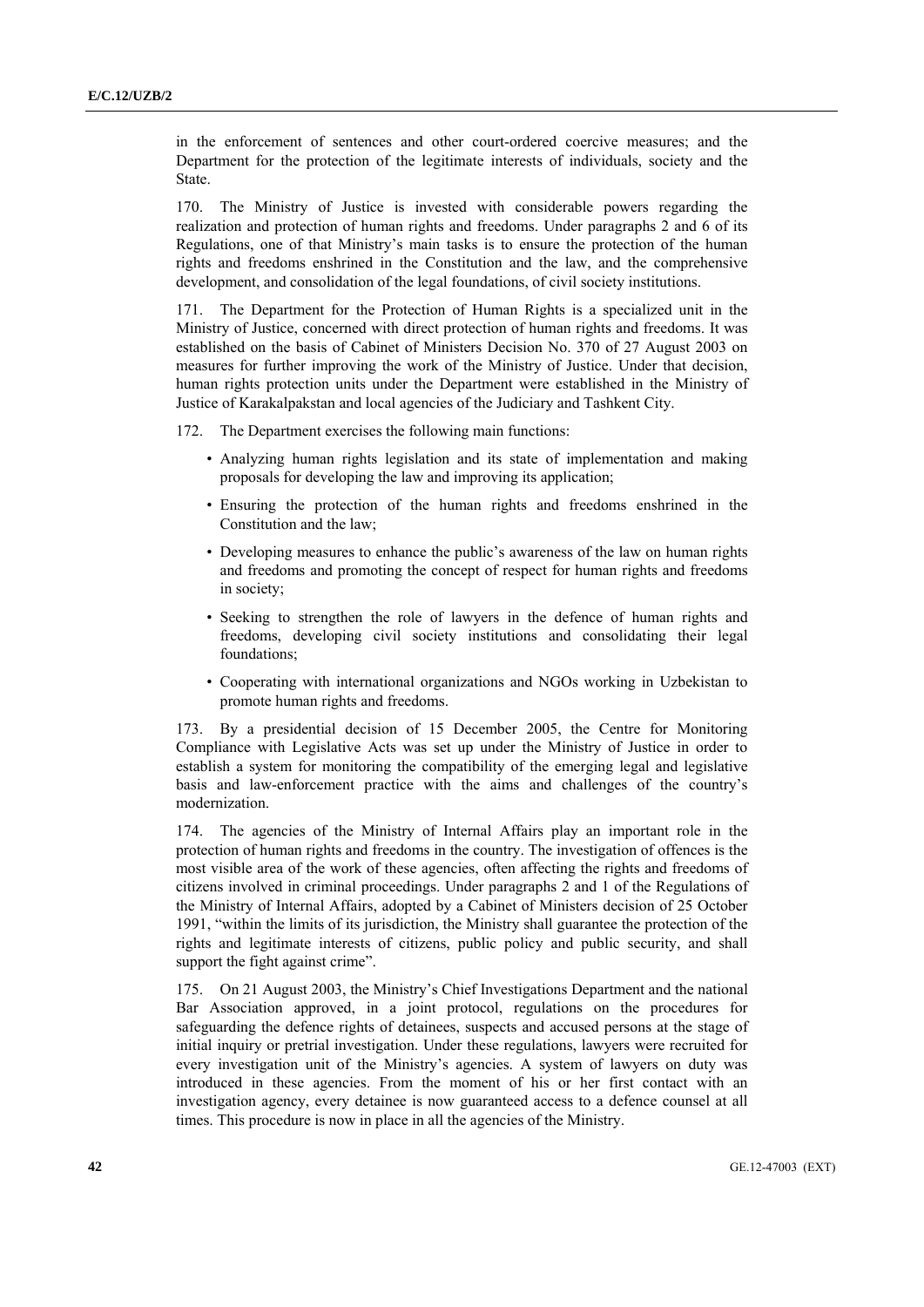176. On instructions from the Ministry issued on 30 September 2005, the Office for the Protection of Human Rights and Cooperation with International Organizations was established in the Department for the Protection of Rights and Relations with the Media. The main functions of this Office include: monitoring of the observance of human rights and freedoms in coordination with the Parliamentary Ombudsman and the National Centre for Human Rights; cooperation and exchange of information with international organizations regarding the protection of human rights and freedoms; promotion of a culture of legality among the Ministry's personnel and their education in the core legal provisions on the realization and protection of human rights and freedoms.

#### *Reliance on international human rights instruments by judicial bodies*

177. Uzbekistan's legal system recognizes the precedence of international law over domestic law. In order to be applied, an international instrument must be incorporated in domestic law. Following incorporation, the rules of international law become part of domestic law with binding force. Yet citing specific international instruments has not become standard practice for the country's judicial bodies and remains an extremely rare practice.

### *Legal remedies against human rights violations*

178. Uzbekistan's legislation spells out clearly the legal remedies against violation of protected rights. These remedies are established in legislative instruments such as the Civil Code, the Code of Civil Procedure, the Courts Act, the Office of the Procurator-General Act, the Citizens' Applications Act, the Act on Reporting Human Rights and Freedoms Violations to the Courts, the Parliamentary Ombudsman Act, the Legal Profession Act, the Non-Profit NGOs Act, the Regulations of the Ministry of Justice, and the Regulations of the Ministry of Internal Affairs.

179. Uzbekistan provides several forms of legal protection against violations of human rights. These forms of legal protection may be subdivided into administrative and legal remedies which are consistent and supplement one another. The means of legal protection in question include intermediation and conciliation procedures and more formal legal procedures.

180. There is an administrative procedure for reporting violations of human rights. In the event of such violation by an official of any agency, the person concerned may apply to a higher agency in the hierarchy. Complaints must be considered within 30 days, and the applicant must receive a reasoned reply in writing This procedure is used quite frequently and works effectively.

181. The person concerned may also apply to the procurator's office, which must likewise consider the complaint within 30 days. The office considers individual complaints as part of its supervisory role, and this procedure may result in the issuance of an instruction by the office for legal action to be taken against the official in question. Lodging a complaint with the procurator's office also constitutes a sufficiently powerful and effective means of correcting infringements of rights.

182. Since 2005, the Ministry of Justice has had a Department for the Protection of Human Rights, one of whose functions is to deal with applications and complaints concerning human rights violations. When necessary, the Department's services include free legal assistance with applications to the courts. A considerable volume of such assistance has been furnished in recent years to business persons, farmers and members of the rural population.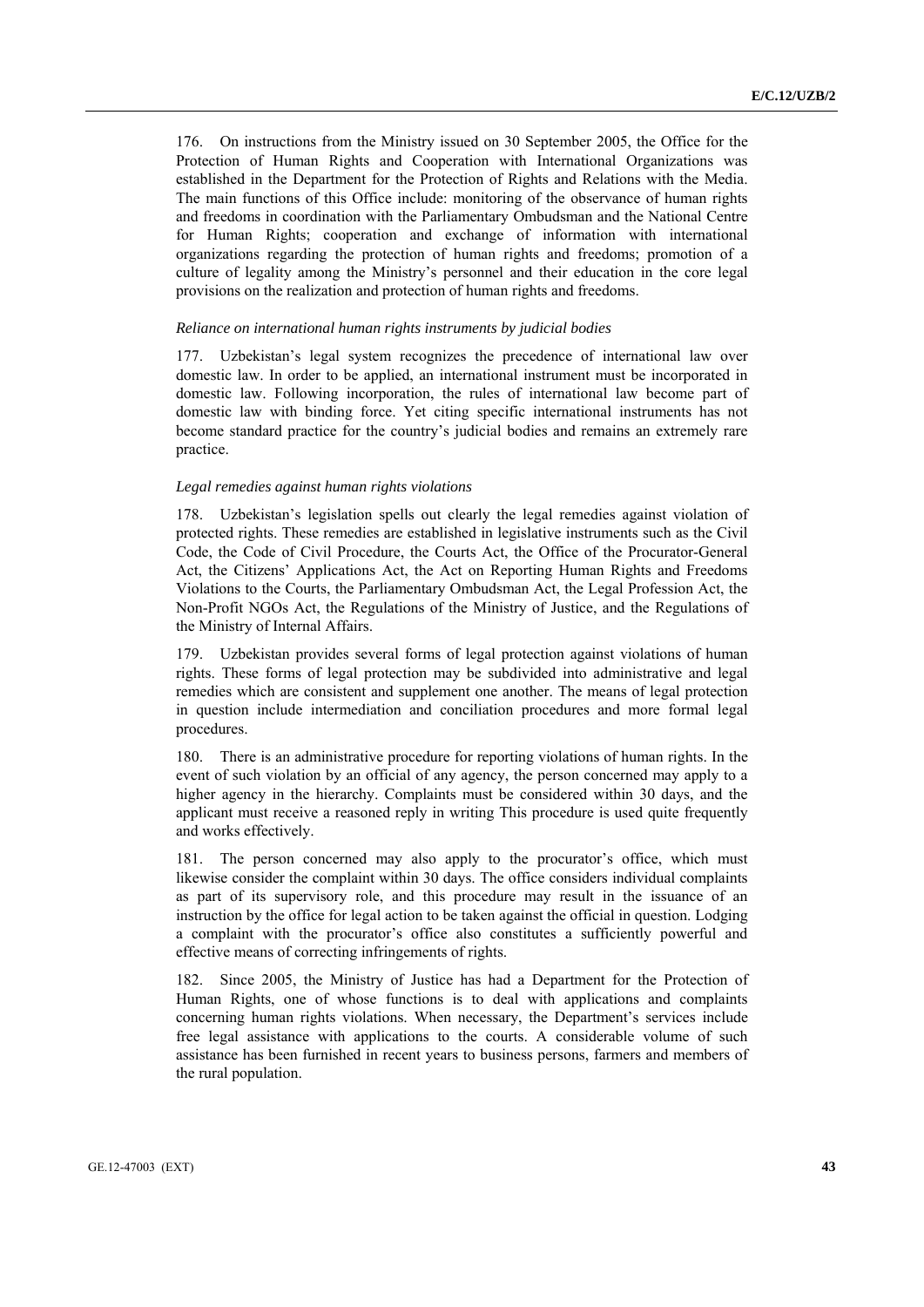183. The Office for the Protection of Human Rights and Cooperation with International Organizations of the Ministry of Internal Affairs is involved in the consideration of complaints of human rights violations found admissible by Ministry officials.

184. The Parliamentary Ombudsman and the National Centre for Human Rights are also active in the extrajudicial protection of civil rights in the system of State agencies. When considering complaints, the Parliamentary Ombudsman conducts a separate and independent inquiry and then issues a decision of a recommendatory nature to the officials responsible for ruling on the case. The number of complaints considered by the Parliamentary Ombudsman and the number of positive outcomes demonstrate the public's trust in her Office. The National Centre also considers complaints regarding human rights violations from the public as part of its monitoring work.

There is also a court procedure for the protection of violated rights. Recourse to an administrative procedure does not exclude the possibility of application to the courts for redress. Unlike the administrative procedure, the court procedure triggers costs, and consideration of cases may be lengthy.

186. Recourse to the legal profession, with its network of State and non-State lawyers' firms and offices, offers another means of legal protection. In addition, the country's law faculties operate legal clinics providing free legal assistance to members of the public. Protection of human rights is also furnished by civil society organizations, which may appear in court as legal representatives.

### *Institutions and national bodies monitoring the exercise of human rights*

187. In accordance with the Vienna Declaration and Programme of Action, Uzbekistan established several national human rights institutions: the Parliamentary Ombudsman, the National Centre for Human Rights, and the Institute for Monitoring Legislation, attached to the Office of the President of Uzbekistan.

188. The Parliamentary Ombudsman plays a significant role in the monitoring of compliance with human rights legislation. Using the resources placed at her disposal, the Parliamentary Ombudsman is involved not only in the restoration of violated rights but also in the improvement of domestic legislation.

189. The consideration of applications from citizens and the provision of assistance in the correction of infringements of their rights and freedoms are two of the priority areas of the Parliamentary Ombudsman's efforts to promote cooperation between her Office and State bodies, the courts and law-enforcement agencies, with a view to achieving full and effective observance and protection of human rights and freedoms in the country.

190. In 2009, for instance, the Parliamentary Ombudsman received 10,409 applications (including 7,394 at the central office, 1,294 at the regional offices), of which 1,516 concerned repeat complaints, and provided legal advice or explanations over a helpline in 205 cases. The Parliamentary Ombudsman admitted for investigation 3,515 of the complaints addressed to her concerning infringement of the human rights and freedoms or the legitimate interests of citizens. During the reporting period, a positive outcome was reached in respect of 452 complaints, while the remainder are still under consideration. The Parliamentary Ombudsman received 666 applications from foreign citizens, 48 from penal institutions and 336 handed in at reception offices.

191. The National Centre for Human Rights was established by presidential decree on 31 October 1996.

192. This institution was created in order to coordinate the activities of all the Governmental organizations and NGOs involved in the protection of human rights. It conducts research on the various aspects of the realization and protection of human rights at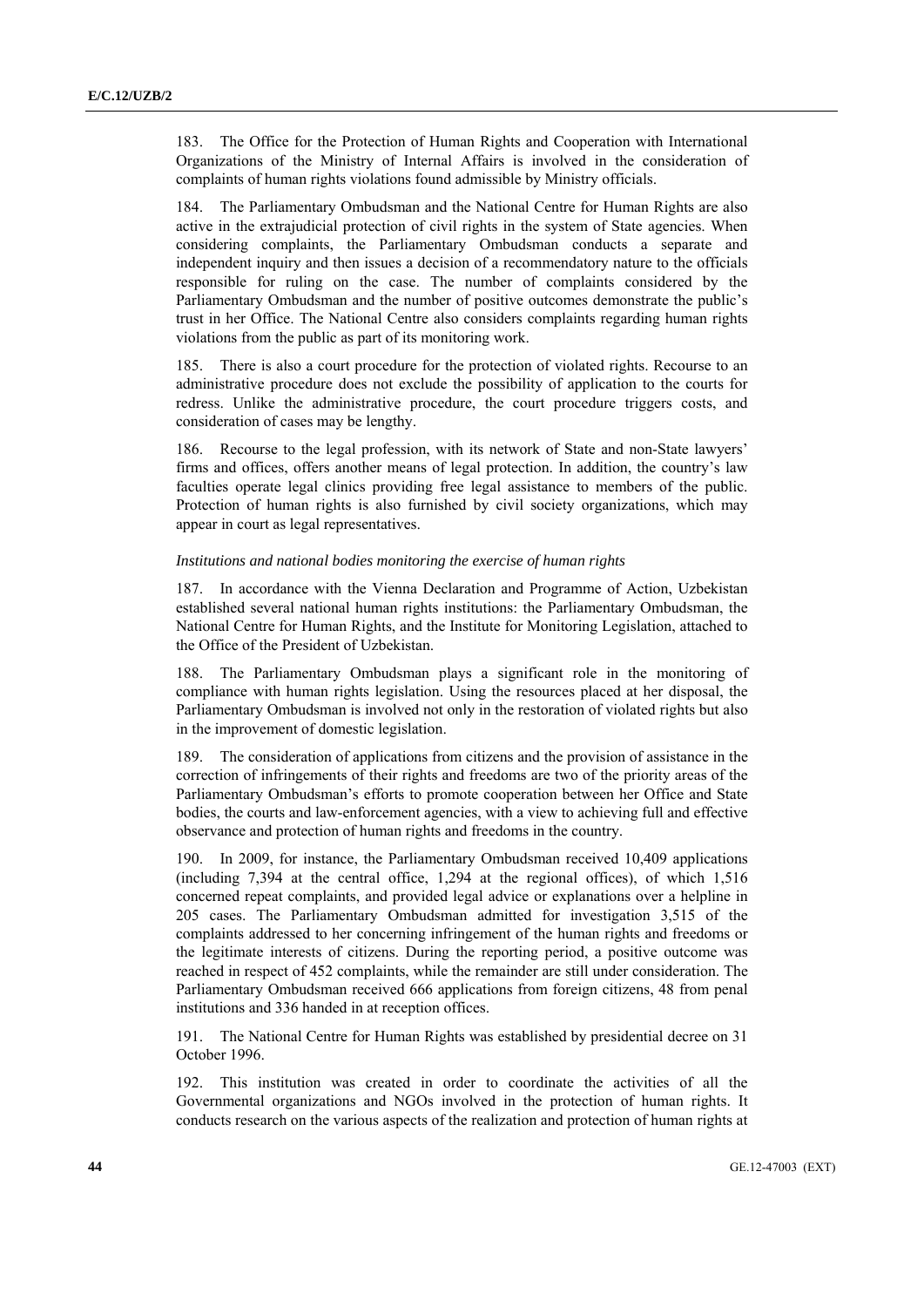the national and the international levels; prepares the national reports on Uzbekistan's fulfilment of its international human rights obligations for submission to the United Nations treaty bodies; organizes educational programmes, seminars, courses of lectures and study trips; provides assistance in developing and implementing human rights study programmes; compiles and disseminates information on human rights; develops technical cooperation and information links with international human rights centres and organizations; coordinates locally the activities of international agencies providing technical assistance in the areas of democratization, governance and human rights protection; and receives and considers complaints from the public concerning human rights violations.

193. The Institute for Monitoring Legislation is a research body of the Executive. In addition to monitoring functions, the Institute provides expert opinions on legislation during the enactment process.

194. The Research Centre on the Democratization and Liberalization of Judicial Legislation and the Independence of the Judicial System is an independent establishment for information analysis and advice, attached to the Supreme Court.

195. The National Child Welfare Centre deals with issues affecting socially vulnerable children. It is an independent organization established by a decision of the Cabinet of Ministers. Its chief functions are to coordinate, monitor and evaluate the social protection of children and to study and draft legislation to protect and give effect to the rights and interests of socially vulnerable groups of children.

196. Uzbekistan also has a network of NGOs involved in the protection and promotion of specific areas of human rights. Such NGOs work in close coordination with the State agencies.

197. The Uzbek National Association of Non-Profit NGOs was established in 2005 in order to coordinate the activities of non-profit organizations. It currently has 330 members, covering all aspects of public life and working in such areas as social support and legal, women's, youth, environmental and other issues.

198. The Women's Committee of Uzbekistan provides the Government with advisory services on gender policy issues. It was established in 1991 and is publicly funded. The unique feature of this national body is that its chairperson is also Deputy Prime Minister, a circumstance which entitles it to coordinate the social partnership between State bodies, voluntary associations and NGOs. The Women's Committee of Uzbekistan initiates, coordinates and implements Government policy, programmes and projects to improve the situation of women, advises the Government on women's issues, and disseminates among women relevant information on problems affecting them. In order to maintain a steady improvement in the status of women, the Committee gives particular attention to five priority programme areas: women's employment and economic welfare; the protection of women's reproductive rights and reproductive health; women and participation in public life, with special emphasis on their involvement in management and decision-making; women and the law, with special emphasis on the elimination of discrimination against women; and women and education, with special emphasis on the development of professional qualifications and skills. The Women's Committee of Uzbekistan bears the primary responsibility for Uzbekistan's participation in international efforts to address women's problems.

199. The Women's Committee of Uzbekistan is the country's largest women's organization and has branches in every district.

200. A number of non-profit NGOs work in the field of children's rights.

201. The Forum for the Culture and Art of Uzbekistan (usually referred to as "Fund Forum"), established in February 2004, plays a notable role in the children's rights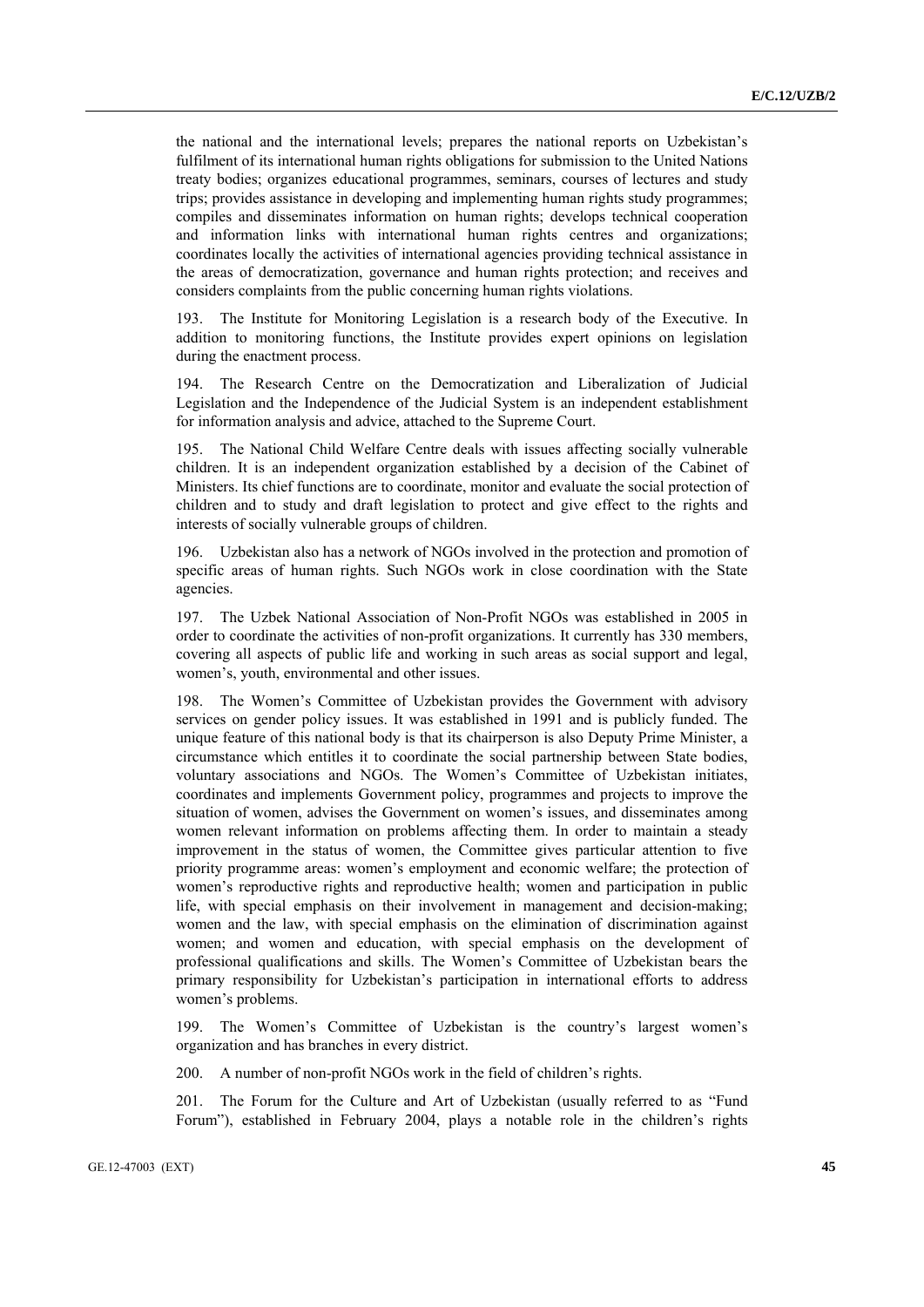protection system. It is a voluntary, independent, non-Governmental, open association of public organizations and citizens cooperating in order to provide support for national scientific research, culture, education and sport.

202. Fund Forum aims to contribute to the revival of the intellectual heritage and national traditions of the Uzbek people, consolidate the creative potential of eminent social and cultural figures, support talented young persons and traditional artistic nuclei, and disseminate abroad objective information on modern Uzbekistan's national culture, rich historical heritage and pronounced diversity. In turn fund acquaints the community of Uzbekistan with the tendencies in the world skill and the culture.

203. The major activities of the Forum include: international performances; projects and activities for young persons; creative arts for children; fashion and design; production projects; festivals, exhibitions, concerts and joint projects; charitable works and social projects; sport.

204. The *Kelajak Ovozi* Youth Initiatives Centre (YIC) was founded in 2006 by young persons, including the winners of various Forum-sponsored projects. It maintains a network of centres throughout the country that bring together over 5,000 young men and women. It regularly holds youth forums, study camps, teleconferences, videoconferences, seminars and other training events based on the activities of young persons in Tashkent and elsewhere in Uzbekistan.

205. A number of projects have been launched under the Centre's auspices, including:

- The Kelajak Tour Bureau of International Youth Tourism and Cooperation promotes the involvement of young persons in tourism, represents Uzbekistan at international tourism fairs and other international events and provides technical support in the holding of major cultural events in Uzbekistan.
- The School of Young Entrepreneurs every year, following a competitive examination, the young men and women accepted to the School study with leading business professionals and trainers, develop their own business plans and carry them out with the support of the project's organizers and sponsors. The most successful graduates receive grants and other funding for carrying out their business plans.
- The *Kelajak Lingvo* Language Centre gives members of the *Kelajak Ovosi* Youth Initiatives Centre the chance to study English, French, German, Arabic and other languages free of charge.
- The Youth Employment Centre, which assists young persons in finding part-time or full-time jobs in various institutions throughout Uzbekistan, builds contacts between graduates and employers, provides orientation, information and other assistance to young persons and holds job fairs, round tables and other events relating to the employment of young persons. In two years, over 200 young persons have found jobs thanks to the Centre.
- The *Kelajak Ovozi* Youth Television Studios operate in every region of Uzbekistan, where young journalists prepare spots and programmes on aspects of young persons' lives that are regularly broadcast on the NTT network.
- The Dilemma Discussion Club was set up in 2008 and is devoted to promoting debate about social issues, developing speaking and communication techniques and providing experience in moderating discussions among various participants. Such clubs have been opened at the regional branches of the Kelajak Ovozi YIC, and debating tournaments are regularly held at the regional and national levels.
- The *Kelajak Ovozi* newspaper, based at the Kelajak Ovozi Press Centre, has been published since March 2008 in Russian and Uzbek. The newspaper's creative team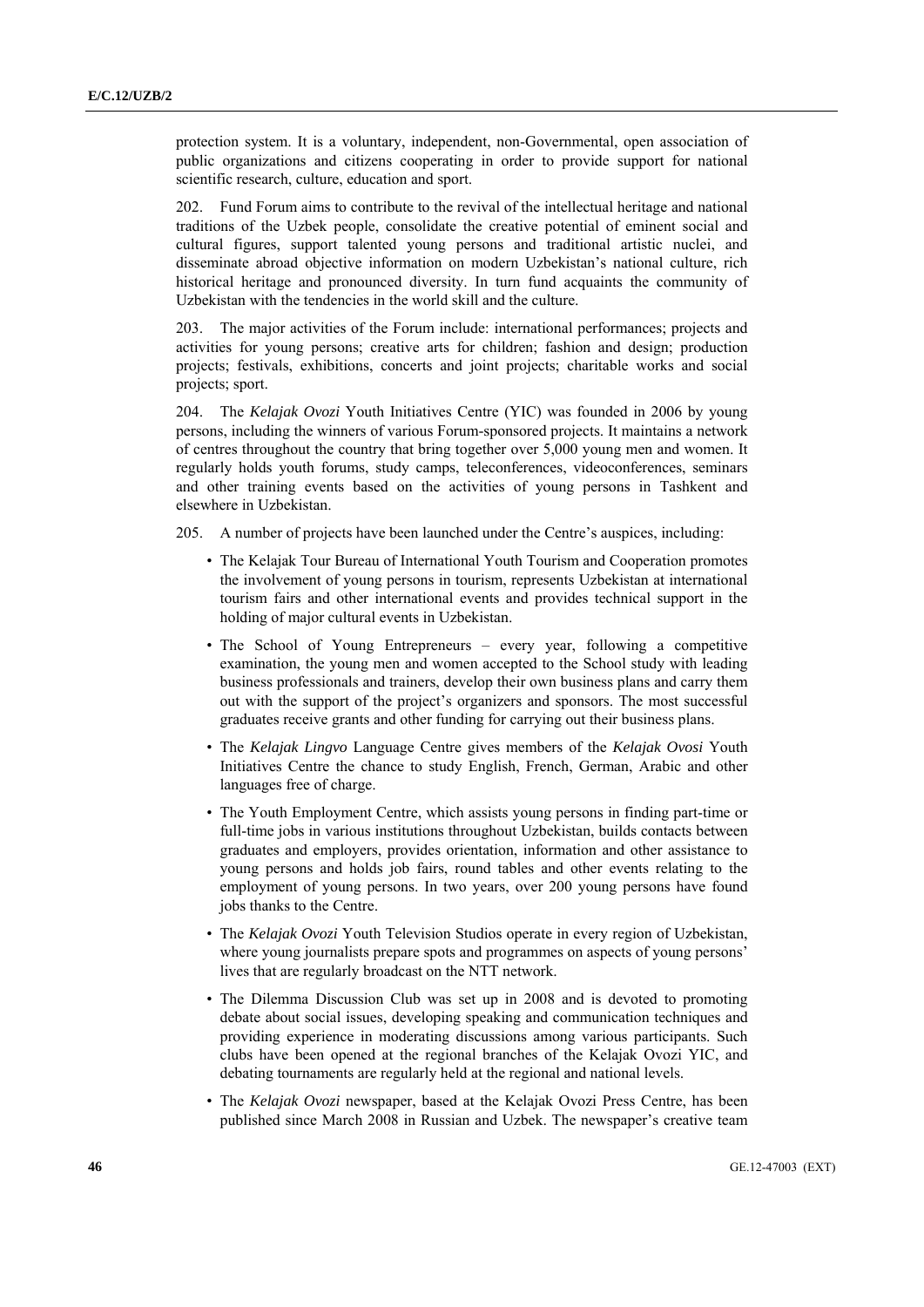is composed of members of the Kelajak Ovozi YIC, journalism students and young correspondents. The newspaper covers interesting events in young persons' lives and major projects of the Kelajak Ovozi YIC and addresses issues in education, careers and leisure activities. The young journalists are now working on the www.kelajakpress.uz portal in Russian, Uzbek and English.

• The Wings of the Future Theatrical Studio. This creative project of YIC members was launched on 1 November 2008. The Studio helps young talents to gain experience in the actor's craft, in appearing before an audience and delivering their lines; helps them to overcome stage fright; and provides an opportunity to participate actively in the Centre's activities.

206. The Forum has also set up creative activity centres for children, which educate the younger generation in Uzbekistan's cultural wealth, preserve ancient traditions, promote Uzbek applied arts and identify and support young talents.

207. For instance, the children's artistic and creative centre in Samarkand hosts a chess club, a dance studio, a visual arts studio, the "Skilful hands" group, and an English language club, attended free of charge by more than 200 children aged 6-15.

208. The *Eski Shakhar* creative activity centre for children and young persons hosts a chess and a computer club, a Russian and an English language club, a visual arts studio, and clubs for oriental miniatures, gold embroidery, fashion design and radio electronics; and is attended by more than 500 children aged 6-15.

209. The international non-Governmental charitable foundation *Soglom Avlod Uchun* ("For a Healthy Generation") was set up in 1993 with broad public support. Its primary objective is to foster the development of a well integrated personality in children. To this end, it formulates and carries out humanitarian, medical and educational programmes and projects to support gifted children and encourage a healthy lifestyle, as well as programmes targeting vulnerable population groups, children and young persons.

210. The foundation operates in 14 districts of the country, and every district has a focal point. More than 180 local offices and 250 individuals (physicians, teachers, and economists) are working nationwide on existing programmes and designing new ones.

211. Coordination is ensured by the foundation's central headquarters, which comprises the following departments: protection of mother and child; humanitarian aid; organization and methodology; and financial control and accounting.

212. Most of the work is funded through financial support from local and international sponsors, and through statutory activities of subsidiary enterprises set up under the foundation's auspices.

213. The foundation is currently one of Uzbekistan's leading charitable organizations and takes an active part in tackling the tasks set in the State's social policies and the pressing problems of society.

214. The foundation is the founder of a number of publications, such as the magazine *Soglom Avlod Uchun*, the newspapers *Soglom Avlod* ("Healthy Generation"), *Oila Va Zhamiyart* ("Family and Society"), *Tong Yulduzi* ("Morning Star") and *Klass!* ("Class!").

215. One of the largest NGOs involved in young persons' rights is the *Kamolot* Youth Movement of Uzbekistan. Its chief priority is to unite the country's progressive youth, to develop physically healthy and spiritually mature citizens of an independent Uzbekistan, to educate them in a spirit of dedication to the national idea and an ideology based on national and universal values and democratic principles, to represent and defend the interests of young persons and to turn *Kamolot* into an authentic support mechanism for them.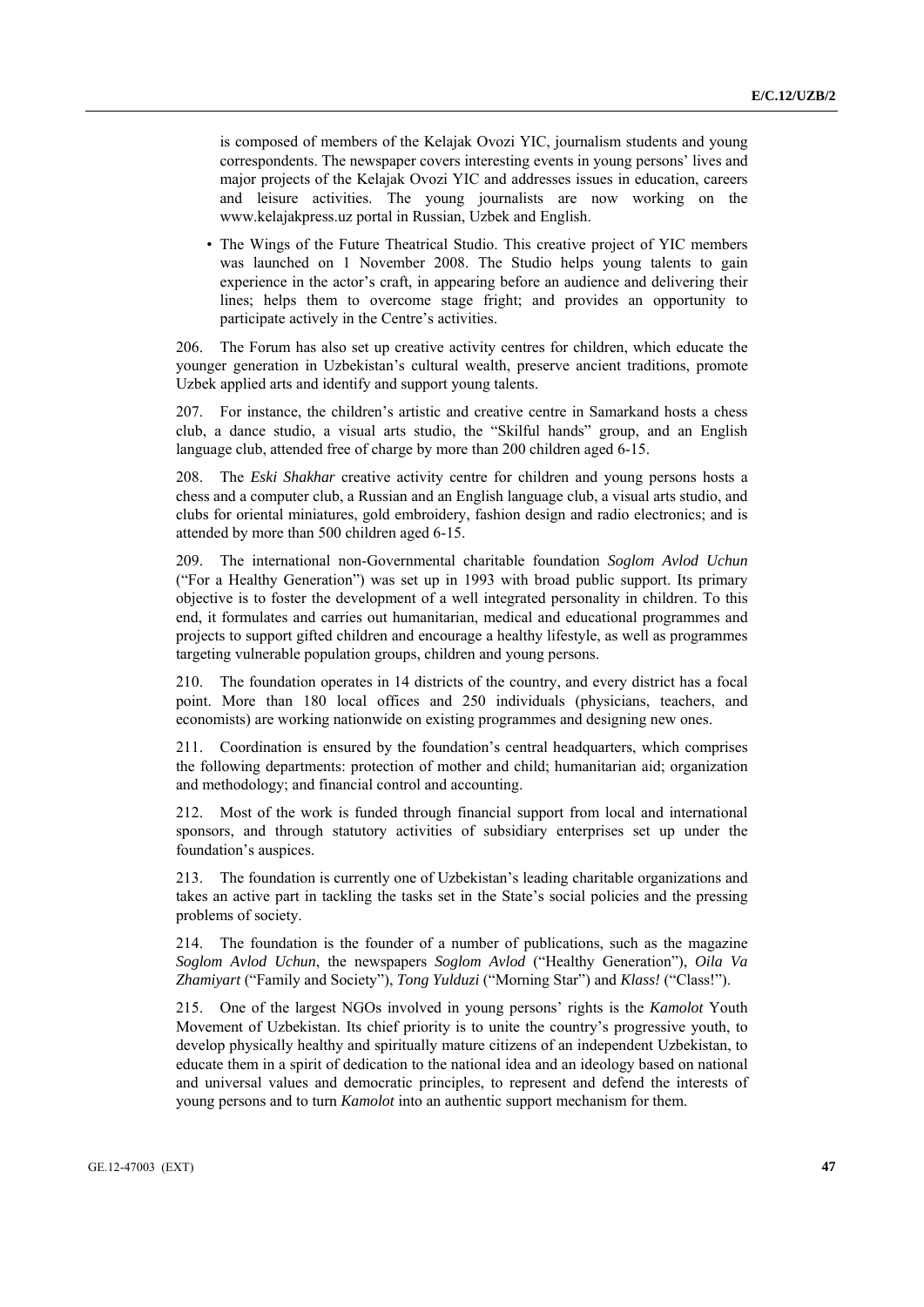216. *Kamolot* has a decentralized structure, with 14 provincial and 199 district branches and 1,200 staff members. It consists of 15,800 units in the vanguard of work with young persons that are incorporated in all the educational establishments, military units and Government departments in the country and in a number of industrial and agricultural enterprises as well.

217. The Movement currently has more than 4.5 million members aged 14 to 30 and, together with the *Kamalak* (Rainbow) Children's Movement (4 million members aged 10 to 14), it constitutes one of the largest civil society organizations working to develop various forms of local self-Government and helping to form "lead" institutions of civil society.

218. *Kamolot* has reached out to some six million young persons nation-wide, carrying out some 7,800 spiritual-education measures, round tables, discussions, seminars and conferences, and mass cultural and sporting activities; it has produced 20 technical handbooks, booklets and posters and has published more than 200 articles on specific topics.

219. *Kamolot* receives active support from the State. In 2006, for example, the President of the Republic issued a decree on support for the *Kamolot* civil society movement and enhancing its effectiveness under which a foundation was established to raise funds from small businesses, the first of its kind to operate as a partnership. In addition, under an agreement with the Ministry of Finance, the Taxation Committee and the Central Bank, *Kamolot* does not have to undergo audit and it pays a reduced rate for banking services.

220. The national children's fund *Sen Yolg'iz Emassan* (You are not alone) started operations in 2002. Its main mission is to provide every form of assistance so that children may lead decent lives and develop fully, to prioritize the family and to uphold the best interests of children in dire need of social support (orphans, children lacking parental support, neglected children, children with disabilities and children from low-income families).

221. The fund operates on the basis of long-term charitable programmes for assistance to children.

222. Its fundamental aims and challenges involve tackling various problems affecting children by:

- Protecting the rights and legitimate interest of children in need of social protection;
- Developing a well integrated personality in children;
- Attending to children's spiritual and moral education;
- Furnishing material, medical, legal and other assistance;
- Providing preventive and other health care for children;
- Enhancing children's moral and mental well-being.

223. This foundation's activities are funded from charitable contributions by residents of Uzbekistan (legal entities and individuals) and by non-residents. It has 15 staff members.

224. Uzbekistan is a multi-ethnic country where more than 140 ethnic cultural centres carry out activities. The Uzbekistan Inter-Ethnic Cultural Centre was established by Decision No. 10 of the Cabinet of Ministers dated 10 January 1992. It coordinates the activities of the ethnic cultural centres and provides them with practical and methodological assistance, thus helping to satisfy the needs of members of the country's various nations and ethnic groups. It has a staff of 33 and is funded by the Ministry of Finance.

225. The Uzbek Association for Persons with Disabilities was founded in 1991. It has 114 branches in all regions of the country, with a total membership of 120,000 (nationwide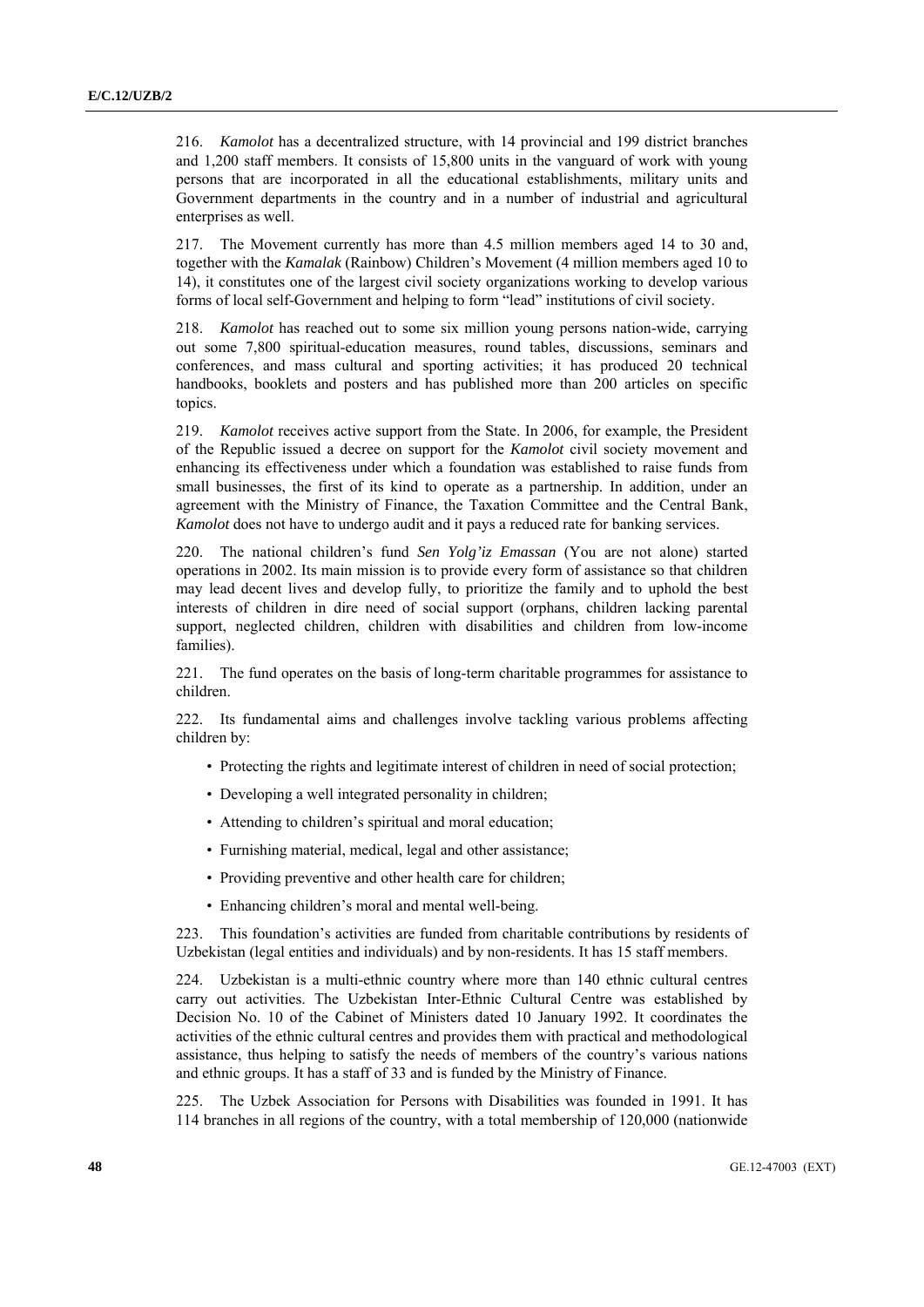there are 850,000 persons with disabilities). It works with about 100 subsidiary enterprises that employ persons with disabilities. The Association focuses on social rehabilitation, educational assistance and equal opportunities to exercise their rights for persons with disabilities.

226. The *Nuronni* foundation for the social support of veterans was established by a presidential decree dated 4 December 1996 to enhance the effectiveness of the State's policies for the social protection of veterans and give them a greater role in consolidating the country's independence and sovereignty.

227. According to the presidential decree and the foundation's statutes, it is a self-governing, self-financing, independent non-Governmental non-profit organization.

228. Its main purpose is to vigorously promote the implementation of a strong social policy, especially in terms of respect for veterans, persons with disabilities and the elderly, to establish a favourable social environment for them and to provide them with material, medical and moral support.

## *Recognition of the jurisdiction of regional human rights courts*

229. The Republic of Uzbekistan is not a party to any regional human rights agreements and consequently does not recognize the jurisdiction of regional human rights courts.

## **3. Framework for promoting human rights at the national level**

### *Dissemination of information on human rights treaties*

230. More than 100 of the core international legal instruments on human rights have been translated into Uzbek and published in Uzbekistan in large runs, in close collaboration with international partners such as UNDP, UNESCO, UNICEF, OSCE and ICRC. The following compilations of international treaties have been published in Uzbek over the past eight years:

- The Declaration on the Principles of Tolerance (Tashkent 2000);
- International instruments on the rights of minors (Tashkent 2002);
- The Republic of Uzbekistan and International Human Rights Treaties (Tashkent, *Adolat* 2002);
- International Humanitarian Law: A Compilation of the Geneva Conventions (Tashkent 2002);
- The Organization for Security and Cooperation in Europe, *The Human Dimension*, Helsinki, 1975-1999 (Tashkent 2002);
- Documents on UNESCO international standards (Tashkent, *Adolat* 2004);
- International instruments on the work of law-enforcement agencies (Tashkent, *Adolat* 2004);
- International human rights instruments: a compilation (Tashkent, *Adolat* 2004);
- International human rights instruments (Tashkent 2004);
- The Convention on the Rights of the Child (Tashkent 2004);
- Child Protection: A Handbook for Parliamentarians (Tashkent, UNICEF 2006);
- Human Rights: A Handbook for Parliamentarians (Tashkent 2007);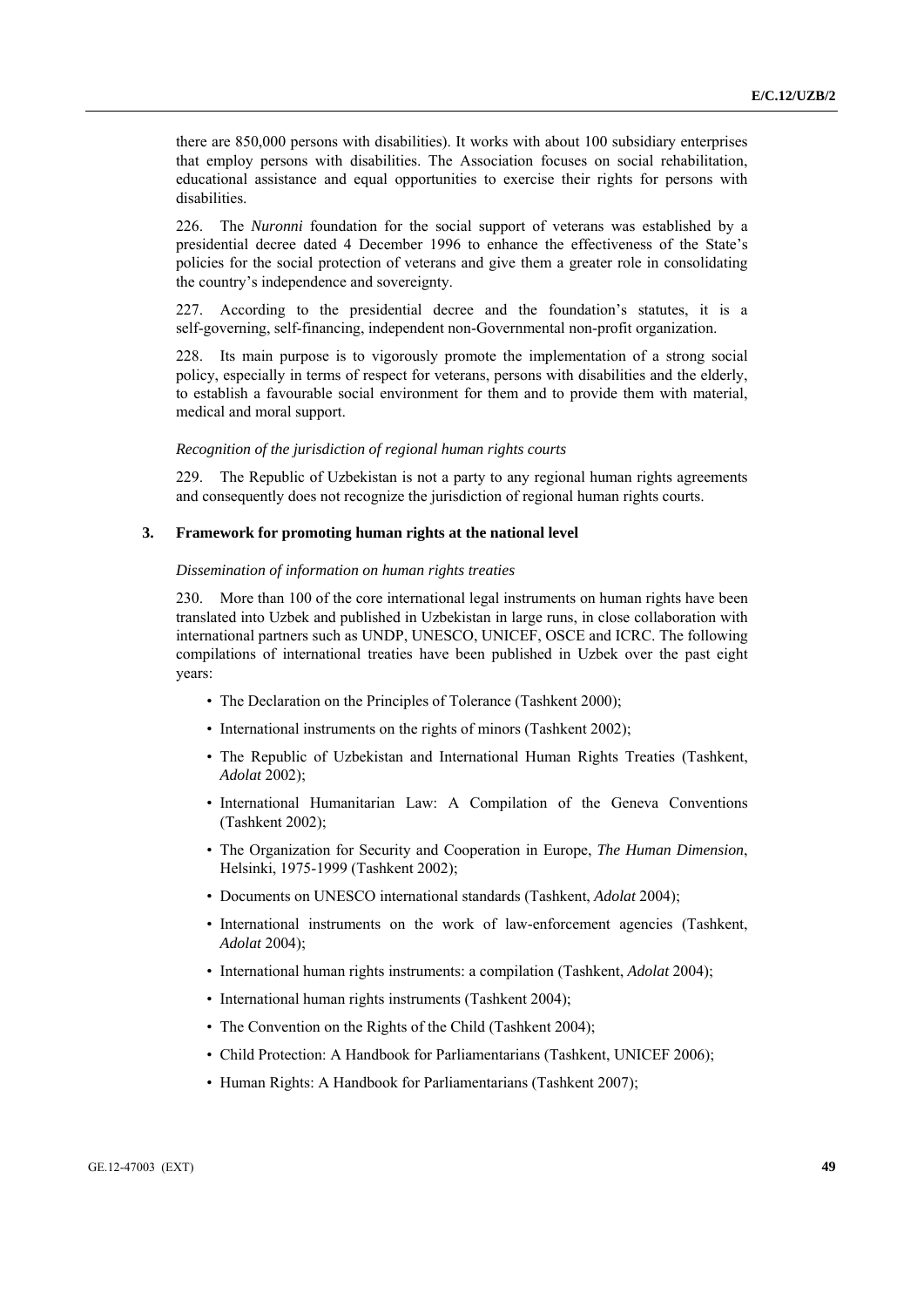- Parliament and Democracy in the Twenty-First Century: A Handbook for Parliamentarians (Tashkent 2007);
- Compilation of the core conventions and recommendations of ILO (Tashkent 2008);
- Handbook for Parliamentarians No. 3/2002: Eliminating the worst forms of child labour – a practical guide to ILO Convention No. 182 (Tashkent 2008);
- Anniversary edition, Universal Declaration of Human Rights (Tashkent 2008);
- The Convention on the Rights of the Child and the Rights of the Child Safeguards Act, (Tashkent 2008);
- The Convention on the Rights of the Child and its Optional Protocol (Tashkent 2009);
- The Rights of the Child: A Compilation of International Agreements (e-book, Tashkent 2009);
- Commentary to the Rights of the Child Safeguards Act (Tashkent 2009).

## *Study of human rights by civil servants and members of law-enforcement agencies*

231. Uzbekistan has a network of educational establishments for the training and continuing education of lawyers and members of law-enforcement agencies. This network includes the university law faculties, the Tashkent State Institute of Law, the Academy of the Ministry of Internal Affairs, the Institute of the National Security Service, the Centre for the Continuing Professional Development of Lawyers and the advanced training courses offered by the Office of the Procurator-General.

232. The Presidential Academy for the Development of the State and Society offers a human rights course for its students. This course includes practical work experience at the National Centre for Human Rights and the Office of the Human Rights Commissioner.

233. The Academy of the Ministry of Internal Affairs offers the following courses on the application of international law to the work of law-enforcement agencies: "General human rights theory" (40 hours), "Criminal procedure" (180 hours), "Criminal law" (270 hours), "International law" (50 hours) and "Preliminary investigations by law-enforcement agencies" (234 hours).

234. Students taking advanced courses in the administration of law-enforcement agencies are offered a course on international cooperation in the fight against crime (24 hours). Students taking advanced courses are also offered a course on human rights and the work of law-enforcement agencies (30 hours).

235. In the advanced courses for future sergeants that are part of the legal training for law-enforcement officers, instruction is given in the subsidiary subject of human rights and the work of law-enforcement agencies (16 hours).

236. Special attention is given in these courses to international legal standards on human rights and freedoms, in particular international legal safeguards of the rights of persons who have been indicted, are standing trial or have been convicted, the Standard Minimum Rules for the Treatment of Prisoners and protection against torture and other cruel, inhuman or degrading treatment or punishment.

237. The department for the advanced training of law-enforcement officers at the Academy of the Ministry of Internal Affairs regularly holds sessions (176 hours) on, *inter alia*, international human rights standards in criminal proceedings and the application of the rules of criminal procedure to the admissibility of evidence under Order No. 12, adopted by the Supreme Court in plenary session on 24 September 2004.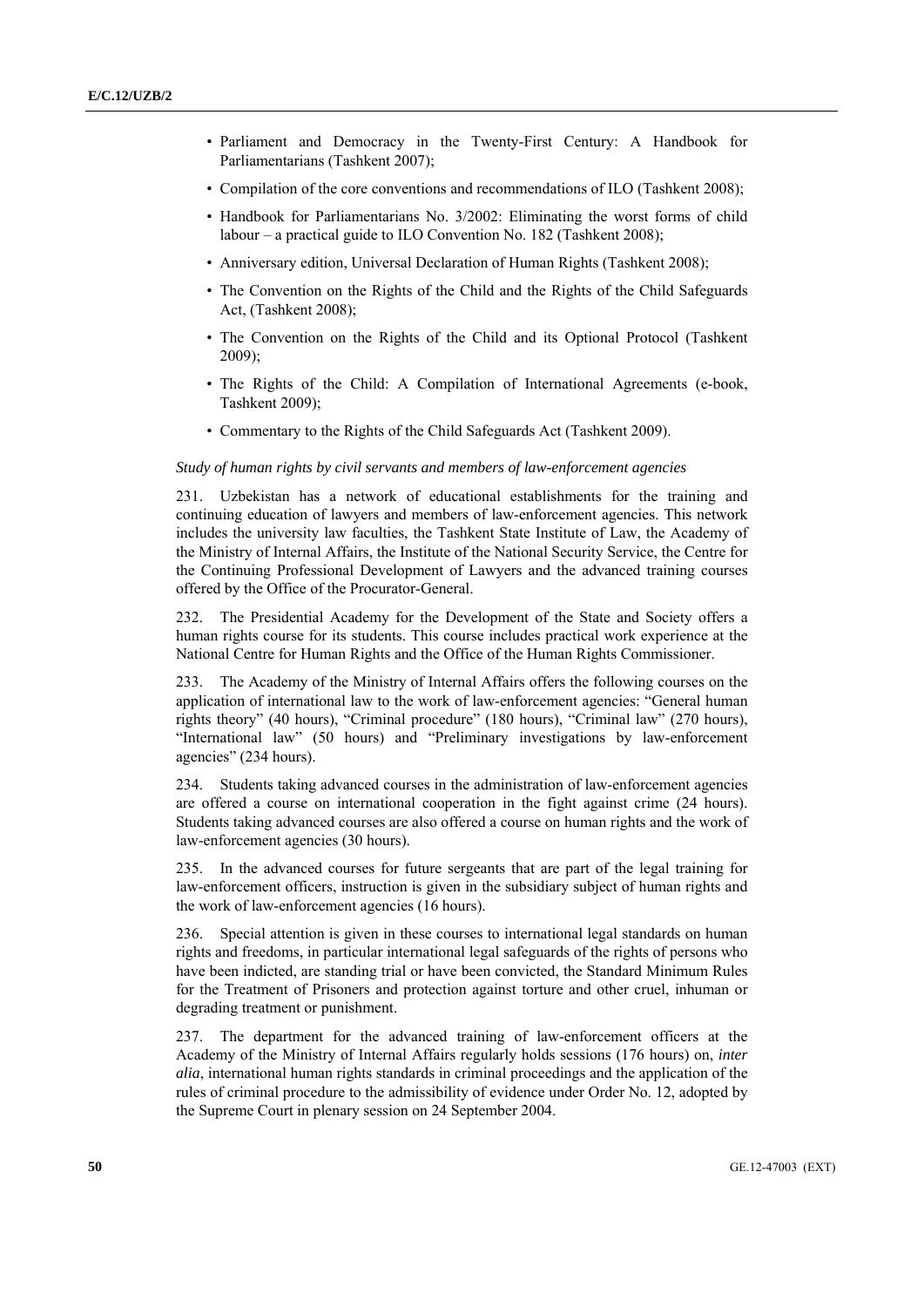238. Law-enforcement officials directly involved in criminal investigations investigators, detectives, counter-terrorism agents, local police officers and prison officials — are given training on operational safeguards for human rights on the basis of international human rights standards.

239. The Centre for the Continuing Professional Development of Lawyers is a State educational institution that provides advanced training and refresher courses for staff of the judicial system, court officers and members of the Bar, law professors and legal services staff.

240. The Centre devotes particular attention to raising awareness about the international legal system for the protection of human rights and freedoms. The curriculum includes courses on Uzbek domestic law and international standards of justice, the foundations of international humanitarian law, the legal basis for the fight against international organized crime, the place and role of international human rights standards in the work of law-enforcement agencies, Uzbek domestic law and international human rights law, and the legal status of the public in international law.

241. The course of studies covers theory and practice of incorporating the following international standards into Uzbekistan's domestic legislation: the right to life; the right to liberty and security of person; the right to protection of honour and dignity; the right to privacy; the rights of due process and presumption of innocence; the right to protection against torture; and the freedoms of thought, speech, opinion, conscience and religious belief.

242. A presidential order dated 7 November 2007 on the introduction of advanced training courses under the Office of the Procurator-General inaugurated such courses based on the work of the Centre for consolidating the rule of law and upgrading the qualifications of prosecutors and investigators, which was disbanded by the same order.

243. The refresher courses for senior managers entail six months of instruction, while the programme on upgrading qualifications lasts for up to one month.

244. In the period 2005-2007, the Centre taught the following courses, *inter alia*: "International standards of juvenile justice"; "Problems of the use of *habeas corpus* during preliminary investigations"; "Cooperation between agencies of the Procurator-General and the Parliamentary Ombudsman in safeguarding civil rights and freedoms"; "International legal instruments relating to the human dimension"; and "United Nations standards relating to officials conducting initial inquiries and other criminal investigations".

245. The curriculum of the Institute of the National Security Service includes the study of human rights as a separate academic discipline (24 hours). The Institute has a centre on the law of armed conflict in which human rights is also studied.

246. The teaching is interdisciplinary and covers both general aspects of human rights and the specific practical implications with which future members of the National Security Service will have to deal in their law-enforcement work.

247. Some aspects of human rights, in addition to being covered as a separate discipline, are also reflected in other academic disciplines such as theory of Government and the law, criminal law, administrative law, civil law and the law of civil procedure.

248. The Institute of the National Security Service has a unit on the law of armed conflicts, which also teaches human rights courses.

249. International human rights law and national human rights institutions are included in the course of study at the undergraduate level as part of the human rights and international humanitarian law curricula in the international law and international relations departments of the University of World Economics and Diplomacy of the Ministry of Foreign Affairs.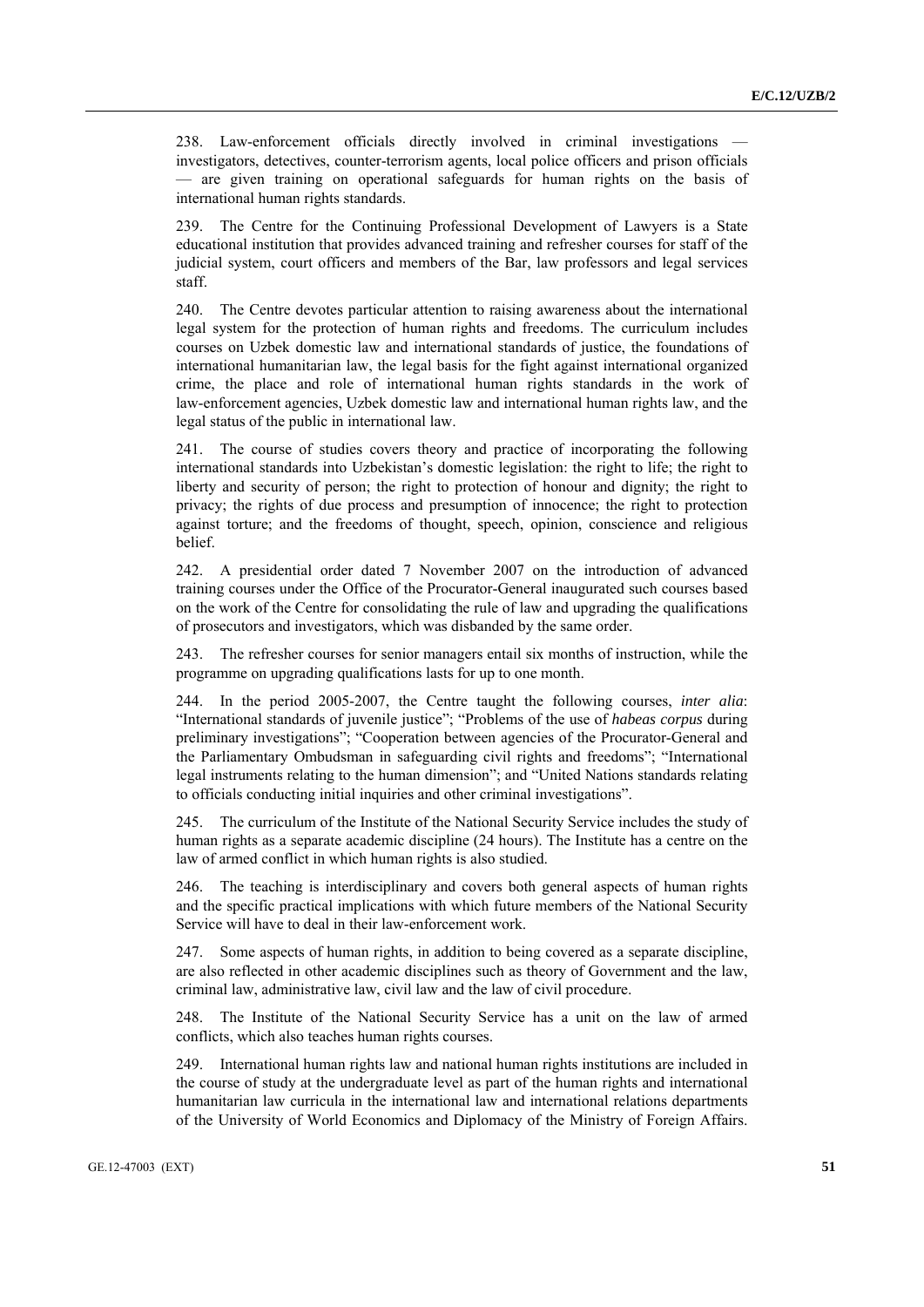Additional courses are given at the graduate level on various issues related to the rights of the child.

250. The study of international human rights standards is part not only of the curriculum for investigators and judges but also of that for the defence ministry's military colleges. Since the 2005 academic year, such studies have been elective subjects, but from the 2006 academic year, the course on basics of military law will include components on humanitarian law and the law of armed conflicts in which human rights topics will be covered (10-12 hours).

251. The Ministry of Health devotes special attention to the study of human rights as part of the training and refresher courses for physicians. In the courses on forensic medicine at the undergraduate level in all medical schools, the rights of specialists, consultants and junior consultants are explicated. A course is taught on the legal foundations of medical practice in which special attention is paid to the rights and freedoms of the individual, including the rights to life, liberty and security of person, the right to protection against invasion of privacy and the inadmissibility of the use of torture or violence. Another topic covered is the inadmissibility of conducting medical or scientific experiments on a person without his or her consent. These issues are considered from the standpoints of both the patient and of medical personnel.

## *Study of human rights in educational institutions (schools, lycées, colleges and universities)*

252. In accordance with decisions of the Oliy Majlis on a national programme to develop the public's legal literacy and on a national personnel training programme and with the Education Act, Uzbekistan has established a five-stage system of continuing legal education and training:

- Stage I: Legal training in the family;
- Stage II: Elementary legal instruction and training in preschool institutions;
- Stage III: Legal education in secondary schools;
- Stage IV: Legal education and training in lycées (academic secondary schools) and colleges (vocational secondary schools);
- Stage V: Legal education and training in higher educational institutions.

253. Legal education and training begins in the family. Since the family is the nucleus of society, it is regarded as the foundation for the formation of the child's personality and his or her transformation into a well-rounded person. In the light of these goals and challenges, the family occupies a special place at every stage of the design and development of legal education and training courses.

254. Elementary instruction and training in the law is incorporated into the daily games and exercises in preschool institutions. These activities are organized for children in the middle, older and primary school preparatory groups. Children in the middle and older groups are given 16 hours a year of instruction on the Constitution in the form of games, including 7 morning sessions and 2 recreation periods; 16 hours of instruction a year, including 8 morning sessions and 2 recreation periods, are scheduled for children in the primary school preparatory groups.

255. Instruction in concepts such as law, duty and obligation, tailored to the pupil's age, is introduced in grades 1-4. Forty hours a year are devoted to the study of the constitutional "ABCs".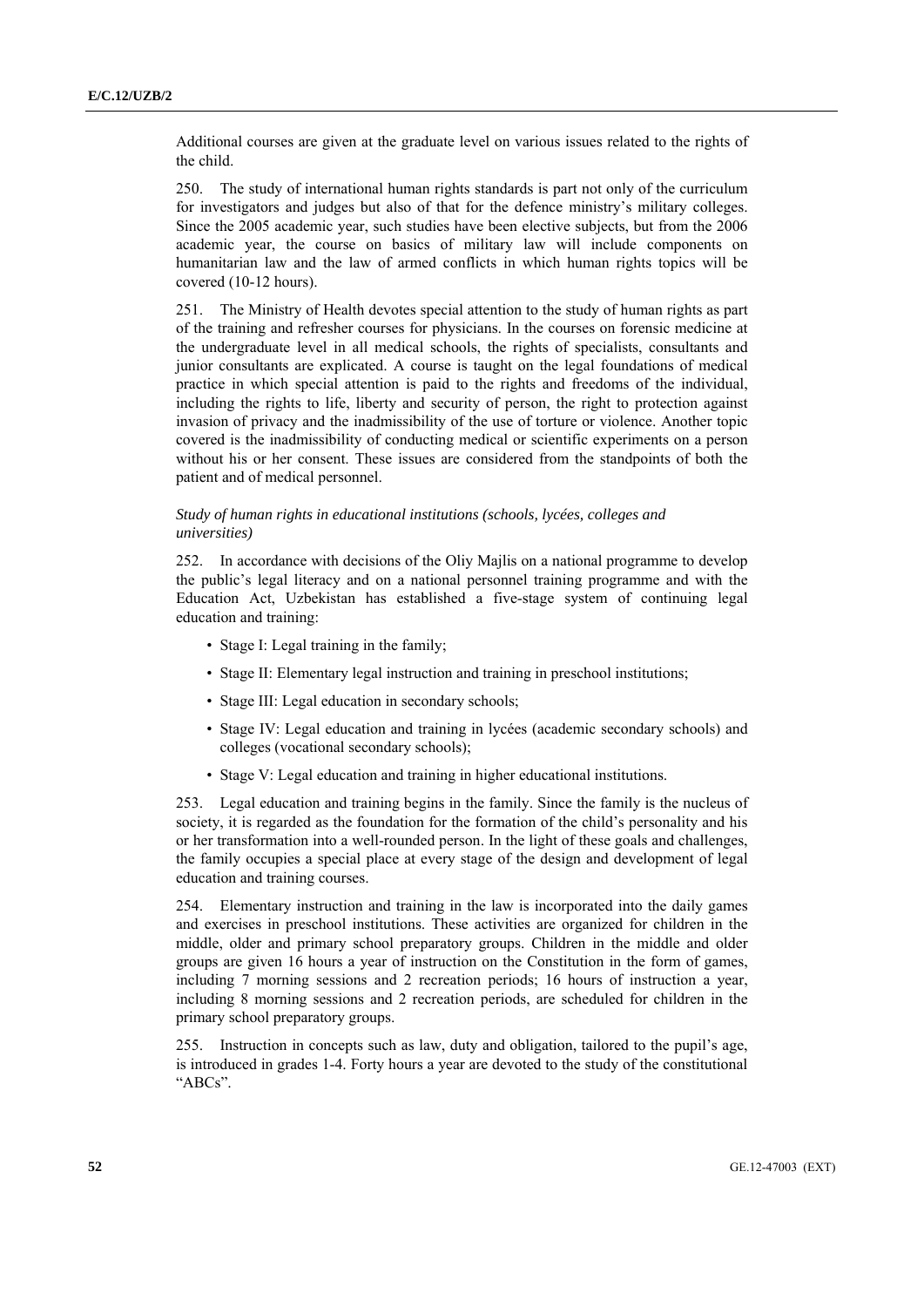256. The subject matter grows more complex in grades 5-7, with the addition of actual examples of the relationship between the State and the individual and the introduction of the topics of personal autonomy, equality of rights, freedom of speech, freedom of information and juvenile criminal liability. In these grades, 51 hour a year are devoted to a course entitled "Journey into the World of the Constitution".

257. The chief aims of legal education and civics classes in grades 8 and 9 are to:

 (a) Teach students about the social, economic, political, legal, scientific and cultural development of the State;

 (b) Produce young persons capable of creative thinking and communicating their views on vital human problems.

258. In these grades, 34 hours a year are devoted to the study of the principles of constitutional law.

259. In grades 10 and 11, 68 hours over a two-year period are devoted to acquiring a knowledge of the branches of the law.

260. Every November, the Ministry of National Education and the regional branches of the Children's Foundation organize a study week on the Convention on the Rights of the Child in all schools, extramural institutions and *Mekhribonlik* children's homes, with competitions on such subjects as "Do you know your rights?" and "What is law?".

261. Since 2005, with assistance from UNICEF, the Ministry has been running a child-friendly schools programme for, *inter alia*, showing teachers and students how to solve problems in an amicable, tolerant manner and avoid conflicts and making teachers more aware that cruel treatment of students is inadmissible.

262. In accordance with the State's educational standard, the curricula for higher and secondary specialized education also include the study of human rights as part of the following subjects:

For students in the fourth year of a bachelor's degree: human rights (81) hours); jurisprudence and the Constitution (108 hours); and constitutional law (120 hours);

 (b) For students in the second year of a graduate degree: human rights (40 hours); and the Constitution (27 hours);

 (c) For students in academic and vocational secondary schools (lycées and colleges) there are two courses: jurisprudence and the Constitution (80 hours).

### *Use of the media to enhance awareness of human rights issues*

263. The National Television and Radio Corporation furnishes the means for television and radio coverage of major issues of relevance to Uzbekistan's political, social and economic development and the protection of human rights and freedoms. The Corporation develops and broadcasts radio and television programmes to ensure that the population is supplied with full, comprehensive information about human rights issues. In recent years the number and quality of programmes dealing with ways of protecting economic, social, cultural, personal and political rights have been steadily enhanced. Attention is constantly given to increasing the effectiveness, content and accessibility of the many programmes aimed at stimulating a broad debate on how to raise the level of education and the political and legal awareness of the public.

264. Radio and television programmes on human rights issues are produced and broadcast primarily by the O'zbekiston radio and television network. From 2005 to 2007, for example, a total of 1,837 programmes on human rights issues were broadcast. A total of 752 radio and television series on the exercise of economic, social, cultural, personal and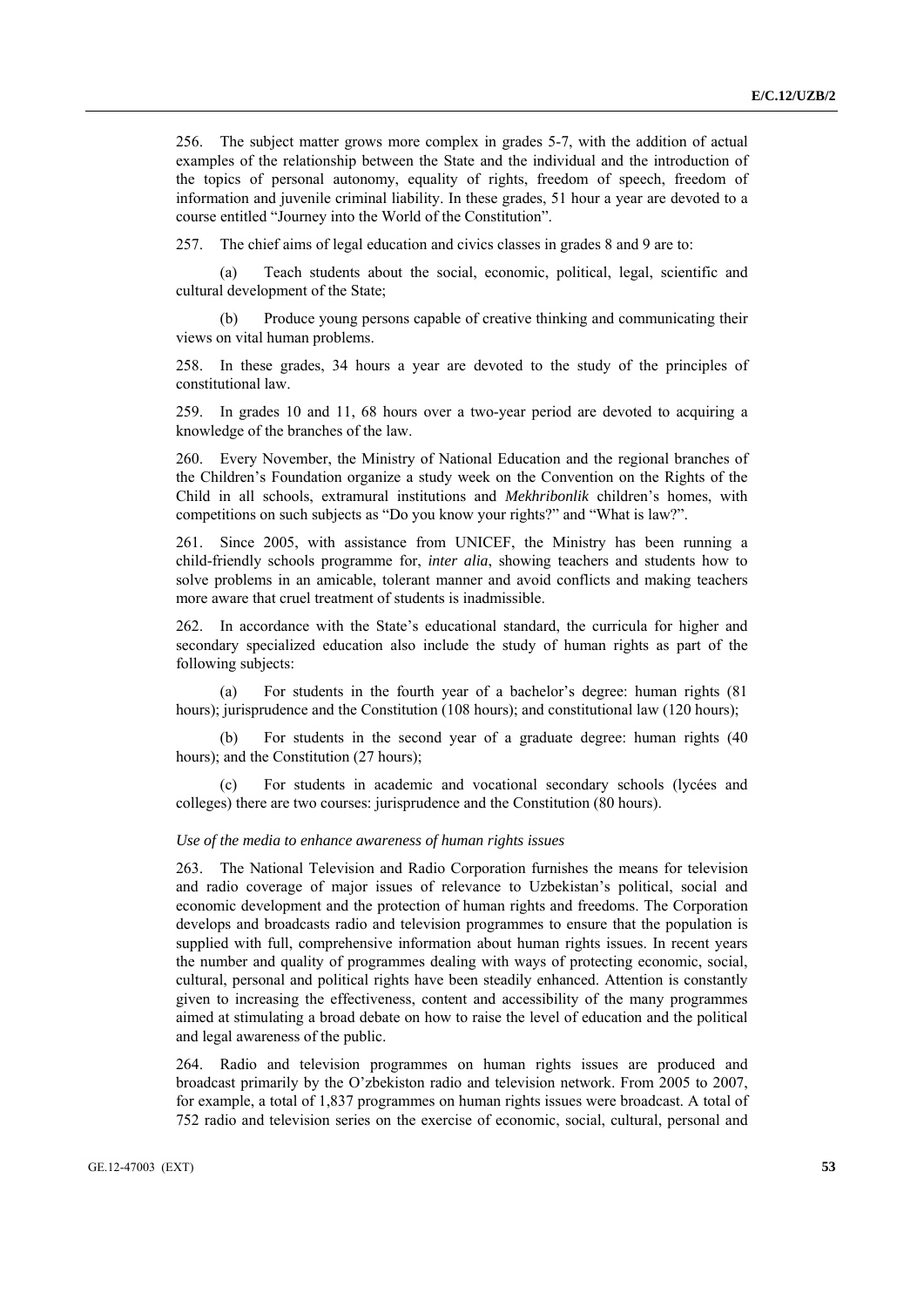political rights was aired, together with 414 programmes covering the issues addressed in the international human rights treaties and 2,820 news items on human rights. Items and reports on this topic are regularly broadcast in such news programmes as *Akhborot*, *Takhlilnoma*, *Assalom Uzbekiston!* and *Okshom tulkinlarida*.

265. Programmes on human rights are also broadcast regularly on the *Yoshlar*, *Sport* and *Toshkent* television channels. In 2007, a total of 410 news items and reports on human rights issues aired on such news programmes as *Davr*, *Davr khafta ichida*, *Poitakht*, *Mashal* and *Yoshlar*, 84 on Sport and 34 on Toshkent.

266. Much attention is given to the production of television spots and publicity material on human rights. The television spots, 29 in number, have been devoted to nine basic topics: protection of consumer rights; environment and health; support for talented students; education grants; promotion of entrepreneurship; the rights of orphans and children with disabilities; culture and the arts; support for teachers; and support for women.

267. More than 30 law journals and reviews containing material on the protection of rights are published in Uzbekistan.

268. A database on Uzbekistan's current legislation has been established and is available on the Internet.

### *The role of civil society in promoting and protecting human rights*

269. Over 5,000 civil society organizations, many of them with regional and local branches, have been set up in Uzbekistan; they have an array of rights and duties enabling them to take an active part in social reform.

270. In the context of Uzbekistan's administrative reforms, practical steps are being taken to make Governmental consultations more democratic. *Inter alia*, joint working groups are being set up as an effective means of fostering consultations and cooperation between agencies of the Executive and civil society organizations; representatives of the latter are being included in consultative bodies for the former; public commissions are being established to monitor the implementation of specialized programmes; and ways of involving non-profit organizations in certain aspects of the budget allocation process are being explored.

271. Under the organizational and legal arrangements for the participation of civil society in governance, increasing importance is being attached to public scrutiny of the decisions of the executive branch. For example, environmental associations are entitled to nominate representatives to participate in State environmental impact assessments, to produce their own assessments (which become legally binding once the findings are approved by State expert bodies) and to call on the State to conduct such assessments.

272. The practice of inviting autonomous organizations to help conduct independent expert analysis of draft legislation has been gaining ground in the Oliy Majlis in recent years.

273. National human rights institutions such as the Office of the Ombudsman and the National Centre for Human Rights are developing and extending their cooperation both with non-profit NGOs and with other civil society organizations.

274. These institutions are helping to improve the work of NGOs and supporting their efforts to improve their skills in handling human rights issues by:

- Holding special seminars and training sessions for NGOs;
- Involving them in efforts to inform law-enforcement officers about human rights;
- Monitoring human rights legislation;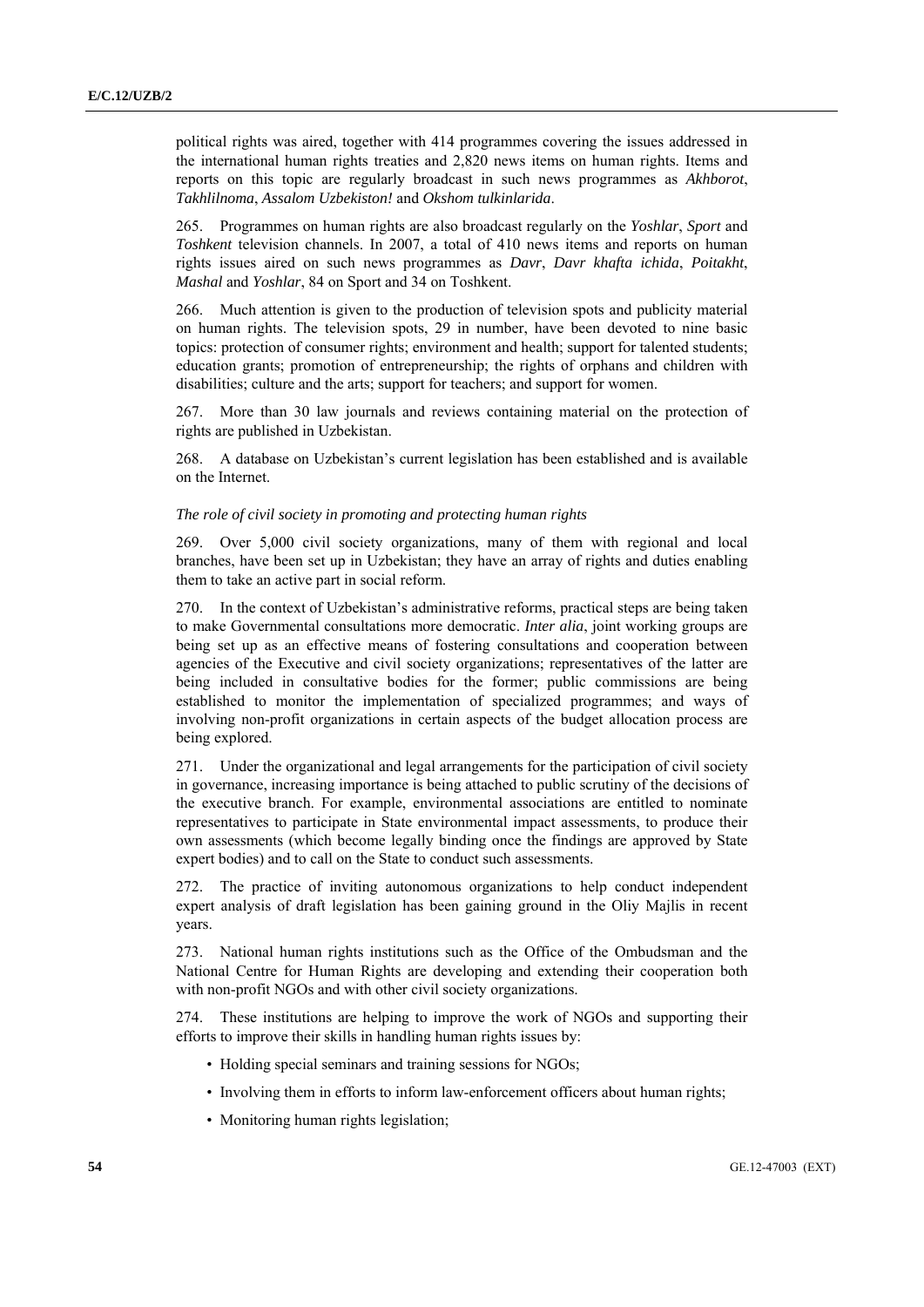- Recruiting them to help carry out national plans of action to implement the recommendations of United Nations treaty bodies on Uzbekistan's fulfilment of its international human rights obligations;
- Obtaining from them information about the observance of human rights for inclusion in Uzbekistan's periodic reports on human rights;
- Carrying out joint campaigns to improve public awareness of human rights issues.

275. In Uzbekistan, human rights protection is done mostly by members of numerous NGOs who not only defend the rights of the membership but have also realized the importance of establishing a system of community surveillance of the activities of State agencies. The organizations concerned are chiefly children's, women's and environmental non-profit NGOs, associations of the disabled and the elderly, gender focal points, as well as professional organizations, foundations, associations, unions and committees that bring together citizens based on common interests.

276. The following NGOs, among others, make extensive contributions to the protection of human rights: International Red Crescent, Association for the Blind, Association for the Deaf, Association for the Disabled, Federation of Trade Unions of Uzbekistan, *Makhalla* charitable foundation, NGO "*Ecosan* Services Foundation", *Soglom Avlod Uchun* international foundation, *Nuroniy* foundation, Centre for the Study of Human Rights and Humanitarian Law, *Izhtimoi fikr* Centre for Public Opinion Studies, Association of Judges of Uzbekistan, *Tadbirkor ael* association of businesswomen, National Bar Association, Women's Committee of Uzbekistan, Chamber of Trade and Industry of Uzbekistan, Association of Women Jurists of Uzbekistan, *Mekr* association of women's NGOs, *Olima* women's union, and *Kamolot* youth movement.

277. One important form of NGO participation in efforts to establish international human rights standards in Uzbekistan is the research work done by individual NGOs to identify the causes and conditions which lead to the violation or restriction of the rights of certain categories of citizens.

278. In 2005, for instance, the *Oila* ("Family") Centre for Applied Research (a national NGO), in coordination with the Children's Foundation, carried out research on child disability issues, analyzing the findings of monitoring work by the *Muruvvat* children's homes and the Tashkent boarding schools on the extent to which children with disabilities exercise their rights to education, medical treatment, and cultural activities.

279. In the same year, the Centre for the Study of Legal Problems (another NGO), with ILO assistance, analyzed the existing legislation and law implementation machinery to align them with ILO conventions.

280. NGO research helps to identify in time the factors obstructing the realization of human rights and uncover the causes and conditions which lead to violations of the rights of various categories of citizen; and facilitates the formulation of proposals for improving human rights legislation and its practical application.

281. NGOs take an active part in the formulation and improvement of draft legislation on the definition of their legal status and their inter-relationship with the State. NGOs were directly involved in the discussion of the following acts:

- Public Associations Act;
- Non-Profit NGOs Act;
- Citizens' self-governance bodies Act;
- Public Foundations Act;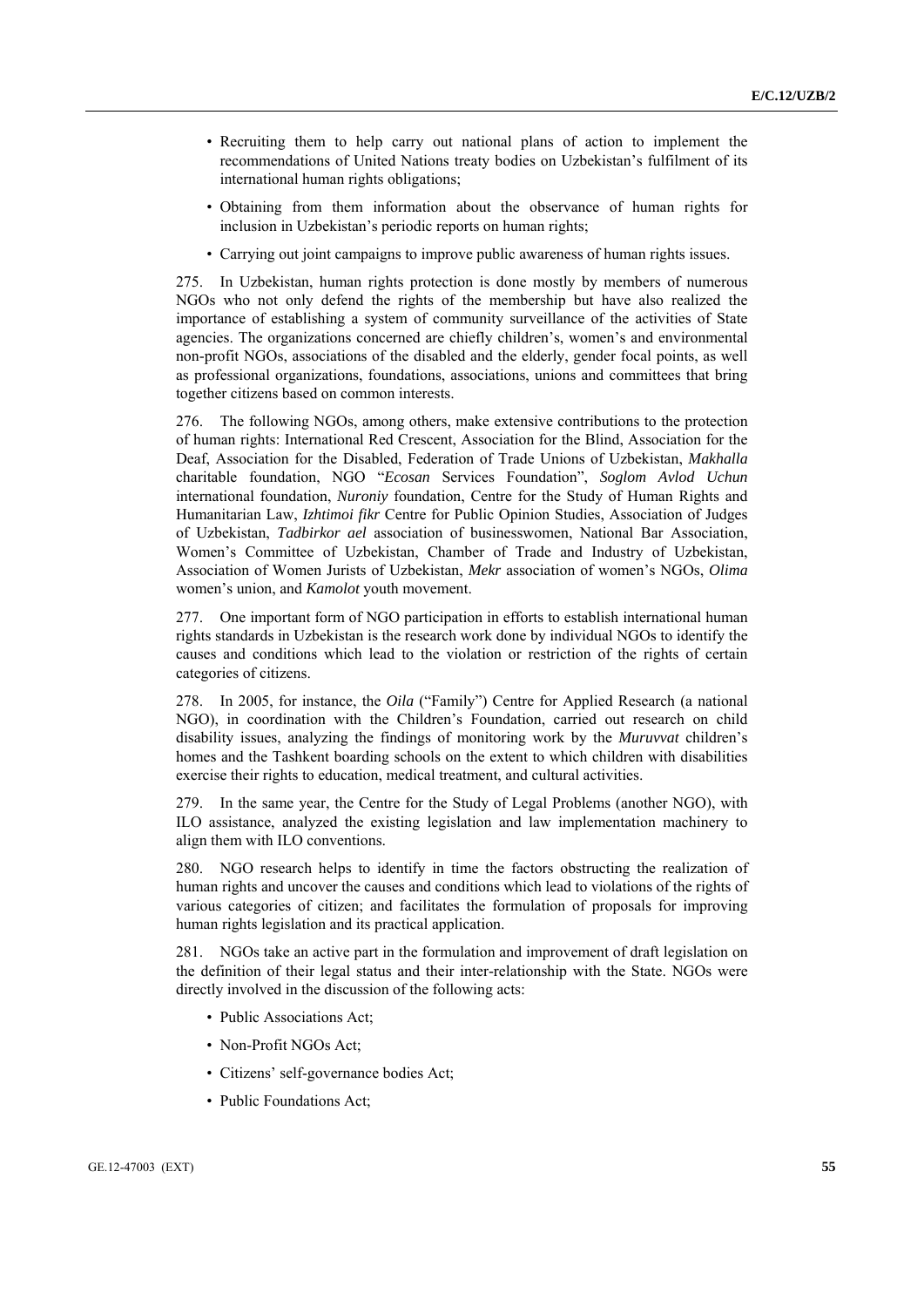- Human Rights Safeguards Act;
- Voluntary Associations Act.

## **4. Reporting process at the national level**

282. Pursuant to a Government decision, the National Centre for Human Rights is the body responsible for gathering information and preparing periodic reports on the application of the international human rights treaties. The Centre is a coordinating body. Its duties include the preparation of periodic reports on Uzbekistan's fulfilment of its international human rights obligations.

283. Over the 10 years of its existence, the Centre has succeeded in establishing an adequate system for the collection and analysis of information to be included in periodic human rights reports. This has facilitated the preparation and timely submission of such reports to the United Nations treaty bodies.

284. Periodic reports are prepared in accordance with the following documents:

 (a) Guidelines on the form and content of reports to be submitted to international human rights treaty bodies;

(b) General recommendations of treaty bodies;

 (c) Concluding observations of treaty bodies following consideration of Uzbekistan's periodic reports;

- (d) International treaties in the area of human rights;
- (e) New domestic legislation on human rights;
- (f) Most recent practice in law implementation and human rights protection.

285. Over the period of its existence, the National Centre has developed special procedures for the preparation of periodic reports on Uzbekistan's fulfilment of its international human rights legislation. These procedures may be divided into several stages:

- Receipt of a communication from the United Nations treaty body in question on the need to submit a periodic report for consideration at a given session of the body;
- Creation of a working group by the Centre to prepare a draft periodic report;
- Issuance of requests by the Centre for the analytical, statistical and expert information needed for the drafting of the various sections of the report, and receipt of this information from the relevant State agencies and NGOs;
- Preparation of a draft report based on the material received, in accordance with the reporting requirements prescribed by the United Nations;
- Submission of the draft report for expert examination by the relevant State agencies and NGOs;
- Further work on the draft report in the light of the comments and proposals received from these bodies;
- Production of the final version of the report and its submission to the Ministry of Foreign Affairs for dispatch to the treaty body in question in accordance with the established procedure;
- Receipt of notification from the treaty body of the date of its consideration of the report and additional questions from its rapporteur in connection with that consideration;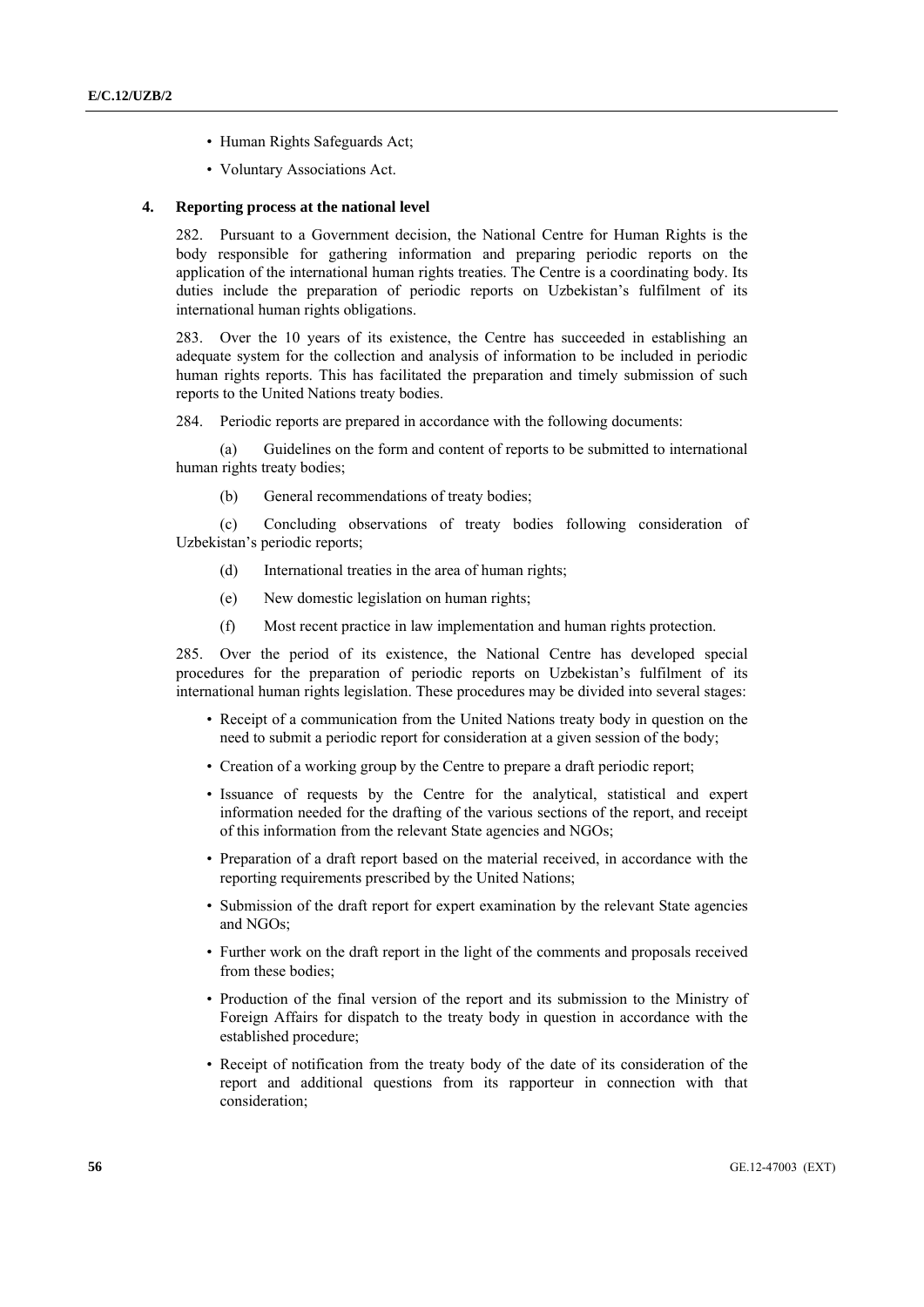- Transmission of the rapporteur's questions to the relevant State agencies and NGOs and receipt of their replies;
- Preparation of replies to the rapporteur's questions and their transmission to the Ministry for dispatch to the treaty body in question;
- Consideration of the report by the treaty body and responses to the questions put by its members;
- Receipt of the treaty body's concluding observations and recommendations resulting from its consideration of the report;
- Preparation of comments on these observations and recommendations and their transmission to the Ministry;
- Formulation of a national plan of action to give effect to the treaty body's recommendations;
- Continuous monitoring of the implementation of this plan of action.

286. As is clear from this list, the preparation of periodic reports on the fulfilment by Uzbekistan of its international obligations forms the basis and core of the work of the National Centre for Human Rights and is a reflection of the performance of its functions of coordination and analysis. The preparation of such an important document as a periodic report takes quite a long time and calls for hard work by a large number of State agencies and NGOs and academic research organizations, as well as by specialists and experts in various fields.

287. A comprehensive and systematic approach to the preparation of periodic reports must be underpinned by an insistence on the reliability and objectivity of the information obtained from both State and non-governmental sources and on its smoothly coordinated use. This is precisely the National Centre's approach to the compilation of information for the preparation of these reports. It attaches particular importance to the material obtained as a result of intensive academic and sociological research.

288. Having studied the various opinions and views on individual questions of the realization of human rights and the various interpretations of their definitions and categories, the National Centre reflects in the report the development of social, political and legal thinking in Uzbekistan with regard to various aspects of human rights. This helps the international bodies to understand Uzbekistan's current situation in terms of the promotion, observance and protection of human rights.

289. Special care is taken in the preparation of the reports to explain the legislative and organizational arrangements for the realization of human rights in Uzbekistan. The reports fully describe the current human rights legislation, indicate the goals and mandates of the institutions which must apply that legislation in practice, and furnish information on the forms and areas of coordination of the activities of the State agencies responsible for delivering human rights. This information provides a full picture of the national human rights machinery and the effectiveness of the application of the international standards in this field.

290. The national plans of action to give effect to the concluding observations of United Nations treaty bodies are confirmed by the Interdepartmental Working Group on the observance of human rights by law-enforcement agencies, which was established by Government Decision No. 12-R of 24 February 2004.

291. The records of the meetings and the decisions taken by this Working Group form the foundation of the periodic reports. Draft versions are discussed by the Working Group at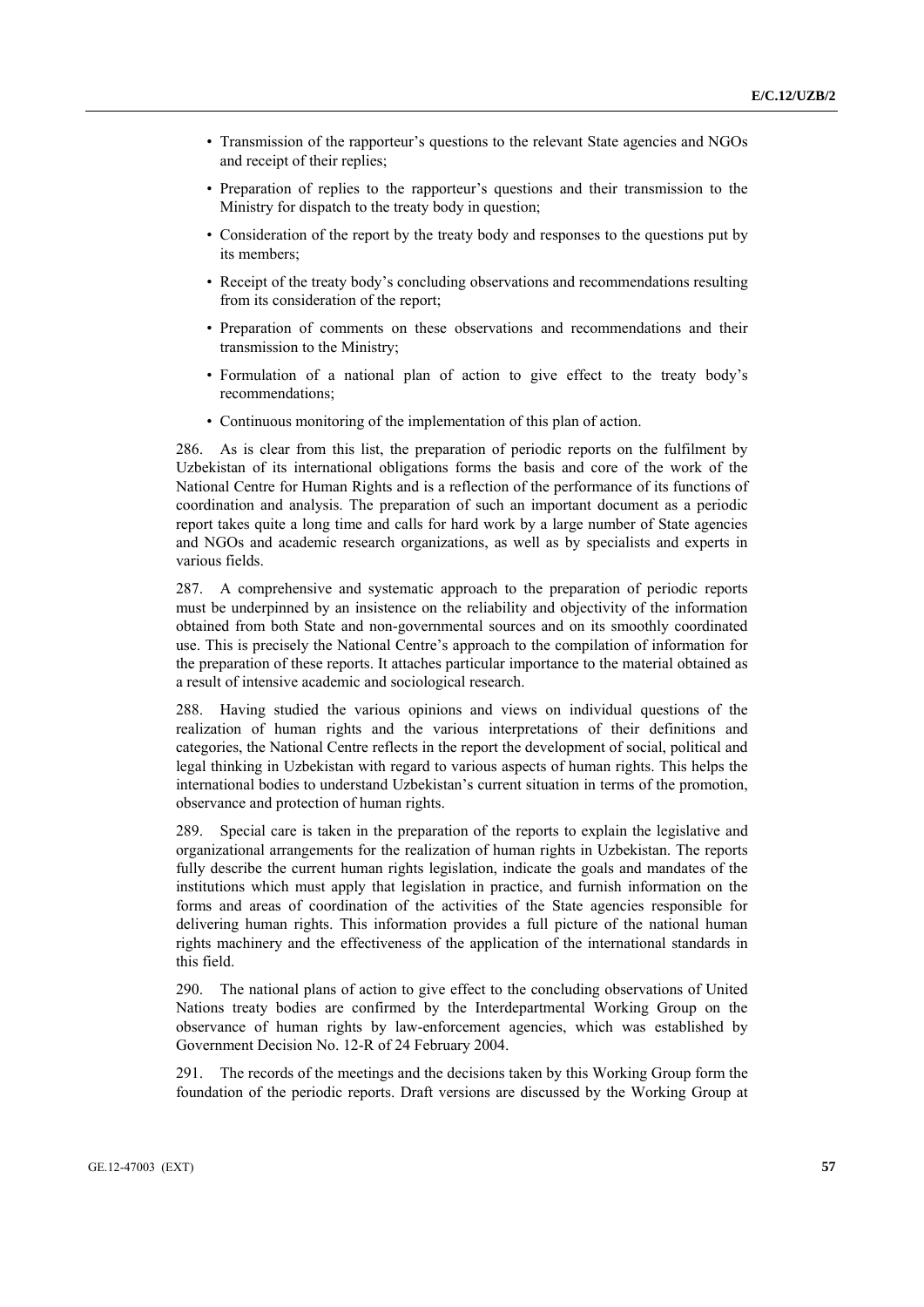various stages of the preparation of the reports. The decisions of interdepartmental bodies established by order of the Cabinet of Ministers are binding on their member agencies.

- 292. In July 2007, this Working Group discussed and approved:
	- The National Plan of Action for the implementation of the recommendations made by the United Nations Human Rights Committee following its consideration of the second periodic report of Uzbekistan;
	- The National Plan of Action for the implementation of the recommendations made by the United Nations Committee on Economic, Social and Cultural Rights following its consideration of the first and second periodic reports of Uzbekistan;
	- The National Plan of Action for the implementation of the recommendations made by the United Nations Committee on the Elimination of Racial Discrimination following its consideration of the third to fifth periodic reports of Uzbekistan;
	- The National Plan of Action for the implementation of the recommendations made by the United Nations Committee on the Elimination of All Forms of Discrimination against Women;
	- The National Plan of Action for the implementation of the recommendations made by the Committee on the Rights of the Child.

293. In December 2007, the Interdepartmental Working Group discussed at one of its meetings the implementation status of the National Plan of Action for the implementation of the recommendations of the Committee on the Rights of the Child.

294. The National Plan of Action for the implementation of recommendations formulated by the United Nations Human Rights Council following consideration of Uzbekistan's national report for the Universal Periodic Review, 2009-2011, was adopted in August 2009.

295. In order to improve the National Centre's work on the preparation of Uzbekistan's periodic reports on the fulfilment of its international human rights obligations, regular round tables and seminars are held for representatives of State agencies and NGOs to discuss urgent problems of the application of the recommendations of United Nations treaty bodies and aspects of the national plans of action.

## **C. Information on non-discrimination and equality and effective remedies**

296. The Constitution establishes the principles of equality before the law, equal protection of the law and the prohibition of discrimination. Under article 18, all citizens have equal rights and freedoms and are equal before the law, regardless of gender, race, ethnicity, language, religion, social origin, opinions, or personal or social status. A separate article, article 46, establishes the equality of rights of men and women.

297. All fundamental principles of equality before the law and prohibition of discrimination deriving from international instruments to which Uzbekistan has acceded are enshrined in the Constitution. Uzbekistan is currently a party to and implements the following international instruments on prohibition of discrimination: International Convention on the Elimination of All Forms of Racial Discrimination; Convention on the Elimination of All Forms of Discrimination against Women; Convention against Discrimination in Education; Discrimination (Employment and Occupation) Convention; Convention on the Political Rights of Women; and Declaration on the Elimination of All Forms of Intolerance and of Discrimination Based on Religion or Belief. As an OSCE member, Uzbekistan has assumed obligations regarding ethnic minorities (under the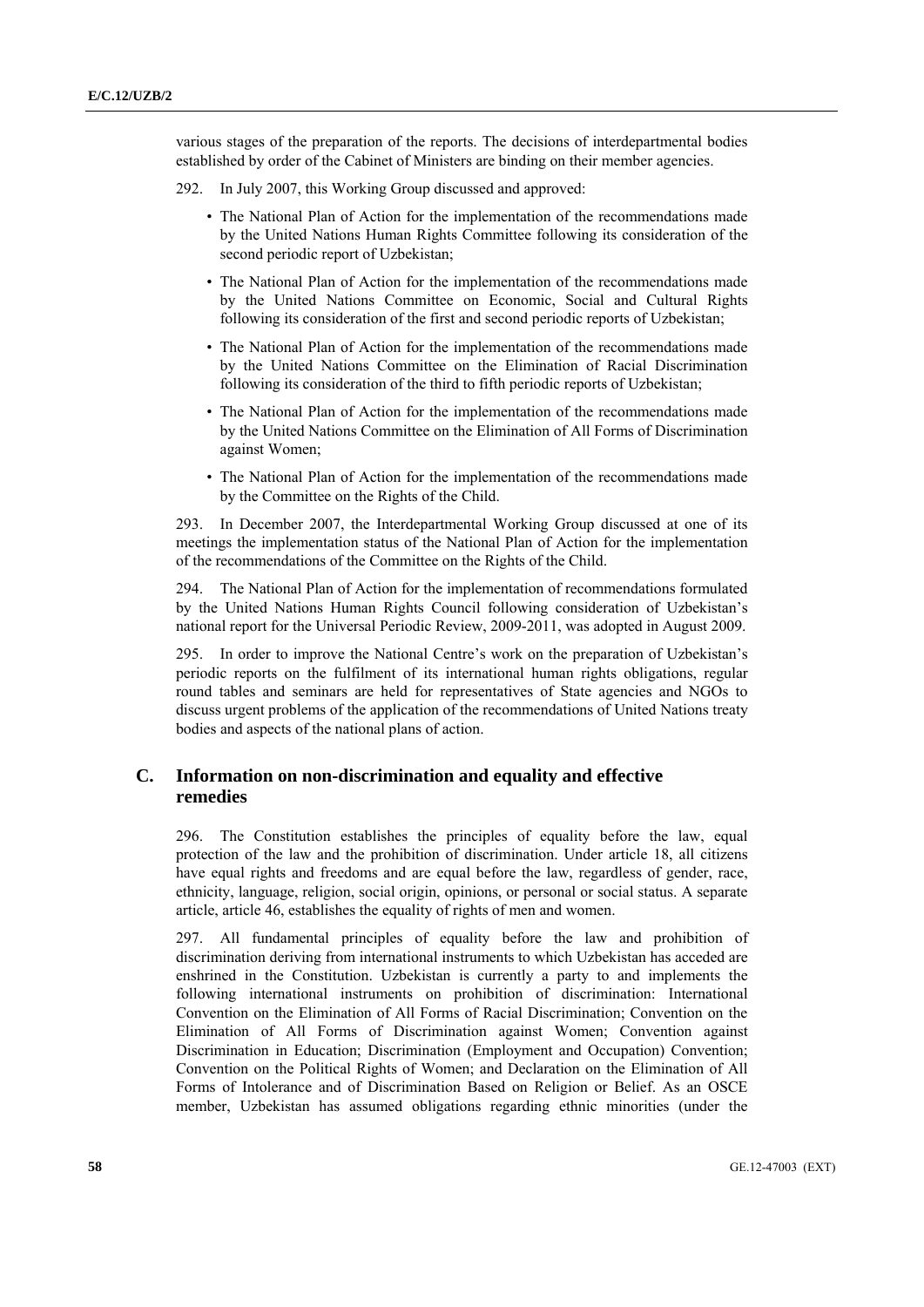principles set forth in article VII of the Final Act of the Conference on Security and Cooperation in Europe, signed in Helsinki on 1 August 1975) and other OSCE documents on the human dimension.

298. The Uzbek legal framework prohibiting discrimination provides protection not only for individuals, but also for social groups as such. Article 18 and chapter X of the Constitution, on safeguards of the rights and freedoms of citizens, are designed to create a legal framework for the protection of individual and collective rights, including the rights of such groups as minors, the elderly and persons with disabilities.

299. The principle of the equality of citizens before the law and the prohibition of discrimination is embodied in sector-specific legislation regulating personal, political, economic, social and cultural rights: the Labour Code; the Civil Code; the Family Code; the Criminal Code; the Education Act; the Youth Policy Foundations Act; the Citizens' Applications Act, and others. It is also embodied in procedural legislation, including the Code of Criminal Procedure (art. 16), the Code of Civil Procedure (art. 6) and the Code of Economic Procedure (art. 7).

300. The principle of non-discrimination and equality of rights is implemented not only through specific legal provisions affirming it, but also through safeguards for all constitutional rights and freedoms, such as the rights to life, liberty, security, and freedom of thought. Although it does not establish a separate right to equality, article 18 of the Constitution emphasizes the protection of all human rights and freedoms.

301. The Uzbek legal system includes serious penalties for violations of citizens' equality. The Administrative Liability Code prescribes fines for violating the right to free choice of language in upbringing and education, for obstructing or restricting the use of a language, and for showing disrespect towards the State language or other languages of the various ethnic groups and peoples living in Uzbekistan.

302. Under article 141 of the Criminal Code, it is a crime to violate equality of rights. The offence is addressed in chapter VII of the Code, which lists offences against constitutional rights and freedoms.

303. The concept of discrimination as set out in article 141 of the Criminal Code is practically the same as in article 1 of the International Convention on the Elimination of All Forms of Racial Discrimination. The difference between the two wordings lies in the fact that the Convention defines discrimination as aimed at "nullifying or impairing the recognition, enjoyment or exercise, on an equal footing, of human rights and fundamental freedoms in the political, economic, social, cultural or any other field of public life". The omission of such aims in article 1 of the Constitution does not affect the definition of the act itself.

304. Under article 156 of the Criminal Code, incitement to ethnic, racial or religious hatred, namely wilful action offending the honour and dignity of ethnic groups, taken for the purpose of arousing hatred, intolerance or discord with respect to any group, and the direct or indirect restriction of rights or granting of direct or indirect privileges on the basis of national origin, race and ethnicity, is a criminal offence.

305. Under article 153 of the Criminal Code, genocide — the deliberate establishment of living conditions designed to bring about total or partial physical extermination, the forcible prevention of births or the transfer of children from one group of persons to another — is punishable by a prison sentence of 10 to 20 years, as is ordering such actions to be performed.

306. The following public policies are designed to prevent discrimination in all its forms and manifestations: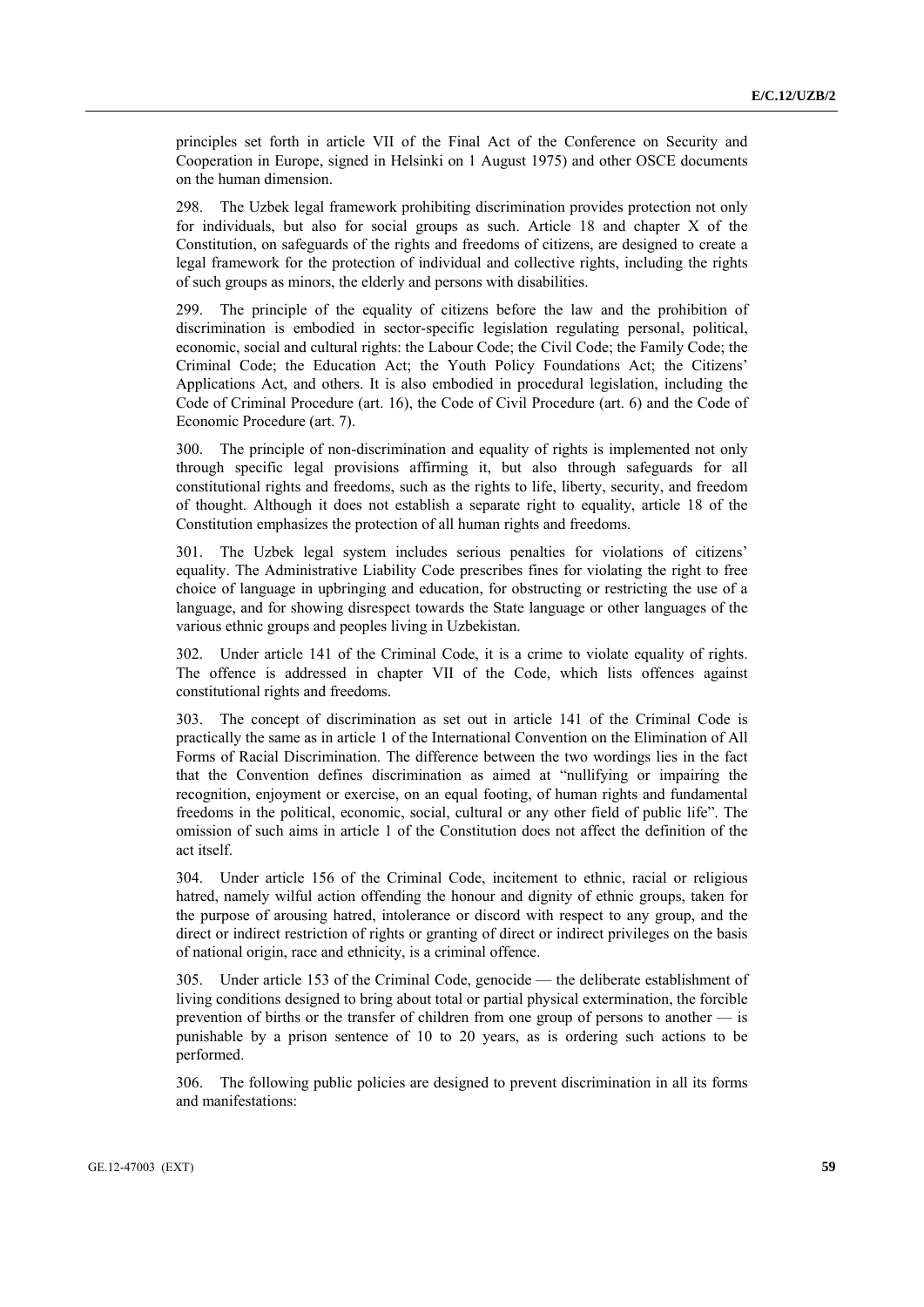- Ban on the establishment of political parties along racial or ethnic lines (article 57 of the Constitution) and on voluntary associations seeking to foment racial and religious division (article 3 of the Public Associations Act);
- Prohibition against the use of religion to foment enmity, hatred or ethnic division (article 5 of the Freedom of Conscience and Religious Organizations Act);
- Prevention of using the media to spread ethnic, racial or religious hatred (Media Act);
- Regulation, by the Freedom of Information Principles and Safeguards Act, of the exercise in the media of everyone's constitutional right to seek, obtain, study, transmit and disseminate information freely and without hindrance;
- Prohibition against hindering citizens from exercising their right to free choice of language in communication, the upbringing of children and education (article 24 of the State Language Act);
- Promotion of gender equality in political and social life. For instance, the Oliy Majlis Elections Act provides that at least 30 per cent of every party list of candidates for parliament must be women.

307. Every year in the past decade has been devoted to tackling a major social problem and the protection of a specific vulnerable population group. For instance, 1999 was proclaimed Year of Women; 2000, Year of a Healthy Generation; 2002, Year of Older Persons; 2006, Year of Philanthropy and Health Workers; 2007, Year of Social Relief; 2008, Year of Young Persons; 2009, Year of Rural Development and Improvement; and 2010, Year of a harmoniously Developed Generation. The Government adopts a special national programme in keeping with each year's concept and symbol, comprising measures to support the vulnerable group concerned, financing, and the formulation of appropriate laws and regulations.

308. Under the State programme on the Year of Social Relief, 35,000 veterans were treated in nursing homes, 50,000 poor families were given cattle, 3,000 jobs were created for persons with disabilities but able to work, and charitable assistance was provided to 3 million older persons living alone, persons with disabilities, pensioners and poor families.

309. Public funding for education under this programme accounted for 40 per cent of all budget outlays. The programme included building renovations and the provision of furniture, special equipment and transport facilities to every home for orphans and children with disabilities in Uzbekistan.

310. More than SUM 3,612 million were spent in implementing the State programme on the Year of Rural Development and Improvement.

311. Similar measures have been taken in previous years for the vulnerable groups being targeted at the time.

312. The Nuroniy social support foundation for veterans backed the drive by the *Kamolot* youth movement to create local "Care" groups offering material and moral support to very old persons living alone, persons with disabilities, war veterans and retired workers. In 2007, more than 23,000 persons were taken under the wing of these groups. The following instruments were adopted: the Cabinet of Ministers decision No. 520 of 7 December 1999 on a programme of measures for 2000-2005 to increase targeted social protection for very old persons living alone, pensioners and persons with disabilities; Presidential Decision No. 459 of 7 September 2006 on a programme of measures for 2007-2010 further strengthening targeted social protection and social services for such persons; Presidential Decree No. 3864 of 19 March 2007 on measures for improving and consolidating the social protection system; Presidential Decree of 18 May 2007 on additional measures for the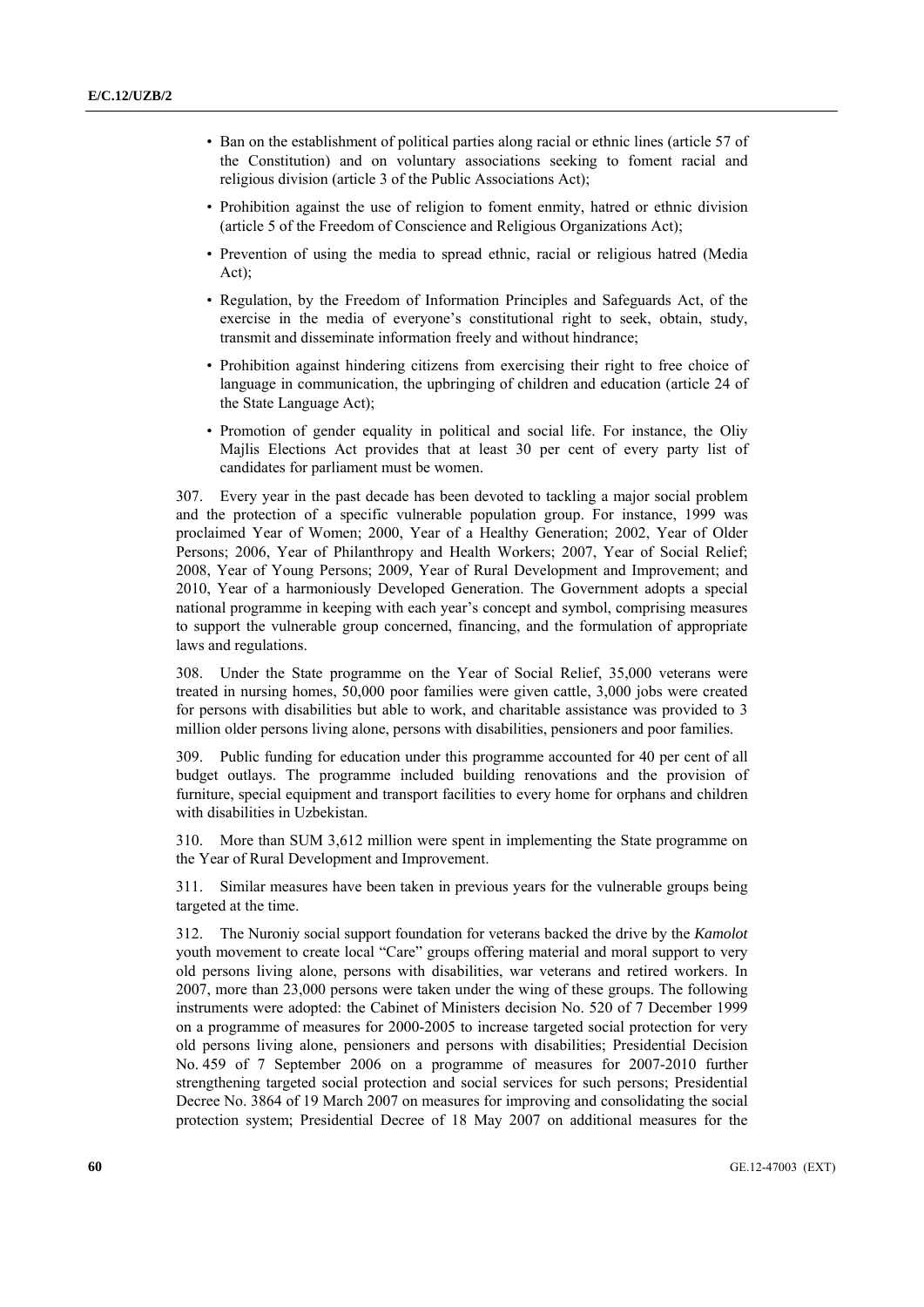material and moral support of young families; Presidential Decision No. 1047 of 26 January 2009 on additional measures for expanding the production of foodstuffs to meet the needs of the domestic market; and Presidential Decision No. 1096 of 13 April 2009 on additional measures for protecting maternal and child health and shaping a healthy young generation.

313. In an effort to promote equality, the parliament is currently in the stage of drafting and adopting legislation on equal rights and opportunities for men and women, on social partnership, on social protection and on a children's ombudsman.

# **III. Information on the implementation of the International Covenant on Economic, Social and Cultural Rights**

# **Article 1 Right to self-determination**

314. In acquiring national independence in 1991, Uzbekistan became entitled to full self-determination and the independent pursuit of its political, social and economic and cultural development.

315. The people of Uzbekistan opted for building a democratic State ruled by the law, having a market economy and governed by general human principles, according to which the human being, human life, freedom, honour, dignity and other inalienable rights constitute the ultimate value.

316. The State Independence Foundations Constitutional Act of 31 August 1991 provides as follows.

317. Uzbekistan, of which Karakalpakstan is an integral part, is an independent democratic State.

318. The people of Uzbekistan is sovereign and the sole source of State power in the Republic. It exercises that power directly and through the system of representative bodies.

319. Uzbekistan enjoys full political authority, determines independently its national State and territorial governance structure and its system of Government authority and administration.

320. The State frontier and territory of Uzbekistan are inviolable and indivisible, and may not be modified without the freely expressed will of its people.

321. In Uzbekistan, the Constitution and the law are supreme. The system of State authority is based on the principle of the separation of powers between the Legislature, the Executive and the Judiciary.

322. The assets owned by the State constitute the material basis of its independence. The earth and its subsoil, the waters and forests, the plant and animal life, and the other natural resources of the territory of the Republic, together with its intellectual values, constitute the national heritage, the assets owned by the Republic of Uzbekistan.

323. Uzbekistan implements an independent financial and credit policy. Taxes and charges collected in the country's territory enter into the national budget and local budgets.

324. Uzbekistan establishes diplomatic, consular, trade and other relations and exchanges plenipotentiaries with foreign States, concludes international agreements and is a member of international organizations.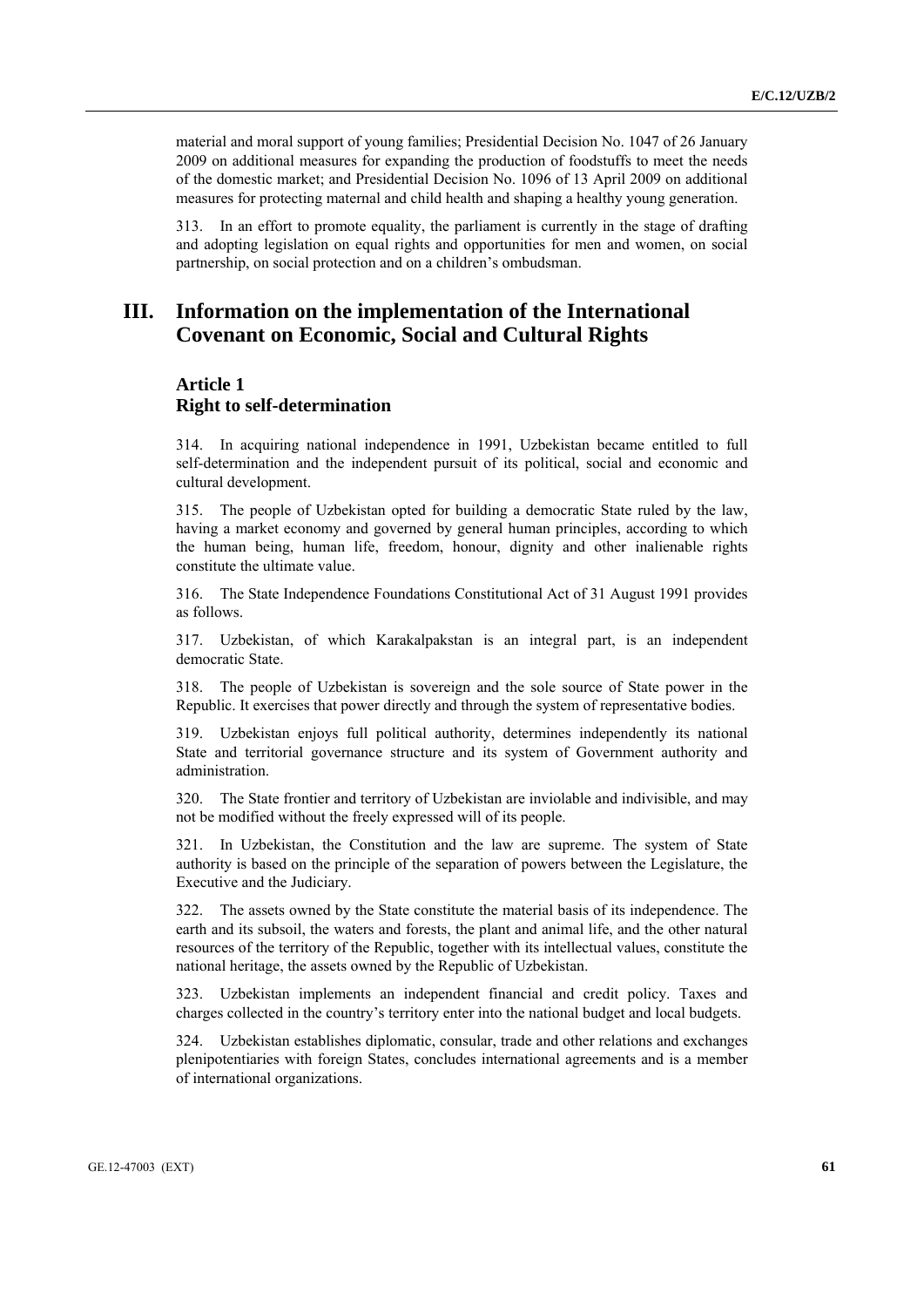325. As an independent international economic actor, Uzbekistan determines conditions for the conduct of foreign investments and the rights of investors, creates its own convertible currency reserves, and sells and buys gold, other holdings and convertible currency.

326. In Uzbekistan, Uzbek citizenship is established in accordance with the Universal Declaration of Human Rights. All Uzbek citizens, regardless of gender, race, nationality, language, religion, social background, views and personal and public status enjoy the same rights and are protected by the Constitution and the law.

327. Uzbekistan determines its way of development, name and State symbols, namely coat of arms, flag and anthem, and its official language. The symbols of Uzbekistan's independent statehood are sacred and any insult to them is punished by law.

328. The people's right to self-determination at the political, economic and cultural levels is enshrined in the Constitution and such enactments as, *inter alia*, the State Language Act of 21 October 1989, the Property Act of 31 October 1990, the State Independence Foundations Act of 31 August 1991, the State Flag Act of 18 November 1991, the Citizenship Act of 2 July 1992, the Nature Protection Act of 9 December 1992, the National Anthem Act of 10 December 1992, the State Coat of Arms Act of 2 July 1992, the Subsoil Resources Act of 23 September 1994, the International Treaties Act of 22 December 1995, the Main Principles of Foreign Policy Act of 26 December 1996, the Free Trade Zones Act of 25 April 1996, the Political Parties Act of 26 December 1996, the Fauna Protection and Use Act of 26 December 1997, the Protection and Use of Flora Act of 26 December 1997, the Non-Profit NGOs Act of 14 April 1999, the Citizens' Self-Governing Bodies Act of 14 April 1999, the Budget System Act of 14 December 2000 and the Cultural Heritage Protection Act of 13 October 2009.

329. Uzbekistan ensures respect for the languages, customs and traditions of the nations and nationalities living in its territory and creates the conditions for their development.

330. Uzbekistan respects the right to self-determination of the people of Karakalpakstan, a sovereign republic that is an integral part of Uzbekistan.

331. The sovereignty of Karakalpakstan is protected by Uzbekistan.

332. The Republic of Karakalpakstan has its own Constitution. The territory and boundaries of Karakalpakstan may not be altered without its consent. Karakalpakstan independently resolves any issues related to its territorial administrative structure and has the right to secede from Uzbekistan on the basis of a nationwide referendum among the people of Karakalpakstan.

333. Relations between Uzbekistan and Karakalpakstan are regulated on the basis of treaties and agreements concluded within the framework of the Constitution of Uzbekistan.

334. Karakalpakstan has established its own system of legislative, executive and judiciary authorities and defines the main thrusts of its political, social, economic and cultural development on the basis of the provisions of the Constitution and law of Uzbekistan and Karakalpakstan.

# **Article 2 Main thrusts of the implementation of the Covenant**

335. The realization of economic, social and cultural rights ensures satisfaction of vital material and spiritual needs, secures a decent standard of living and social protection, and enables human beings freely and harmoniously to develop their physical, intellectual, spiritual and moral potential.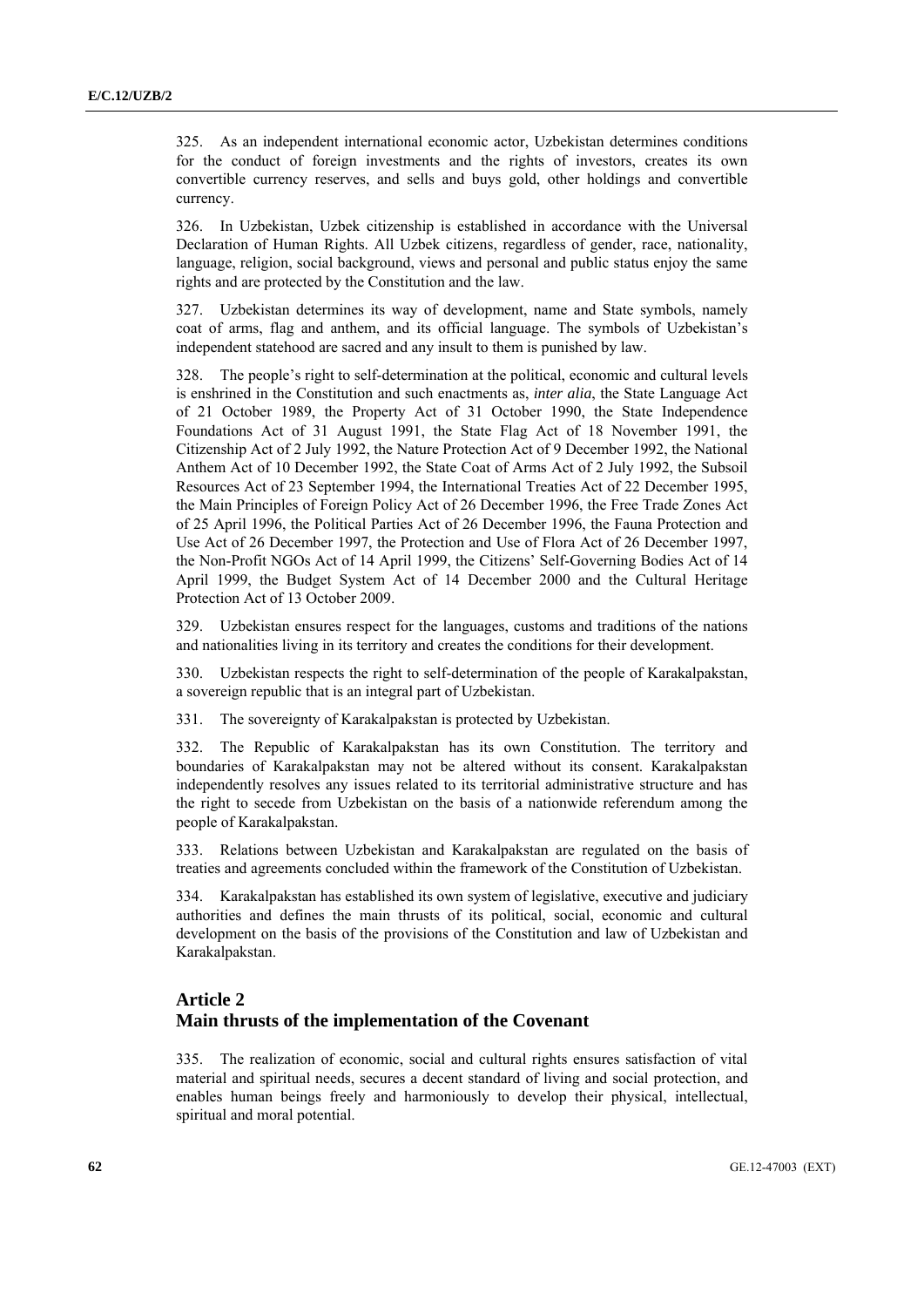336. Having acceded to the Covenant in 1995, Uzbekistan follows consistently a policy aimed at progressive and full implementation of the rights enshrined therein.

- 337. In Uzbekistan, the provisions of the Covenant are implemented through, *inter alia*:
	- Legislation which guarantees the realization of the citizens' economic, social and cultural rights;
	- State programmes and national action plans aimed at providing support for vulnerable social groups, implementing the recommendations of United Nations treaty bodies, and ensuring actual enforcement of the legislation adopted;
	- Establishment of supervision and monitoring bodies to ensure the realization of human rights, including economic, social and cultural rights;
	- Extensive awareness-raising, educational and publishing activities;
	- Participation of NGOs and international organizations in promoting programmes of support for various groups, including, *inter alia*, children, women, persons with disabilities, older persons, and low-income families.

338. In the period 2006-2010, the legal framework for the realization of economic, social and cultural rights was considerably strengthened. The parliament adopted, *inter alia*, the Tax Consulting Act of 21 September 2006, the Homeowners' Associations Act of 12 April 2006, the Consumer Credit Act of 6 May 2006, the Microfinance Act of 15 September 2006, the Microcredit Organizations Act of 20 September 2006, the Business Names Act of 18 September 2006, the Copyright and Related Rights Act of 20 July 2006, the Mortgages Act of 14 October 2006, the Arbitration Tribunals Act of 16 October 2006, the Tax Code (new version) of 25 December 2007, the Roads Act of 2 October 2007, the Iodine Deficiency Prevention Act of 3 May 2007, the Voluntary Associations Act of 2 May 2007, the Vehicle Owners' Compulsory Civil Liability Insurance Act of 21 April 2008, the Securities Market Act of 22 July 2008, the Rights of the Child Safeguards Act of 7 January 2008, the Disabled Persons Social Protection Act (new version) of 11 July 2008, the Statutory State Social Insurance for Industrial Accidents and Occupational Diseases Act of 10 September 2008, the Museums Act of 12 September 2008, the Human Trafficking Prevention Act of 17 April 2008, the Rescue Service and Status of Rescuers Act of 26 December 2008, the Electricity Act of 30 September 2009, the Employers' Statutory Civil-Liability Act of 16 April 2009, and the Cultural Heritage Protection Act of 13 October 2009.

339. As part of enhancing legislation and safeguards in the area of human rights, amendments and additions have been introduced into the Health Care Act, the Education Act, the Citizens' Pensions Act, the Parliamentary Ombudsman of the Oliy Majlis (Parliamentary Ombudsman) Act, the Civil, Criminal, Housing and Administrative Liability Codes, and amendments made in connection with, *inter alia*, the abolition of the death penalty and the introduction of habeas corpus in Uzbekistan.

340. Uzbekistan continued to accede to international instrument promoting human rights, including economic, social and cultural rights, and ratified: the Patent Law Treaty (15 March 2006); the United Nations Convention against Corruption (7 July 2008), the Second Optional Protocol to the International Covenant on Civil and Political Rights, aiming at the abolition of the death penalty (10 December 2008), the Convention for the Safeguarding of the Intangible Cultural Heritage (12 December 2007), ILO Conventions Nos. 138 (4 April 2008) and 182 (8 April 2008), the Protocol to Prevent, Suppress and Punish Trafficking in Persons Especially Women and Children, supplementing the United Nations Convention against Transnational Organized Crime (8 July 2008), the Optional Protocol to the Convention on the Rights of the. Child on the involvement of children in armed conflict (12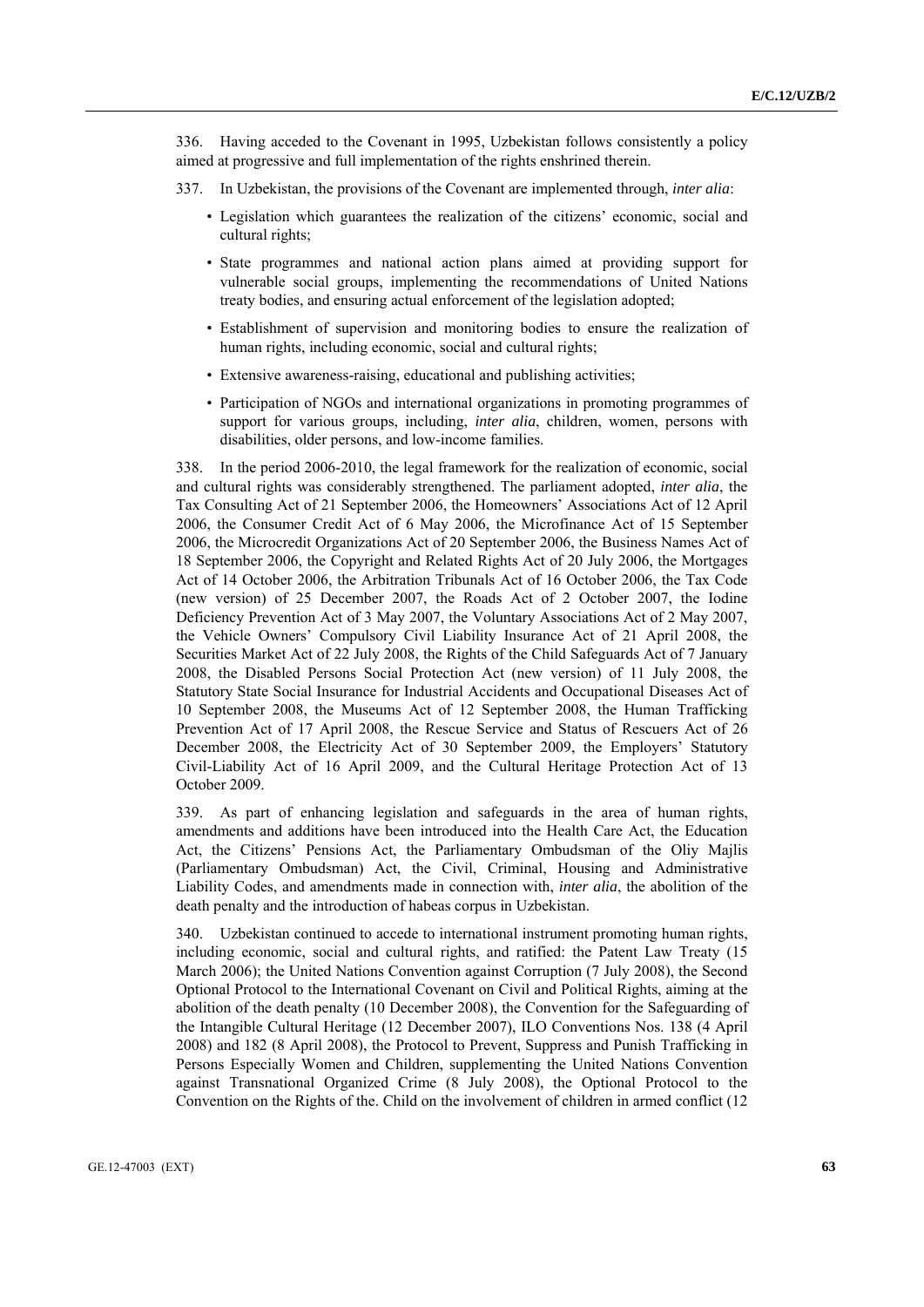December 2008), the Optional Protocol to the Convention on the Rights of the Child on the sale of children, child prostitution and child pornography (11 December 2008).

341. Uzbekistan considered and extensively discussed the recommendations contained in paragraphs 39, 40 and 46 of the Committee's concluding observations (E/C.12/UZB/CO/1) to become a party to the 1951 Convention relating to the Status of Refugees and its Optional Protocol (1967) and to ratify the International Convention on the Protection of the Rights of All Migrant Workers and Members of Their Families and ILO Conventions No. 2 concerning Unemployment, No. 81 concerning Labour Inspection in Industry and Commerce, No. 87 concerning Freedom of Association and Protection of the Right to Organise, No. 102 concerning Minimum Standards of Social Security, No. 129 concerning Labour Inspection in Agriculture and No. 174 concerning the Prevention of Major Industrial Accidents.

342. Given that Uzbekistan has acceded to 70 international instruments related to human rights and is taking systematic action towards implementation of their provisions through legislation and the practice of the bodies concerned, accession to the aforementioned international instruments is regarded as premature.

343. The Convention on the Rights of Persons with Disabilities was signed by the permanent representative of Uzbekistan to the United Nations, New York, on 27 February 2009 and shall enter into force after ratification by the parliament.

344. The provisions of international treaties and legal instruments regulating the procedures for realizing economic, social and cultural rights are implemented under the following programme documents:

- State programme on the Year of medical workers and voluntary associations (2006);
- State programme on the Year of Social Protection (2007);
- State programme on the Year of Young Persons (2008);
- State programme on the Year of Rural Development and Improvement (2009);
- State programme on the Year of a Harmoniously Developed Generation (2010);
- National programme for ensuring the well-being of children 2007-2011;
- National Plan of Action for preventing trafficking in human beings 2008-2010;
- National Plan of Action for the implementation of ILO Conventions Nos. 138 and 182, 2008-2010;
- National Plan of Action for the implementation of recommendations formulated by the Committee on Economic, Social and Cultural Rights following consideration of the initial report of Uzbekistan 2006-2009;
- National Plan of Action for the implementation of recommendations formulated by the United Nations Human Rights Council following consideration of Uzbekistan's national report for the Universal Periodic Review 2009-2011;
- State and regional programmes on the promotion of employment;
- Anti-crisis Programme 2009-2011.

345. In addition to the line ministries and departments engaged in State administration in the areas of the economy, labour and social protection, education, health, culture and sport, the national system of bodies tasked with monitoring the situation regarding human rights protection comprises special structures which monitor legislation and law enforcement within the framework of legislative, executive and judicial power. These structures include the: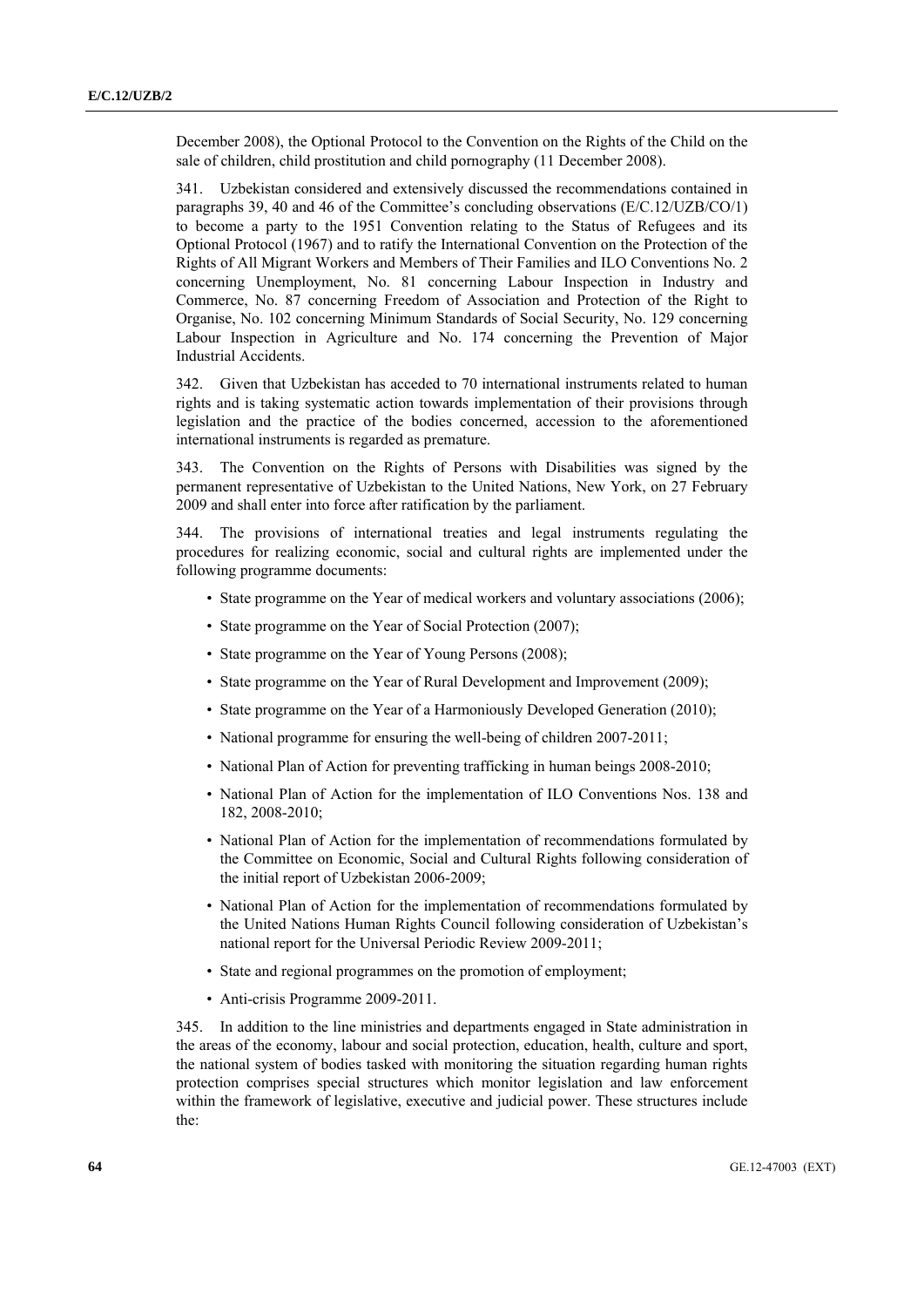- Office of the Parliamentary Ombudsman of the Oliy Majlis (Parliamentary Ombudsman);
- Institute for Monitoring Legislation, attached to the Office of the President of Uzbekistan;
- National Centre for Human Rights:
- Centre for Monitoring Implementation of Legal and Regulatory Instruments, attached to the Ministry of Justice;
- Research Centre for democratizing and liberalizing judicial legislation and ensuring the independence of Supreme Court judges.

346. The scope of special sections set up within the Ministry of Internal Affairs, the Ministry of Justice and the Office of the Procurator-General to guarantee human rights and freedoms includes issues related to economic, social and cultural rights.

347. In the period 2008-2009, the Institute for Monitoring Legislation, attached to the Office of the President of Uzbekistan, carried out a comprehensive study and analysis of compliance of State authorities, public organizations and citizens' self-governance bodies with the Education Act, the Health Care Act, the Entrepreneurial Freedom Act, the Rights of the Child Safeguards Act, the State Health Inspection Act, the Donation of Blood and its Components Act, the Iodine Deficiency Prevention Act, the Disabled Persons Social Protection Act and the Insurance Business Act.

348. With a view to the effective application of the Covenant, a system has been created in the country to provide information on and promote awareness of its provisions and their actual implementation. The system comprises the educational institutions of elementary and intermediate general education, intermediate specialized and higher education, and further training for various categories of civil servants, including judges and law-enforcement staff.

349. The provisions of the Covenant are studied in practically all higher education institutions of juridical profile, including, *inter alia*, Tashkent State Institute of Law, the University of World Economics and Diplomacy, the Academy of the Ministry of Internal Affairs, the law department of the National University of Uzbekistan, the National Centre for the Further Training of Legal Specialists in the Ministry of Justice, the Advanced Courses of the Office of the Procurator-General, and the Academy for State and Social Construction, attached to the Office of the President.

350. In 2009, the National Centre for the Further Training of Legal Specialists in the Ministry of Justice was attended by 1,399 trainees, including 113 who took courses to upgrade their qualifications and 266 who were retrained.

351. On 10 December 2009, the Centre, in cooperation with the OSCE Project-Coordinator in Uzbekistan, carried out a seminar on current problems in human rights education. A human rights resource centre was inaugurated and presented during the seminar.

352. In order to raise the judges' awareness of international standards in the area of social and economic human rights, the Supreme Court Research Centre carried out in 2009 a series of informational and educational activities and published a collection of international human-rights and crime-prevention legal instruments of the United Nations. A calendar prepared by the Centre in cooperation with UNICEF provides information on the provisions of the Universal Declaration of Human Rights, Convention on the Rights of the Child, the Optional Protocol to the Convention on the Rights of the Child on the sale of children, child prostitution and child pornography, the International Covenant on Civil and Political Rights and the International Covenant on Economic, Social and Cultural Rights.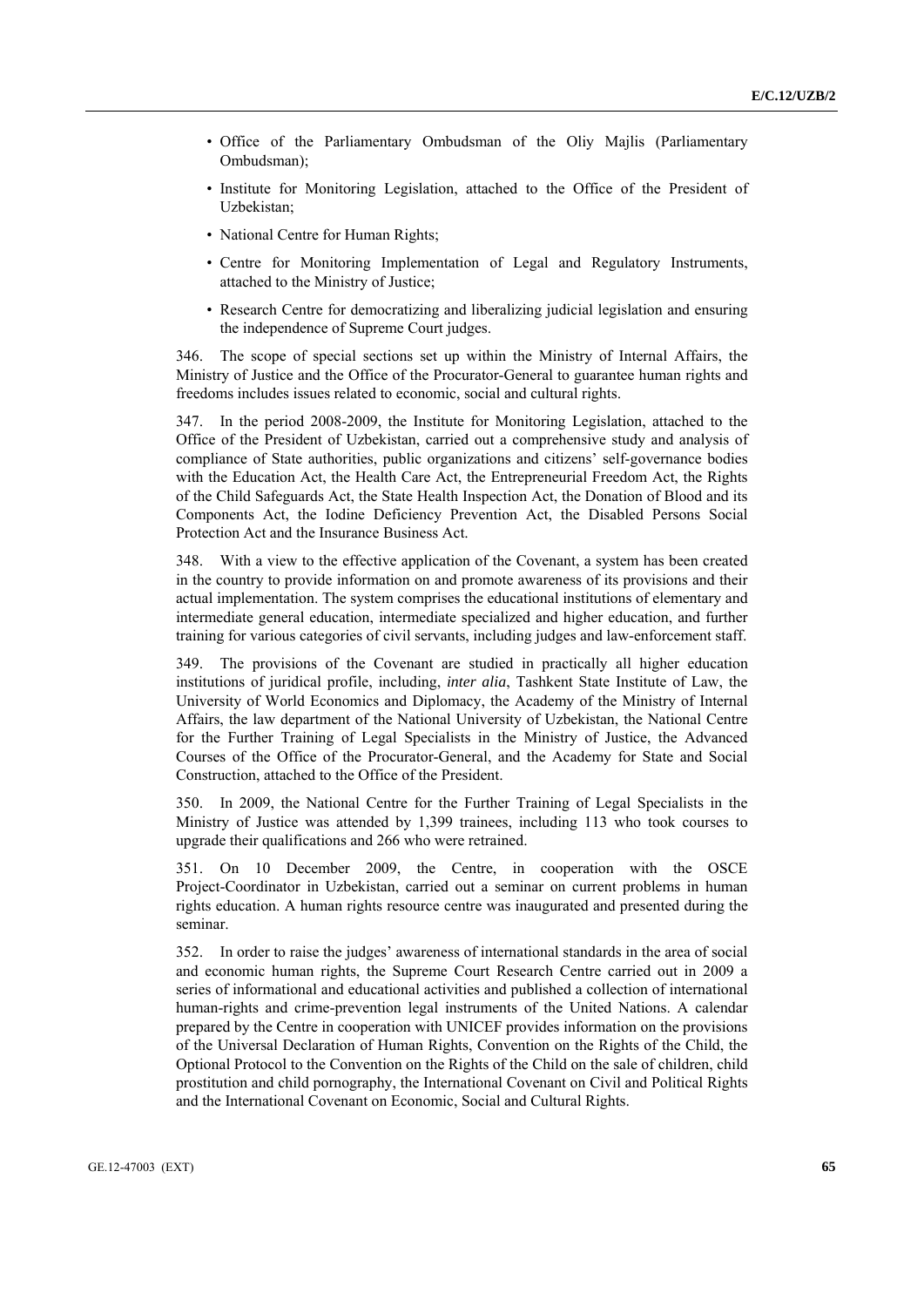353. In the Tashkent State Institute of Law, the subject of implementation of specific provisions of the Covenant in legislative and law-enforcement practice is examined in various study areas and such special courses addressing specific economic, social and cultural rights as, *inter alia*, "International law", "Human rights", "Rights of the child" and "Labour rights".

354. Uzbekistan's independent print media and information agencies specifically seek to highlight the rights of children, orphans, disabled children, and youth, among others. *Inter alia*, the editors of *Saodat* magazine and of the newspapers *Oila va zhamiyat* and *Ikbol* address the problems of mothers and children and the issues of boosting women's role in the country's social and political life and of intra-family relations; the newspaper *Bekazhon* promotes the protection of mothers and children; the newspaper *Gulistan news* discusses problems and prospects related to the development of children's sport; the newspaper "Uzbekiston adabieti va sanati" calls for enhancing the skills of talented young persons and placing qualified executives in the media in order to encourage their participation in the country's sociopolitical, cultural and intellectual life; and *Gulkhan* magazine praises the merits of healthy living and children's sport.

355. Currently, of the 1,156 media entities operating in the country (including 79 television or radio broadcasters, 702 newspapers, 244 magazines, 4 information agencies and 108 web sites), 590 are non-Governmental.

356. By thematic focus, of the country's print media, 237 are sociopolitical, 32 legal, 15 business, 76 sectoral, 19 medical, 63 educational and pedagogical, 7 women's, 13 tax-related, 2 religious, 11 sport, and 216 general-interest and advertisement-oriented.

357. Information and awareness-raising activities undertaken on issues related to economic, social and cultural rights in the period 2006-2009 included the following events:

- Round table on "Tax system reform for microfinance establishments and financial market participants: problems and prospects", organized on 3 May 2006 by the UNDP office in Uzbekistan in cooperation with the Association of Banks in Uzbekistan and the "Akhborot-Rating" interbank credit-rating firm;
- Theoretical and practical seminar on "Current issues in improving civil law during preparations for Uzbekistan's entry in the World Trade Organization (WTO)", organized on 17 May 2006 by the United States Agency for International Development (USAID) in cooperation with the Chamber of Commerce and Industry;
- Round table on "Findings of the monitoring of the implementation of the Citizens' Complaints Act in the area of activity of the Ministry of Health and the Ministry of Labour and Social Welfare", organized 22 May 2007 by the Monitoring Centre of the Ministry of Justice;
- Round table on "Development and improvement of the free legal counsel system for various groups: international and national aspects", held on 28 October 2008;
- Round table on the "Implementation of the United Nations Convention on the Rights of the Child in Uzbekistan: current situation, problems and prospects", held on 22 December 2009.

 In view of paragraphs 10, 36 and 42 of the Committee's concluding observations (E/C.12/UZB/CO/1), the judicial authorities' participation in safeguarding human rights was strengthened, and judges are more careful to include references to the Covenant in specific court decisions as a matter of judicial practice, and to study thoroughly and actually apply the provisions of the Covenant. A recently drawn up Supreme Court ruling entitled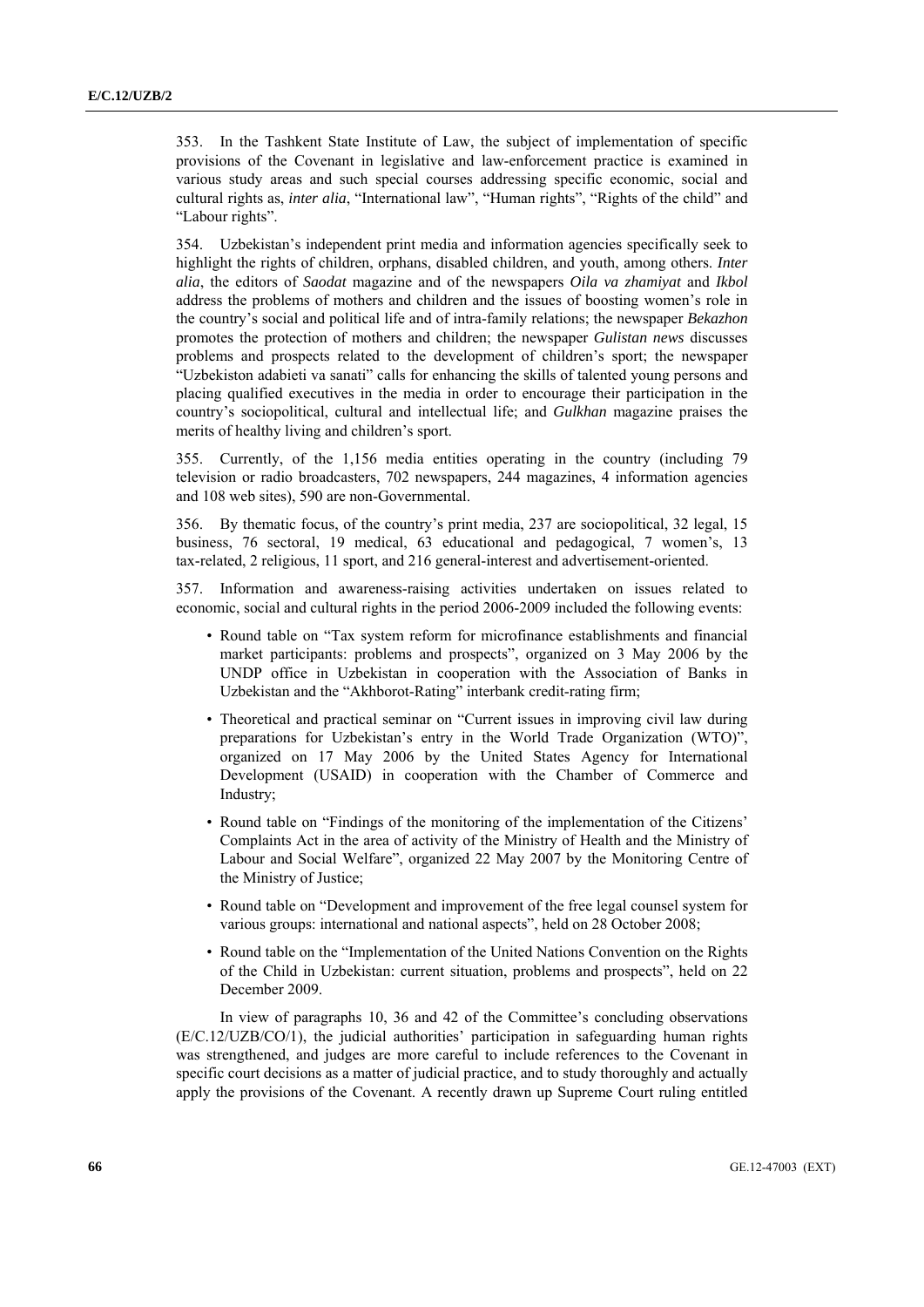"On the application of international law standards by Uzbek courts" has been reviewed by experts in key ministries, departments and national human-rights institutions.

 On the basis of the observations contained in paragraphs 11 and 37 of E/C.12/UZB/CO/1, further measures are taken to boost the independence and effectiveness of the judiciary. The courts' material, technical and data-processing infrastructure has been considerably enhanced. In 2009, SUM 3,810 million were allocated to logistic support and 172 official vehicles for the courts, and SUM 8,510 million were spent on court building construction and repair.

358. Court independence was further strengthened through the creation, on 23 June 2008, of the Supreme Court Research Centre, whose purpose consists in analyzing and broadening the legislative framework of judicial activity, and formulating proposals for enhancing judicial autonomy and the application of international human-rights standards by the courts.

359. As part of national legal reform, the issues of lengthening the judges' term of office, granting them exemption from taxes, and increasing their wage premiums depending on rank and length of service are under discussion.

360. The Association of Judges of Uzbekistan, a public entity, actively participates in the formulation of proposals on strengthening of the independence of the courts.

361. The transfer to the courts, as from 1 January 2008, of the power to order or extend the period of pretrial detention of accused persons considerably bolstered the standing and independence of judicial authorities, strengthening at the same time the safeguards against violations of an individual's constitutional right to inviolability of the person.

362. Measures were taken to revitalize the parliament's role in protecting economic, social and cultural rights through the timely adoption of social and economic legislation, parliamentary scrutiny of its application and broad discussion of urgent issues related to the protection of the rights of vulnerable groups.

363. In the period 2006-2009, the legislative chamber engaged in parliamentary control and monitoring of the implementation of, *inter alia*, article 17 of the Family Code, the Employment Act, the Medicines and Pharmaceutical Activities Act, the Health Care Act, the Disabled Persons Social Protection Act, the Occupational Safety Act, the State Health Inspection Act, the Narcotic Drugs and Psychotropic Substances Act, the Act on the Act on Trade Unions, Their Rights and Guarantees of Their Activity, and the Tuberculosis Prevention Act.

364. The legislative chamber and the senate have accorded priority to issues related to recovery from the consequences of the global economic and financial crisis, and to social protection.

365. The following events were held in the senate: a round table on "The state of health reforms: problems and solutions" on 24 January 2007; a round table on "Women, the State and society" on 15 February 2008; and a conference on "Social protection – a State policy priority" on 24 September 2009.

366. In 2009, the following important round tables were held by the legislative chamber: on 15 January, on issues related to the country's further social and economic development and on support for the enterprises of the real economy; on 22 May, on the global financial and economic crisis and on ways and measures for recovery; on June 3, on international organizations for interparliamentary cooperation; and on October 23, on parliamentary monitoring of compliance with international treaties in Uzbekistan.

367. Tangible results are achieved through research on the state of realization of the rights to employment, health care, social protection, culture and leisure activities.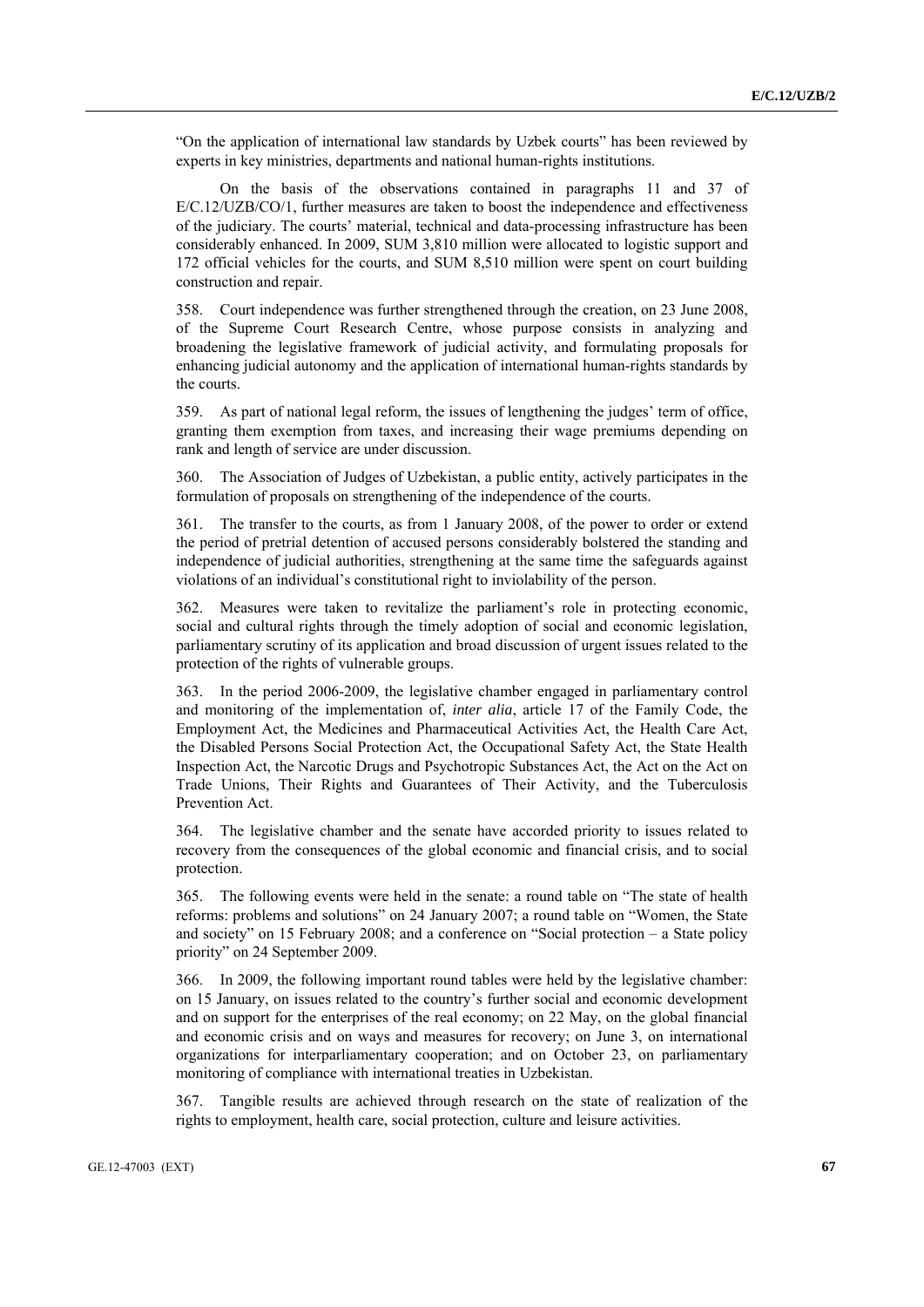368. In 2006, the "Public Opinion" Centre carried out a sociological survey among juvenile prison inmates on the implementation of the Code of Criminal Procedure and the Penal Enforcement Code, addressing detention conditions and respect for the rights to health care, education, work and food. An opinion poll on migration was carried out in 2007; a sociological study on women and employment took place in 2008; and sociological surveys on, *inter alia*, women on the illegal labour market, on employment types assessment and prospects, on the social profiles of human trafficking victims, and on public opinion regarding crimes related to human trafficking were conducted in 2009.

369. On 22 June 2010, the National Centre for Human Rights, supported by the OSCE Project-Coordinator in Uzbekistan, held an international conference on "Human rights and freedoms: situation and prospects", during which issues related to developing and deepening research aimed at resolving current problems in the realization of political, economic, social and cultural rights were discussed, and recommendations were formulated regarding the creation, within the Centre, of a scientific coordination board for studies on issues involving human rights and freedoms.

370. As part of promoting non-discrimination in the realization of economic, social and cultural rights, and in view of the recommendations contained in paragraph 41 of the Committee's concluding observations (E/C.12/UZB/CO/1), the State intensified supervision to ensure that the internal affairs bodies facilitate the registration *(propiska)* of citizens at their place of residence in a timely manner. As a result of 1,302 procuratorial inspections of internal affairs bodies and special commissions dealing with registration issues conducted in the period 2006-2010, 1,232 reports of violations of passport system legislation were drawn up, 293 related warnings were issued to civil servants, disciplinary measures were taken against 626 employees of regional central administrations *(khokimiyats)*, and criminal proceedings were initiated in 18 cases.

371. Currently, measures are taken to simplify the procedure for the registration of citizens at their place of residence, and a draft Cabinet of Ministers decision establishing a passport system regulation, including sections on registration, is under preparation.

372. Pursuant to the Presidential Decree of 23 June 2009 on measures for the further improvement of the passport system, citizens as from 1 January 2010 are issued passports with biometric data.

373. Legislative activity regarding legal regulation of economic, social and cultural rights and reinforcement of the protection of the rights of vulnerable social groups is continuing. Draft acts are under preparation or consideration on, *inter alia*, the children's Ombudsman, prevention of neglect of minors and juvenile delinquency, guarantees for equal rights and opportunities for men and women, social partnership, public oversight, and (in a new version) trade unions, their rights and guarantees of their activity.

# **Article 3 Ensuring parity between men and women**

374. Since becoming an independent State, the Republic of Uzbekistan has demonstrated its commitment to the principles of gender equality. Systematic legal and institutional development of the national machinery for improving the situation of women began in 1995, when Uzbekistan became a party to the Convention on the Elimination of All Forms of Discrimination against Women.

375. Accession to the United Nations "women's convention", the Convention on the Political Rights of Women and the Convention concerning Maternity Protection, together with the signing of the Beijing Platform for Action at the Fourth World Conference on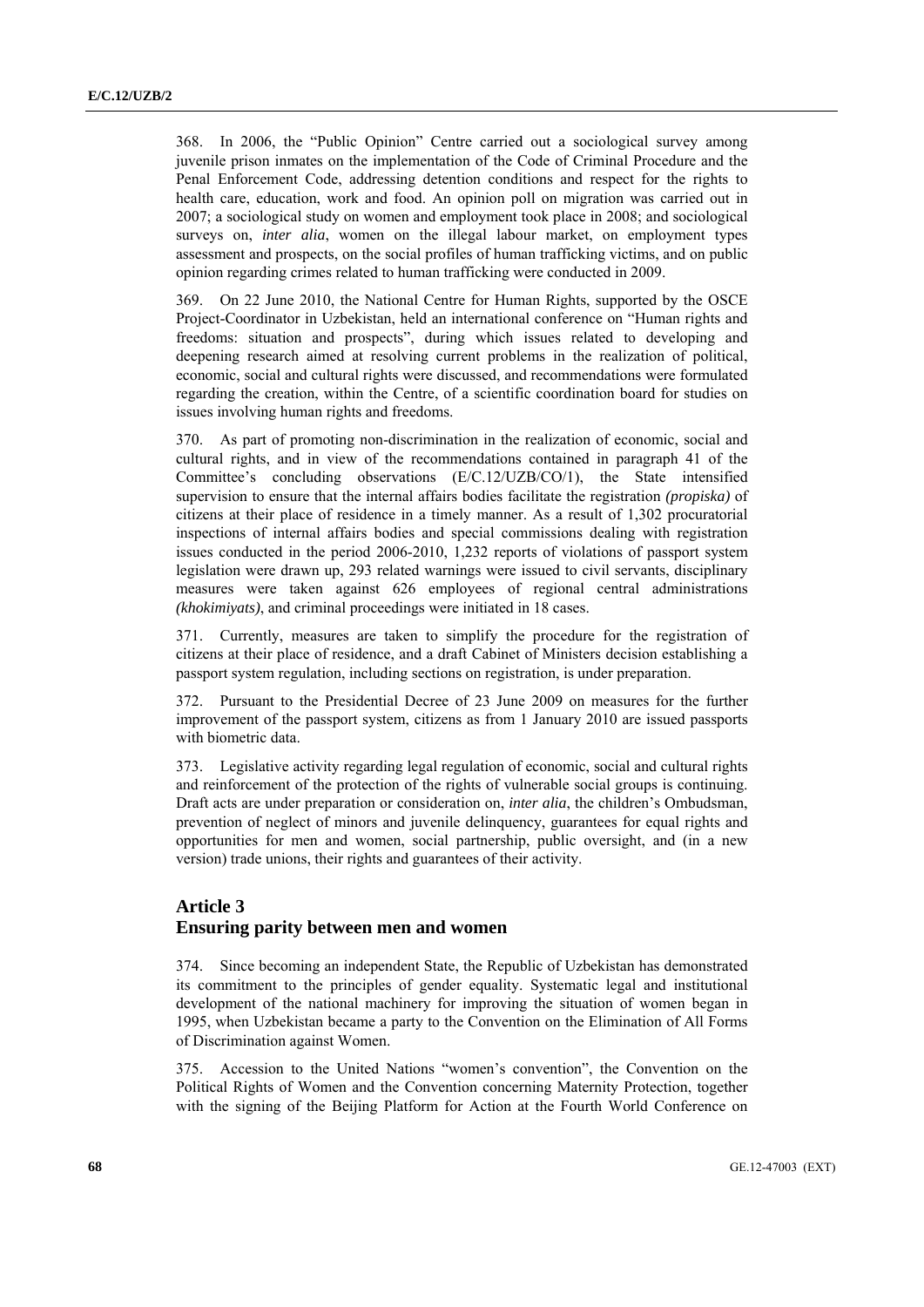Women, provided the necessary international legal framework for developing specific national measures to incorporate the international standards in legislation and in the activities of Government bodies.

376. Uzbekistan, as a State signatory of the Millennium Declaration, also has an obligation to include the Millennium Development Goals (MDGs), including Goal 3 ("To promote gender equality and empower women") in national development programmes and to attain them by the target year of 2015.

377. The provisions of the Convention on the Elimination of All Forms of Discrimination against Women have been incorporated in the Constitution and in legislation on electoral, family, labour, criminal, administrative and other matters. The President of Uzbekistan has adopted two relevant decrees: one to enhance the role of women in state and social construction (2 March 1995) and another on additional measures to support the activities of the Women's Committee of Uzbekistan (24 May 2004). The Cabinet of Ministers has also adopted the appropriate decisions for implementation of the presidential decrees.

378. The Constitution lays the foundations for the equality of rights between men and women, defines the principles of maternal and child welfare and, most importantly, prohibits discrimination against any person on the basis of gender, age, nationality, social status or religion. There is no gender asymmetry in the constitutional provisions: all persons in Uzbekistan have the same political, civil, socio-economic and cultural rights.

379. Eliminating discrimination against women in all areas of life is one of the Government's policy priorities. To this end, the National Centre for Human Rights, together with State, civil society and non-Governmental organizations, prepared a bill on State guarantees of equal rights and equal opportunities for men and women; it underwent national and international review and in March 2006 was submitted for consideration to the Legislative Chamber of the Oliy Majlis. This bill is very important for the resolution of gender issues in today's world: it is designed to regulate the legal framework prohibiting any direct, indirect or hidden gender-based discrimination in society and any violation of women's equality of rights in the spheres of education, culture or reproduction or in family relations, in line with the concluding observations (para. 43) and general comment No. 16 of the Committee.

380. A draft act on safeguarding equal rights and opportunities for women and men and proposals for its improvement were discussed during a workshop, held on 15-17 July 2008, on implementing and practicing the provisions of the Convention on the Elimination of Discrimination against Women.

381. The number of women members of Parliament has increased significantly as a result of the legislative amendments designed to encourage women's participation in political activity. Article 22, paragraph 4, of the Oliy Majlis Elections Act of 29 August 2003 provides that the number of women nominated as candidates for Parliament by political parties should be no less than 30 per cent of the total number of candidates. The number of women deputies in the Legislative Chamber was 33 (22 per cent) in 2009, 12 in 1999 and 21 (17.5 per cent) in 2004.

382. Women hold the posts of Speaker of the Legislative Chamber, Parliamentary Ombudsman, and Deputy President of the Senate.

383. Women account for 16 per cent of officials in the highest authorities of the State and 15.2 per cent in local legislative and representative authorities.

384. One noticeable trend is the increase in the number of women in political parties in Uzbekistan. As at 1 January 2008, women accounted for 40.5 per cent of the total membership of political parties; and for 47.1, 45.6 and 44.5 per cent of the members of,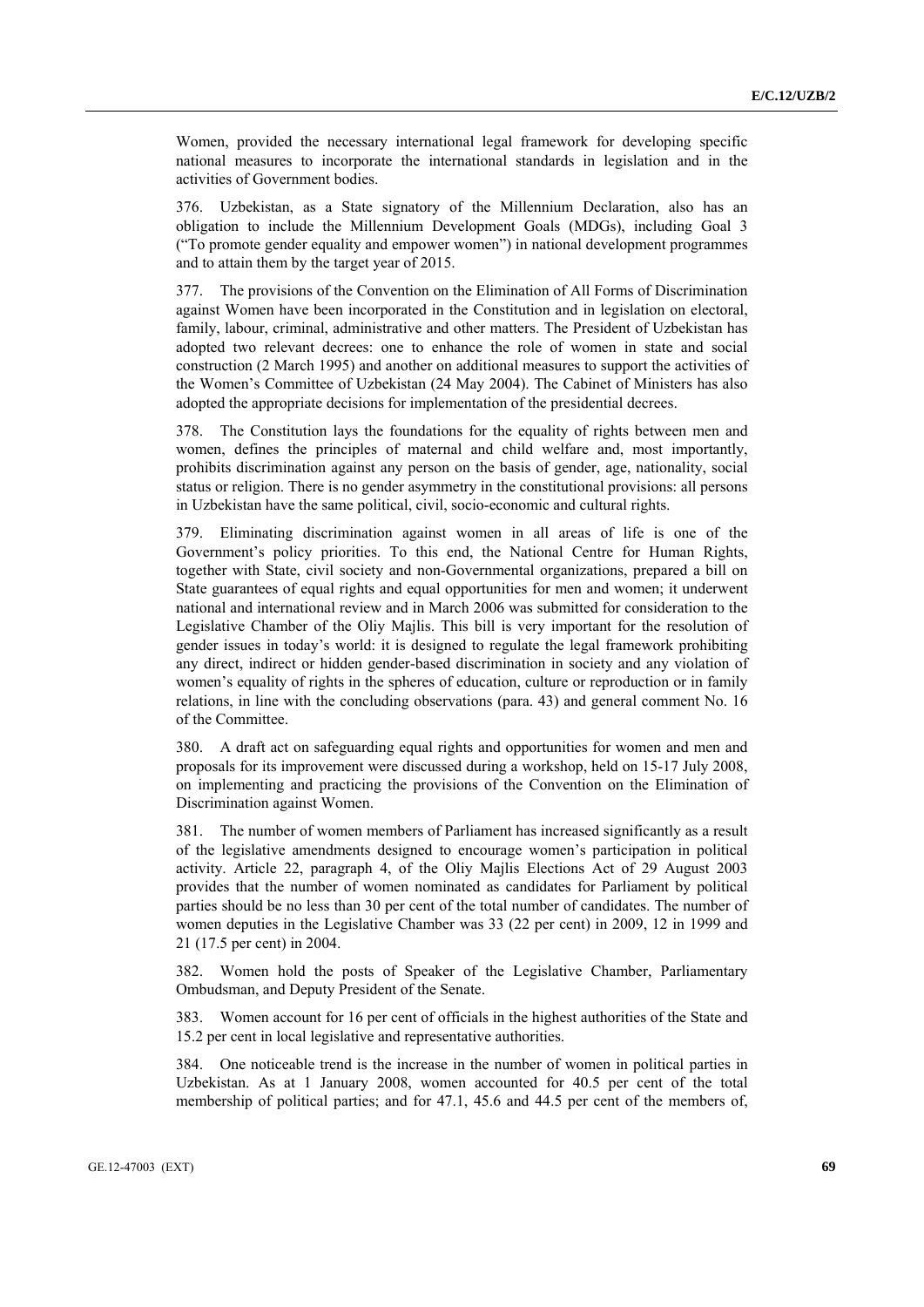respectively, the National Democratic Party *(Fidokorlar)*, the Liberal Democratic Party *(Adolat)* and the Democratic National-Revival Party *(Milli Tiklanish)*.

385. Every political party has a "women's wing", which prepares women to take part in elections. A data bank has been established on women leaders of political parties and statistical analyses of women's membership of political parties are produced. A "Politklub" event held on 14 April 2006 by the Academy for State and Social Construction attached to the Office of the President played a significant role in increasing political activity and political literacy.

386. The Chairperson of the Women's Committee is also a Deputy Prime Minister and the chairpersons of the regional women's committees are the deputy regional chief administrators of the corresponding territories (14 provincial and 219 district and city chief administrators).

387. Generally speaking, women are adequately represented in Judiciary bodies. As of 1 January 2008, women accounted for: 31.3 per cent of officials working in the Constitutional Court and 25.2 per cent in the Supreme Court; 22.4 per cent in the Supreme Court of Karakalpakstan, the provincial courts and the Tashkent City court, and in the district and city courts; 33.3 per cent in the Higher Economic Court and 26.7 per cent in the economic courts of Karakalpakstan and the provinces.

388. The proportion of economically active women and men was 44 per cent and 56 per cent, respectively. The traditional areas of employment for women are education (40.3 per cent), health (37.7 per cent), culture and the arts (28.4 per cent) and science and scientific services (26.4 per cent).

389. The system for compiling statistical data on gender equality issues improved considerably in recent years. In line with the Committee's request (paragraph 44 of the concluding observations), the State Statistics Committee (SSCRU) and the Women's Committee of Uzbekistan, have organized the publication of statistical handbooks entitled *Gender equality* and *Men and women in Uzbekistan* for the periods 2003-2005 and 2006-2008.

390. Women are prominent in the efforts to deal with local problems. Uzbekistan has 9,942 citizens' self-governance bodies local authority bodies, and 1,043 of them are chaired by women. The post of consultant at gatherings of the people has been introduced in the *makhallas* (neighbourhood councils) to advise members of the public on matters of religious education and spiritual upbringing; these posts are held only by women. Their basic task is to devise and implement measures to ensure stability and a good spiritual and moral environment. There are currently 8,167 consultants working at these gatherings, including 908 in towns, 6,056 in *makhallas*, and 1,710 in villages (1,569 in *kishlaks* and 141 in *auls*).

391. Special importance is attached to the employment of women. Every year thousands of new jobs are created nation-wide, and more than 40 per cent of them are taken by women. Of the 613,800 jobs generated in the period 2005-2007, 198,400 were created in 2005, 204,600 in 2006 and 210,800 in 2007. In 2009, 403,142 women were provided with employment.

392. The women's employment programme execution rate was 114 per cent in 2007, 112.7 per cent in 2008 and 102 per cent in 2009.

393. Under Presidential Decisions No. 616 on measures to increase employment and improve the performance of the labour and social protection agencies, adopted in 2007, and No. 1251 on measures to improve the structure of the Ministry of Labour and Social Welfare, adopted in 2009, a programme of action was adopted to boost employment and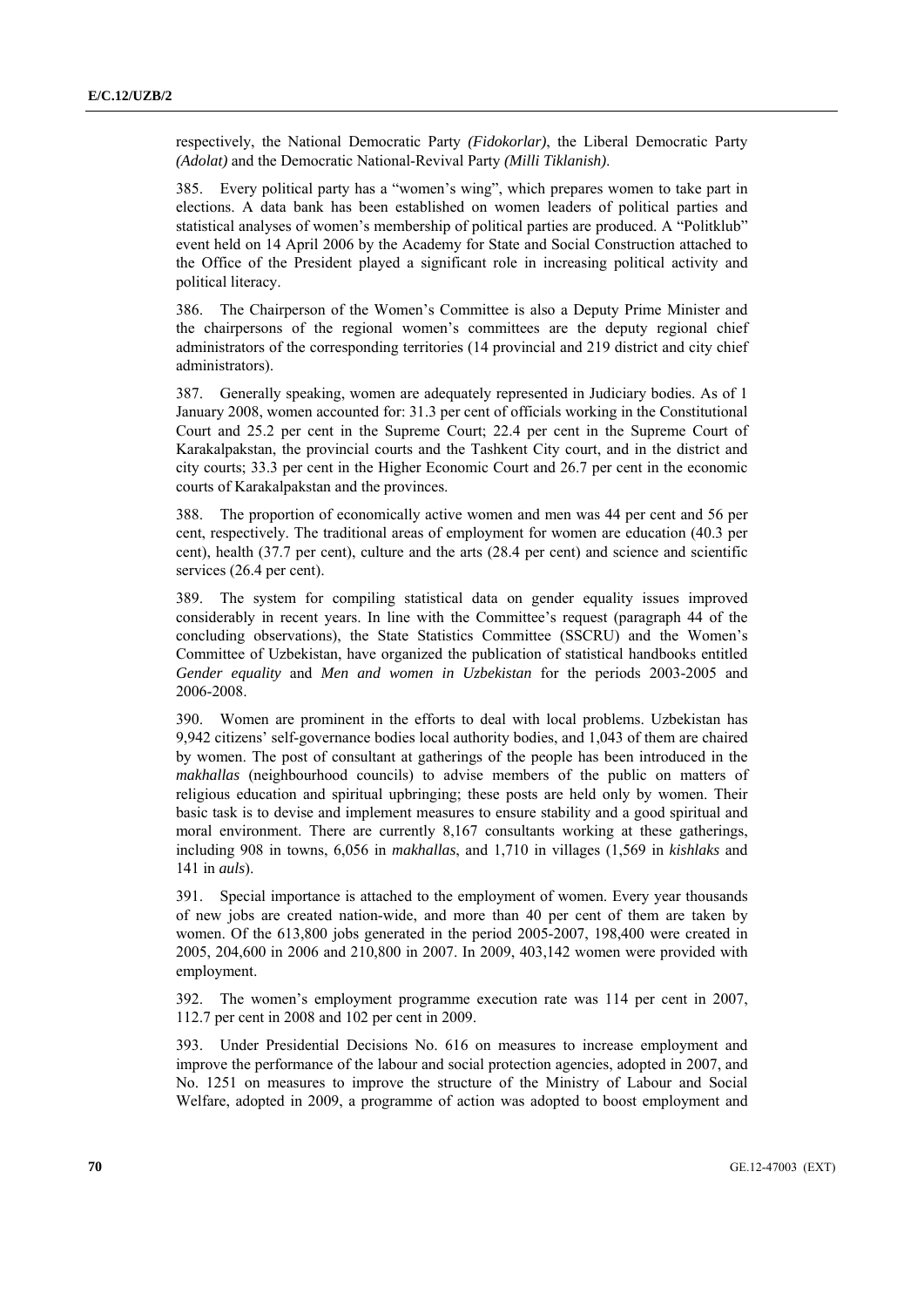job creation and reduce unemployment. Moreover, important instruments were approved to regulate issues involved in keeping track of unemployed workers.

394. In order to improve the employment situation, the Government has set up regional programmes for the period 2005-2007 and for 2008, 2009 and 2010 to provide employment for women. They are designed to create the number of jobs needed in each region, mainly in the sectors of small business, services and home-based work.

395. Parliament ascribes particular importance to women's employment. The Government drew up and, for the first time, the parliament adopted a job-creation and employment-promotion programme. It concerns 2010 and provides for the creation in each region of jobs meeting women's employment needs through the development of small business, the services sector and home-based work.

396. According to Ministry of Labour and Social Welfare statistics, of the approximately 100,000 home-based jobs created in 2009, half were generated in rural areas.

397. In the *makhallas*, considerable attention is paid to the development of home-based work and the crafts, an area in which new jobs are created for, primarily, low-income family members. The 106,313 small enterprises and service providers currently operating at *makhalla* level employ 314,801 persons.

398. Of the 294,900 women who in 2009 addressed themselves to employment centres, jobs were found for 249,300. Social protection and vocational training were provided to 45,600 women. The creation of centres for women's social adaptation based on an apprenticeship approach contributed to developing employment opportunities for women through home-based work, retraining and family enterprises.

399. Handicraft articles made by women are shown at the *Kuly guldir uzbek aelin* permanent exhibit and fair, organized on the initiative of the Women's Committee of Uzbekistan and operating since July 2009. More than 50 women participate in the fair every week to sell their products. Approximately 1,000 women from all of the country's regions, particularly the remotest rural areas, have already done so and more than 400 different handicraft items have been displayed.

400. Of the 49 credit unions currently operated in the country by women and servicing more than 60,000 persons, 90 per cent belong to the Businesswomen's Association *(Tadbirkor Ayol)*.

401. Preferential loans are provided for small businesses which employ mainly female workers and are run by women. In 2007 the banks made SUM 90,087 billion available to women entrepreneurs, 214 per cent more than in 2006. To women wishing to engage in a business activity, the joint-stock commercial bank Microkreditbank provided in 2007 more than SUM 11,076 million, 2.7 times more than in 2006, and in 2008 and 2009, respectively, SUM 13.2 and 18.4 billion, making it possible to create 16,579 jobs. In early 2009, there were more than 5 million businesswomen, accounting for 20 per cent of all entrepreneurs.

402. The *Tashabbuskor Ayol* support centre for women farmers, which is attached to the Association of Farm Enterprises of Uzbekistan, coordinates, out of the country's 80,628 farming units, 5,450, headed by women.

403. In 2006 the Parliamentary Ombudsman, together with the Women's Committee and the Council of the Federation of Trade Unions and with the participation of representatives of the Ministry of Justice and the Ministry of Labour and Social Welfare organized inspections to ensure respect for women's rights as provided under labour law in the textile industry of the Fergana valley.

404. The exercise covered 18 textile enterprises of various forms of ownership in the Andizhan, Namangan and Fergana provinces.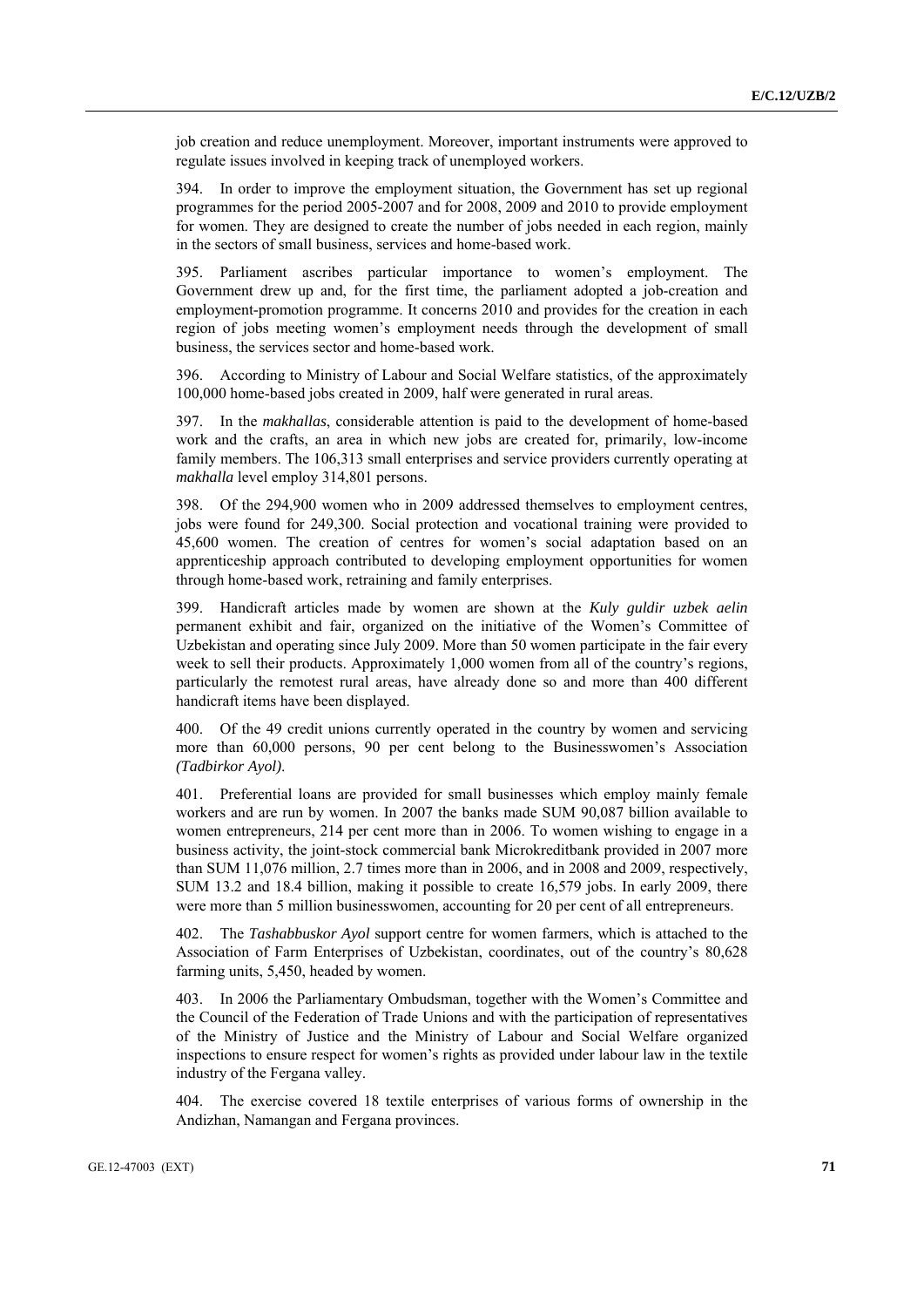405. The inspections revealed various flaws and omissions, particularly violations of current legislation on women's work-related rights and on special benefits for women and persons with family responsibilities; delays in the payment of wages; and non-compliance with current standards and failure to use relevant modern means in the area of occupational safety and health. Of the school children, 51 per cent are boys and 49 per cent girls.

406. The Parliamentary Ombudsman drew up recommendations in order to address the above problems and improve the situation regarding women's work-related rights in the textile industry of the Fergana valley.

407. In 2007-2008, Parliamentary Ombudsman inspections focused on the exercise of farmers' rights in the Tashkent, Syrdar and Khorezm provinces revealed difficulties encountered by the workers concerned, including women farmers. Violations of the Farming Enterprises Act were found to be due to the low level of legal awareness of the heads of such units and to the inadequate social protection of farmers. On the basis of the findings, the Parliamentary Ombudsman drew up proposals aimed at improving the Act and launching extensive information and awareness-raising activities targeting male and female farmers.

408. In Uzbekistan, women have equal rights with men with regard not only to employment, but also to education.

409. Of the 508,235 children attending 6,135 pre-school establishments, 49.7 per cent are girls. Currently, every school-age girl must enrol and continue through the ninth grade.

410. Of the more than 6.5 million persons attending the country's education system as a whole, 3,170,400 (48.4 per cent) are female. Women's' rate of literacy is 92.8 per cent.

 There is no gender-based segregation in the general education system or other educational institutions. Girls and boys study together.

411. Clear disparities exist in specialized and vocational secondary education. Boys and girls account respectively for 64 and 36 per cent of academic secondary school (lycée) students and for 53 and 47 per cent of vocational secondary school (college) students. In higher education, women account for 39.2 per cent of undergraduates and 33.2 per cent of master's degree candidates.

412. Of the teachers, approximately 60 per cent are men and 40 per cent women.

413. Of the 35,054 students attending teachers' colleges of the Ministry of National Education in academic year 2009-2010, 22,214 (63.4 per cent) were women, compared to 35,153 students and 21,694 women (62 per cent) in 2006-2007; 35,638 students and 22,768 women (63.8 per cent) in 2007-2008; and 37,481 students and 23,848 women (63.3 per cent) in 2008-2009.

414. Women account for 38 per cent of all specialists and scientific personnel. There are 8 women academicians, 310 doctors of science (16 per cent) and 3,025 candidates of science (33 per cent). A significant number of scientific and educational institutions have women among their directors: in higher education there 20 pro-rectors, 2 rectors and 34 faculty heads are women, and 390 chairs are held by women.

415. Considerable work is done at the central and local levels on the legal education of women. Information and education activities are carried out by State and non-State bodies in cooperation with international organizations.

416. In line with the Committee's recommendations, courses and classes on gender equality and the study of the Convention on the Elimination of all Forms of Discrimination against Women and the Covenant are included in higher education law studies, and conferences are held on gender equality issues. On 28 February 2007, a conference on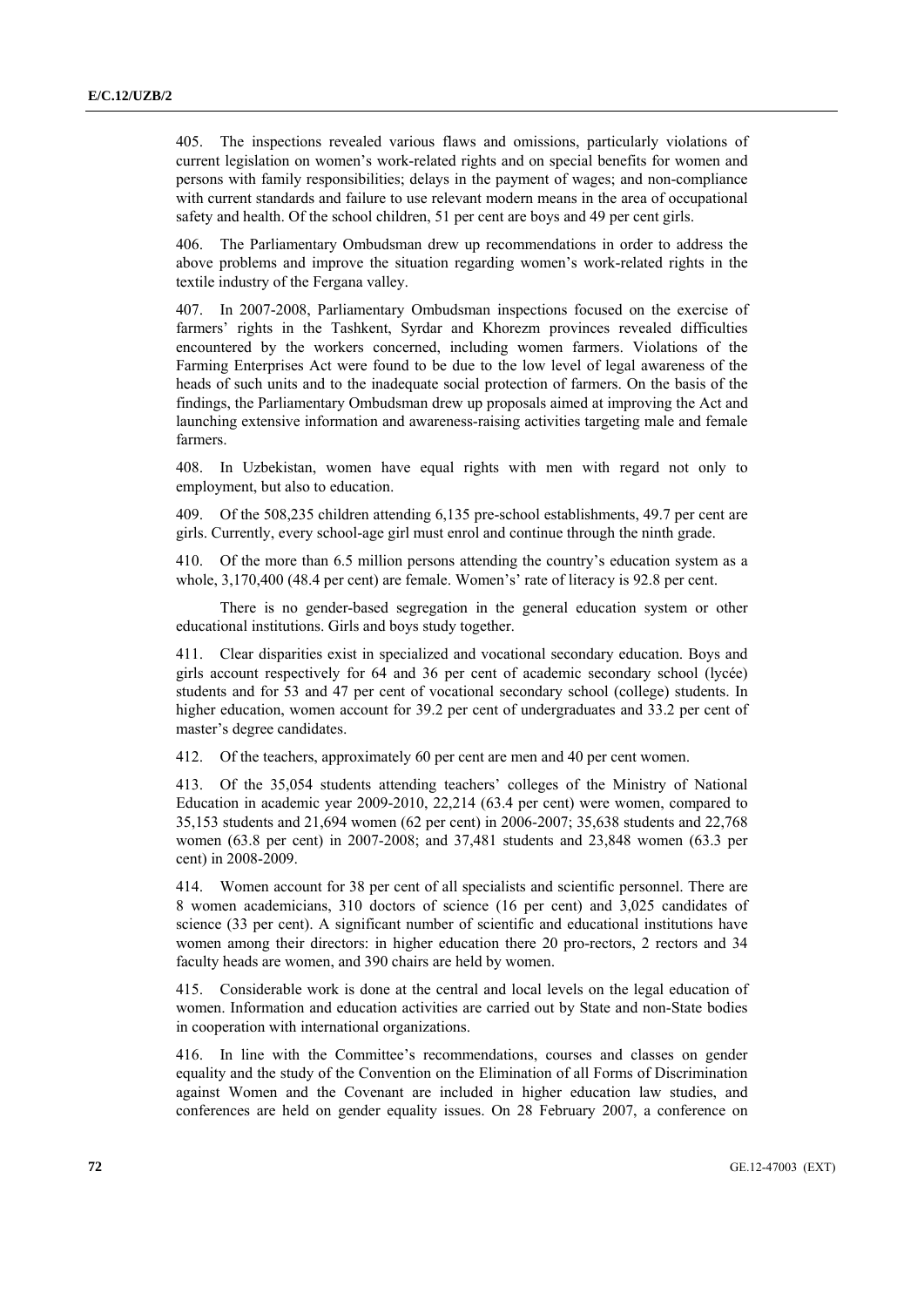gender-sensitive reforms and gender awareness in Uzbekistan was organized in the State Legal Institute of Tashkent.

417. In the period 2006-2008, specialists of the *Oila* ("Family") Centre for Applied Research carried out a project entitled *Uzbekistonda khotin-kizlar khukuklarini khimoya kilishning akhvolini urganish va uning doimiy monitoring tizimini yaratish* or "Study of the situation regarding women's rights protection in Uzbekistan and development of a related monitoring system". As part of the project, sociological surveys were conducted among women, criteria were identified regarding women's legal awareness, and a programme for raising it among rural women was developed and discussed with representatives of various public and State organizations in the framework of applied research conferences, seminars and round tables.

418. In 2009, 22 academic seminars, meetings and discussions with the public were held; and 8 country-wide applied science conferences and more than 450 encounters with higher education students and pupils at colleges, lycées and other schools were organized. In recent years, "Parents Universities" were attached to *makhallya* committees to raise the legal, social, spiritual, medical and psychological awareness of parents and to change gender stereotypes.

419. Centre specialists, working with Ministry of Higher and Secondary Specialized Education psychologists, conduct training seminars in the provinces to prevent violence against women and girls. In January and February 2009, over 15 training seminars and other educational activities were organized. More than 30 monographs, educational study guides and popular science booklets were published in 2008-2009; while 8 study guides for parents ensuring their children's education were prepared and published. In the last four years, the staff of the Centre published and broadly disseminated 71 study guides and educational booklets as part of the "Family Library" series, published 57 scientific and methodological articles, developed and launched 20 programmes, and formulated 192 recommendations, which were applied.

420. The country's system for combating violence against women is being improved. A working group has been set up with the Women's Committee to study international experience in combating violence with a view to preparing a draft act on preventing violence against women in line with the Committee's recommendations (paragraph 55 of the concluding observations).

421. In accordance with the Citizens' Communications Act, internal affairs agencies register all reports from women concerning any form of violence against them, and an initial inquiry is conducted to verify the claims. Where violence against a woman or child is confirmed, the initial inquiry file is immediately passed on to the pretrial investigation units of the internal affairs agencies.

422. Of the 4,163 criminal cases opened in the period of 2006-2010 against men for spousal violence, 3,602 involved bodily harm, 239 murder, 121 incitement to suicide, 30 rape, 101 torture and 70 other crimes.

423. According to Supreme Court data, the number of persons convicted for violence against women was 985 in 2006, 994 in 2007, 996 in 2008 and 1,271 in 2009.

424. The relevant departments of the Ministry of Health and the Women's Committee are responsible, on an ongoing basis, for the social welfare of women who need support and protection from violence.

425. A comprehensive set of preventive and proactive steps to avert violence against women is implemented as part of integrated country-wide measures for preventing, *inter alia*, crimes against the person, offences in the area of family and household relations, offences in the area of public morality, alcohol abuse and alcoholism, and drug trafficking.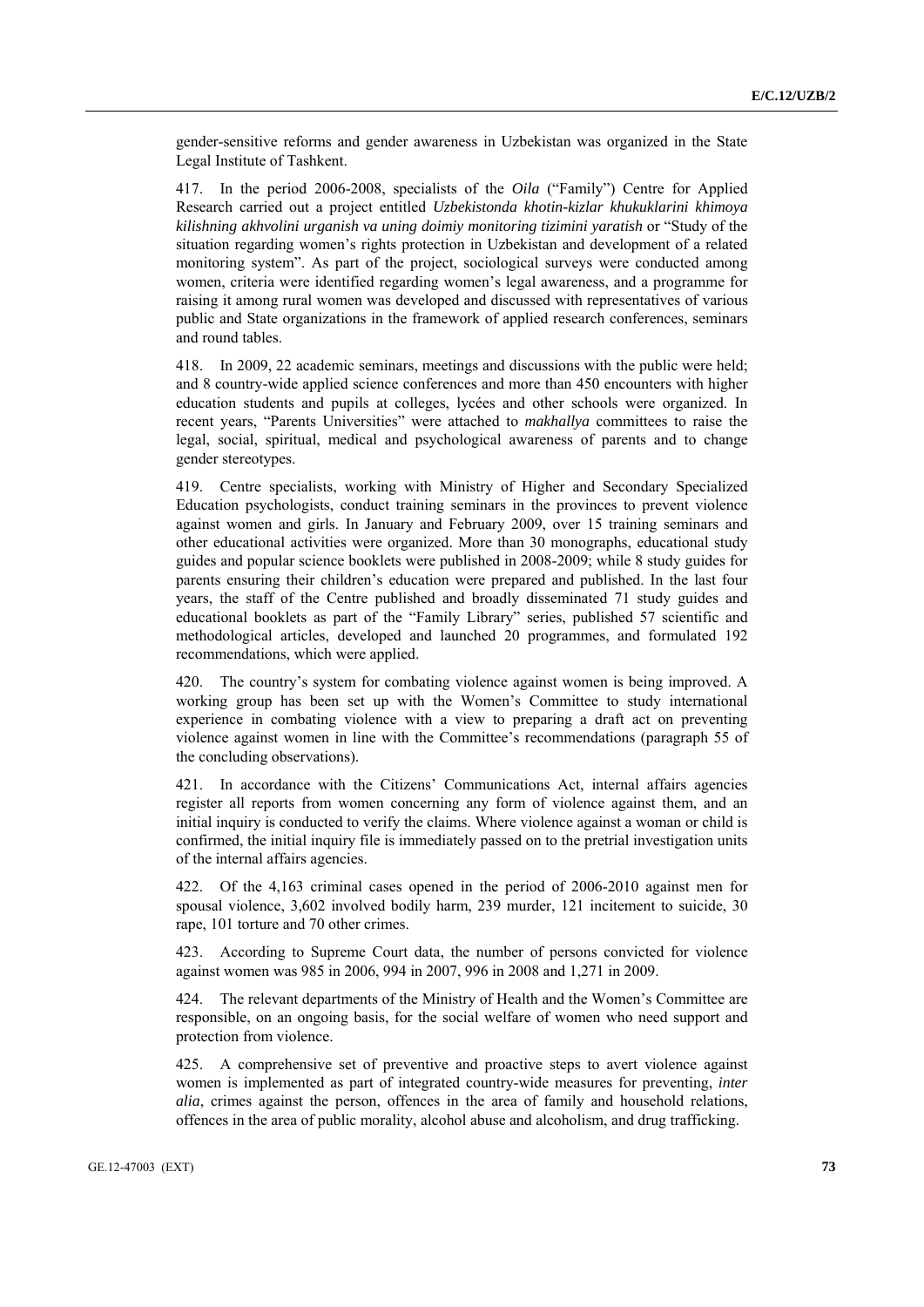426. Women's NGOs make a substantial contribution to resolving gender equality issues. The total number of such NGOs of various types registered with the justice authorities currently stands at approximately 210, including both national and local organizations and their subsidiaries.

427. The Women's Committee of Uzbekistan is a public association with branches in all regions. Significantly, its chairperson is also Deputy Prime Minister, which enables that body to coordinate social partnerships between State bodies, voluntary associations and NGOs in promoting women's rights.

428. In the period 2008-2009, the Women's Committee in cooperation with UNDP carried out a project concerning legal and institutional capacity-building to increase opportunities for women in Uzbekistan. In that context, training in gender-related legislation and the Convention on the Elimination of all Forms of Discrimination against Women was provided to various target groups (*inter alia*, law-enforcement officers, *makhalla* and regional chief administration officials, physicians, social workers, journalists, teachers and students); a contest was held among journalists for the best presentation of women's rights issues in the media; and training in assisting domestic violence victims and in examining legislation from a gender perspective was offered to, respectively, physicians and law experts.

429. Women's NGOs are particularly active in informing the public on gender issues, carrying out relevant research and monitoring women's rights. More than 40 public organizations are currently trying to help rural women and, in particular, developing educational and awareness-raising programmes, some of the most important of which are "Women and law", "Women's education" and "Women and the economy". The Women's Committee of Uzbekistan, the Institute for Civil Society Studies, the *Mehr nuri* ("Ray of Mercy") charitable foundation, the "Women's Assembly" public association, the Social Initiatives Support Fund (SISF), the Uzbek National Association of Non-Profit NGOs (NANNOUz), the *Sen Yolg'iz Emassan* ("You are not alone") Children's Foundation, and the Businesswomen's Association *(Tadbirkor Ayol)* actively promote the rights of rural women and constantly work on solutions to their problems.

430. For instance, SISF, which has been active throughout the country since 2004, supports citizens' initiatives to tackle the issues of promoting a healthy lifestyle, reinforcing the family, enhancing women's professional, creative and spiritual potential, and expanding their decision-making opportunities.

431. In the period 2005-2007, SISF trained 20 national experts to produce reports on and monitor the Convention on the Elimination of All Forms of Discrimination against Women, and 20 experts on gender issues; and held round tables in all regions of the country on the topic "Uzbekistan on the road to gender equality in accordance with the Beijing Platform for Action, the Convention on the Elimination of All Forms of Discrimination against Women, and the MDGs".

432. The Fund produced an legal expert assessment of the consistency of domestic legislation with the international legislation on gender equality. A "Gender assessment of the Family and Labour Codes" was published in three languages, and a second educational video on "Uzbekistan on the road to gender equality" was produced.

433. The Council of the Federation of Trade Unions of Uzbekistan plays an important role in social support for women. It makes material assistance available to veterans, disabled persons, families with many children, and mothers with children up to three years of age; organizes leisure and health-improvement activities, funded by enterprises, for workers and members of their families; and helps to renew pregnancy and maternity leaves and reduce working hours for women with children.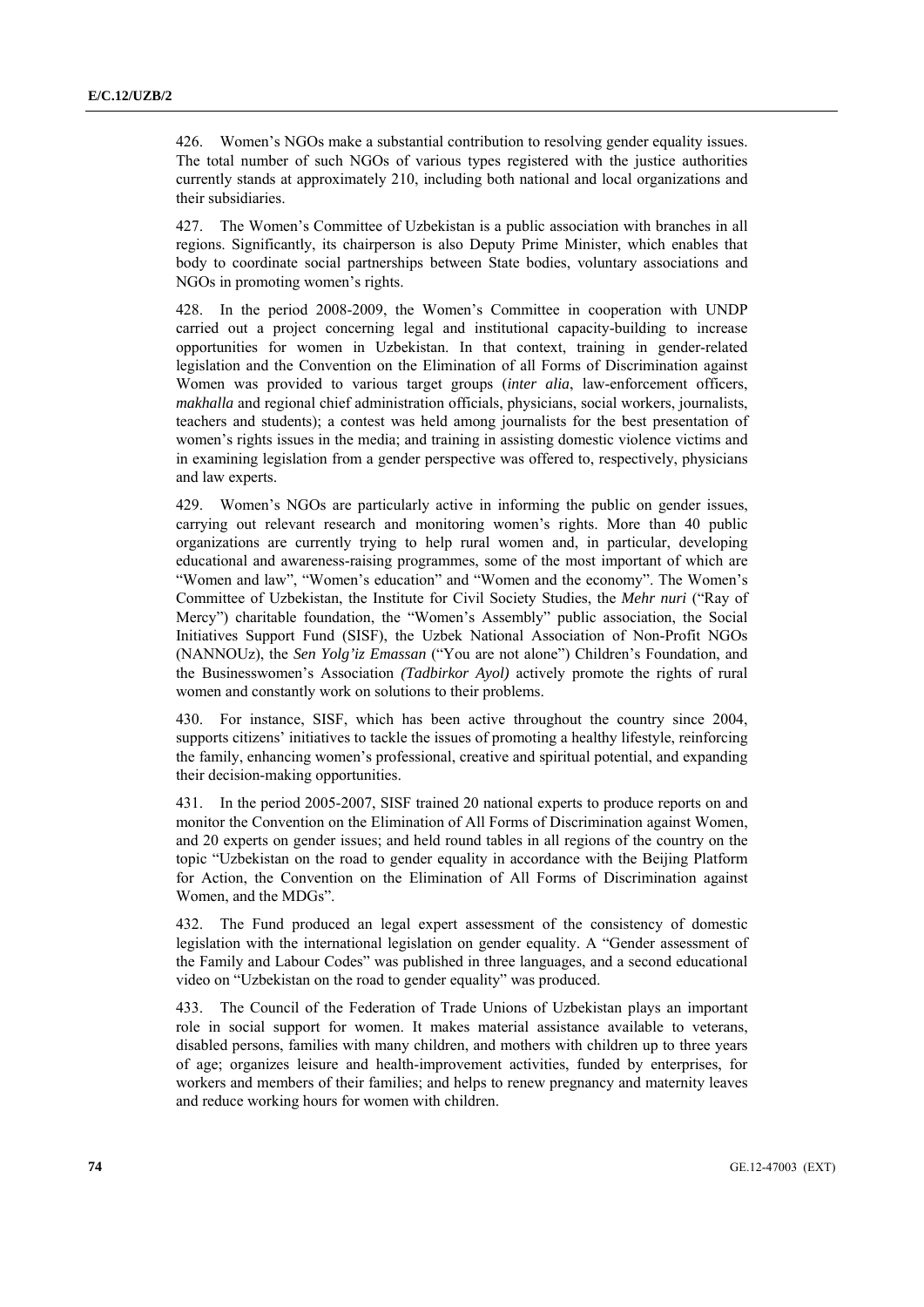434. A women's commission was set up within the Council in order to boost trade union action for the protection of women's rights, enhance women's role and social status, and expand and intensify women's participation in political, economic and cultural affairs. Similar commissions have been created and operate within most of the regional associations and sectoral councils of trade union organizations.

435. In November 2008 the Council organized an international seminar on "Women: the labour market and employment". On 1-3 April 2009, with the participation of representatives of trade union centres of Azerbaijan, Armenia, Georgia, Kazakhstan, Kyrgyzstan and Uzbekistan and in cooperation with Friedrich Ebert Stiftung, a subregional seminar of the women's network of the International Confederation of Trade Unions for the Countries of Central Asia and the Caucasus was held on "A comprehensive approach to gender equality issues in collective bargaining".

436. In the recent past, information activities for women have been enhanced and the level of their legal, political, economic and environmental awareness has been rising.

437. The National Television and Radio Corporation regularly transmits broadcasts related to the rights of women, such as "Women and society", "Women of Uzbekistan", "The free economy", "Women' happiness", "My dear ones", "Family", "Your lawyer", "Law and life", "Pals" and *Radioadvokat*.

438. Seminars and round tables organized in the period 2006-2009 on the subject of gender equality by the relevant ministries or departments and public organizations were regularly highlighted in the news bulletins of the programmes entitled *Akhborot*, *Takhlilnoma*, *Sunggi akhborot*, *Okshom tulkinlarida*, *Davr*, *Davr yangiliklari*, *Poytakht*, *Khabarlar* and *Mashal akhboroti*.

439. In the period 2006-2009, the country's independent television and radio stations transmitted 957 television or radio broadcasts and news announcements on issues related to gender equality and the protection of women's rights.

# **Article 4 Prohibition of subjecting citizens' rights to unwarranted limitations**

440. The guidelines for human rights legislation and for fundamental rules that public bodies must take into account in ensuring the realization of human rights are laid down in the Constitution as follows:

- Equality of citizens' rights before the law and in court; and non-discrimination in relation to gender, race, nationality, language, religion, social origin, views, and personal or public status (art. 18);
- Privileges accorded solely on the basis of the law and the principles of social justice (art. 18);
- Inalienable individual rights and freedoms under the Constitution and the law; and prohibition of denying citizens' rights or restricting them without a court decision (art. 19);
- Rights to freedom and privacy denied (through arrest or pretrial detention) only on the basis of the law (art. 25);
- Non-subjection to medical or scientific experiments without consent of the person concerned (art. 26);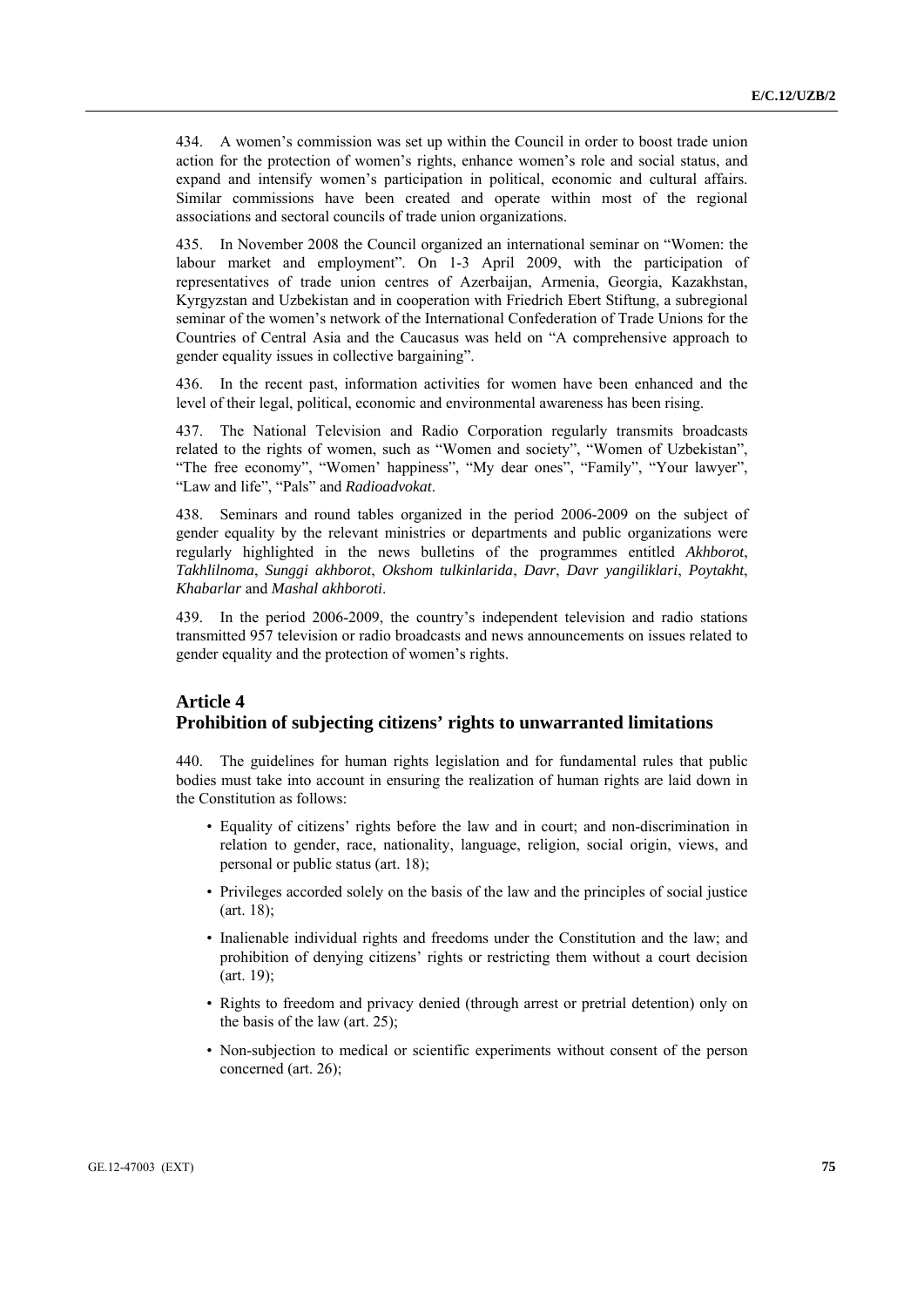- Inviolability of private life, the home, personal correspondence and telephone conversations and restriction of such rights only in cases and according to procedures established by law (art. 27);
- Freedom of movement within, into and out of the national territory subject to limitations provided for by the law (art. 28);
- Right to lodge complaints with the authorities according to the law (art. 35):
- Legally guaranteed confidentiality of bank deposits (art. 36);
- Legally guaranteed protection from unemployment and forced labour (art. 37);
- State-guaranteed right to rest and social security in accordance with the law (arts. 38 and 39);
- Right to complain to the courts against illegal acts committed by public bodies or officials (art. 44);
- Guaranteed freedom of economic activity, enterprise and labour; equal rights and legal protection of all forms of ownership; and inviolability of private property (art. 53).

441. The above constitutionally guaranteed standards and principles underpinning human rights and freedoms in Uzbekistan are aimed at facilitating, as the State has an obligation to do, the realization of those entitlements of the citizens. The personal rights, freedoms and responsibilities enshrined in the Constitution and national law define the legal status of a citizen.

442. The State's policy is based on the inadmissibility of any unwarranted restriction of the rights and freedoms of citizens. There may be no such restrictions based on gender, race, nationality, religion, language, origins, views, or personal or social status.

443. Under article 19 of the Constitution, the rights and freedoms of citizens embodied in the Constitution and the law shall be immutable, and no one may deprive a citizen of these rights and freedoms or restrict them except by order of a court. The human rights of liberty and security of person, freedom of movement and freedom to hold and express opinions may not be restricted except on grounds established by the law, the supremacy of which is enshrined in article 15 of the Constitution.

444. Uzbek legislation and practice are thus fully consistent with article 29 of the Universal Declaration of Human Rights, according to which everyone shall be subject only to such limitations as are determined by law solely for the purpose of securing due recognition and respect for the rights and freedoms of others and of meeting the just requirements of morality, public order and the general welfare in a democratic society.

445. To be lawful, restriction of human rights and freedoms by the State must be:

(a) Based solely on the law.

 (b) Imposed in order to ensure respect for the rights and freedoms of others; and must satisfy the requirements of moral decency, public order and the general welfare in a democratic society. Rights and freedoms may nevertheless be restricted in exceptional circumstances. National law on procedures and mechanisms for the realization of civil rights and freedoms establishes precise and clear conditions and grounds for the limitation of certain categories of such entitlements.

446. Uzbek law and practice are fully in line with article of 4 of the International Covenant on Economic, Social and Cultural Rights and article of 4 of the International Covenant on Civil and Political Rights and preclude any non-compliance with the latter's articles 6 (protection of the right to life as an inalienable right), 7 (prohibition of torture and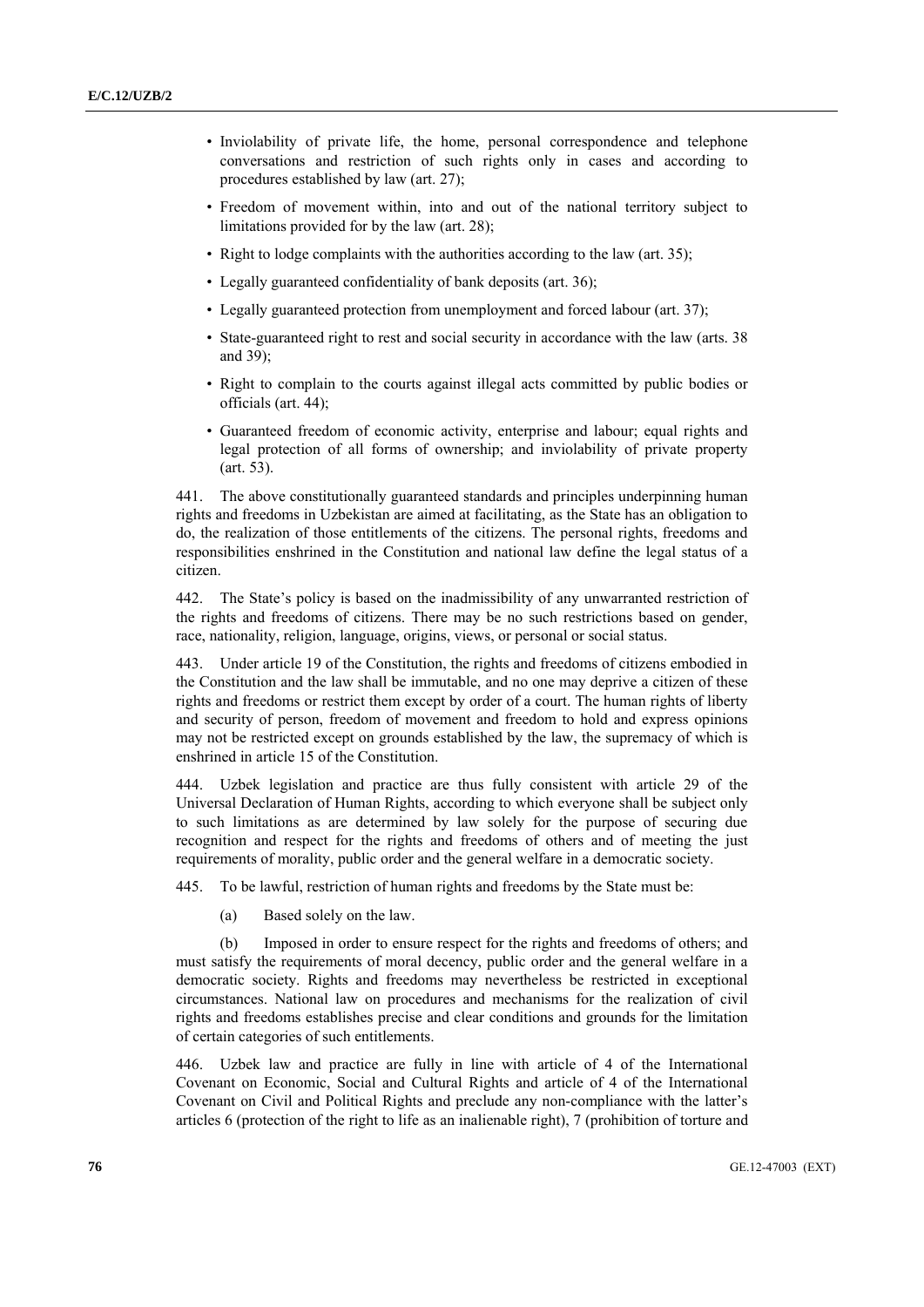cruel treatment or punishment), 8 (prohibition of slavery and slave trade), 11 (prohibition of arbitrary imprisonment for failing to fulfil a contractual obligation), 15 (specification of the criminal and punishable character of offences) and 18 (protection of freedom of conscience).

447. In Uzbekistan attention is paid to safeguarding the enjoyment of human rights in emergency situations. The Act on the Protection of the Population and Territory from Natural and Anthropogenic Emergencies, which came into force on 20 August 1999, establishes the principles of the protection of the population in emergency situations: a humanitarian approach, precedence of human life and health, publicity, provision of reliable and prompt information, and introduction of protective measures against emergency. The Act spells out the basic functions of the central and local authorities in protecting the population and territory in emergencies and, in the same context, the rights of citizens, foreign nationals and stateless persons in respect of protection of their life and health, access to State agencies, and compensation for harm done to health.

448. On 3 August 2007 the Government adopted the State Programme on the Forecasting and Prevention of Emergencies, the purpose of which is to ensure a guaranteed level of protection for the population and the territory against emergency situations, to reduce the risks and mitigate the impact of accidents, disasters and natural calamities.

449. The activity of public bodies in protecting the population against natural or anthropogenic emergencies is also regulated by, among other acts, the Labour protection of Hazardous Industrial Installations Act of 28 September 2006, the Rescue Service and Status of Rescuers Act of 26 December 2008 and the Fire Safety Act of 30 September 2009.

450. Pursuant to article 93 (19), of the Constitution, the President of the Republic, may in exceptional circumstances (a real external threat, mass disturbances, major disasters, natural calamities or epidemics) and in the interests of public safety, declare a state of emergency for the whole country or for individual localities and within 72 hours shall submit that decision to the Oliy Majlis chambers for confirmation; the conditions and procedure for the declaration of states of emergency must be regulated by a special legislative act.

451. Following consideration of Uzbekistan's national reports on the implementation of the International Covenant on Civil and Political Rights, the United Nations Human Rights Committee recommended in its concluding observations the adoption of a special act regulating states of emergency to ensure a clear delimitation of the State's retreat from its human rights obligations in such situations.

452. Following consideration of the national report submitted by Uzbekistan for the Universal Periodic Review in December 2008, the United Nations Human Rights Council also recommended establishing a legal framework safeguarding human rights and freedoms during a declared state of emergency.

453. The question of drafting an emergencies act is currently under discussion. Such an act would specify the conditions, grounds and procedure for declaring a state of emergency and the action to be taken by the central and local authorities and NGOs in an emergency situation. It would address specifically the issue of safeguarding the rights of citizens and legal entities in emergency situations: *inter alia*, administration of justice by the courts alone without the creation of any extrajudicial bodies; prohibition of any restriction of the right to life; freedom of thought, conscience and religion within the meaning of these rights in the International Covenant on Civil and Political Rights; inadmissibility of retroactively applying legislation criminalizing an act or imposing a more severe punishment; and entitlement to compensation for damage caused as a result of the declaration of a state of emergency.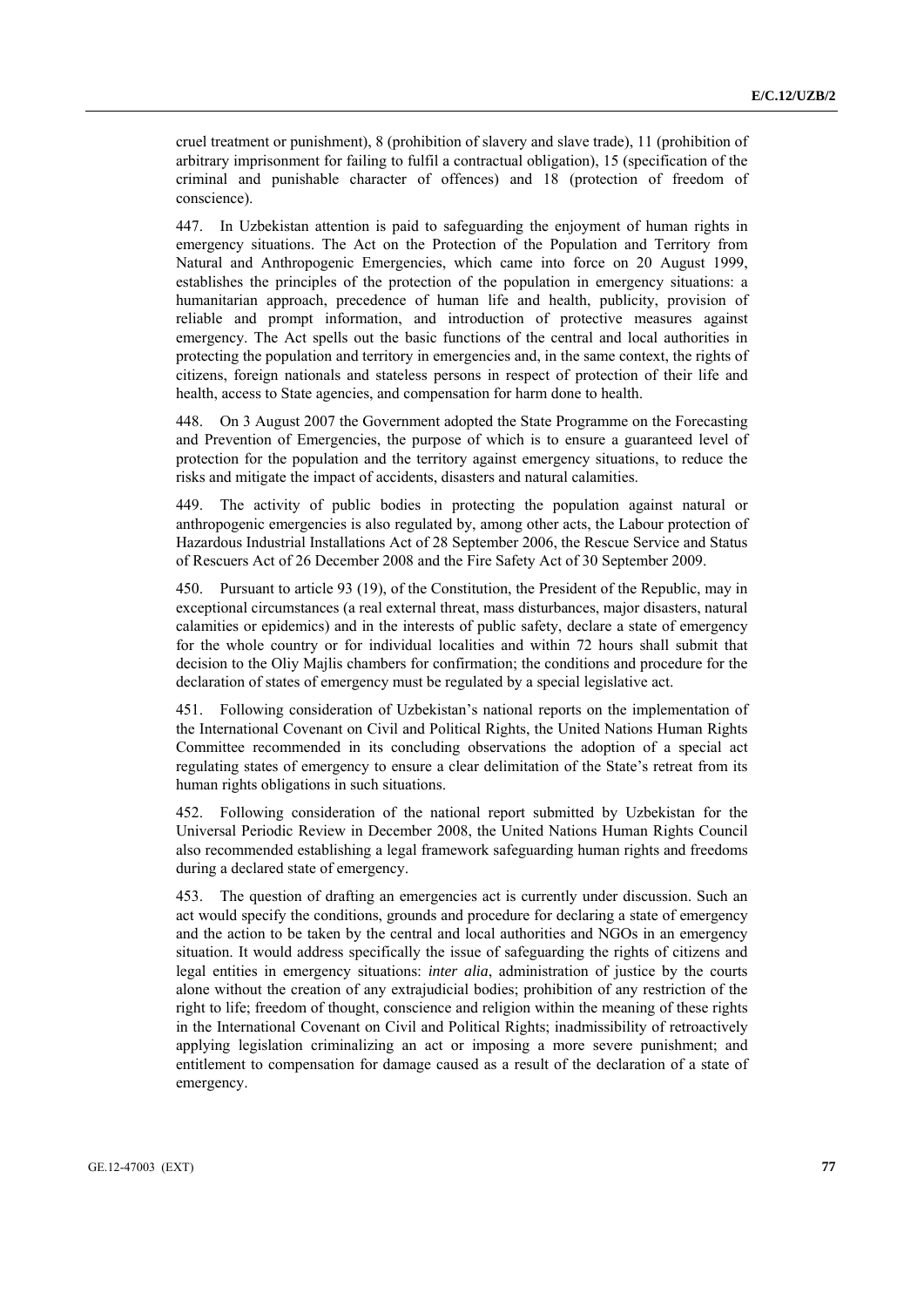454. On 8 April 2010, the National Centre for Human Rights in cooperation with the Parliamentary Ombudsman and the Ministry for Emergencies organized a conference on theoretical and practical approaches to human rights and freedoms under state of emergency conditions.

455. It was noted at the conference that international standards concerning the legal formulation of state of emergency declarations by the State require drawing up and adopting a special act which would regulate issues related to the protection of human rights under state of emergency conditions in accordance with international principles. It was stressed that an extreme (emergency) situation consists of an array of factors menacing society, threatening vital personal, social and State interests, and calling for regulatory action and an administrative subsystem that are different from those applicable to normal conditions.

456. The conference was attended by Oliy Majlis deputies and senators, representatives of ministries, departments, NGOs and foreign diplomatic missions, legal experts, human rights specialists and the media.

# **Article 5 Means of exercising the right to judicial protection of civil rights and freedoms**

457. The following means of protecting economic, social and cultural rights and redressing violations of such rights have been developed in Uzbekistan in accordance with the Constitution.

458. First, there is the remedy of application to the relevant State agencies, which are must, in accordance with established procedures, receive, consider and settle complaints from citizens by verifying the applicants' grounds and reply to them in writing, describing the action taken to restore their rights (administrative protection). The Citizens' Complaints Act of 12 December 2002 prohibits transmitting an application to the agency whose decisions or acts are being contested, publishing information on the applicants' private lives, and prosecuting applicants or members of their families in connection with an application. The authority dealing with the complaint must allow the applicant to use the services of a lawyer or a representative and must take immediate action to terminate unlawful acts or omissions and to compensate the applicant, in accordance with the established procedures, for any material or moral harm suffered as a result of the infringement of any rights, freedoms or legitimate interests. Of the 3,102 citizen complaints regarding violations of labour law and other social and labour rights that the Ministry of Labour and Social Welfare examined in the period 2006-2009, 663 were considered in 2006, 844 in 2007, 794 in 2008 and 761 in 2009.

459. Second, there is the remedy of application to the courts concerning unlawful acts or decisions of State agencies or officials (judicial protection). In that connection, of the 3,100 labour dispute claims heard by civil courts in 2006, 2,774 were upheld. The numbers of claims heard and claims upheld in 2007, 2008 and 2009 were, respectively, 3,444 and 3,014; 3,439 and 3,095; and 2,154 and 1,932.

460. Third, there is the possibility of application to the Parliamentary Ombudsman concerning a violation of civil rights or freedoms once the applicant has exhausted the remedies described above (extrajudicial protection). The Ombudsman is empowered to consider complaints from citizens of Uzbekistan and from foreign nationals and stateless persons present in its territory and to conduct his or her own investigations; and does not consider matters falling within the competence of the courts. After verifying the grounds brought forward by the applicant, the Parliamentary Ombudsman transmits her or his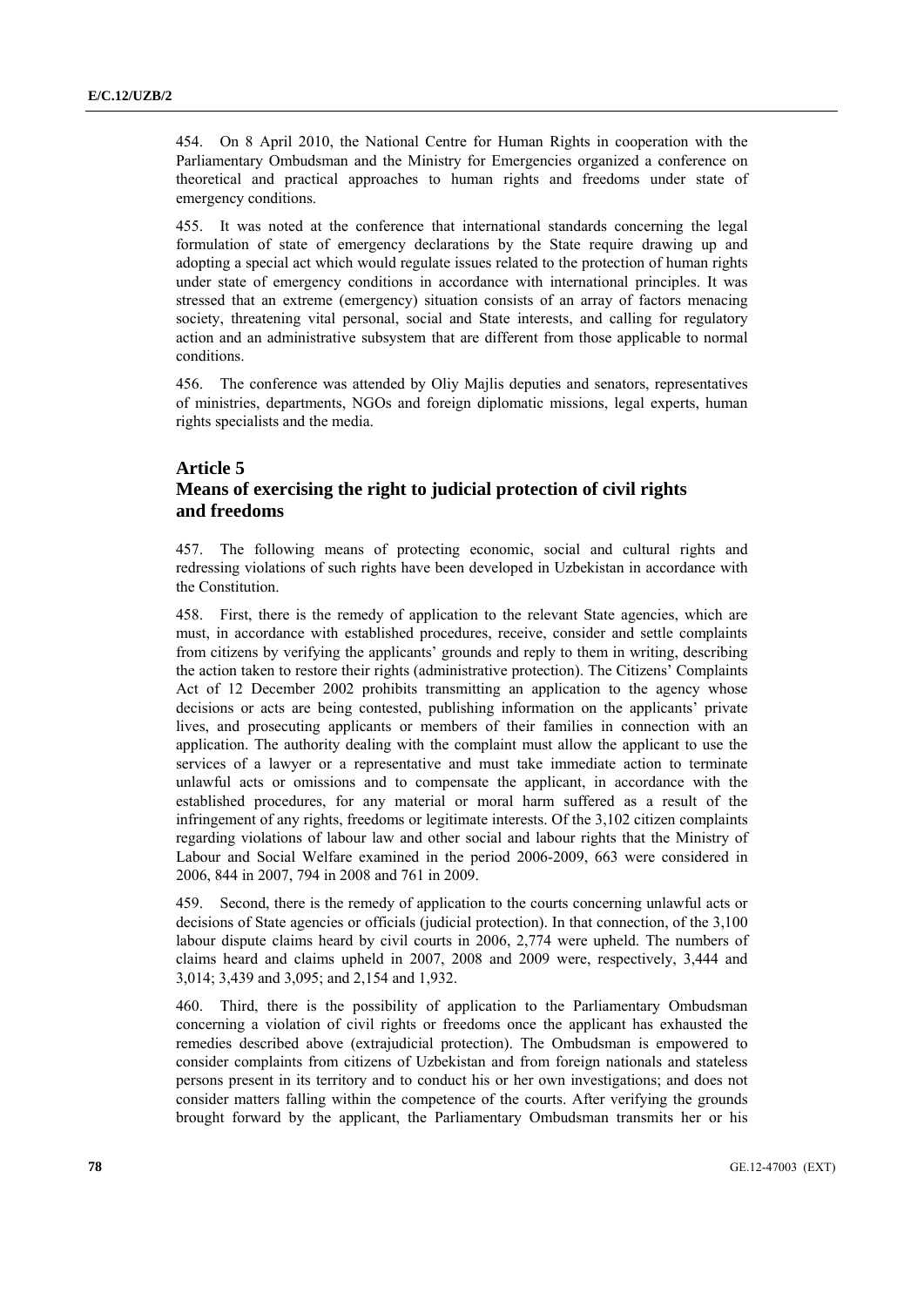findings to the State agency in question, together with recommendations for restoration of the applicant's rights. Of the 23,195 applications filed in total in the period 2006-2009, 8,297 or 35 per cent consisted in complaints submitted to the Parliamentary Ombudsman regarding violations of economic and social rights. Of those complaints, 15.2 per cent concerned housing and utilities issues, 8.3 per cent the protection of labour- and employment-related rights, 6.5 per cent family protection issues and 6.2 per cent violations of the right to social protection.

461. Fourth, there is the possibility of application to agencies of the Procurator-General, which supervise the application of legislation by ministries and departments, enterprises, establishments and organizations and regional chief administrators, as well as the conduct of the preliminary investigation of offences and the treatment of persons held in penal institutions. These agencies consider reports and complaints from the public and take action to restore any violated rights. When there are sufficient grounds, a procurator is entitled to institute criminal or administrative proceedings against persons who have allowed violations of human rights and also to institute and pursue court actions if the person whose rights have been infringed cannot defend his rights in court in person for reasons of health or old age. Of the 46,415 complaints and statements concerning violations of economic and social rights that were examined by procuratorial authorities in the period 2006-2010, 10,334 were upheld through the restoration of the rights infringed, while administrative and disciplinary action was taken against, respectively, 42,492 and 53,654 officials, financial penalties were imposed on 10,410 persons and criminal charges were brought in 4,362 cases.

462. In the same period, the procuratorial agencies ensured the voluntary payment of damages in the amount of SUM 3,856.3 million related to social, housing and economic rights; defended the rights of citizens before general courts in 41,482 cases involving SUM 46,627.6 million; and brought action before business courts in 299 cases concerning the protection of citizens' economic rights and involving SUM 1,294.2 million.

463. Fifth, there is the option of application to a judicial body empowered to defend the human rights and freedoms embodied in the Constitution and the law by considering objectively and comprehensively applications from the public concerning violations of constitutional rights and freedoms and by adopting measures in accordance with the law.

464. In 2006 such judicial bodies received 4,571 applications and considered the merits of 2,402 (52.5 per cent) of them: they decided in favour in 2,113 cases (87.9 per cent) and gave explanations of the legal position in 1,085 cases (45.1 per cent). In 2007, they received 4,302 applications and considered the merits of 4,260 (99.0 per cent) of them: they decided in favour in 1,032 cases (23.9 per cent) and gave explanations of the legal position in 1,486 cases (34.5 per cent). In 2008, they received 4,288 applications and considered the merits of 2,842 (66.2 per cent) of them: they decided in favour in 783 cases (23.9 per cent) and partly in favour in 157 cases (6.7 per cent) and gave explanations of the legal position in 1,127 cases (48.1 per cent). In 2009, they received 5,921 applications and considered the merits of 3,448 (58.2 per cent) of them: they decided in favour in 2,337 cases (39.5 per cent).

465. In 2009, 978 recommendations were issued with a view to correcting violations of the law, 186 decisions were called off, and disciplinary measures were taken against 1,439 offenders, 98 of whom were relieved of their duties.

466. Moreover, in order to correct identified violations of legislation, 278 warnings and 246 orders were issued, together with 301 directives on the initiation of administrative proceedings, resulting in administrative actions against 337 offenders. There were 37 rulings on the initiation of criminal proceedings, as a result of which 12 persons were prosecuted.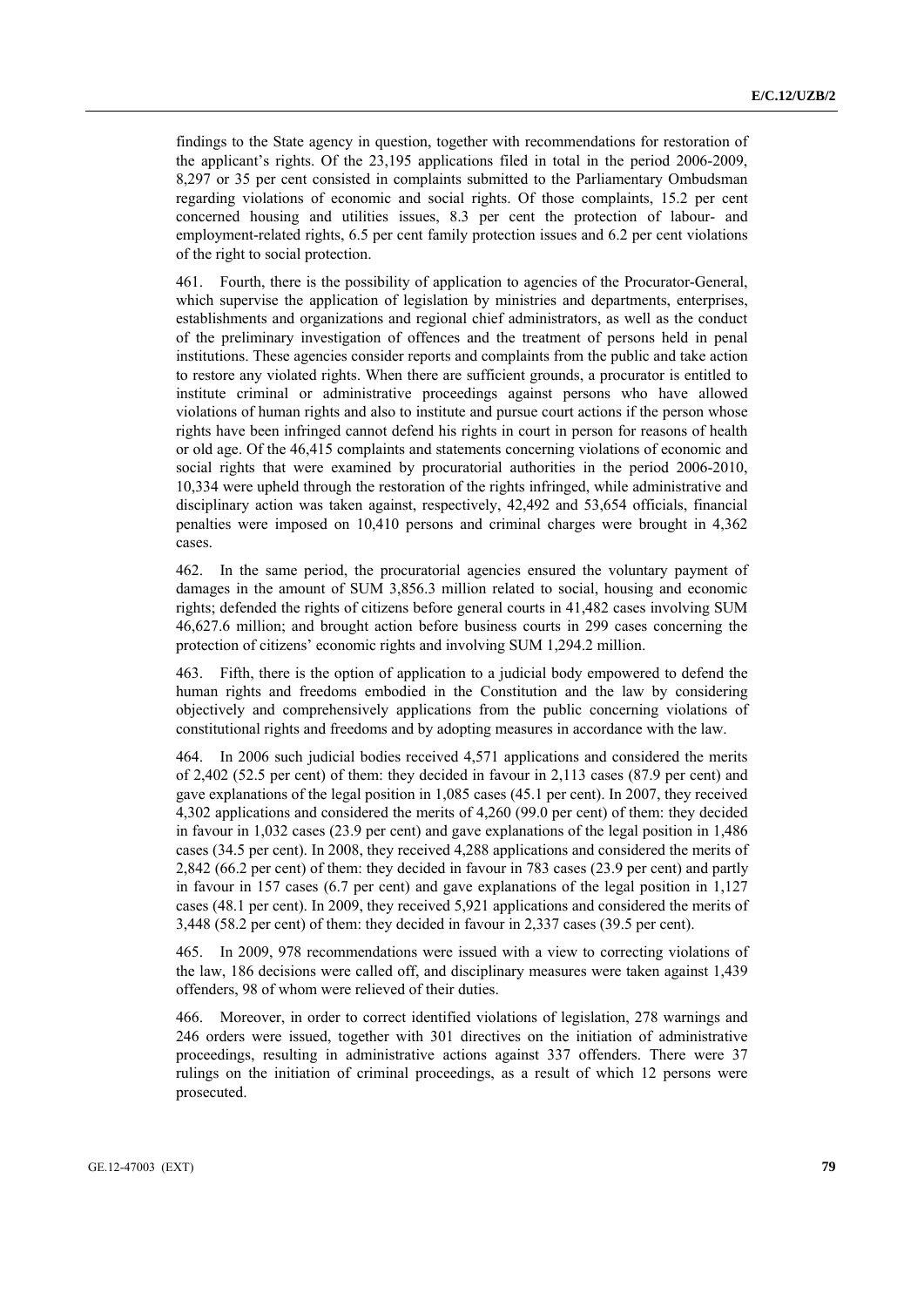467. Judicial bodies received 1,759 applications for damages in excess of SUM 1,189 million: 1,757 of those applications, totalling more than SUM 720 million, were upheld, and 1,538 of the compensation orders were fully enforced, in a total amount of more than SUM 572 million. Pursuant to the judicial decisions on 215 applications, action was taken against 81 officials for compensation for moral and material harm (SUM 78 million and SUM 5 million, respectively).

468. Sixth, there is the option of application to law offices offering legal assistance to individuals and legal entities on the basis of the principles of independence of counsel, strict compliance with professional ethics, secrecy of counsel, and recourse to ways and means of defence not prohibited by law. Uzbekistan currently has 23 bar associations, 348 law firms and 438 law offices employing 3,834 lawyers. The rights and duties of lawyers are set out in the Bar Act of 27 December 1996 and the Act on Safeguards for Lawyers' Legal Practice and Social Protection of 25 December 1998, as well as in the Code of Civil Procedure, the Code of Criminal Procedure and the Administrative Liability Code. In 2009, attorneys participated in the examination of approximately 40 cases of administrative liability for environmental offences, 37 cases of administrative liability for offences related to housing rights and community services, and 2,400 criminal cases involving environmental offences.

469. Seventh, there is the possibility of application to NGOs which are empowered by their statutes to defend the human rights of their members and participants. For instance, the mission of the Uzbek National Association of Non-Profit NGOs (NANNOUz) is to furnish NGOs with comprehensive support, promote their statutory activities and enhance their performance in all areas of the life of society. In 2007 the Association's executive units furnished information and legal assistance in response to more than 1,500 requests, made in writing and orally. When addressing its members' problems, the Association enters into discussions with the executive and administrative authorities, thereby developing and improving the arrangements for cooperation between NGOs and the authorities and acting as intermediary and guarantor of members' rights.

470. Of the 89,960 communications addressed to Uzbek trade-union organizations in the period 2006-2009, 6,369 were received by the central councils of sectoral trade unions and 79,466 by regional trade-union associations.

471. The communications and complaints concerned mainly flaws in the activity of economic bodies and officials; issues related to wages or the organization of implementation of labour standards; the keeping of labour record books; illegal dismissals and transfers; employment issues; the organization of working hours and rest; labour protection, safety equipment and violation of standards and regulations relating to occupational health and the ecology of the working environment; working conditions for women and adolescents; problems related to the protection of workers and young trainees; payment of damages; the issuance of vouchers; and the activities of health-improvement, cultural and sport facilities.

## **Article 6 Right to work**

472. Under article 37 of the Constitution, everyone has a right to work, free choice of work, fair working conditions, and protection against unemployment as prescribed by law.

473. Forced labour is prohibited, except to enforce a court sentence or in other instances specified by law.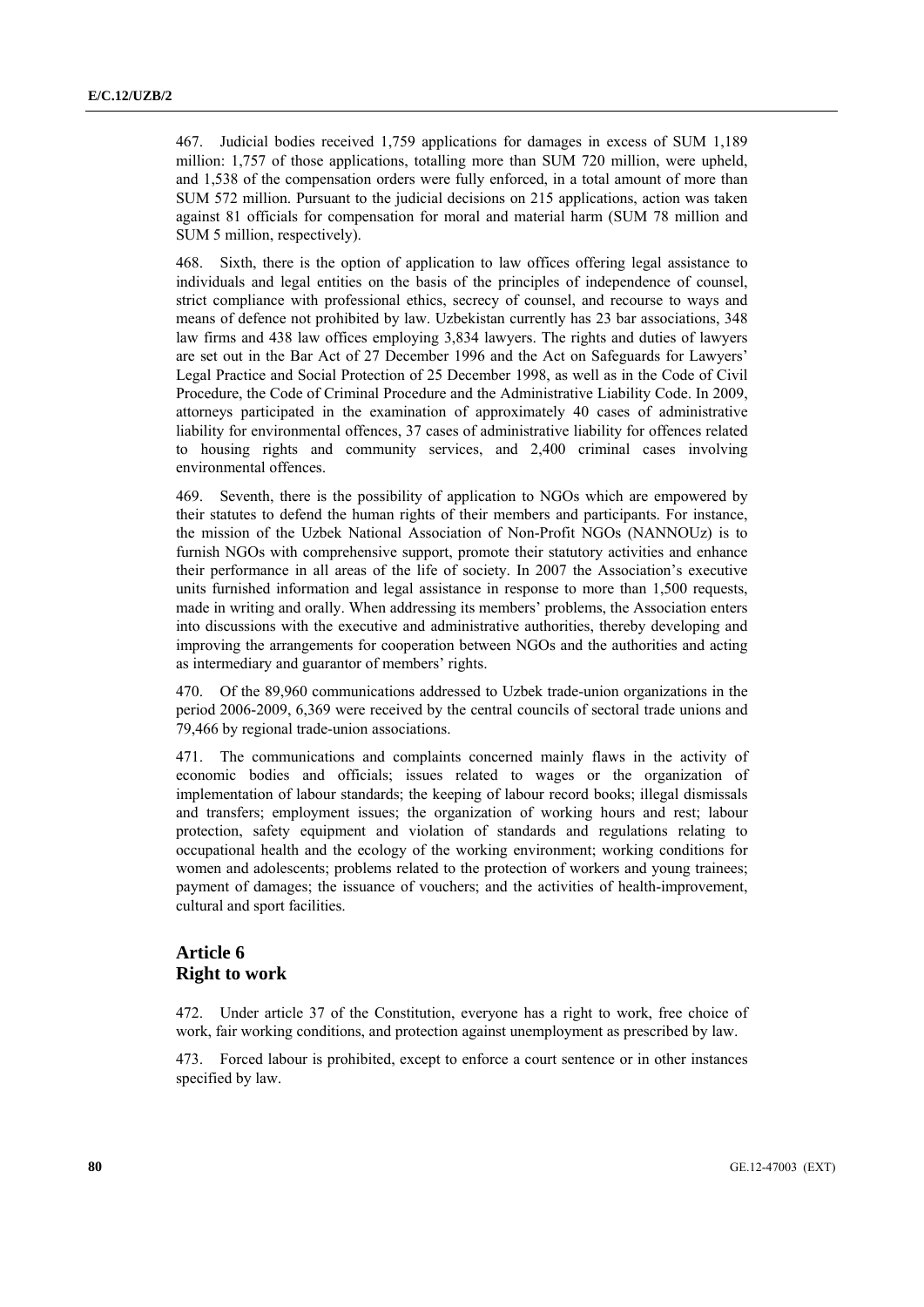474. With a view to developing the constitutional norms that safeguard every person's right to work, to the free choice of work, to fair working conditions and to protection against unemployment, Uzbekistan adopted, *inter alia*, the Labour Code, the Employment Act, the Labour Protection Act, the Farming Act and the Peasant *(Dekhkan)* Farms Act.

475. The State's employment policy and measures to provide work for everyone ready to begin working or looking for work are based on the following principles:

- Equal opportunities in the exercise of the right to work and the right freely to choose one's employment for all citizens, regardless of gender, age, race, ethnic origin, language, social background, property and official status, attitude towards religion, views or other circumstances unrelated to the professional qualities of workers or the results of their work (article 5 of the Employment Act);
- Support and encouragement for work and entrepreneurial initiatives, and promotion of the people's capacity for productive and creative work that provides them with decent working and living conditions;
- Voluntary nature of work;
- Social guarantees in the area of employment and protection against unemployment;
- Synergy between measures in the area of employment and in other areas of economic and social policy.

476. Additional legislative measures were recently adopted in order to increase employment.

477. The decision of the Cabinet of Ministers of 6 April 2007 on measures to increase employment and improve the performance of the labour and social protection agencies introduced the measures in question and launched the creation of job placement units attached to major village assemblies and district or city employment-assistance centres.

478. In April 2007, liability was established in the Administrative Liability Code (art. 241-1) for preventing a lawful entrepreneurial activity by violating registration procedures, unlawfully refusing registration or authorization of an entrepreneurial activity, or violating business inspection procedures.

479. The decision of the Cabinet of Ministers of 15 May 2007 on the improvement of the registration of Uzbek citizens travelling abroad to work established a format for the preparation and presentation of comprehensive and quantitative information regarding the persons in question and laid the foundations for annual sociological surveys on issues related to labour emigration from Uzbekistan and for monitoring the situation of Uzbek citizens abroad.

480. The decision of the Cabinet of Ministers of 8 May 2007 on measures to increase employment and improve the performance of labour and social protection agencies specified the powers of the Ministry of Labour and Social Welfare and the Employment Assistance Centre and established the Scientific Centre for Employment, Labour Protection and Social Protection in the above Ministry.

481. The decision of the Cabinet of Ministers of April 21 2008 on additional measures providing greater incentives for increasing the livestock of private subsidiary farming units, small family farming units and farms and for expanding animal breeding production was aimed at boosting employment in the rural areas and the volume of output in meat and dairy products, satisfying domestic demand and enhancing support for the rural population through microcredits enabling those units and farms to acquire cattle.

482. The decision of the Cabinet of Ministers of 30 June 2008 on measures for improving the assessment and reporting of the coverage by the general secondary, specialized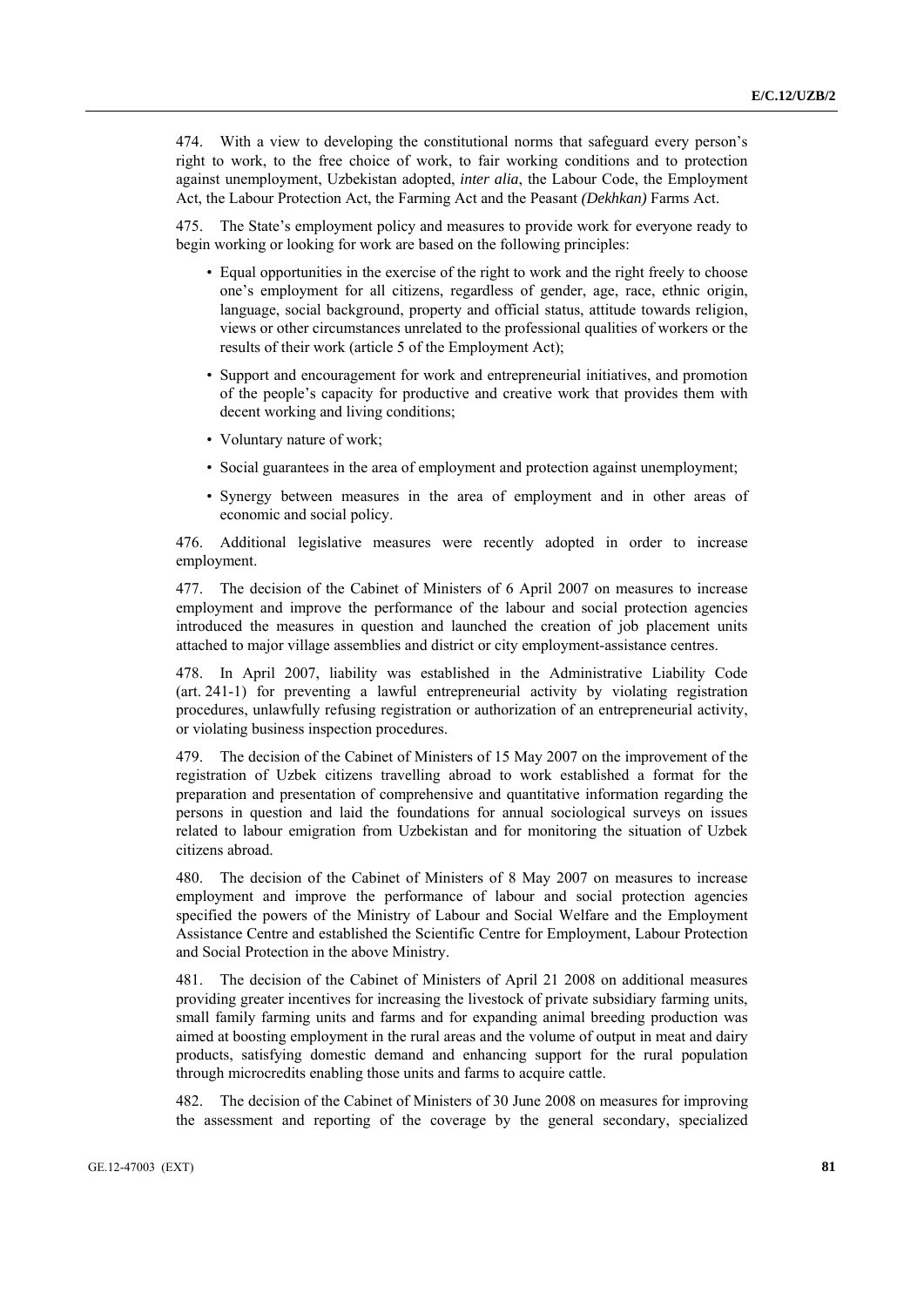secondary, vocational and higher education system and boosting the graduate's employment established procedures for keeping track and monitoring such employment and entrusted the local authorities with effective supervision in that area.

483. The decision of the Cabinet of Ministers of 1 July 2008 on measures for improving the organization of home-based work and increasing the responsibility of the heads of local authorities and economic administration to create appropriate conditions for its development was designed to support persons engaged in home-based work by providing them with necessary equipment, tools, supplies, compensation for the expenses incurred in connection with such work, and strengthening supervision to ensure that the workers in question receive orders, raw materials, other materials and remuneration in a timely manner.

484. The decision of the Cabinet of Ministers of 20 August 2008 approving a regulation on the procedure for reserving jobs for persons in need of social protection or experiencing difficulties in finding work specified categories of persons needing social protection who should be hired on a priority basis on jobs created in and funded by organizations and enterprises. These categories are, *inter alia*: single or large-family parents bringing up children under 14 years of age or disabled; young graduates; persons completing compulsory military service; persons with disabilities; workers not having attained the age of retirement and registered with district or city employment assistance centres; and persons released from prison or undergoing compulsory medical treatment pursuant to a court decision.

485. The Presidential Decision of 15 May 2009 on measures for further support and development of entrepreneurial activity provided for a reduction in cadastral documentation service rates and State registration fees in the case of legal entities or individuals engaging in entrepreneurial activities; and for the liability of officials infringing the rights of entrepreneurs.

486. The decision of the Cabinet of Ministers of 29 July 2009 on measures for the development and expansion of family enterprises and craftwork established a regulation on the types of such activities and a procedure for launching them and for the involvement of persons aged at least 15 in such activities.

487. The level of employment in the country is directly linked to economic and social development and to the stable functioning of industry, agriculture, education, culture, science and the services sector.

488. The economic and social reforms undertaken in Uzbekistan have had a quantitative and qualitative impact on employment.

489. As a result of economic stability and consistently high rates of growth through the programme of anti-crisis measures, 2009-2012, the employment rate, taking into consideration the self-employed, persons engaged in business without setting up any legal entity, the family members who help them and other categories of employed persons, stands at 96 per cent of the economically active population.

490. In 2008, for instance, GDP grew to 109 per cent and industrial production attained 112.7 per cent (117.7 per cent in the case of consumer goods), while the services sector output increased by 21.3 per cent.

491. Other fundamental economic sectors also developed steadily. Thus, construction grew by 8.3 per cent, transports by 10.2 per cent and trade by 7.2 per cent. Agriculture grew to 104.5 per cent, while 3.41 million tons of raw cotton and 6.33 million tons of grain, including 6.145 million tons of wheat, were produced.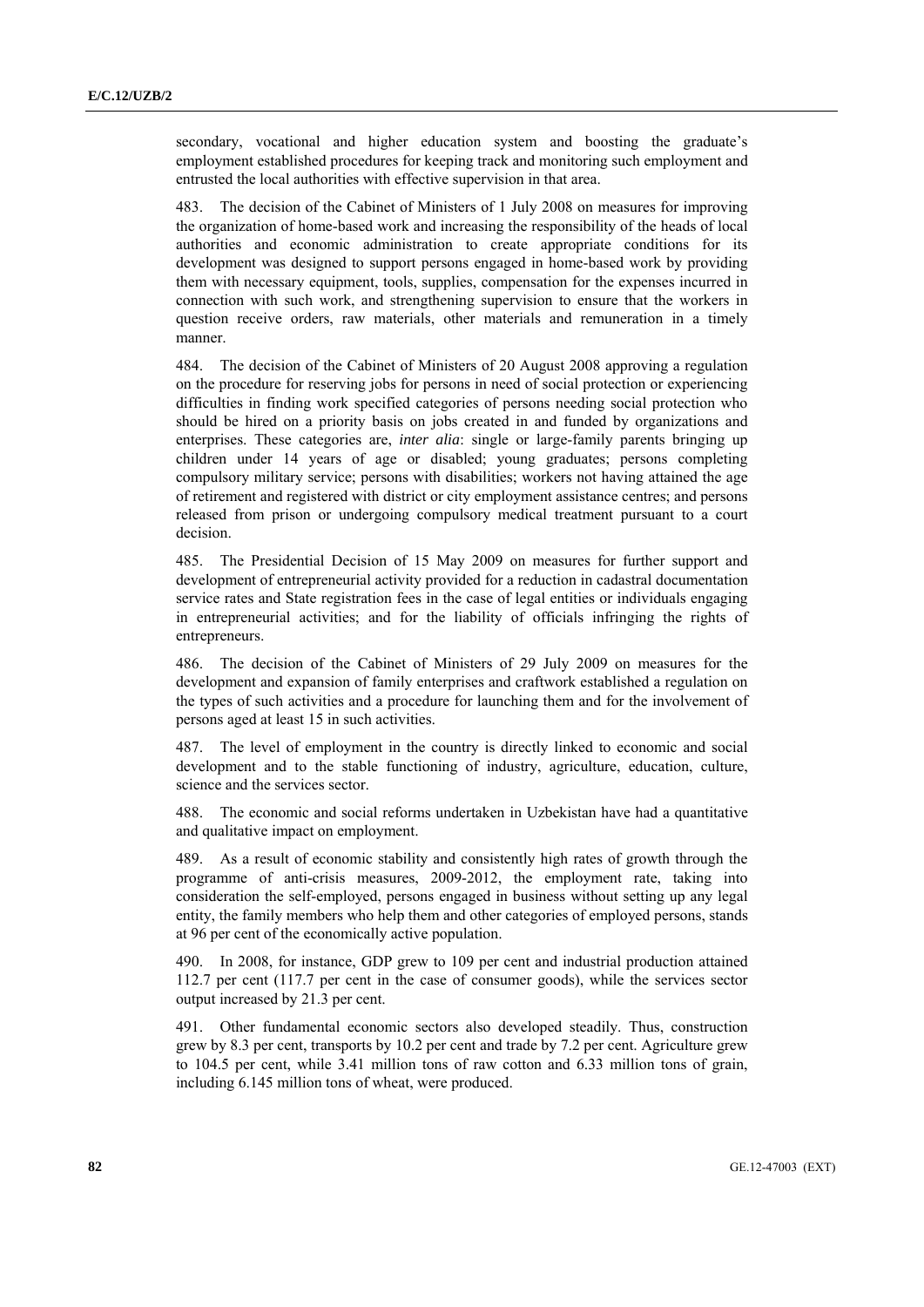492. The Government budget has been over-executed. Instead of an expected deficit, a surplus equal to 1.5 per cent of GDP has been achieved.

493. Foreign investment in the Uzbek economy has consistently increased in recent years. In 2008, it amounted to approximately US\$ 1.7 billion (46 per cent more than in 2007), of which 74.0 per cent consisted in direct investment. Despite the ongoing global crisis, foreign investment in 2009 increased to US\$ 1.8 billion, with direct investment accounting for more than three fourths of that amount. Almost 54 per cent of total investment is funded from equity and personal savings. These developments further vindicate the country's tax policy, aimed at reducing the tax burden and stimulating entrepreneurial investment.

494. The Development and Reconstruction Fund, established two years ago with registered capital that currently exceeds US\$ 3.2 billion, is crucial to the implementation of projects strategic for economic structural reform and modernization and focused on production infrastructure. There are plans to increase the Fund's assets to US\$ 5 billion in the near future. In the last two years, the Fund provided more than US\$ 550 million to finance or cofinance tens of large industrial and infrastructure projects.

495. Of the 423 production units with a total fixed capital of approximately SUM 250 billion that were put into operation in the country through the investment programme, 145 belong to the food sector, 118 to the construction materials industry, 65 to the light and textile industries, 58 to agriculture and forestry, 13 to the chemical and petrochemical industries, and 8 to the pharmaceutical industry.

496. Priority has been given to building and launching facilities in the social sector. Such projects have comprised, *inter alia*, the construction of 169 new vocational secondary schools (colleges) for 113,200 students, 23 academic secondary schools (lycées) for 14,700 students and 69 new schools; and major reconstruction in the case of 582 schools, 184 children's sport facilities, 26 rural medical centres and 7,240,000 square meters of housing.

497. Measures taken to optimize the size of land parcels allotted to farming was a key to the increase in employment in 2008. Private farming units, initially considered inefficient and unprofitable *shirkats* without prospects and vowed to extinction, are currently rightfully regarded as the leading component and cornerstone of agricultural production.

498. Considerable resources and allocations are earmarked for agricultural support every year. Of the approximately SUM 1 trillion channelled into the main forms of agricultural production in 2008 alone, SUM 800 billion concerned cotton production and SUM 200 billion grain production. While in 2009, SUM 1.2 trillion were earmarked for the same purposes.

499. More than SUM 43 billion in 2008 and more than SUM 58 billion in 2009 were earmarked for the relevant fund and used for leasing agricultural equipment.

500. In 2008, farming enterprises accounted for 99.1 per cent of raw-cotton and 79.2 per cent of grain production.

501. Measures taken to reduce further the tax burden on economic entities, cut uniform tax rates for micro-enterprises and small businesses from 10 to 8 per cent (7 per cent in 2009) and lower personal income tax rates while improving the relevant tax scale stimulated the development of firms, small enterprises and private business.

502. As a result, the number of small enterprises in operation increased in the last six years by a factor of 1.9, attaining approximately 400,000.

503. The volume of the industrial output produced by small enterprises increased by almost by 22 per cent, a rate significantly higher than the average indicator for the sector as a whole. As a result, small enterprises' share in GDP increased from 45.5 per cent in 2007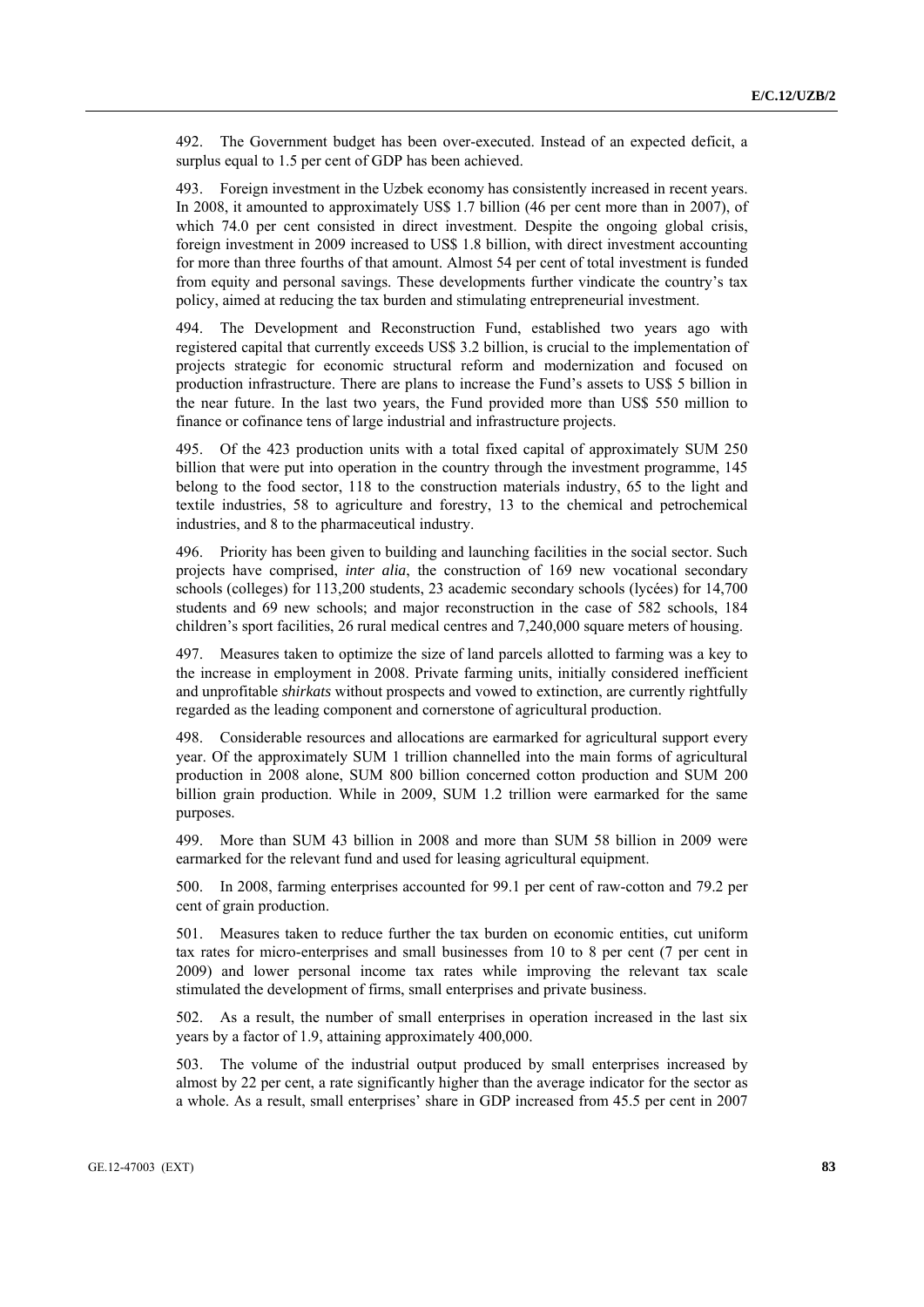to 48.2 per cent in 2008. That sub-sector currently accounts for more than 76 per cent of total employment.

504. Along with the accelerated development of small business and private enterprise, considerable importance is ascribed to the development of the services sector, the broad introduction of various forms of home-based work and the stimulation of livestock breeding in the rural areas.

505. Of the more than 661,000 new jobs generated in 2008, more than 374,000 were created in the small business sector, approximately 220,000 in the services sector, and 97,800 through home-based work.

506. Fastest development rates occurred in the communication, computerization, financial, bank and transport services, automobile repair and household equipment. The dynamic development of information and communication technology services, which in the last four years increased on the average by 50 per cent p.a., is particularly noteworthy. As a result, the share of the services sector in GDP attained 45.3 per cent in 2008, compared to 42.5 per cent in 2007.

507. The development of home-based work through cooperation with production firms is regarded as crucial. Accordingly, a system of incentives has been created for the employing enterprises and the home-workers. Such work made it possible to involve women, especially with many children, and persons with disabilities or limited capacity for work, in the production process. In 2008, home-workers produced items and provided services of a total value of SUM 34 billion. In view of the advantages offered, enterprises that created jobs for home-based work realized savings in excess of SUM 1 billion.

508. Increasing the number of persons raising cattle as part of private subsidiary and peasant *(dekhkan)* farming constitutes another key to promoting employment, especially in rural areas.

509. A system has been set up in the country for selling cattle to individuals and farming enterprises through auctions, extending preferential targeted loans, expanding and improving veterinary services, and providing fodder. The number of cattle auctioned was 20,300 heads in 2008 and 24,600 in 2009. Preferential loans for the purchase of cattle totalled SUM 48.2 billion in 2008, compared to SUM 42.5 billion in 2007.

510. A special form of support for low-income families consists in providing them with cows free of charge. Since 2006, such families have been granted more than 103,000 bovines. As a result, as at 1 January 2009 more than 1.1 million persons were registered as raising cattle as part of private subsidiary and peasant *(dekhkan)* farming, new labour record books were issued to 54,000 persons, and relevant entries were made in the existing labour record books of more than 111,000 persons.

511. In 2010, the job-creation and employment-promotion programme formulated pursuant to the order of the Cabinet of Ministers of 28 September 2009 is aimed at boosting employment and the population's income and standard of living, ensuring effective use of the existing potential of the country's regions and economic sectors through an increase in the demand for labour, and expanding the responsibilities of the Council of Ministers of Karakalpakstan and of provincial, city and regional chief administrations in the area of job creation and practical resolution of issues involved in raising employment.

512. In 2009, the programme translated into 932,600 new jobs, 1.4 times more than in 2008, including:

- 62,600 jobs in large production and infrastructure facilities;
- 311,100 jobs in small businesses, including 203,000 in the services sector, 50,400 in industry (of which 9,000 in the processing of agricultural products and in meat and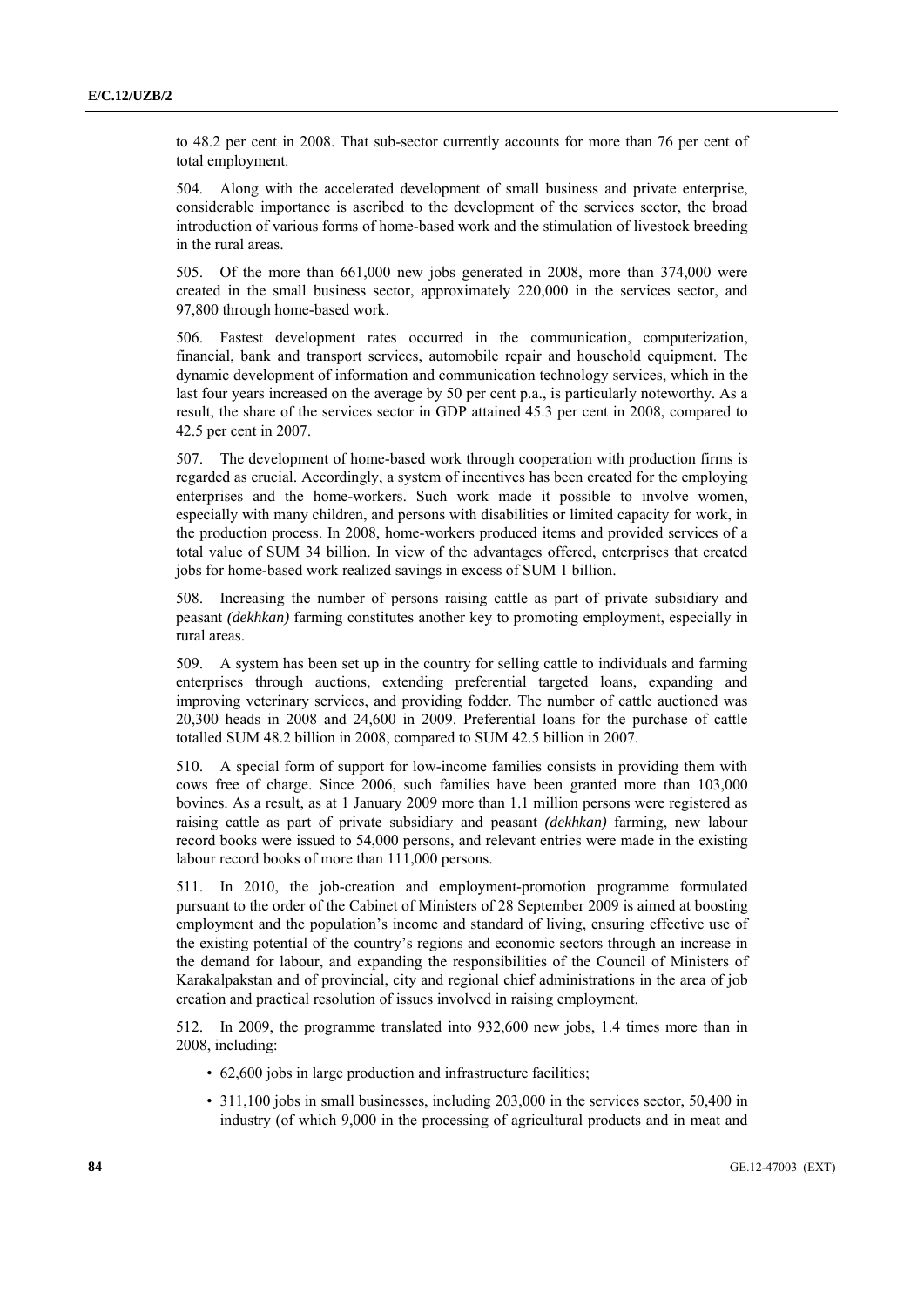dairy production, and 8,500 in foodstuff and confectionery production), 7,400 in garment, footwear and furniture production, 6,500 in the production of construction materials from local raw materials, and 57,700 in other sectors of the economy;

• 77,900 home-based work jobs generated in cooperation with enterprises (mainly in the apparel, silk, furniture and electronics industries), including 52,600 jobs created through the development of the crafts, traditional trades and family enterprises, and 26,000 jobs through contractual work performed at home.

513. Of the total number of jobs created, 213,300 were generated through the implementation of the programme of anti-crisis measures.

514. The measures taken in 2009 contributed to an increase in the number of new jobs in the following provinces with a great number of job seekers: Samarkand (73,000), Kashkadarya (72,000), Fergana (71,000), Andizhan (57,000), Namangan (52,000) and Khorezm (46,000).

515. The programme provides for the creation in 2010 of 950,000 jobs, namely 18,000 more than expected in 2009.

516. The implementation of the programme is monitored by the Ministry of Labour and Social Welfare, by the Ministry of the Economy and, with regard to regional and sectoral programme parameters, by the regional agencies of those ministries.

517. In ensuring the exercise of the right to work, steps are taken to prevent forced labour.

518. Although not a party to the Slavery Convention, Uzbekistan complies with its fundamental provisions. Forced and involuntary labour is prohibited in Uzbekistan.

519. All forms of forced labour are prohibited under Uzbek law. Forced labour, namely coercion to carry out work under threat of any kind of punishment (including as a means of maintaining discipline in the workplace) is prohibited. Work that must be performed on the basis of legislative instruments concerning military or alternative service, in emergencies, in pursuance of a court sentence that has entered into force, or in other circumstances provided for by law are not considered forced labour.

520. Pursuant to articles 43 and 64 of the Criminal Code, a person convicted by a court may be sentenced to work of a punitive nature, consisting of compulsory work with deduction by the State of between 10 and 30 per cent of earnings, performed in accordance with the court's sentence in the person's place of work or in other places determined by the authority supervising the enforcement of the sentence. This type of work may be ordered for a period of between six months and three years. It may not be imposed on persons of pensionable age, persons unfit to work, pregnant women and women on maternity leave, or serving members of the armed forces.

521. On 7 January 2008 Uzbekistan adopted, on the recommendation of the Committee on the Rights of the Child, the Rights of the Child Safeguards Act, which incorporates virtually all of the provisions of the Convention on the Rights of the Child. Article 10 of this Act stipulates that the State must protect children against all forms of exploitation, including physical, mental and sexual aggression and torture and other cruel, harsh or degrading forms of treatment, as well as against soliciting for sexual purposes and involvement in criminal activities or prostitution.

522. In April 2008, in line with recommendations formulated by the Committee on the Rights of the Child and the Committee on Economic, Social and Cultural Rights, the parliament ratified ILO Conventions No. 138 concerning Minimum Age for Admission to Employment (4 April 2008) and No. 182 concerning the Prohibition and Immediate Action for the Elimination of the Worst Forms of Child Labour; and the Government adopted the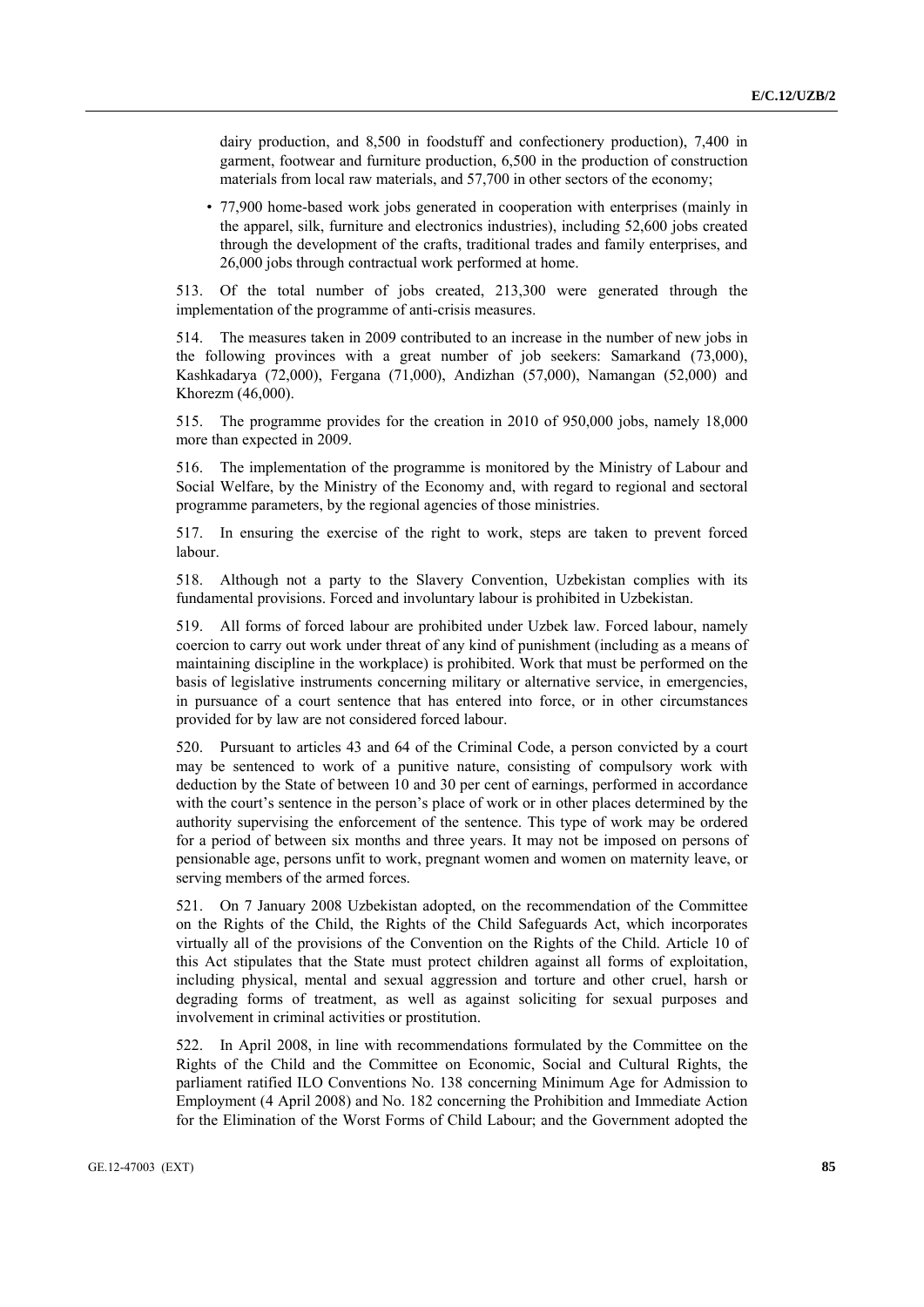National Plan of Action for the implementation of ILO Conventions Nos. 138 and 182, 2008-2010. In accordance with that plan, the legislation and the practices of public bodies, employers and parents were aligned with the provisions of those conventions.

523. The Labour Code stipulates the minimum age for admission to employment. That age has been raised from 14 to 15. In fact, with a view to preparing young persons for work, general-education and special or vocational secondary education students who have turned 15 may be admitted to employment during non-study periods to carry out light tasks causing no harm to their health or moral development and no disruption to their education, subject to the written consent of a parent or person *in loco parentis*.

524. An act of 21 December 2009 amending the Administrative Liability Code in order to improve the legal protection of the rights of minors established administrative liability for citizens, including parents, who use child labour on jobs that may harm a child's health, safety or morals. Employer liability for violating labour and occupational safety and health laws with respect to minors was also increased.

525. A regulation adopted by Government decision regarding the procedure for the practical training of vocational college students of in enterprises, establishments and organizations lays down mechanisms and conditions for such training.

526. A procedure for admitting to employment children aged up to 16 adopted in December 2008 by the Ministry of Labour and Social Welfare and the Council of the Federation of Trade Unions of Uzbekistan regulates in detail labour relations between the employer and workers aged up to 15, *inter alia* requiring completion of general, specialized or vocational secondary education.

527. By joint decision of 29 July 2009, the Ministries of Labour and Social Protection and of Health established a list of types of work characterized by untoward working conditions which may not be performed by persons under 18. The list includes manual picking of cotton.

528. The same ministries, by joint decision of 15 January 2010, adopted a regulation on the mandatory non-admission of minors to employment, specifying the types of work subject to that requirement, laying down working hours and wages for children, prohibiting parents from using force or any punishment to compel children to work, and establishing a procedure for children's participation in family enterprises or craft work.

529. A monitoring system has been set up to prevent forced labour. The bodies participating in the system are the Office of the General Procurator, the Ministries of Internal Affairs, of Labour and Social Protection and of Education, the Centre for specialized and vocational secondary education in the Ministry of Higher and Secondary Specialized Education, the Council of the Federation of Trade Unions of Uzbekistan, the *Kamolot* Youth Movement, the Council of Ministers of Karakalpakstan and local State authorities.

530. In 2008 procuratorial authorities carried out 231 inspections to check compliance with the minors' rights under labour and employment legislation. As a result, 383 recommendations were formulated; warnings were addressed to 336 persons; 347 contestations of documents as illegal were lodged; disciplinary, administrative and financial sanctions were imposed on, respectively, 548, 224 and 81 officials; and criminal charges were brought in 9 cases.

531. In 2009, 260 inspections were carried out. As a result, 439 recommendations were formulated; warnings were addressed to 395 persons; 323 contestations of documents as illegal were lodged; disciplinary, administrative and financial sanctions were imposed on, respectively, 991, 218 and 39 officials; and criminal charges were brought in 27 cases.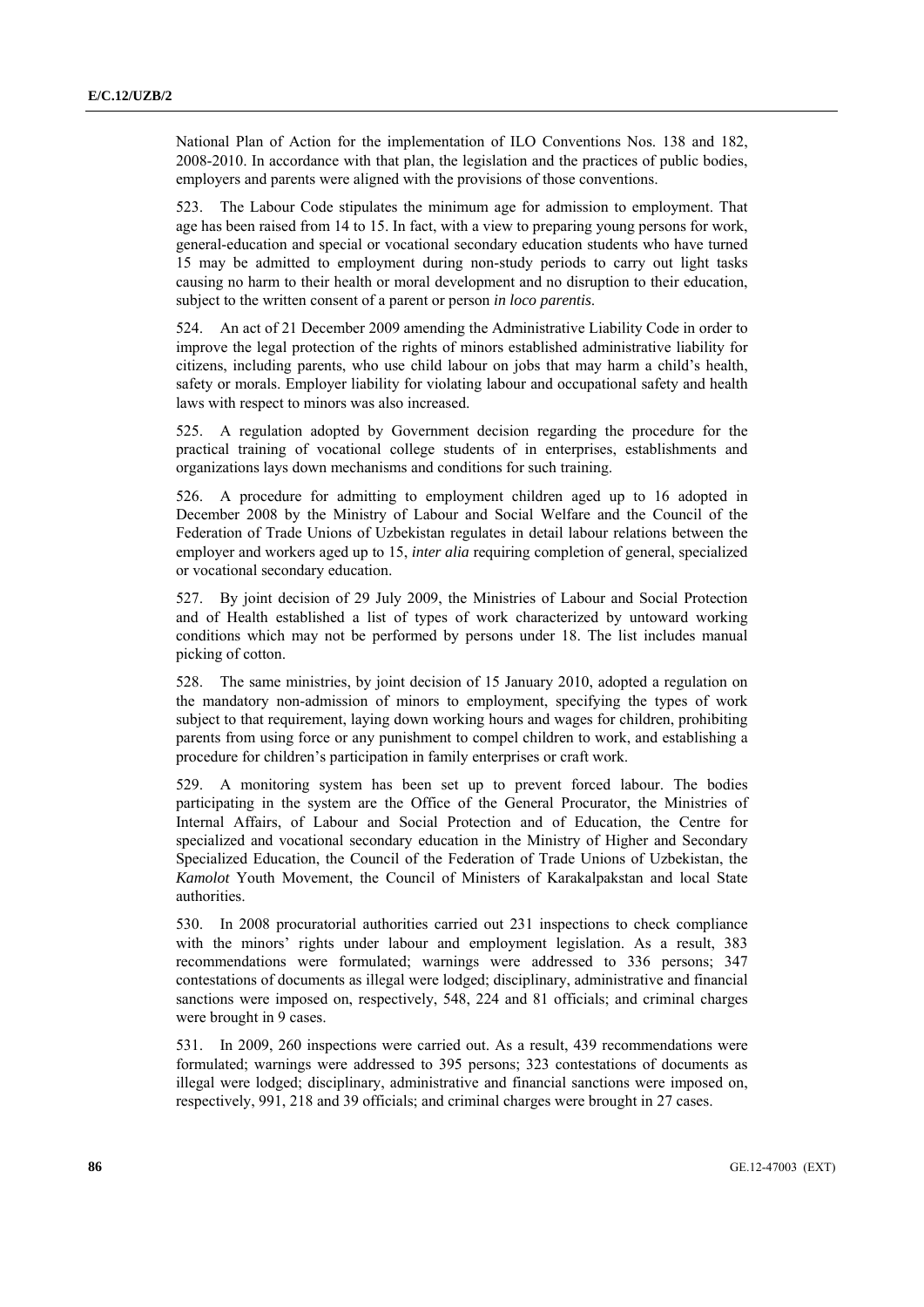532. Measure against forced labour include the adoption of the Human Trafficking Prevention Act of 18 March 2008 and of the National Action Plan against Human Trafficking, 2008-2010, of 5 November 2008, and the creation of the National Rehabilitation Centre which assists and protects human trafficking victims, offers them living and hygienic conditions, food and medication, and helps to provide them with urgent medical, psychological, legal and other assistance, ensure their security, establish contacts with their relatives and promote their social rehabilitation.

533. In the period 2008-2010, the internal affairs services, taking into consideration paragraph 25 of the Committee's concluding observations, investigated under article of 135 of the Criminal Code ("Human trafficking") 3,278 criminal cases involving human trafficking. Of those cases, 1,412 were brought before the court. Of the 2,025 persons prosecuted in that context, 654 were women and 1,371 men.

534. Of the total number of prosecuted women, 1 was under 18; 84 were aged 18-25; 193 25-30; 189 30-40; and 187 were older than 40. Of the total number of prosecuted men, 126 were aged 18-25; 295 25-30; 522 30-40; and 428 were older than 40.

535. For citizens leaving to seek employment abroad, information sessions on the conditions, labour and migration law and customs prevailing in the country of destination are organized at the centre for pre-exit adaptation and training of the External Labour Migration Agency of the Ministry of Labour and Social Welfare. In 2009, 5,002 citizens left Uzbekistan in that framework to work in other countries under bilateral inter-State agreements.

#### **Article 7**

#### **Just and favourable conditions of work**

536. Working conditions within the meaning of the Labour Code consist in the entire set of social and production factors entering into the work process (art. 88).

537. The social factors include, *inter alia*, the wage, working hours, leave and labour protection.

538. The employer is obligated to notify workers in writing and against receipt of any forthcoming change to working conditions at least two months in advance. A worker may appeal to a court against such a change.

539. A worker may request a change to working conditions from the employer, who must reply in writing to announce his or her decision within three days.

540. In order to develop programmes to improve working conditions and labour protection in organizations and establishments, equip work sites in accordance with labour protection rules and prevent industrial accidents, the Cabinet of Ministers adopted by a decision of 12 November 2008 a regulation on the procedure for establishing a labour protection fund in enterprises, organizations and establishments and for utilizing the assets of that fund. The fund is to be financed from the organizations' earnings and with the voluntary contributions of legal entities and individuals, including receipts from abroad and other sources.

541. Compliance with the workers' right to favourable conditions of work is subject to inspection and monitoring by the Labour Protection Department and the regional offices of the State Legal Inspectorate of Labour of the Ministry of Labour and Social Welfare.

542. The Labour Protection Department is responsible for State monitoring of compliance with labour protection law in order to ensure safe working conditions, adequate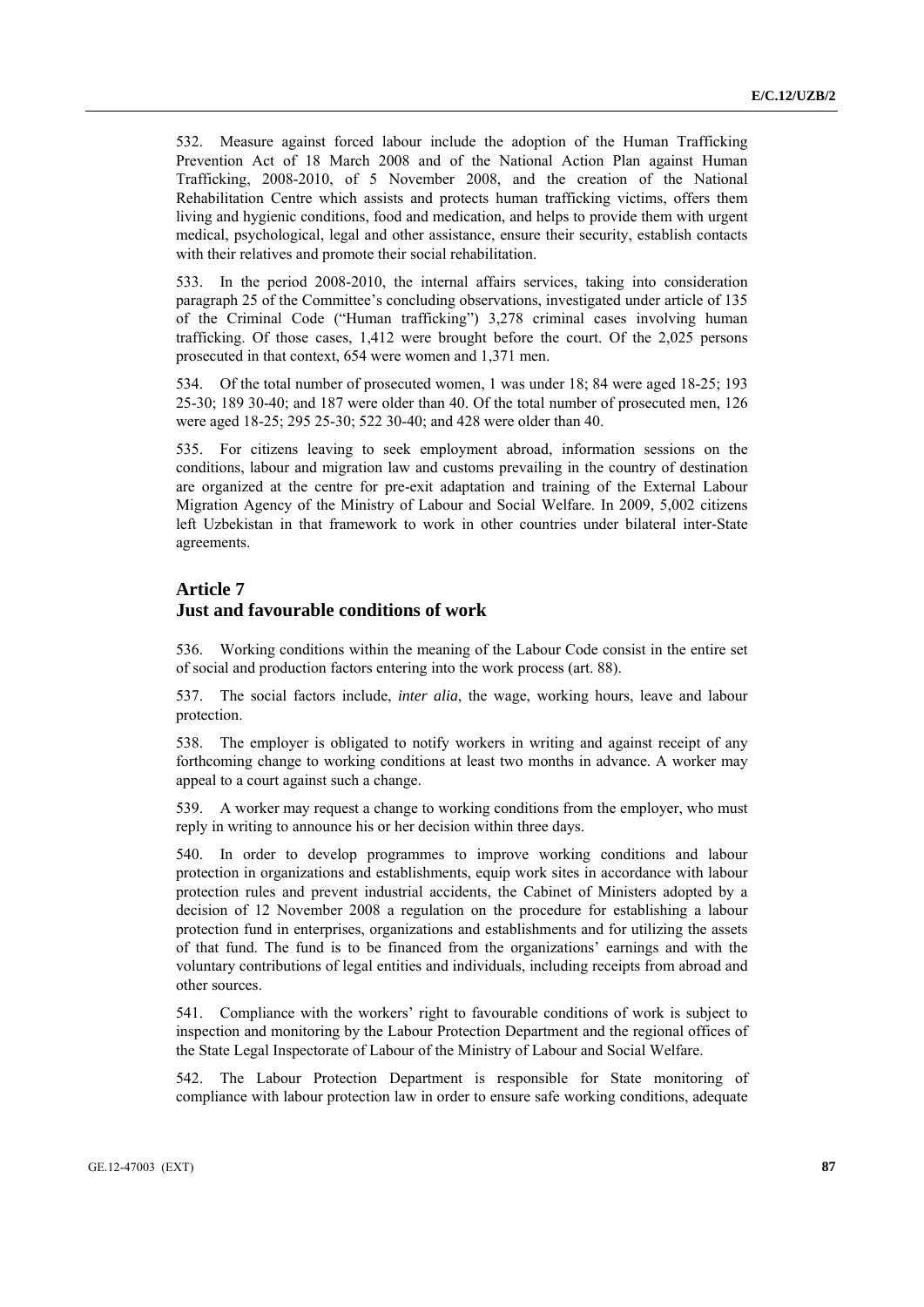prevention and the related legal protection of workers; and to analyze, and identify ways to eliminate, the causes of injuries, occupational diseases and disabilities.

543. The Employers' Statutory Civil-Liability Insurance Act of 16 April 2009 makes it incumbent on the employer to have civil liability insurance coverage for any work-related loss of life or injury, occupational diseases or other damage to the health of any worker. Victims may file a written claim for damages with the employer or the insurer.

544. The Cabinet of Ministers decision of 24 June 2009 implementing the above act lays down the rules governing the insurance in question, specifying *inter alia* the procedure for concluding, amending or denouncing the relevant contract, and laying down the amounts of insurance.

545. The Ministry of Health and the health and epidemiological control services monitor compliance with the workers' rights to labour protection.

546. In 2009 the health and epidemiological control services inspected 13,371 industrial and agricultural enterprises. Based on the findings of those inspections and of laboratory research and on instrument readings, orders were issued to improve working conditions, and measures were taken to reduce the concentration of harmful factors of production at the workplace within the permissible range. In view of gross violations of health standards and rules, the operation of 248 entities was halted, 2,654 officials were sanctioned, and 2,285 persons dismissed.

547. One of the basic measures for preventing occupational diseases consists in periodic medical examinations for workers employed under hazardous working conditions in line with Ministry of Health Order No. 300 of 6 June 2000. Of the 667,806 persons subject to a medical examination in 2009, 93.2 per cent were examined. In that year, 44.3 per cent of the total number of occupational disease cases identified were diagnosed thanks to the medical examinations in question.

548. The annual number of newly recorded chronic occupational disease cases is on the decrease. From 121 in 2009 it declined to 70 in 2005.

549. Of the 70 chronic occupational disease cases recorded in 2009, 19 concerned women. All chronic occupational disease and all acute intoxication cases are investigated according to the established procedure, health-improvement measures are developed and appropriate measures are taken. Basically, of the 70 cases recorded, 19 were diagnosed with chronic intoxication by toxic chemicals used in agriculture; 23 cases were detected in enterprises of the Almalyk Mining-Metallurgical Complex, joint stock company, including 14 cases of silicosis and 1 case of pneumoconiosis; and 9 case involved occupational diseases at cotton plants.

550. The monitoring of working conditions in industrial and agricultural enterprises by the State Public Health Inspectorate has been intensified with a view to preventing occupational diseases. Accordingly, more than 53 health standards and rules and hygiene guidelines regarding occupational health in various industrial sectors and requirements regarding the rating of harmful or hazardous factors in the working environment have been drawn up. A Ministry of Health order on the conduct of medical examinations, both preliminary (upon entry into employment) and periodic (in the course of employment), is currently being drawn up. Every five years, physicians receive further training in occupational medicine in the Tashkent Institute of Continuing Medical Training; and State Public Health Inspectorate specialists conduct roving thematic conferences and seminars for all primary care physicians.

551. Ministry of Labour and Social Welfare orders setting labour protection rules for various industrial, agricultural, academic and cultural areas have been implemented. More than 40 such orders were adopted in recent years and so did a comparable number of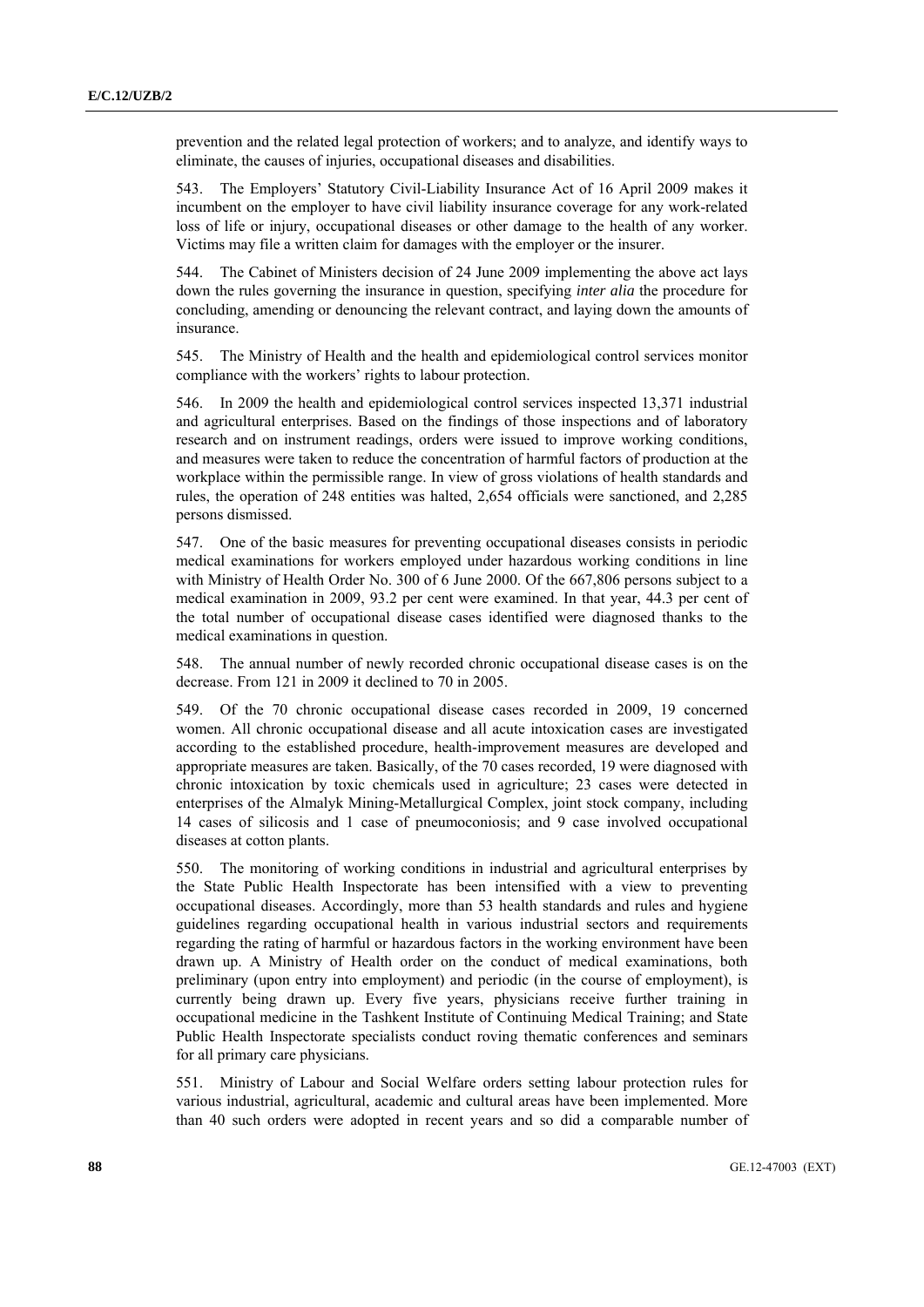specific orders establishing standard rules for issuing free special clothing, footwear and other personal protection items to various categories of workers.

552. Particular attention is paid to labour protection in the case of children and adolescents with a view to preventing damage to their health and physical and mental development. The Ministries of Labour and Social Protection and of Health adopted regulations, by a decision of 15 January 2010, on the mandatory non-admission of minors to employment and, by decision of 29 July 2009, established a list of types of arduous work for which persons under 18 may not be employed.

553. Taking into consideration the recommendation contained in paragraph 51 of the Committee's concluding observations, the Cabinet of Ministers adopted on 19 February 2010 a decision on organizational measures to improve Ministry of Labour and Social Welfare monitoring and supervision of compliance with labour, employment and labour protection legislation.

554. Pursuant to that decision, steps were taken to intensify the activity of the State Legal Inspectorate of Labour, which protects the rights of the parties to labour relations and takes measures to prevent and prohibit, in accordance with the law, forced labour and work-related discrimination.

555. In accordance with the schedule of inspections approved by the National Council for the Coordination of the Activity of Monitoring Bodies, State legal and technical inspectors carried out 1,179 inspections in 2006, 1,171 in 2007, 1,172 in 2008 and 433 in 2009.

556. As a result of such inspections, charges for violations of labour, labour-protection and employment legislation were brought against 4,992 employers and officials in 2006, 6,264 in 2007, 7,224 in 2008 and 4,955 in 2009.

557. Timely payment of wages, whose minimum amount is set by Presidential Decrees, is a key favourable condition expected of employers. Workers are ensured equal pay for work of equal value regardless of gender, nationality or any other circumstance.

558. In 2008, a draft act on remuneration for work, including a definition of "minimum wage", was drawn up and opened to broad discussion.

559. Presidential Decrees increasing the minimum amount of wages are promulgated every year in order to raise the population's standard of living. In the period 2006-2009, that amount was more than quadrupled.

560. Thus, that amount increased in 2006 from SUM 9,400 as of 1 January to SUM 10,800 as of 1 July and SUM 12,420 as of 1 November; in 2007 to SUM 15,525 as of 1 August and SUM 18,630 as of 16 November; in 2008 to SUM 20,865 as of 1 April to SUM 25,040 as of 1 September and SUM 28,040 as of 16 November; and in 2009 to SUM 33,645 as of 1 August and SUM 37680 as of 1 December.

561. In Uzbekistan the principle of equal opportunities for occupational advancement is guaranteed for all, including women. Article 6 of the Labour Code prohibits employment-related discrimination based on, *inter alia*, gender and race. There are numerous examples of women occupying offices in, *inter alia*, the Executive, as deputy ministers; the Legislature, as Oliy Majlis deputies or chairpersons of Oliy Majlis committees; the Supreme Court, as members; and important public associations, as managers.

562. Under the Labour Code, workers are entitled to annual leave for rest and leisure and to retention of their job and average earnings during that period.

563. In addition to basic leave, workers are entitled to leave increments depending on age, health condition and arduousness of their job. Accordingly, minors and persons with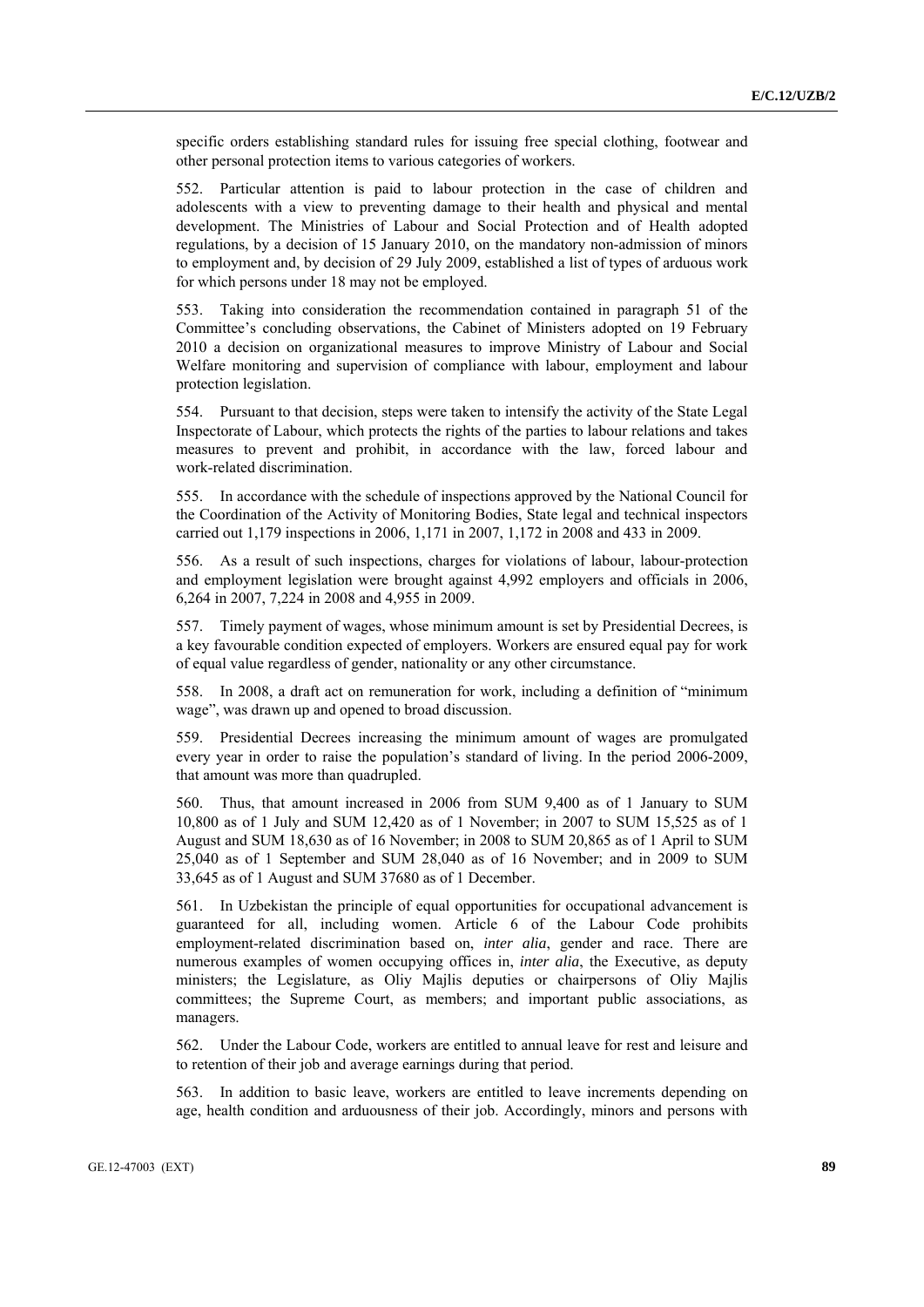category I and II disabilities are entitled to 30 calendar days of leave. The following categories of workers may take their leave in the summer or any time convenient for them: single parents, persons with category I and II disabilities, war veterans, persons under 18 years and part-time students.

564. Through the assistance of trade-union bodies, workers may spend their leave in health-improvement facilities or recreation centres.

565. At the level of enterprises and organizations, significant steps are taken to enhance the collective agreement provisions on which favourable working conditions are based.

566. The percentage of legal entities having entered a collective agreement increased from 84.7 per cent in 2006 to 87.9 per cent in 2009. The 113,000 collective agreements concluded nationwide in 2009 reflected the interests of 4.9 million workers or 92 per cent of employed trade-union members.

567. The content of collective agreements has noticeably improved, largely through procedures for expert review of draft agreements, registration of the agreements adopted and sectoral statistical reporting on their implementation.

568. Analysis shows that more than 80 per cent of collective agreements with enterprises explicitly preclude termination of any employment contract by the employer without the trade-union committee's prior consent. That stipulation protects 98 per cent of employed members of trade unions from illegal dismissal.

569. On the basis of collective agreements, of all employed trade-union members 50 per cent take an extended basic annual leave and 40 per cent additional leave.

570. In 2009, average expenditure per worker for implementing collective agreements in the country amounted to SUM 314,000, having increased 2.7 times in the preceding four years.

571. Once collective agreements are concluded, trade-union organs organize systematic monitoring of their implementation. At least once per year, relevant issues are examined at the general assemblies or meetings of labour associations.

## **Article 8 Right to form trade unions**

572. In Uzbekistan, trade unions function on the basis of the Act on Trade Unions, Their Rights and Guarantees of Their Activity of 2 July 1992.

573. In order to improve trade union activity in line with the promotion of a market economy in the country, steps have been taken to prepare a new version of the above Act. To that end, a provision was introduced in the Government's 2007 legislative agenda (para. 6) regarding such a draft Act, which is currently in the stage of reaching consensus among all public bodies and NGOs concerned.

574. One of the basic entitlements of trade unions, which comprise 6,665,038 members, is the right to bargain with the employer on the main terms of collective agreements and accords on behalf of the workers, and to monitor their implementation.

575. The activity of trade unions is based on national-, sectoral-, regional- and local-level social partnership in respect of labour.

576. In national-level social dialogue, the workers' interests are represented by the Federation of Trade Unions of Uzbekistan, which cooperates constructively with the Cabinet of Ministers and the Chamber of Commerce and Industry and has achieved: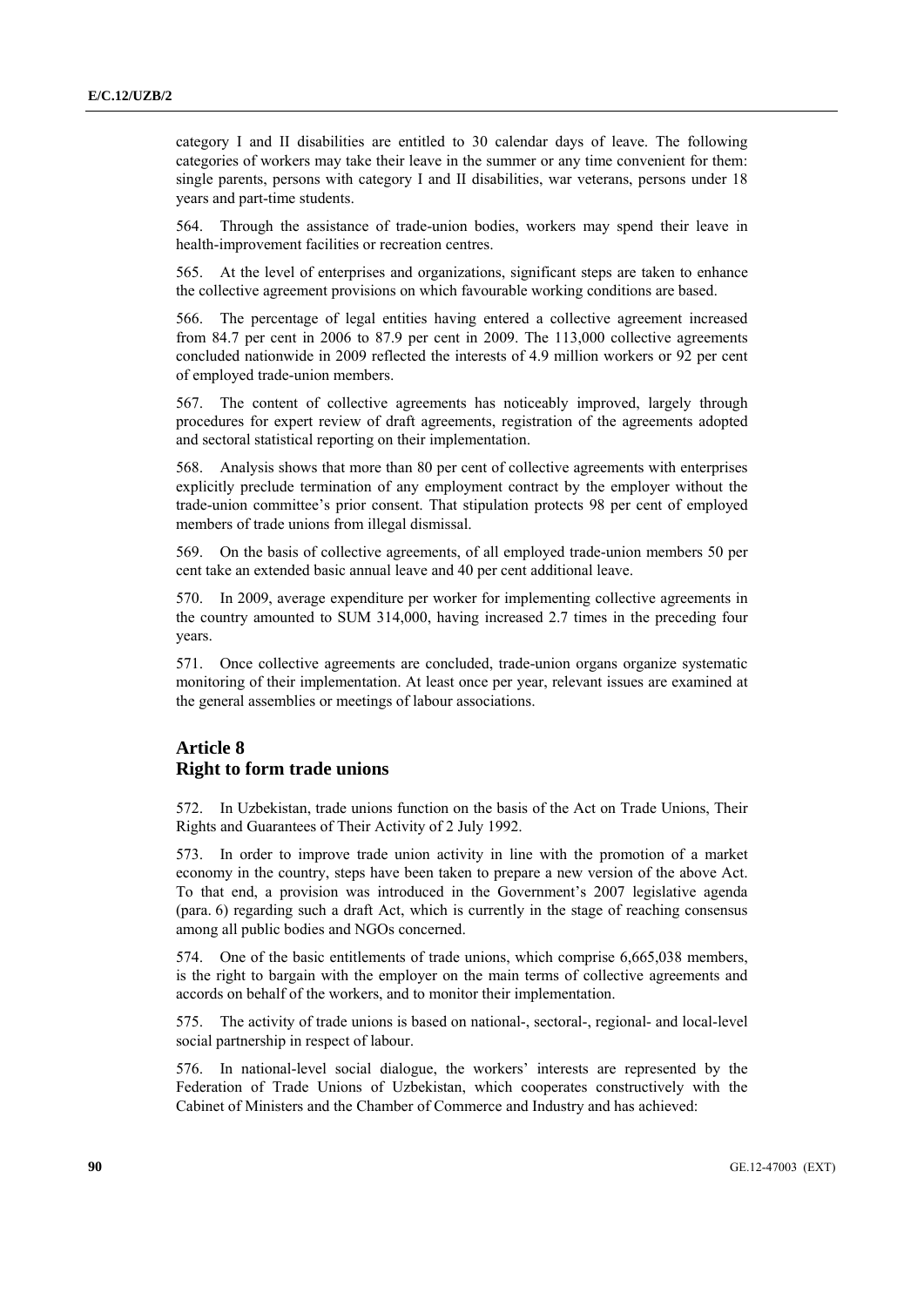- Further improvement and strengthening of the social protection system;
- Readjustments of the minimum wage, which has quadrupled, pensions and benefits;
- Gradual reduction of tax rates for legal entities and a cap on personal income tax;
- The adoption of radical measures to reduce the volume of extra-bank transactions involving disposable funds and thereby ensure the timely fulfilment of State commitments regarding social transfer payments;
- The introduction of sectoral wage scales and a system of work incentives to increase the workers' incomes in sectors financed from the budget (public education, specialized higher and secondary education, health and pharmaceuticals, and culture);
- Reduction in informal employment through systematic measures to boost home-based work, encourage raising cattle in private subsidiary farming units and in farms, and develop the services sector;
- The drawing up of the first collective agreement model, approved by the three social partners: Government (Ministry of Labour and Social Welfare document No. 76/1 of 29 December 2008), workers (Council of the Federation of Trade Unions document No. DZh-05/641a of 29 December 2008) and employers (Chamber of Commerce and Industry document No. ASh-07-2675 of 30 December 2008).

577. The Federation of Trade Unions has formed a partnership with the Legislative Chamber and the Senate of the Oliy Majlis. Trade-union leaders and specialists participate in the meetings of the parliamentary committees on Employment and Social Questions, on Legislation and Judicial Questions, and on Democratic Institutions, Non-Governmental Organizations and Citizens' Self-Governance Bodies. Round tables with parliamentary committees are held on a regular basis.

578. The Federation of Trade Unions cooperates closely with the Ministry of Labour and Social Welfare, the Parliamentary Ombudsman, the National Centre for Human Rights, the Women's Committee, the *Kamolot* Youth Movement and the *Nuroniy* foundation for social support for veterans. Accordingly, trade unions are able to address the interests of various worker categories during collective bargaining.

579. Of the regional agreements currently in force in the country, 14 concern Karakalpakstan, the provinces and Tashkent City; and 44 concern areas and cities subordinate to provincial authorities.

580. Of the sectoral agreements, 80 (including 10 tariff agreements) are national-level; 230 are regional-sectoral and concern Karakalpakstan, the provinces and Tashkent City; and 359 are regional-sectoral and concern areas and cities subordinate to provincial authorities.

581. Sectoral (including tariff) agreements (concluded between the sectoral trade unions concerned and the employers) are key regulatory instruments laying down basic guidelines for the social and economic development of the sector, the working conditions, the minimum wage and guaranteed social benefits for the workers of the sector.

582. As a rule, they contain sections on:

 (a) General provisions, the scope of agreement and the recognition of the trade union;

- (b) The employment contract and employment guarantees;
- (c) Working hours and periods of rest;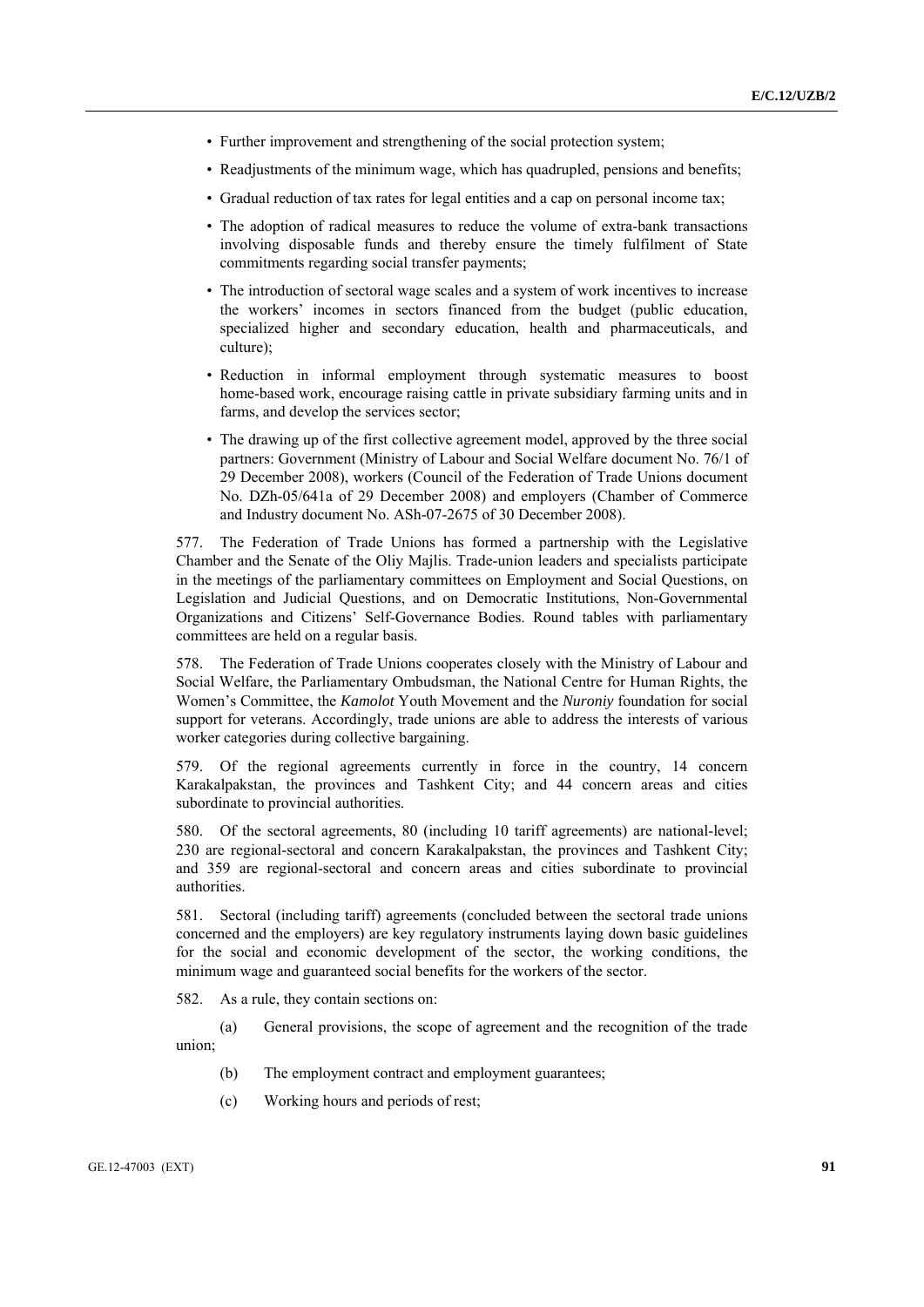- (d) Wages;
- (e) Labour protection;
- (f) Social safeguards and social matters;

 (g) Spiritual and moral instruction and group activities related to physical education and health improvement;

- (h) Guarantees for the activity of trade unions;
- (i) Procedures related to the implementation of the agreement.

583. On the side of employers, parties to sectoral (including tariff) agreements are State and economic administration bodies, public associations and employers' associations.

584. At the level of enterprises and organizations, significant steps are taken to enhance the collective agreement provisions on which favourable working conditions are based.

585. The percentage of legal entities having entered a collective agreement increased from 84.7 per cent in 2006 to 87.9 per cent in 2009. The 113,000 collective agreements concluded nationwide in 2009 reflected the interests of 4.9 million workers or 92 per cent of employed trade-union members.

586. Trade-union organizations are actively involved in the protection of economic, social and cultural rights, including the realization of children's and young persons' rights to health care and leisure activities, the enhancement of the economic potential of women, older persons and rural inhabitants, the defence of environmental rights, and the provision of social assistance to low-income persons.

587. Trade union bodies monitor the fulfilment of the administration's obligation to ensure environmentally sound working conditions, inspect regularly the environment in the workplace and promote the social protection of the interests of victims of industrial accidents or workers with occupational diseases.

588. Under article 13 of the Labour Protection Act, where production takes place under harmful or hazardous working conditions or in especially high temperatures or in polluted environments, workers are issued free special clothing, footwear and other personal protection items, cleaning and disinfecting agents, milk or equivalent dietary items, and food of therapeutic or preventive value.

589. For a number of trades and types of production, enterprises organize medical examinations, both preliminary (upon entry into employment) and periodic (in the course of employment), in accordance with Ministry of Health Order No. 300 of 6 June 2000.

590. Required every five years, the certification of workplace conditions in enterprises and organizations makes it possible to identify any hazardous production factors affecting the health of workers and to take measures to reduce the impact of harmful substances on the organism.

591. Labour protection clauses in collective agreements provide for annual preventive measures to improve the health, sanitary and environmental situation at construction and processing sites, shops and related spaces.

592. As part of public monitoring of enterprises and organizations, trade unions focus on the creation of just and favourable conditions of work by the employers in line with the Covenant.

593. In 2009, training was provided to 60 per cent of the 32,200 workers elected by the labour associations of enterprises and organizations to be responsible for labour protection.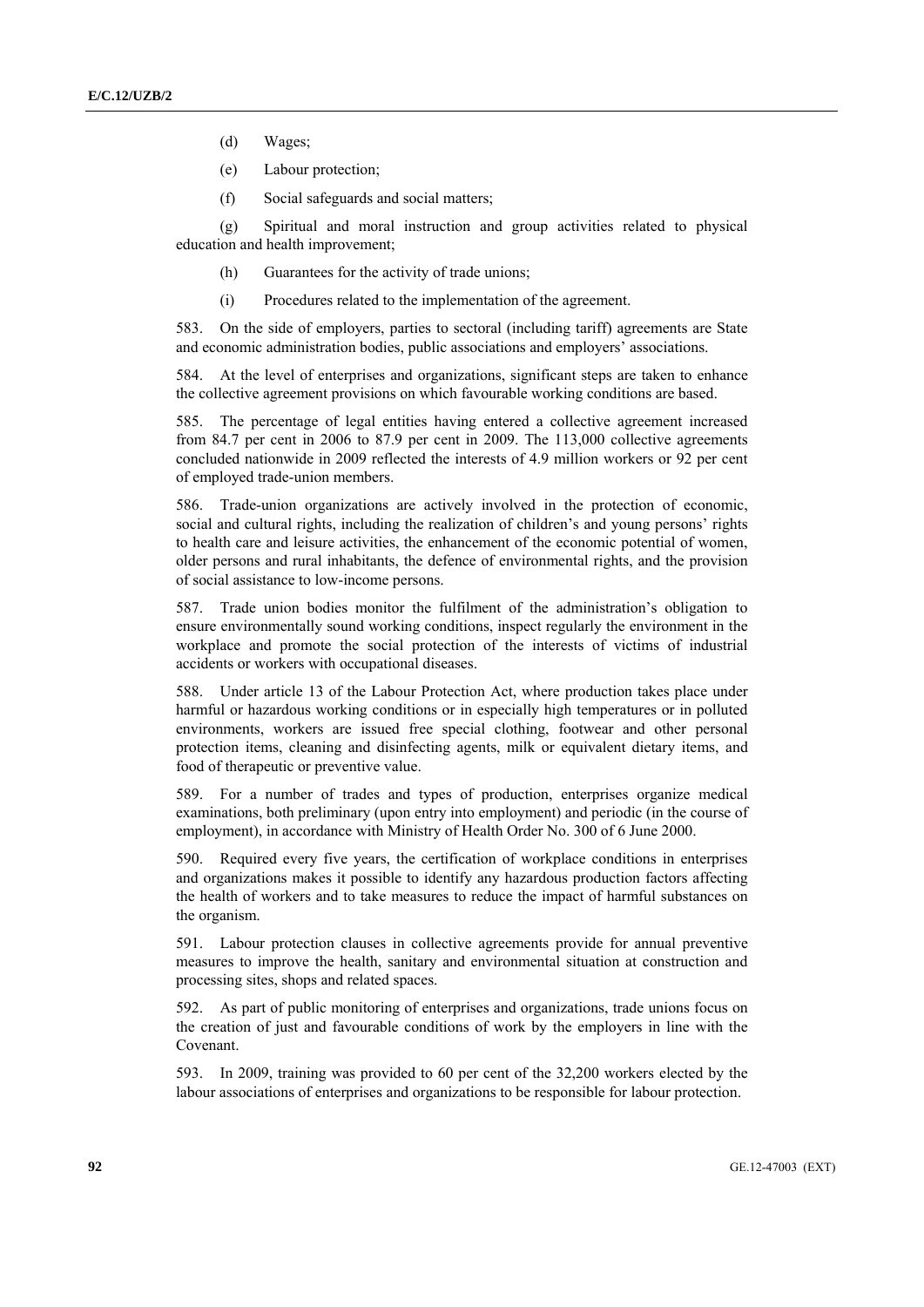594. In 2009, in accordance with article 9 of the Labour Code, labour protection specialists of trade unions examined working conditions and environmental safety in more than 5,500 enterprises and provided practical assistance towards improvement in that area. More than 1,200 legal recommendations regarding labour protection were formulated. Such specialists participated in State committees inspecting the operation of 1,500 production **facilities** 

595. As a result of the measures taken by employers and trade unions to promote environmental safety, labour protection and appropriate working conditions, the country's rates of industrial accidents, fatal ones in particular, decreased in 2009 by, respectively, 2.5 and 4.5 per cent compared to 2008.

596. The Statutory State Social Insurance for Industrial Accidents and Occupational Diseases Act of September 2008 and the Employers' Statutory Civil-Liability Act of April 2009, in whose preparation the trade unions participated, enhanced considerably the social protection of workers affected by work-related injuries or occupational diseases and of their dependents.

597. One of the components of trade union activity consists in the organization of health-improvement and leisure activities for workers' children in children's health camps. Every year, more than 245,000 children aged 7-14 participate in such activities as sojourning or day visitors in 800 facilities.

598. In the last five years, 22,355 children from Priaralya and more than 18,000 children raised in orphanages attended children's health camps free of charge. Trade union committees earmark 10 per cent of free transport passes for children from families with many children or low-income families and children raised in orphanages or residential schools.

599. In the summer of 2009, more than 245,000 children vacationed in health camps; and 120,275 children benefited from health improvement funded through social insurance.

600. In order to make the protection of the rights and interests of young persons more effective, Youth Councils were set up in 2008 and are currently functioning in trade union bodies at all levels.

601. Trade union bodies monitor the implementation of social assistance measures (including activities funded by, *inter alia*, employers, trade unions and sponsors) for older persons, especially those living alone.

602. Trade unions pay special attention to the rural population. During 2009, Year of Rural Development and Improvement, the following initiatives were undertaken under collective agreements and accords:

- SUM 4,296.2 million in financial assistance were provided to 103,698 needy rural workers of 18,893 enterprises and to members of their families;
- SUM 819.1 million in financial assistance were provided to 11,786 rural mothers working in 5,248 enterprises and organizations and bringing up children aged 2-3;
- SUM 997.9 million were used to cover part of the cost of training contracts with 625 enterprises for 1,327 students, internal immigrants and trainees from rural areas;
- SUM 355.4 million were used to cover, in 1,516 enterprises, the cost of pregnancy and maternity leave increments for 6,635 rural women;
- SUM 1,233.3 million were made available, through 7,571 enterprises, to 52,635 rural low-income families or families without a breadwinner;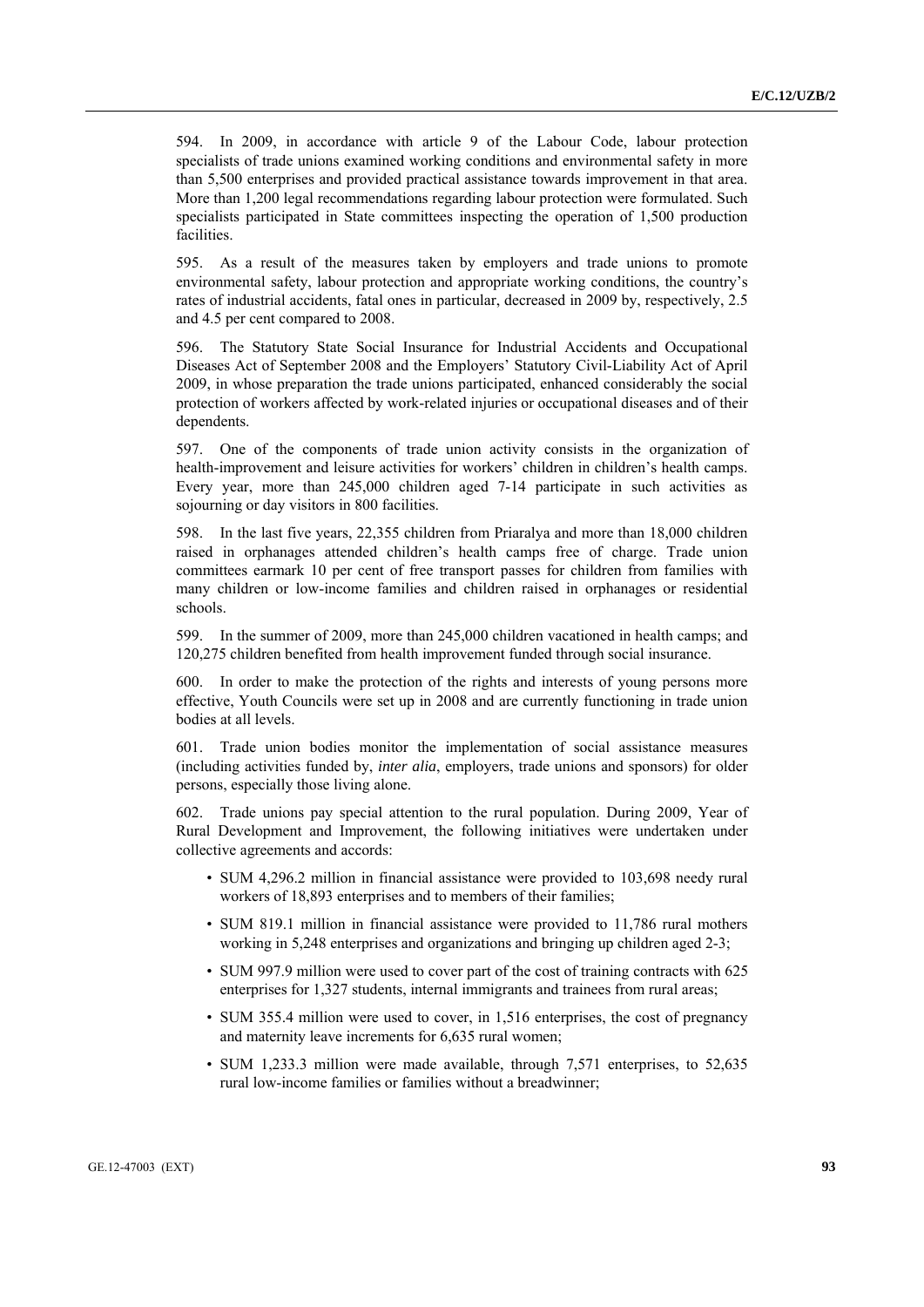- SUM 1,390.2 million were made available in the form of loans, through 239 enterprises, to 1,365 rural families for the acquisition of durable goods for domestic production and for housing construction;
- SUM 1,898.1 million were spent through 9,051 enterprises for full coverage of the cost of transport of 29,305 rural low-income family children to health camps for health-improvement purposes;
- SUM 463.8 million were spent to offer 2,371 workers employed in 1,066 farming units free transport to health-improvement facilities.

603. As part of initiatives undertaken in early 2009 by the Federation of Trade Unions of Uzbekistan in view of the global economic and financial crisis in order to contribute to the implementation of the State programme of anti-crisis measures, 2009-2012, specific activities were planned in the areas of information and awareness-raising, employment support, legal and social protection of workers, labour protection, social dialogue promotion, support for domestic producers, and economic austerity.

604. The following work was carried out in connection with such activities:

- In order to strengthen the social dialogue, a round table consisting of national trade union activists and representatives of the parliament, the Cabinet of Ministers, the Central Bank, the Chamber of Commerce and Industry and relevant ministries and departments was held on 22 April 2009 to discuss a number of problems raised by union members;
- Workshops attended by more than 3,000 persons were held for trade union activists in all of the country's 14 regions to explain the programme of anti-crisis measures;
- A process of remodelling collective agreements has been launched in the real economy in order to align the stipulated benefits and safeguards with the eventual results of entrepreneurial activity;
- In profitable enterprises, additional steps were taken for the social protection of women, low-income or young families, families with many children, war and labour veterans, older persons living alone and persons engaged in home-based work;
- With trade union funds, more than 1,000 new jobs were generated through the construction of health-improvement units, the creation of small businesses, and incentives for raising cattle in private subsidiary farming units.

## **Article 9 Right to social security**

605. From the first years of independent development, Uzbekistan paid considerable attention to building and improving the State's social function, which is aimed at attenuating and overcoming such current negative phenomena as poverty, deepening of inequality and rising unemployment, at stabilizing the population's standard of living and at ensuring a fairer distribution of economic burdens among the various population groups.

606. In view of price deregulation and mounting inflation, regularly rising minimum and average incomes have consistently constituted one of the social protection system's priority targets, cutting in practice across all population sections and the reform process as a whole.

607. The second most important social protection target consists in the adoption of nationwide measures to support the domestic market for consumer goods and to maintain the consumption of basic food and non-food items at a specific level.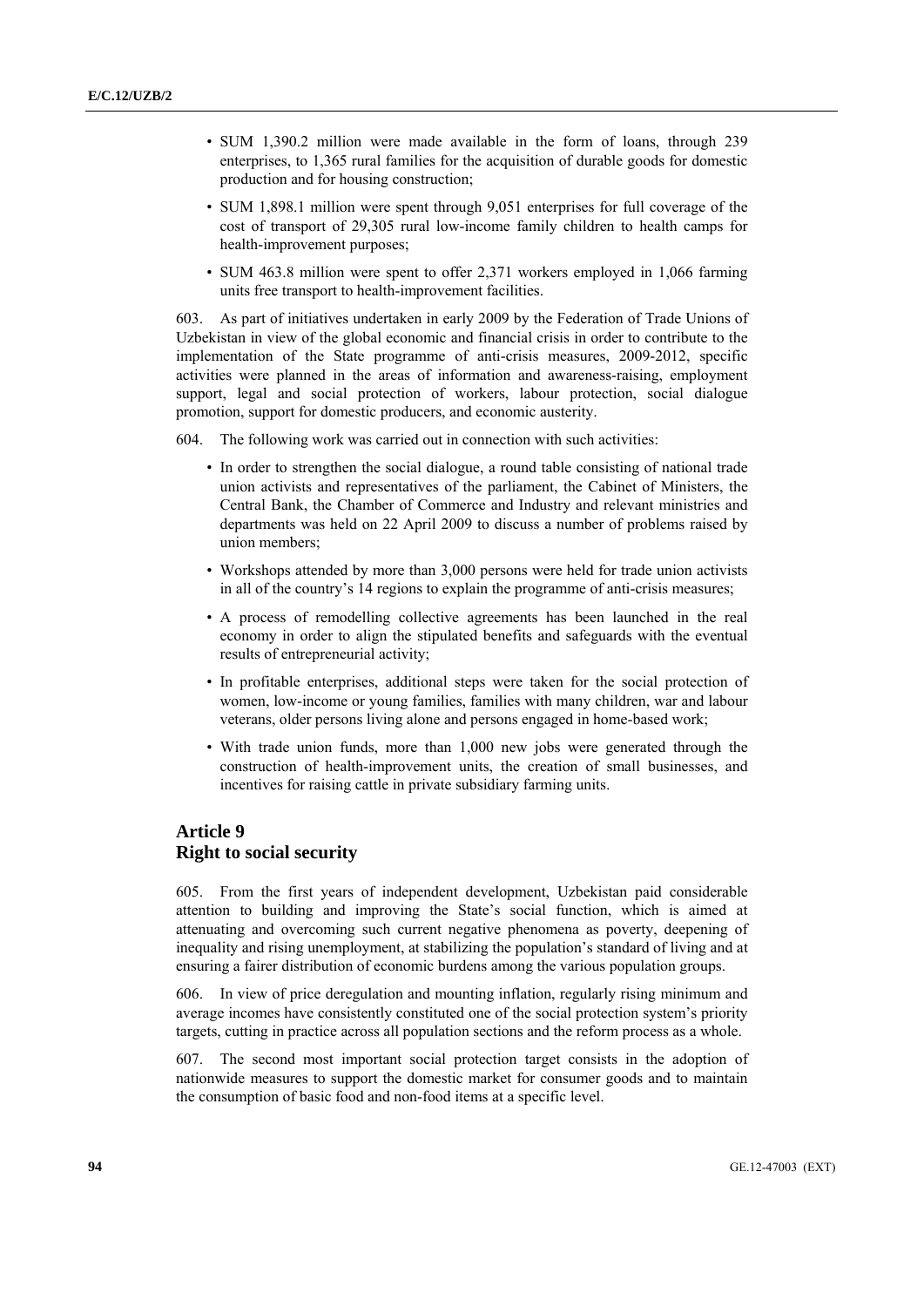608. The third key target of an active social policy consists in carrying out effective social protection and support measures for low-income social groups.

609. The resources of labour associations and public and charitable associations and funds complement State resources in addressing social protection problems and raising the population's standard of living.

610. The legal framework of the social function of the State includes the Labour Code, the Family Code, the Health Care Act, the Disabled Persons Social Protection Act, the Citizens' Pensions Act, the Labour Protection Act and the Social Insurance Act.

611. SUM 390,114.6 million were allocated in the budget to the implementation of the State programme on the Year of Social Protection, adopted by a presidential decision of 23 January 2007, which laid down guidelines for action undertaken by the State and society in helping vulnerable social groups.

612. Measures for the social protection of vulnerable population groups are also taken as part of the Government's strategy for improving the population's well-being, 2007-2011.

613. As a result of such measures, the percentage of the low-income population declined, according to World Bank estimates, from 27 per cent in 2002 to 22.5 per cent in 2008.

614. The Presidential Decree of 19 March 2007 on measures for improving and consolidating the social protection system drew attention to the need for proper targeting of financial assistance to families, avoidance of dependency and monitoring to ensure appropriate use of the funds allocated.

615. The above decree helped *inter alia* to increase the volume of budget allocations to financial assistance for low-income families 1.5 times and lengthen the duration of such payments to 6 months; raise the wages of the teachers, personnel and attendants of the *Muruvvat* children's homes and reduce the work load per teacher; raise by up to of 15 per cent the remuneration of the personnel of sanatoria for war and labour veterans; provide free board for disabled students; and reimburse social workers and teachers dealing with disabled children for transport expenses.

616. Taking into consideration the recommendations contained in paragraphs 49, 53 and 54 of the Committee's final observations, Uzbekistan continues the practice of annual increases to the minimum wage, pensions, allowances and social benefits with a view to the steady improvement of incomes and the general standard of living and to the enhancement of social support.

617. Between 2006 and 2009 the minimum wage quadrupled, rising from SUM 12,420 to SUM 37,680. In 2009, budget allocations to children's allowances and financial assistance to low-income families totalled SUM 861.2 billion.

618. The following forms of social welfare assistance are currently practiced in the country:

- Cash benefit for illness;
- Pregnancy and childbirth benefit;
- Non-working mothers' benefit for the care of children up to age 2;
- Old age, disability and loss of breadwinner allowances;
- Damages for work-related injury or occupational disease;
- Unemployment benefit;
- Allowance to families raising children and financial assistance to low-income families;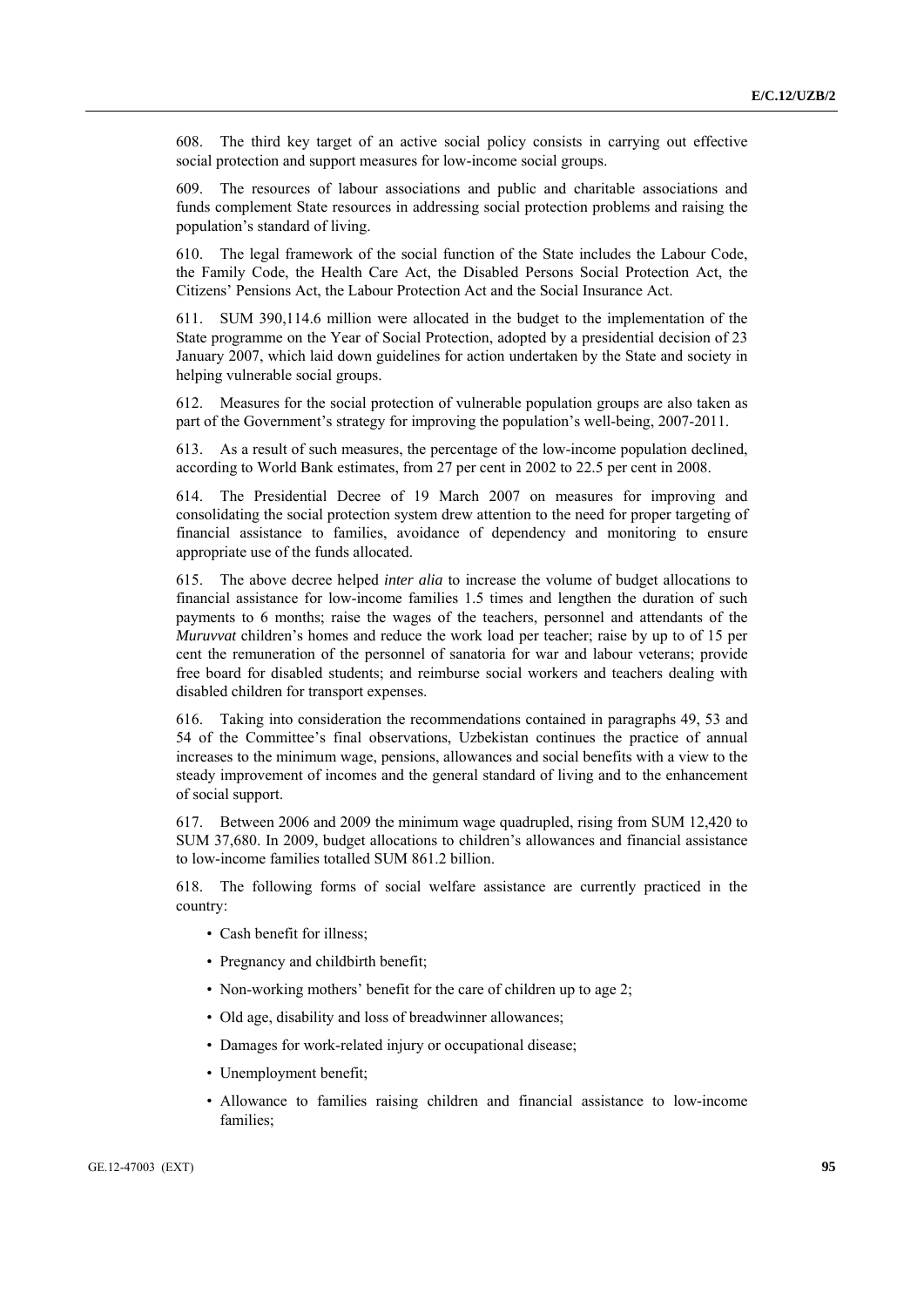619. Targeted social support measures for low-income families are financed from the budget.

620. In 2009, SUM 436.2 billion were paid from the budget as allowances to families with children aged up to 2 and up to 18.

621. Of the 2,346,000 families that in 2009 received benefits from citizens' self-governance bodies:

- 846,500 families received benefits for young children;
- 202,100 families received financial assistance as low-income households:
- 581,500 families received non-working mothers' benefit for the care of children up to age 2.

622. In 2009, unemployment benefits paid by the Unemployment Assistance Fund totalled SUM 2.4 billion.

623. In order to safeguard further the citizens' right to social insurance, article 175 of the Administrative Liability Code provides for liability for unjustified delays on the part of bank managers and other officials in providing establishments and organizations financed under the budget with cash to pay wages, benefits, allowances and other related items.

624. Pursuant to the Presidential Decree of 30 December 2009 on measures for the further improvement of the pension system, pensions, social benefits, compensations and other payments are since 1 January 2010 fixed, funded, reported and monitored by the regional offices of the Extrabudgetary Pension Fund of the Ministry of Finance. The Central Supervisory and Auditing Unit of the Ministry is responsible for the conduct of all inspections as to the accuracy of pensions and benefits granted and for the related monitoring.

625. The State guarantees support for families bringing up children, including orphans, children deprived of parental care, and disabled and vulnerable children.

626. The following social support and social security measures have been developed for children, regardless of place of residence:

- Wages, pensions and social benefits are consistently raised twice a year in order to improve the general standard of living and strengthen the social protection of children. Thus, between 1 August 2004 and 1 December 2009, in monthly amounts, the minimum wage increased from SUM 6,350 to SUM 37,680; the minimum old age pension from SUM 12,920 to SUM 74,660; the minimum children's allowance from SUM 12,920 to 74,660; and the allowance for lacking the requisite number of pensionable years from SUM 7,825 to SUM 45,220.
- Measures have been taken to promote home-based work, conducive to a broad involvement of the population, especially women, in gainful activities in the urban and rural areas, and contributing to higher employment and incomes. Since 2006, more than 190,000 home-based jobs have been created.
- Under the State Pension Act, a system has been established for paying a breadwinner-loss allowance to children, including adopted children and stepchildren, regardless of whether they had been financially dependent on the breadwinner.
- Disabled children receive allowances whose amount depends on the disability category as determined by commissions of occupational medicine experts (VTEK, for children aged 16-18).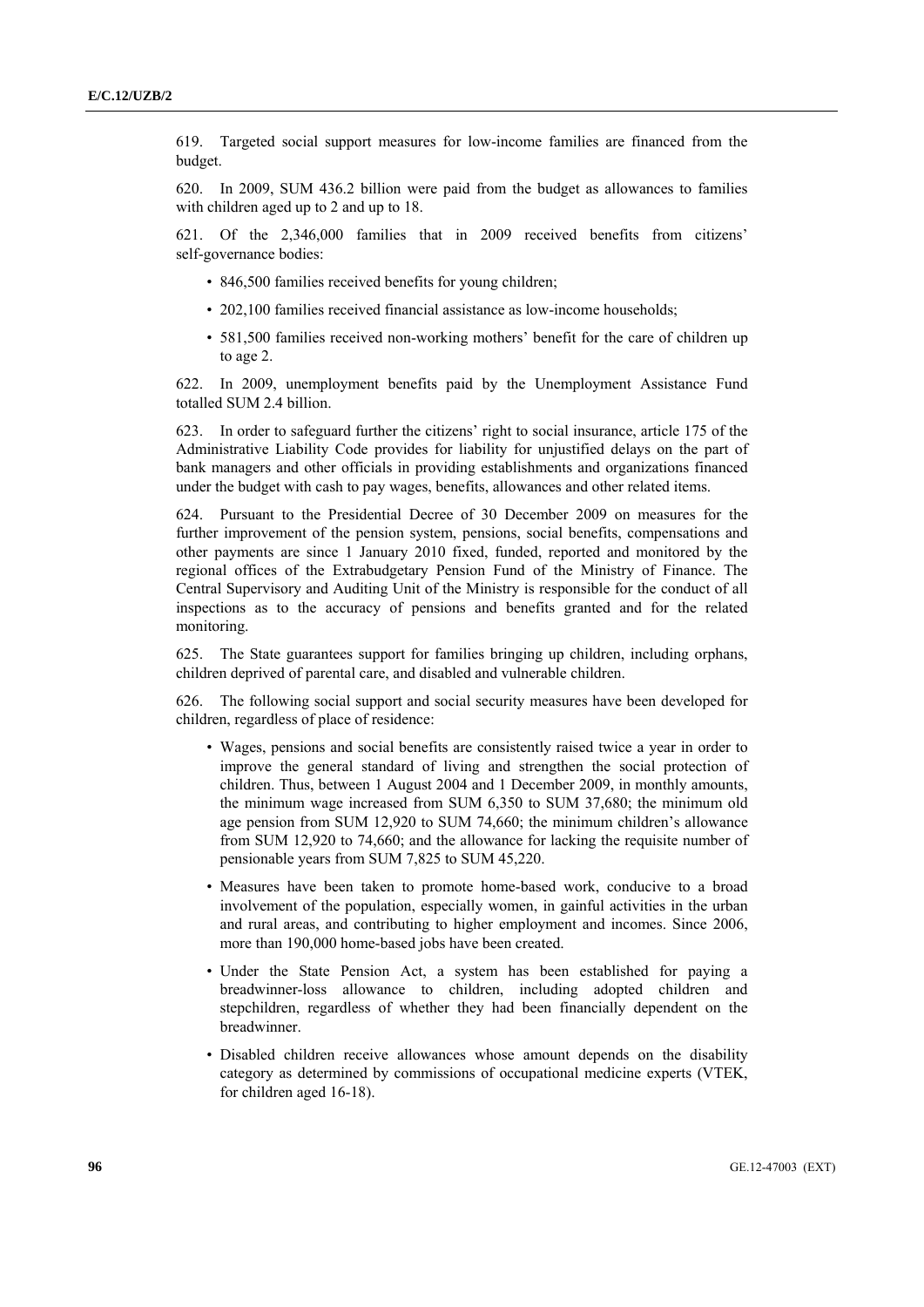- Under the Disabled Persons Social Protection Act, disabled children, in the same manner as adults, receive free of charge technical support and appropriate equipment; medical professional- and social-rehabilitation services; household and transport services; and medication.
- Under the Housing Code, disabled persons and their families enjoy preferential treatment in relation to the attribution, acquisition, construction and use of housing. On attaining majority, disabled children without parents may be provided, on a priority basis, with housing allowing them to lead an independent life.
- Persons who actually take care of a child under 2 receive from the citizens' self-governance bodies a child care benefit (amounting, since 2003, to 200 per cent of the minimum wage).
- The State provides unemployed single parents having many children aged up to 14 or disabled children with support in the form of job creation, special training programmes, free advice and help by labour bodies, and unemployment benefits under the Employment Act.
- Children's communities for children deprived of parental care and under full State care, family-type children's homes, residential schools and medical establishments for children receive support and material and technical assistance under the State budget.
- 627. Currently, according to State Statistics Committee data:
	- 113,000 disabled children aged up to 16 receive social benefits;
	- 689 infants live in infants' homes;
	- 2,709 children live in orphanages;
	- 217 children live in family-type children's homes;
	- 1,371 children live in residential establishments;
	- 84,791 children live in general-type residential schools;
	- 4,398 children live in residential schools for orphans and children without parental care or having lost the family breadwinner;
	- 15,014 children live in residential schools for children with special needs.

628. Of the 15 enterprises furnishing health-improvement social services in the country, 18 provide children with assistance in the area of physical education and sport.

629. All State social programmes aim at providing social support to children in need. Such social assistance is targeted and its particular form depends on the specific characteristics of each of the various categories of socially vulnerable children who receive it.

630. In the period January-May 2009 alone, 961,400 low-income families with children received from citizens' self-governance bodies benefits and material assistance totalling SUM 329.4 billion. Average monthly material assistance amounted to SUM 42,700 for a low-income family and SUM 34,600 for a family with children.

631. Under the *Mekhribonlik* homes regulation, the education and living costs of pupils and students are met by the State in full. The children are provided with nutrition, clothing, footwear and supplies; and are entitled to free access to cinemas, exhibits, museums and sport facilities, and to free use of public urban and suburban transports (except taxis), including the metro.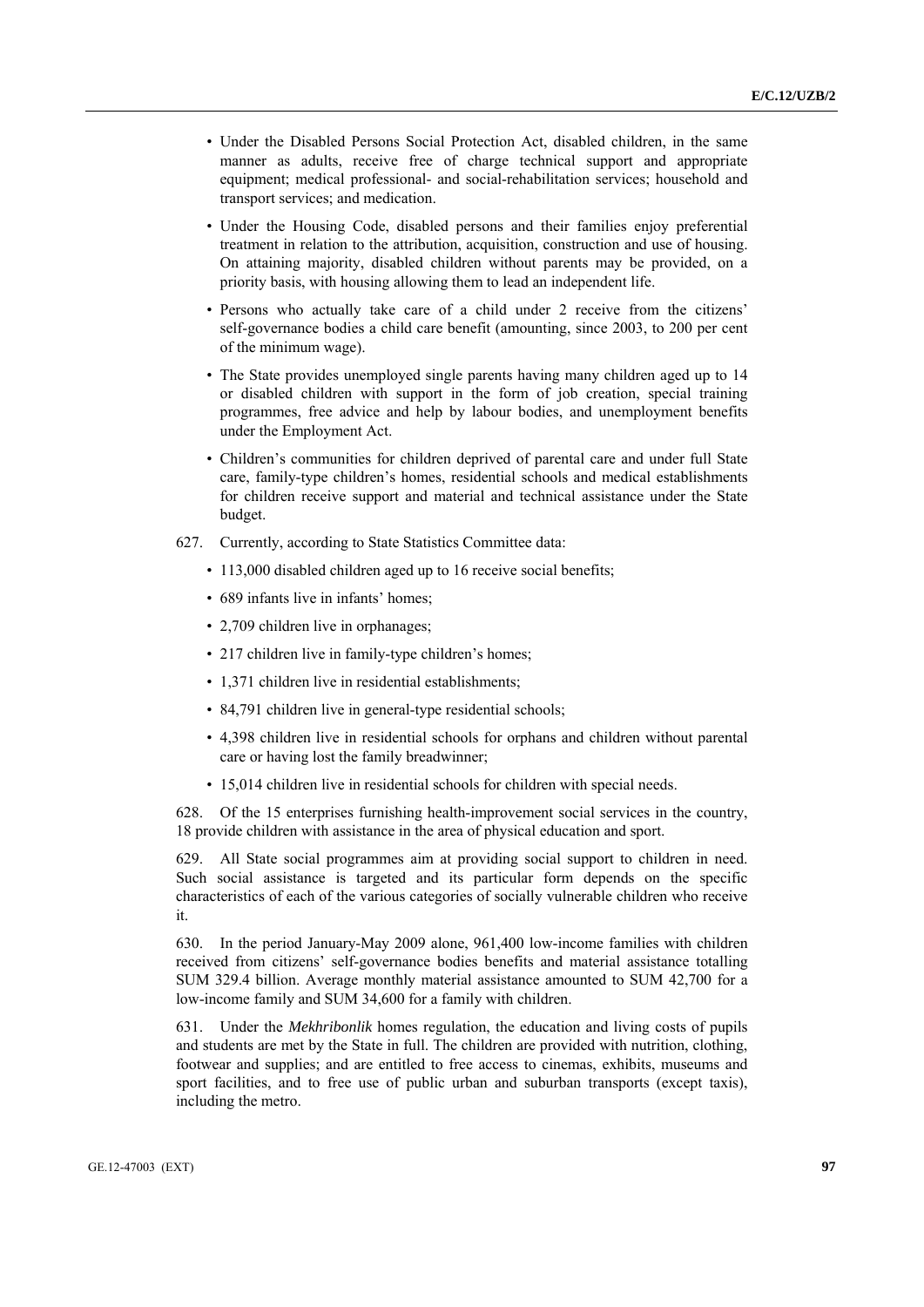632. Under the law, orphans and children deprived of parental care who attend secondary special or professional education establishments are entitled to a cash allowance for personal expenses, and to food, clothing, footwear and personal hygiene supplies.

633. Issues related to the protection of the rights of the disabled are regulated by the Disabled Persons Social Protection Act of 11 July 2008, which provides for a system of State-guaranteed economic, social and legal measures allowing disabled persons to overcome or make up or compensate for vital activity limitations and helping them to participate in social life on an equal footing with other citizens.

634. Accordingly, in line with the Government decision of 18 March 2009 adopting the regulation on the individual rehabilitation programme for persons with disabilities, that programme was implemented in the same year for 108,779 disabled women, out of a total of 114,336.

635. Under the Cabinet of Ministers' decision of 17 June 2009 adopting the regulation on the procedure for reimbursement for the cost of rehabilitation equipment or services, disabled persons may be reimbursed for the purchase of wheelchairs, hearing aids or crutches and for the cost of maintenance of appliances upon presentation of appropriate documents to the regional labour- and social-protection bodies.

636. A key role in the realization of the social rights of persons with disabilities is played by the Uzbek Association for the Disabled, established in 1991 and assisting disabled persons in addressing issues related to health care, employment and their right to leisure and cultural activities.

637. The Tashkent City branch of the Association received humanitarian assistance in the amount of Euros 50,000 and 8,000 from the embassies, in Uzbekistan, of, respectively, Germany in 2008 and Italy in 2010. As a result, targeted assistance was provided to more than 3,500 disabled persons who were particularly in need.

638. Under the Regulation for determining and paying allowances to persons disabled since childhood, which addresses relevant issues, such benefits are granted to disabled children aged up to 16 for a period defined by medical assessment and are paid out by the regional or municipal social welfare offices of the place of residence of the disabled beneficiary or of his or her parents. Allowances are paid to guardians and custodians at their place of residence. If a disabled child is placed in a residential school under full State guarantee or returns from such an institution, the payment of the allowance ceases or resumes as from the first day of the month following the month, in which the change occurred. Children's disability allowances are paid regardless of whether the beneficiary receives other benefits.

639. Under article 180 of the Tax Code, the working mother or father of a disabled child is entitled to a partial tax exemption, namely on four times the minimum wage for every full month.

640. In accordance with the Voluntary Associations Act, the State encourages and supports charitable activities for socially vulnerable children. State organizations and for-profit and non-profit non-State organizations undertake every year charitable initiatives which considerably improve the infrastructure and living conditions in establishments for orphans and disabled children.

641. The following set of NGOs provides social support to various categories of children in need:

- Fund Forum;
- *Soglom Avlod Uchun* Foundation, engaged in the implementation of medical and education programmes and in the dissemination of a healthy way of life;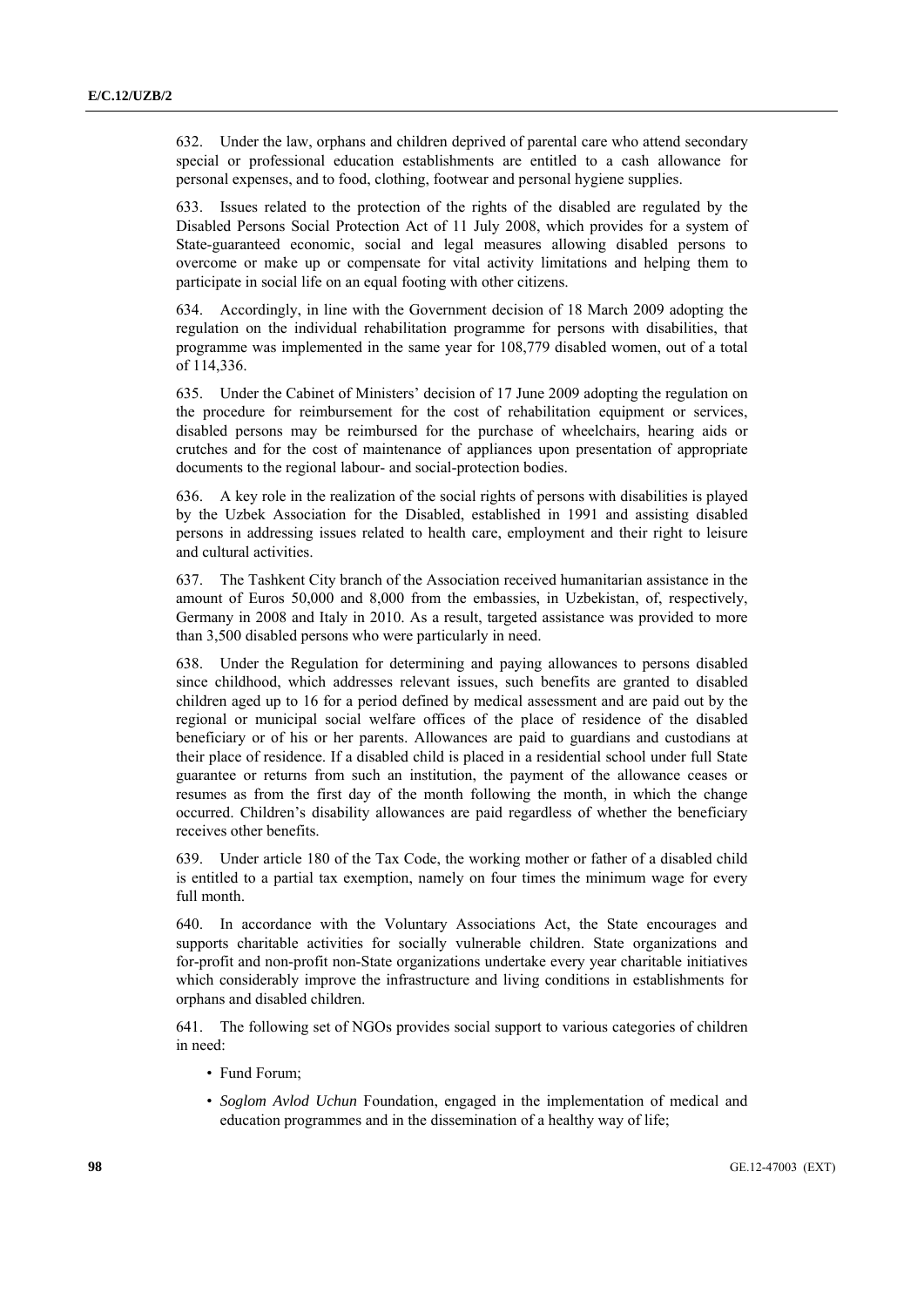• *Sen Yolg'iz Emassan* Children's Foundation, which supports orphans, children deprived of parental care, and disabled or low-income family children.

642. Fund Forum helps to support the 4,480 children living in orphanages by providing such establishments with necessary material, appliances, school supplies, various products, and clothing and toys for the children. In particular, as part of a charitable mission undertaken with "Women's Assembly", specialized institutions for children with special needs and orphanages in the provinces of Djizzak, Khorezm and Fergana and Karakalpakstan received in 2009 toys, sweets, appliances and linen for 1,480 children. "Women's Assembly" and the National Association of Microfinance Organizations and Credit Unions opened special accounts for 112 families raising children with special needs.

643. In the area of education, Fund Forum carries out a series of grant programmes for boys and girls, including an annual study-grant programme, implemented since 2005, for school leavers admitted to higher education institutions on a contractual basis but unable to pay tuition. Of the 229 school leavers rewarded as winners since 2005, 170 were granted coverage of their tuition fees. More than 4,700 persons have participated in the programme since its inception.

644. The scholarship programme for gifted students, launched in May 2006, is aimed at providing incentives for third- and fourth-year students. On a competitive basis, the Fund pays active, gifted and motivated students a special allowance, in addition to normal benefits, for one academic year. Of the more than 4,300 students having participated in the programme since 2006, 400 were rewarded as winners and 45 saw their allowance renewed.

645. In the period 2006-2010, more than SUM 3,255 million were earmarked for various Fund Forum projects and activities designed to identify and comprehensively support gifted and talented young persons and to promote the realization of their economic, social and cultural rights. Such projects helped approximately three million beneficiaries throughout the country.

646. There has been extensive development of social partnerships for the social protection of children. Local-level State authorities (regional administrations) have set up juvenile affairs commissions, which consist of representatives of State bodies, NGOs and citizens' self-governance bodies and which effectively and in a timely manner address the problems faced by vulnerable children. For instance, in Samarkand province alone, more than 10 NGOs deal with the problems of disabled children and develop charitable activities and social support for socially vulnerable children, including orphans and children deprived of parental care.

647. The international non-governmental foundation *Soglom Avlod Uchun* ("For a Healthy Generation"), a non-profit charitable institution, was organized on 23 April 1993 to protect the health of mothers and children and facilitate the children's physical, intellectual and moral development.

648. The foundation and its departments largely focus on charitable activities for children raised in orphanages or special residential schools and children of fallen soldiers. Thus, free visits on Children's Protection Day and national holidays to Tashkent Land and other parks in the country by children raised in orphanages have become a tradition. Moreover, the foundation and its members extend financial or humanitarian assistance to indigent persons.

649. In 2009, as part of a project with the Korea Foundation for International Healthcare (K-FIH) and Samsung company, the Foundation assisted students in 13 of the country's regions with US\$ 16,596.36 during 12 months. Of 26 such beneficiaries, 13 students graduated with a bachelor's degree. In the 2009-2010 academic year, 14 students continued their studies in the framework of that project, with SUM 10,675,000 earmarked to that end.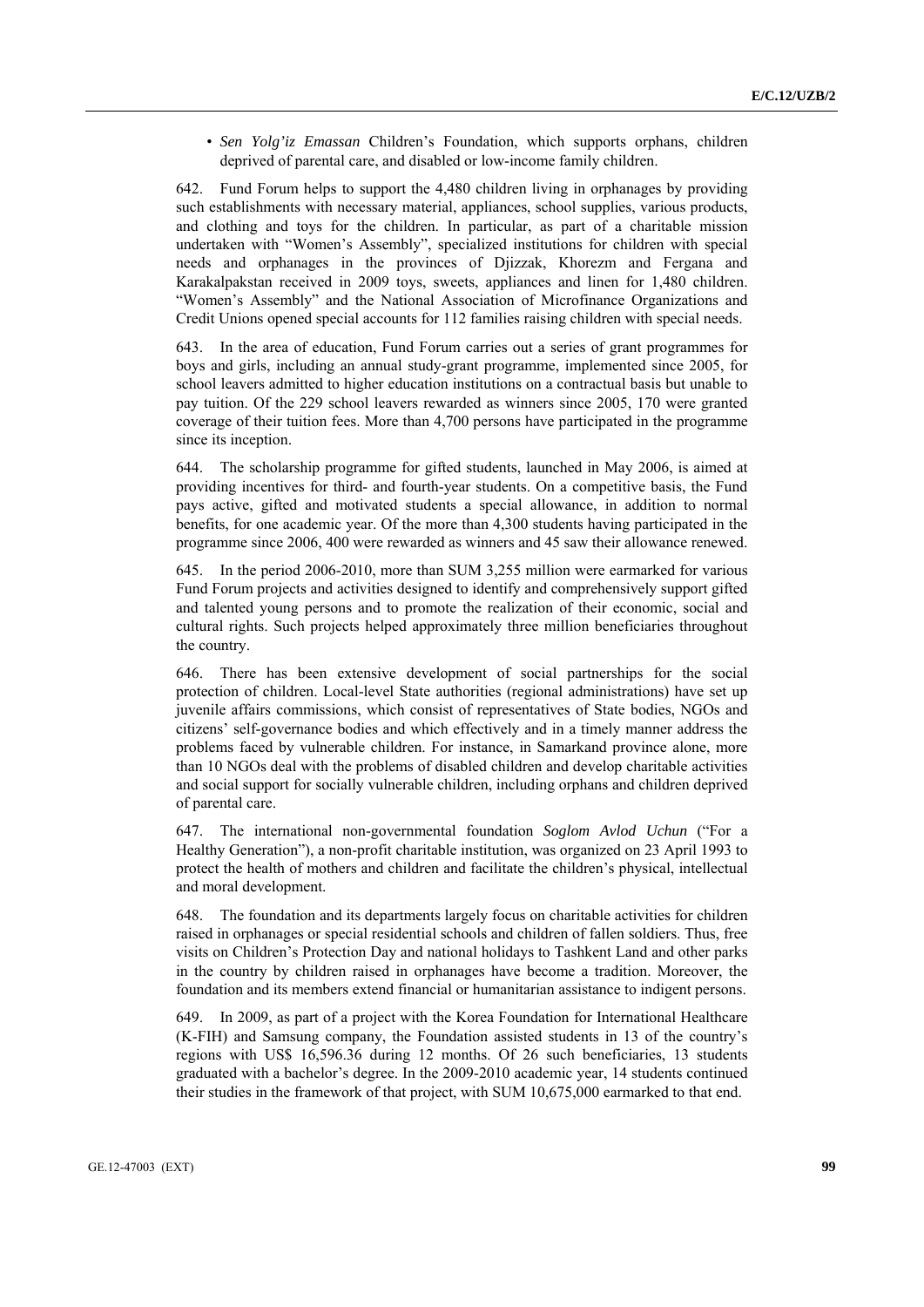650. In 2008, the "AmeriCares" (USA) international humanitarian organization provided 548 wheelchairs, which were distributed through the medical and social welfare system to persons in need in various parts of the country. A similar project was scheduled for 2010. With the organization's help, one year's quantity of medication to lower the level of cholesterol and lipids was offered to 508 patients suffering from chronic heart-affecting ischemia, and 217 of those patients were provided with bioprosthetic cardiac valves.

651. The *Makhalla* charitable foundation helps low-income family students to meet contractual fees. In 2009, for instance, the foundation paid SUM 92.3 million for training contracts for 101 students with disabilities. In 2010, the foundation planned to provide such students with adequate computer equipment and assistance in using the Internet.

652. In 2009, the foundation and its regional branches provided 11,434 low-income families with free cattle of a value of SUM 6,637.6 million, and spent approximately SUM 400.5 million on health improvement for low-income family children. Clothing, footwear, food products and other necessary supplies of a value of SUM 513.3 million were provided to *Mekhribonlik*, *Sakhovat* and *Muruvvat* homes and to low-income families. In 2009, SUM 6,749 million were spent on charitable assistance to 569,415 low-income families.

## **Article 10 Social protection of the family, mothers and children**

653. The Constitution contains a separate chapter (arts. 63-66) on the family. According to those provisions, the family is the primary unit of society and shall have the right to societal and State protection.

654. According to the Constitution, marriage shall be based on the willing consent and equality of both parties. Marriage and family relations issues are regulated by the Family Code, whose main provisions aim to protect women's rights in the family and prevent discrimination against women in family relations.

655. Under article 3 of the Family Code, all citizens shall have equal rights in family relations. Any direct or indirect restriction of rights, or the establishment of direct or indirect privileges at the time of entry into marriage or interference in family relations on the grounds of gender, race, ethnic origin, language, religion, social origin, views or individual or social status or other circumstances is prohibited.

656. The citizen's rights within family relations may be restricted only on the basis of the law and only to the extent necessary for the protection of the moral integrity, honour, dignity, health, rights and lawful interests of other family members and citizens.

657. Under article 13 of the Family Code, marriage is concluded in civil registry offices. Refusal of such an office to register a marriage may be appealed against directly before a court or the supervising authority of the office.

658. Marriage may not be concluded between:

(a) Persons one or both of whom is already registered as married;

 (b) Relatives in directly ascending and descending lines, between siblings, and between adopter and adoptee;

Persons, at least one of whom has been declared by a court to be legally incompetent on the grounds of mental disorder or feeble-mindedness.

659. In order to prevent any negative effects related to the spouses' health, persons intending to marry must undergo a medical examination, available free of charge. According to the regulation on medical care for persons entering into marriage, adopted by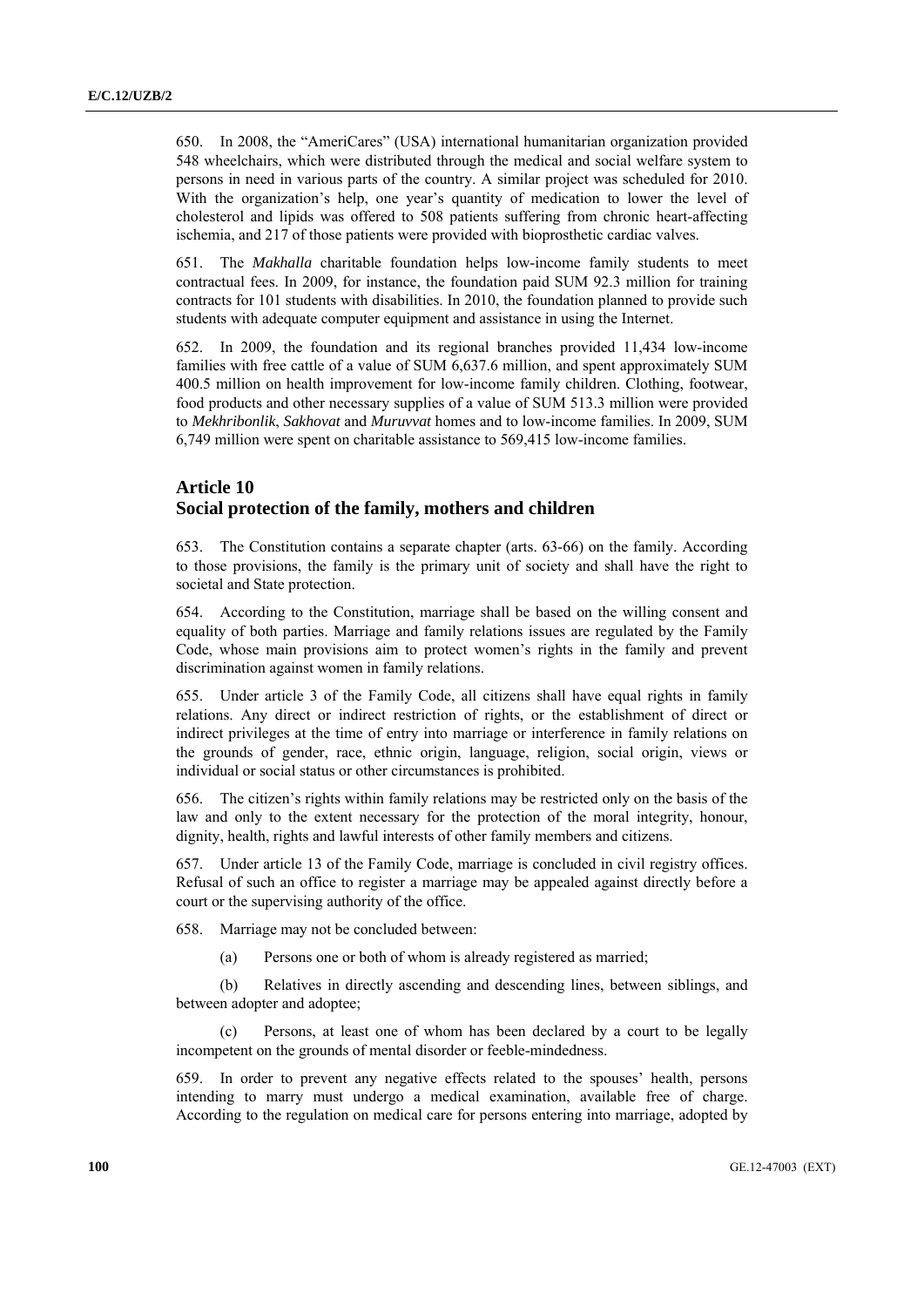a Cabinet of Ministers decision of 17 April 2007, persons over 50 are examined only if they consent. The persons examined are informed of any diseases diagnosed and the possible consequences thereof.

660. According to the Family Code, a marriage shall be declared null and void in the following cases:

- Infringement of the conditions and procedure for the conclusion of a marriage:
- Conclusion of a fictitious marriage, namely where one or both of the spouses entered into marriage without the intention to form a family;
- Concealment by either spouse from the other of any venereal disease or HIV-infection, provided that the other spouse files a relevant petition with a court.
- 661. A marriage may be declared null and void solely through a judicial procedure.

662. The Criminal Code incriminates, in article 136, coercing a woman to enter or preventing her from entering marriage; and, in article 126, polygamy.

663. Thus, Uzbek law prohibits forced marriages and guarantees judicial protection of women's rights in the case of coercion or polygamy.

664. Under article 15, the minimum age for marriage is 18 for men and 17 for women. If there are valid reasons or exceptional circumstances, the regional chief administrator of the district, city or town where the marriage is being registered may, at the request of the persons wishing to marry, reduce the age of marriage by up to one year.

665. In view of the definition of the child in the Rights of the Child Safeguards Act in line with the Convention on the Rights of the Child as a person under 18 years of age, intensive discussion is currently taking place as to the possible establishment of 18 as the minimum age for marriage for both men and women. A change of attitude towards age of consent for women is occurring among the general public. Currently, one third of women marry at the age of 19 and 56 per cent marry between the ages of 20 and 24, which is appropriate from the point of view of fertility and preparedness for family life.

666. As part of a 2008 review of Uzbek legislation to assess compliance with international law standards in the area of gender equality, the Centre for Monitoring the Implementation of Legal and Regulatory Acts under the Ministry of Justice proposed amending the Family Code to set the minimum age for marriage for women at 18.

667. The Labour Code and other legal and regulatory instruments provide for additional guarantees for women and persons with family responsibilities. Thus, among other provisions, employers:

- May not refuse to hire women workers or reduce their wages for reasons associated with pregnancy or children. Knowingly unlawful refusal to hire a woman or dismissal of a woman on the grounds of pregnancy or childcare entails criminal liability of hiring officials (article 148 of the Criminal Code).
- May not subject pregnant women and women with children aged up to 3 to any trial period before hiring.
- May not assign women to arduous tasks, underground work or lifting or carrying loads exceeding the maximum permissible limits.
- Must grant women pregnancy and maternity leave consisting of 70 calendar days before and 56 calendar days after the birth (70 days if there are birth complications or two or more children are born), paying them throughout that period a social benefit equal to 100 per cent of their average earnings.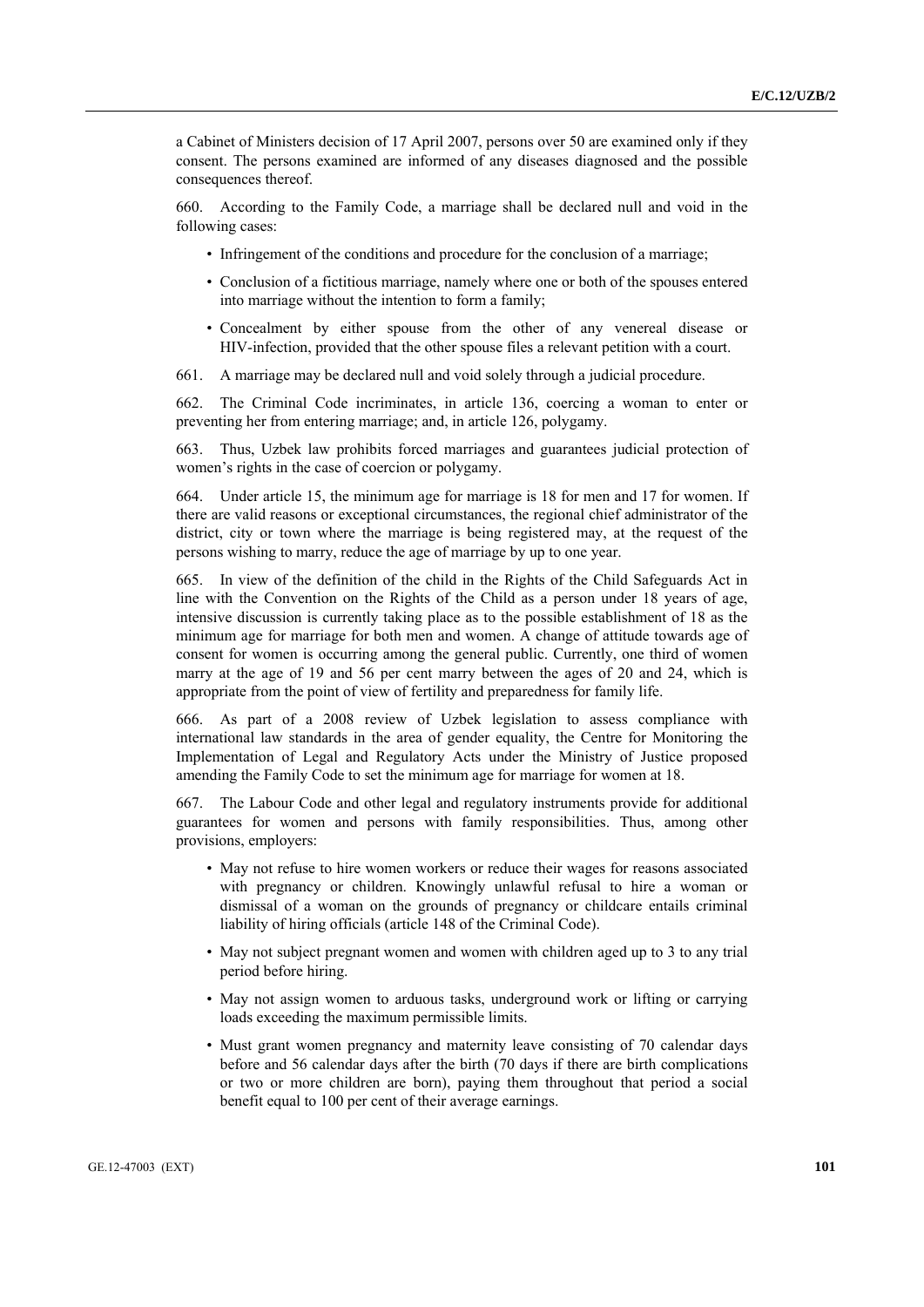• Must grant women who so request, after the end of pregnancy and maternity leaves, a childcare leave:

 (a) Up to attainment by the child of age 2, paying during that period a benefit twice the national minimum wage;

- (b) Thereafter, up to attainment by the child of age 3, without pay.
- Must establish for female workers with a child under 2 pauses during the workday for feeding the child, such pauses being included in work time and paid at the average wage rate.
- In establishments or organizations financed from the budget, must establish for female workers having children under 3 a reduced (35-hour) workweek without any decrease in wages.
- In the case of pregnant women and based on a relevant medical certificate, must lower the production or performance requirements or transfer such workers, and also women with children under 2, to a job that is less arduous or involves less unfavourable production factors, at the same average wage.
- May not require pregnant women and women with children under 14 to work in the night, overtime or on days of rest or holidays, or to travel on business, without their consent. Assignment of pregnant women and women with children under 3 to night work is permissible only on the basis of a medical certificate stating that such work is not hazardous for the mother's or the child's health.
- At the request of a pregnant woman with a child under 14 (or 16 if the child is disabled), including children under her care, must allow her to work only part of the workday or workweek.
- At the request of a pregnant woman or a woman having given birth, must grant her a leave before or after pregnancy or maternity leave or after childcare leave.

668. Under article 238 of the Labour Code, the guarantees and benefits to which mothers are entitled (*inter alia*, limitation of night and overtime work, work on days of rest and travel on business; additional leave; and favourable work arrangements) are also extended to fathers bringing up children alone (in the case of, *inter alia*, the mother's death, loss of parental rights or prolonged hospitalization); to the guardians or custodians of minors; and to grandparents or other relatives who actually bring up children deprived of parental care.

669. Under the Labour Code, the realization of labour rights and guarantees is incumbent upon the employer. The internal regulations of an enterprise and the employment contract concluded with a worker may not stipulate conditions less favourable to the worker than the provisions of the law. Under article 5 of the Code, any such conditions that are nevertheless included in a labour contract or agreement shall be null and void.

670. The State Pension Act provides for various important additional rights and guarantees for women (*inter alia*, possibility to retire earlier or after shorter service than men; inclusion in the pensionable length of service of any periods of care for children or stepchildren aged 3 or younger, within an overall limit of six years; and right to retire five years before statutory retirement age in the case of women having completed at least 15 years of service and brought up five or more children up to the age of 8).

671. Families, women and children receive special attention; in his annual statement concerning social and economic goals, the President of Uzbekistan gives priority to issues relating to the protection of mothers and children. State programmes, including priority tasks with special social and humanitarian value, in support of the family, mothers and children were formulated and approved in connection with the proclamations of the Year of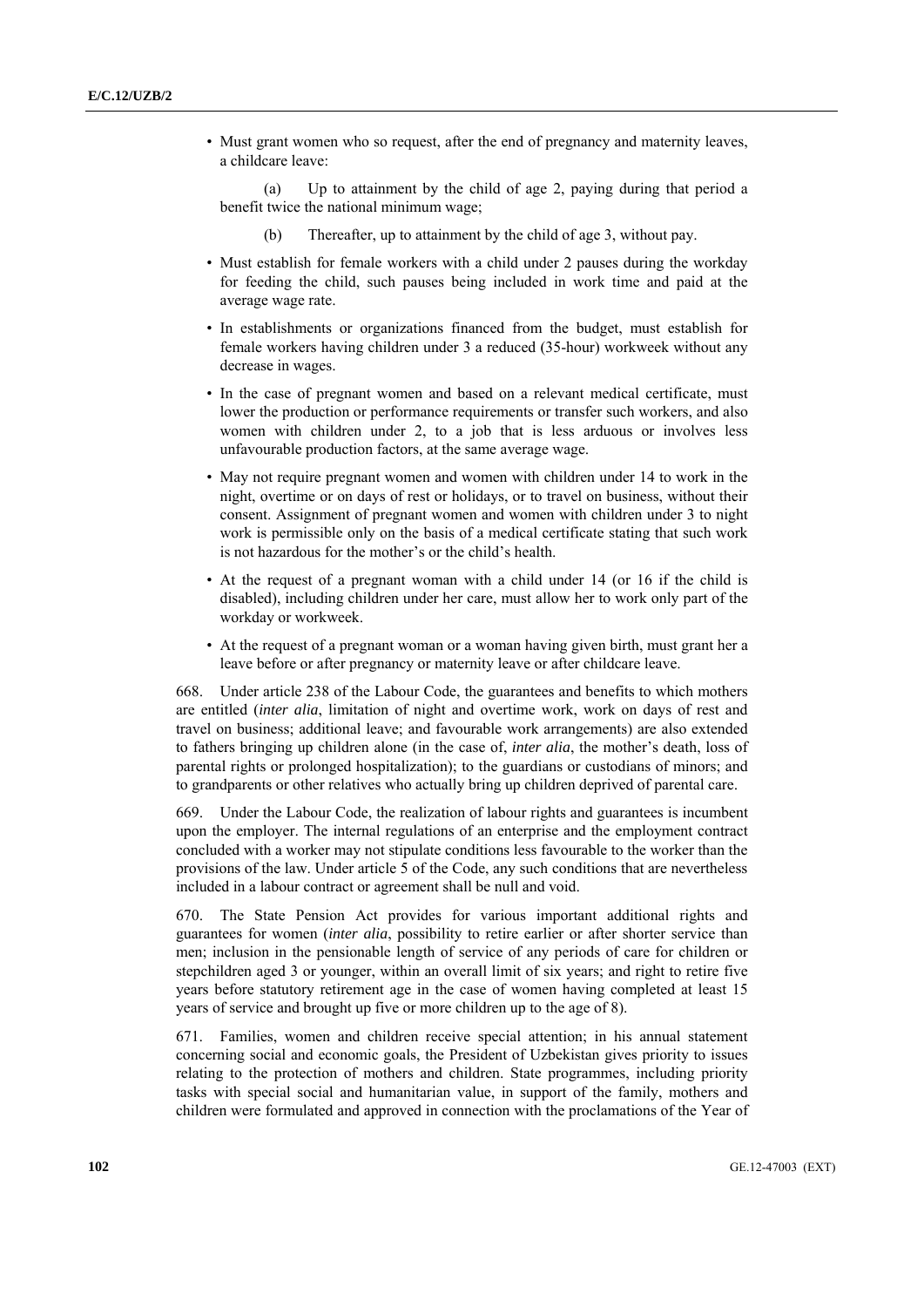the Implementation of Human Interests (1997), the Year of the Family (1998), the Year of Women (1999), the Year of a Healthy Generation (2000), the Year of Mothers and Children (2001), the Year of Older Persons (2002), the Year of the *Mahalla* (2003), the Year of Young Persons (2008), the Year of Rural Development and Improvement (2009) and the Year of a harmoniously Developed Generation (2010).

672. The National Plan of Action for ensuring the well-being of children, 2007-2011 includes the following set of measures in support of the family as the children's living environment: clinical observation and rehabilitation of children; work with families bringing up disabled children; provision of school children in the lower grades with a full set of necessary learning supplies and of school children from low-income families with a set of winter clothing; on-going monitoring to ensure appropriate handling of public funds earmarked for the payment of benefits to low-income families and to families with children aged 2-18; monitoring of socially vulnerable families; and organization of foster care on an interdepartmental basis (involving citizens' self-governance bodies, the school's board of teachers, and the crime prevention unit of the district internal affairs office (ROVD)).

673. Under the Presidential Decree of 19 March 2007 on measures for the further improvement and strengthening of the social protection system, State support is provided primarily to families with many children, families in remote rural areas and family with children with special needs.

674. The Presidential Decree on additional measures for material and moral support for young families was adopted on 18 May 2007 in order to enhance material and moral assistance for young families, furnish them with the necessary help as they start their working lives and become independent of their parents, and introduce effective incentives and mechanisms to provide them with stable sources of income and improve their housing and everyday living conditions.

675. In accordance with the State programme on the Year of Social Protection, mortgage and consumer loans in the amount of SUM 57,500 million were made available by commercial banks in order to address problems faced by young families in the areas of, primarily, housing acquisition or construction and purchase of household appliances and furniture.

676. Pursuant to the Presidential Decree on measures to improve social support for pensioners, more than SUM 20,300 million in 2007 and the amount of SUM 94 billion in 2008 were made available from the Pension Fund as assistance for veterans. Moreover, more than 480,000 older persons living alone, disabled persons, war veterans, home front workers and persons having participated in the clean-up after the Chernobyl disaster received compensations totalling more than SUM 21,500 million.

677. Budget allocations in the amount of SUM 648 million were earmarked for ensuring year-round free use of urban transport for more than 37,000 persons of the above category or affected by a first-degree sight disability. The *ToshkentTransKhizmat* association provided the public with advantageous transport services of a value of almost SUM 2,230 million. As a particular benefit for veterans, free excursions to the ancient cities of Bukhara, Samarkand, Khivu and Tashkent were organized on a yearly basis for 28,000 persons.

678. Periodic presidential decrees raising wages, pensions, allowances and social benefits have become a practice, aimed at the steady improvement of incomes and the general standard of living and the enhancement of social support for families.

679. Under article 12 of the Rights of the Child Safeguards Act, the State and society have an obligation to provide support for families raising children.

680. Under the above Act, significant amendments were made to administrative and family legislation in order to protect children's rights within the family. Thus, article 47-1,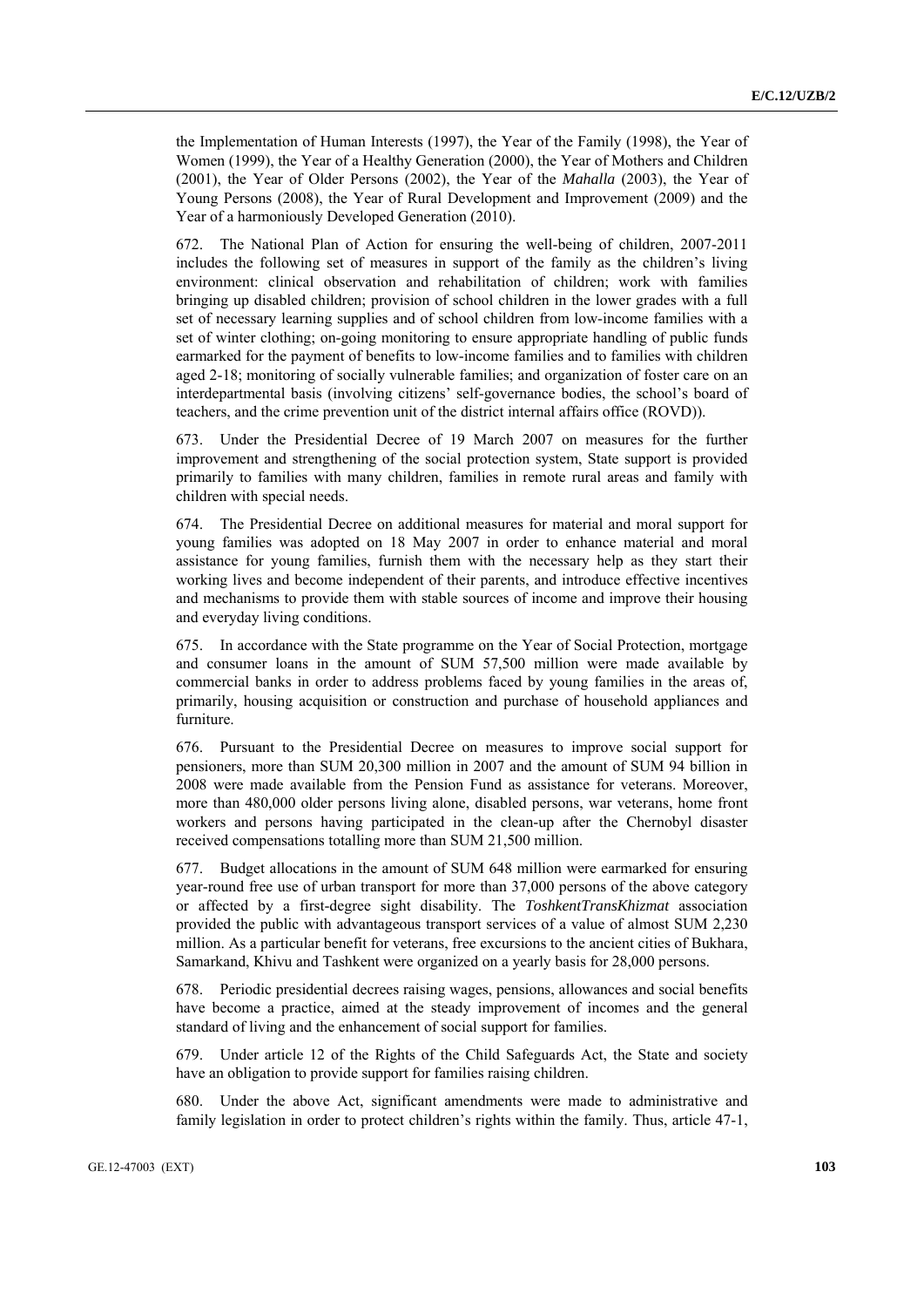added to the Administrative Liability Code, established liability for failure to inform the guardianship and custodianship authorities of children deprived of parental care; and article 149 of the Family Code was enhanced with a provision on the liability of, *inter alia*, the personnel of pre-school, general education, medical and related establishments, and citizens' self-governance bodies for such failure.

681. According to the Family Code, the Civil Code and the Rights of the Child Safeguards Act, a child is entitled to own private property according to the procedure established in that Act. A child's personal effects and any items obtained by a child as a gift, through inheritance, through personal work or in any other lawful manner are the child's private property.

682. Under article 90, parts 1 and 2, of the Family Code, children shall have no claim on the property of their parents during their life, and parents shall have no right to the property of their under age children.

683. In line with the Convention on the Rights of the Child, the Rights of the Child Safeguards Act affirms the children's right to housing. Under article 27 of the Convention, every child is entitled to a standard of living adequate for the child's physical, mental, spiritual, moral and social development. Accordingly, the Act obliges the State to help parents (and other persons bringing up children) towards the realization of that right and, if necessary, to provide for appropriate housing.

684. The Housing Code protects as follows the children's rights during exchanges of living quarters: "Citizens owning a dwelling or apartment, may, subject to the written consent of all adult family members, including those temporarily absent, exchange living quarters that they occupy against such quarters owned by another person or a member of a home construction or housing cooperative, including persons living in another community. In that procedure, the consent of under age family members must be verified by the parents or, in their absence, by the guardianship and custodianship bodies" (art. 26).

685. The above provision guarantees the retention of the right of orphans and children deprived of parental care or placed in educational, therapeutic or other establishments, or with relatives, guardians or custodians in accordance with article 52 of the Housing Code, to own or occupy living quarters. Unless occupied by members of their family, lodgings thus left by children may be leased to other citizens up to the children's end of stay in an establishment; majority; return from relatives guardians or custodians; where appropriate, termination of attendance of general, specialized or vocational secondary or higher education institutions; or completion of military service. The same provisions apply to persons or minors deprived of liberty.

686. The State takes family protection measures consisting in the prevention of child neglect and juvenile delinquency.

687. The Central Department for Crime Prevention of the Ministry of Internal Affairs and its regional offices and centres for social and legal aid to minors (TsSPPNs) is one of the law-enforcement mechanisms tasked with preventing neglect of minors, juvenile delinquency and offences involving minors, and protecting the children's rights and lawful interests. Currently, 13 such centres operate in the country.

688. The number of children placed in such centres was 8,528 in 2006, 11,352 in 2007, 11,438 in 2008, 12,051 in 2009 and 2,064 in the first two months of 2010.

689. Of the total number of neglected children and adolescents placed in such centres, in 2009 42.2 per cent did not work nor were enrolled in school and 14.3 per cent attended vocational colleges or academic lycées; while in the first two months of 2010 62.1 per cent did not work nor were enrolled in school, 25 per cent were school pupils and 12.4 per cent attended vocational colleges and academic lycées.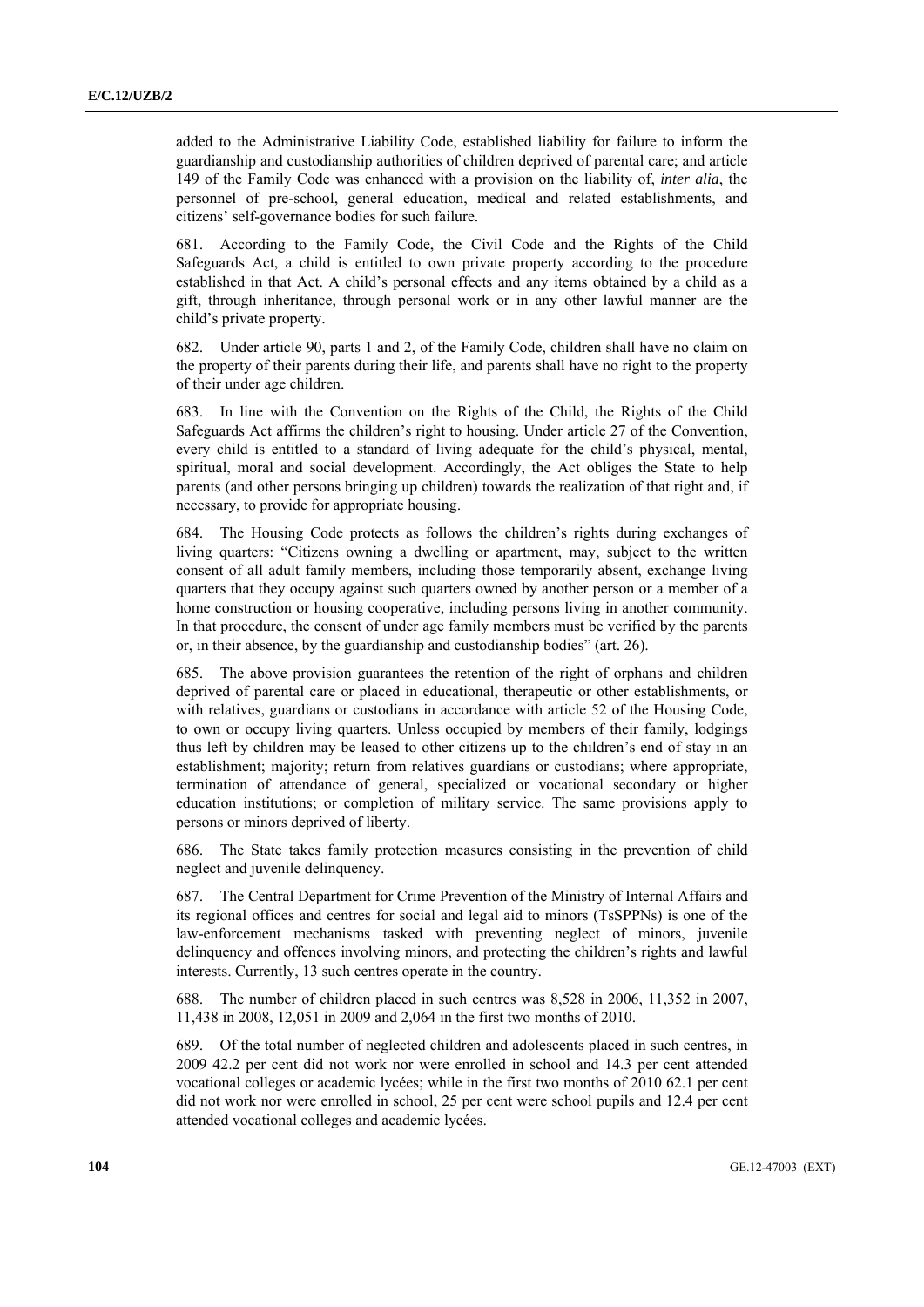690. One of the factors working against vagrant and delinquent children has to do with the psychological problems they experience within their own families. Many adolescents from dysfunctional families are traumatized both morally and spiritually, and fall under the influence of the street.

691. According to article 188-2 on allowing the presence of minors in places of entertainment or leisure) in the night, which was added to the Administrative Liability Code under the Act of 17 May 2010 amending the Code, the managers or other staff in charge of restaurants, cafés, bars, clubs, discotheques, cinemas, Internet cafés, other Internet shops or other leisure or entertainment establishments may incur fines equal to 10-15 times the minimum wage for admitting at night minors not accompanied by a parent or a person *in loco parentis*.

692. The adoption of the Human Trafficking Prevention Act on 17 April 2008 was a crucial step in the combat against trafficking in women and children.

693. Pursuant to Presidential Decision No. PP-911 of 8 July 2008 on measures to increase the effectiveness of combating human trafficking, a relevant national action plan, 2008-2010 was adopted, a national centre for the rehabilitation of trafficking victims was set up, and a national interdepartmental commission on the prevention of human trafficking was established.

694. At the initiative of the Ministry of Internal Affairs, a joint plan of work for the period 2009-2010 was drawn up for the Ministries of Health, Labour and Social Protection, and Higher and Specialized Secondary Education, the *Mahalla* Foundation, the *Kamolot* Youth Movement and the *Istiqbolli Avlod* Youth Education Centre. The aim of the plan was to prevent offences related to trafficking in persons and illegal migration among students of higher and specialized secondary education schools.

695. Under the plan, 22,351 meetings, seminars and round tables took place in 2009 with inhabitants of settlements, *makhallas*, villages, districts and cities, and among employees of agencies and institutions, students of higher and secondary education establishments, and students of academic secondary schools and other schools. More than 1,561,000 persons participated in these events. Of the meetings, 7,711 took place in *makhallas* (more than 358,000 participants); 2,257 at various institutions and organizations (approximately 78,000 participants); 321 at higher education establishments (more than 127,000 participants); 444 at academic secondary schools (more than 53,000 participants); 1,596 at vocational secondary schools (more than 248,000 participants); and 10,022 at other secondary schools (more than 698,000 participants).

696. Of the 955 reports prepared in 2009 by internal affairs staff on the prevention of human trafficking and illegal migration, 293 were broadcast on the radio, 247 on television and 415 appeared in newspapers.

697. As part of the programme against human trafficking, victims of that phenomenon receive legal, medical and psychological help, employment assistance and relevant training.

698. Human trafficking victims are exempted, under the procedure established by law, from any civil, administrative or criminal liability for acts committed under coercion or threat.

699. Families receive significant assistance as part of the implementation of the State programme on comprehensive measures to combat drug abuse and drug trafficking, 2007-2010, under which internal affairs agencies hold every year a number of relevant events.

700. Of the 74,778 meetings, discussions and lectures on the prevention of juvenile delinquency, offences by young persons and addiction, which were held in 2009 in the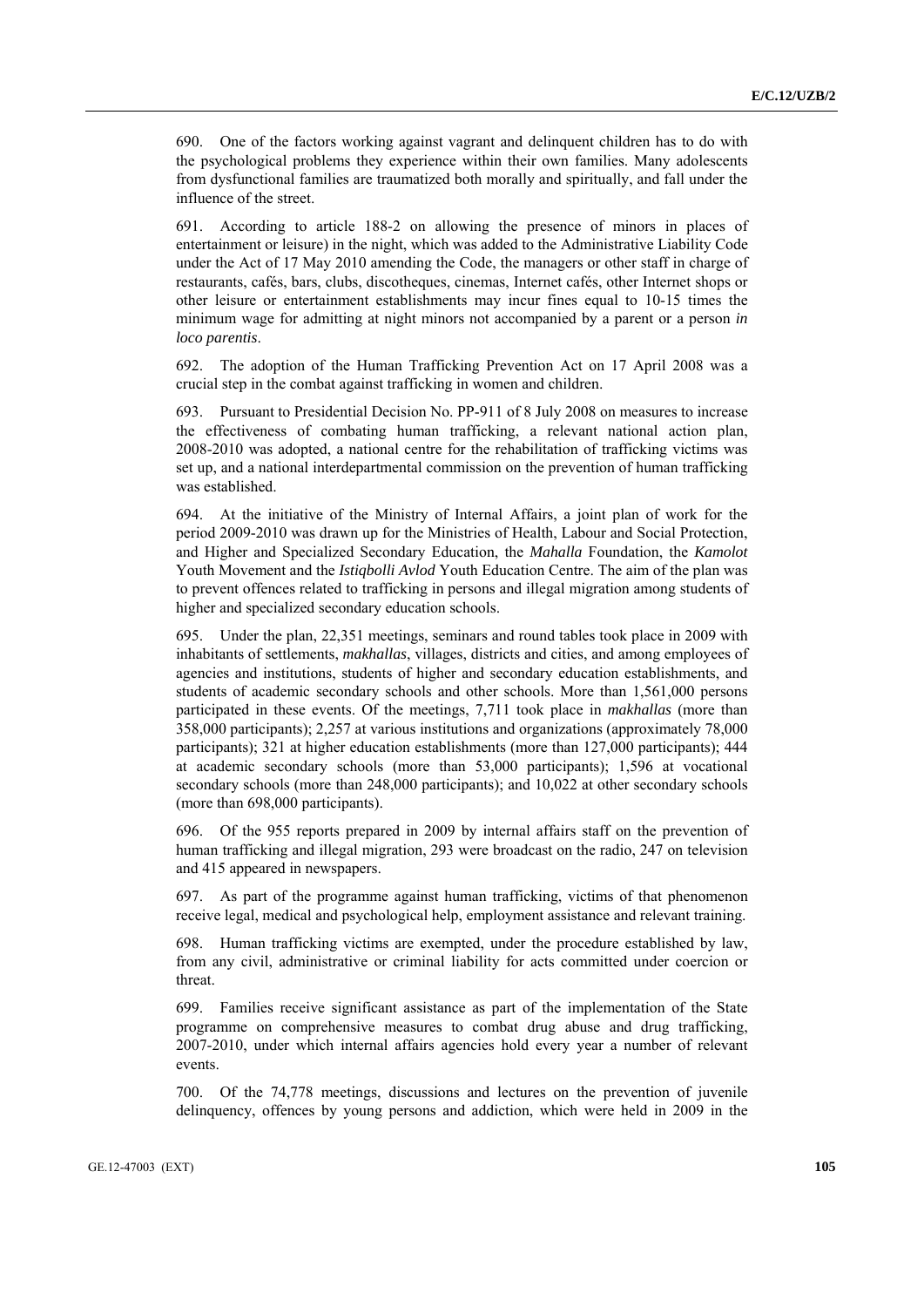above context, 23,004 were organized at *makhalla* level, 683 among higher education students, 10,904 for vocational college and academic lycée students and 40,184 in general education schools.

701. Internal affairs agencies in cooperation with health care bodies specifically subject drug addicts to compulsory rehabilitation in specialized medical institutions (SLPUs). The total number of persons treated in such establishments in the country was 1,107 (1,070 men and 37 women) in 2006, 1,136 in 2007, 1,122 in 2008 and 1,114 (1,060 men and 54 women) in 2009.

702. In 2009, the precautionary registers of internal affairs authorities included 27 adolescents in relation to drug consumption and 39 in relation to the consumption of medicinal, psychotropic or other substances.

703. Of the 23,559 persons indicted in the period 2006-2010 in criminal cases investigated by internal affairs agencies and involving drug trafficking, 1,058 were charged with selling drugs, 9,834 with storing drugs and 3,217 with illegally cultivating and harvesting drug-containing crops.

704. The media have been actively used to prevent addiction. The television programmes "Reports from the Ministry of Internal Affairs press centre", "On wavelength 02" and "Adolescents and the law" have been used to that end, and relevant articles have been regularly published in the Ministry's newspaper *Na postu/Postda* ("On Guard") and magazine *Schit/Qalqon* ("Shield").

705. NGOs play a crucial role in supporting families, children and women.

706. In 2005, for instance, the *Oila* ("Family") Centre for Applied Research (a national NGO) carried out scientific research related to the "creation of a mechanism for enhancing the rectificatory-pedagogical skills of parents with children not enrolled in school (disabled children)". The aspects studied were the causes of disabilities, the health status of parents of disabled children, parental and social attitudes to such children and the extent and effectiveness of pedagogical assistance to families raising children with special needs.

707. The state of realization of the rights of disabled children in *Muruvvat* children's homes in Tashkent was studied as part of a project on "children in need of special protection measures". The *Oila* Centre drew up a programme for the study of children's disabilities in Tashkent on the basis of a strategy for obtaining factual information and formulating practical recommendations for improving the living conditions and facilitating the education of disabled children.

708. The Centre provides systematic and practical assistance to parents and other family members with regard to the upbringing of children. In the period 2008-2009, seminars on girls' reproductive rights were carried out in cooperation with the Ministry of National Education for the parents of girls of six grades in 250 schools in Tashkent City. In May 2009, in connection with the International Day of the Family, seminars and round tables on, *inter alia*, *Bir bolaga etti makhalla kham ota, kham ona*, *Zhinoyatchilikka eshlar orasida urin yuk* and *Eshlar soglom turmush tarzini tanlaydi* were held in more than 50 general education schools and academic and vocational secondary education establishments in the Andizhan, Fergana, Namangan, Samarkand, Bokharan, Surkhandar, Kashkadar, Navoi, Khorezm and Tashkent provinces.

709. The Association for child and family support of Uzbekistan provides low-income families with many children, orphans and disabled or vulnerable children with clothing, footwear, food, health care, legal counsel, employment, non-school education and vocational training; and enhances the capacities of training-and-work centres for low-income families, single women, and persons with disabled children. In the centres created by the Association, the beneficiaries work and are trained in small-scale business,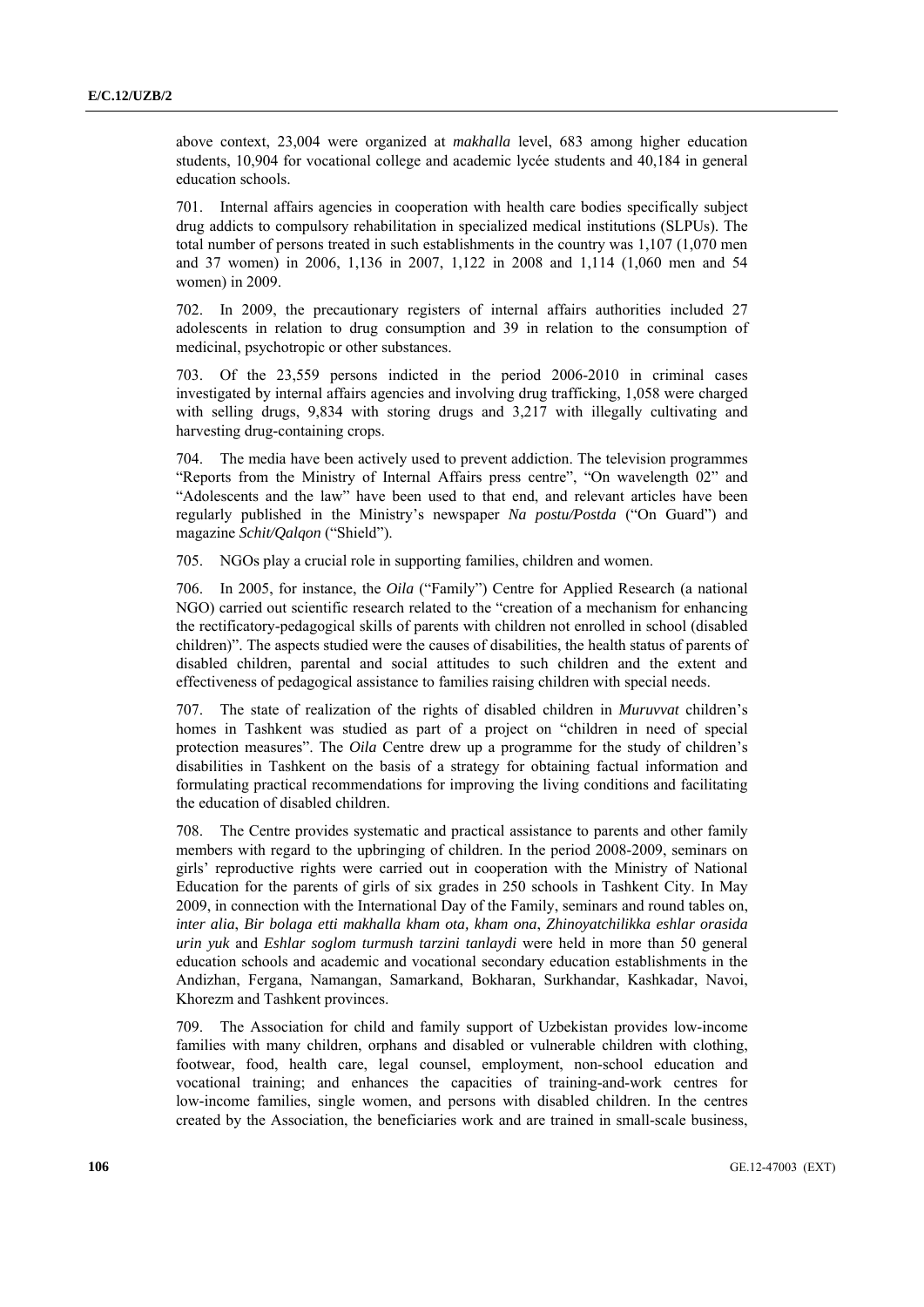while their legal knowledge is upgraded and they receive psychological support in seminars held periodically.

710. With the support of the *Kamolot* public youth movement, young entrepreneurs received SUM 2,500 million in microcredits; young families received SUM 1,800 million in mortgage and SUM 1,100 million in consumer loans; and numerous higher education students received study grants.

711. The measures taken by the State to support and protect young persons contribute significantly to strengthening the family.

712. Thus, the Cabinet of Ministers Decision of 13 October 2008 on encouraging and providing material incentives for gifted young persons is designed to improve further the system for stimulating such persons and promoting their active involvement in creative activities. This decision established the legal framework (regulation) for obtaining a State scholarships granted by the President of Uzbekistan to graduate and other students or a special scholarship; organizing national Olympics, competitions and contests; and encouraging the students of the academic lycées, vocational education colleges and general education schools.

713. Note should be made of the significant contribution of the State programme on the Year of a harmoniously Developed Generation, proclaimed in 2010, to boosting support for the family and the physical, intellectual and spiritual development of young persons.

714. Measures taken under that programme are aimed at: improving the legal and regulatory framework for the protection of children's and young persons' rights and interests; strengthening the legal basis for that group's harmonious development; stepping up action for the promotion of a healthy generation; promoting preventive health care as a matter of priority; ensuring effective use of the educational infrastructure; raising the State's educational standards; introducing and further developing the role of modern information and computer technology in every family's life and promoting familiarization with that technology; upgrading physical training for the emerging generation and children's sport; strengthening support for young families; ensuring their legal and social protection; and facilitating the formation of healthy and sustainable families.

# **Article 11 Right to an adequate standard of living**

715. Uzbekistan recognizes and supports the right of every citizen to an adequate standard of living, which encompasses sufficient and qualitatively appropriate nutrition, clothing, housing and the ongoing improvement of living conditions.

716. The Government has opted for a policy of gradual economic, social and cultural reform, thereby facilitating the realization of the rights of citizens to an adequate standard of living.

717. Since 1996, the Uzbek economy has grown on the average at 4 per cent per annum. In 2001, the country's GDP was 3 per cent higher than in 1989. As a result, Uzbekistan was the first former Soviet Union republics to overcome the slump and restore output to the pre-reform level.

718. The GDP growth rate remained at the average level of 4 per cent in 2000 but exceeded 7 per cent by 2004 and 9 per cent in the period 2007-2008. That increase was due to the accelerated development of industry and to rising exports. Internal investment in fixed assets increased by more than 25 per cent by 2007 and maintained a swift pace thereafter.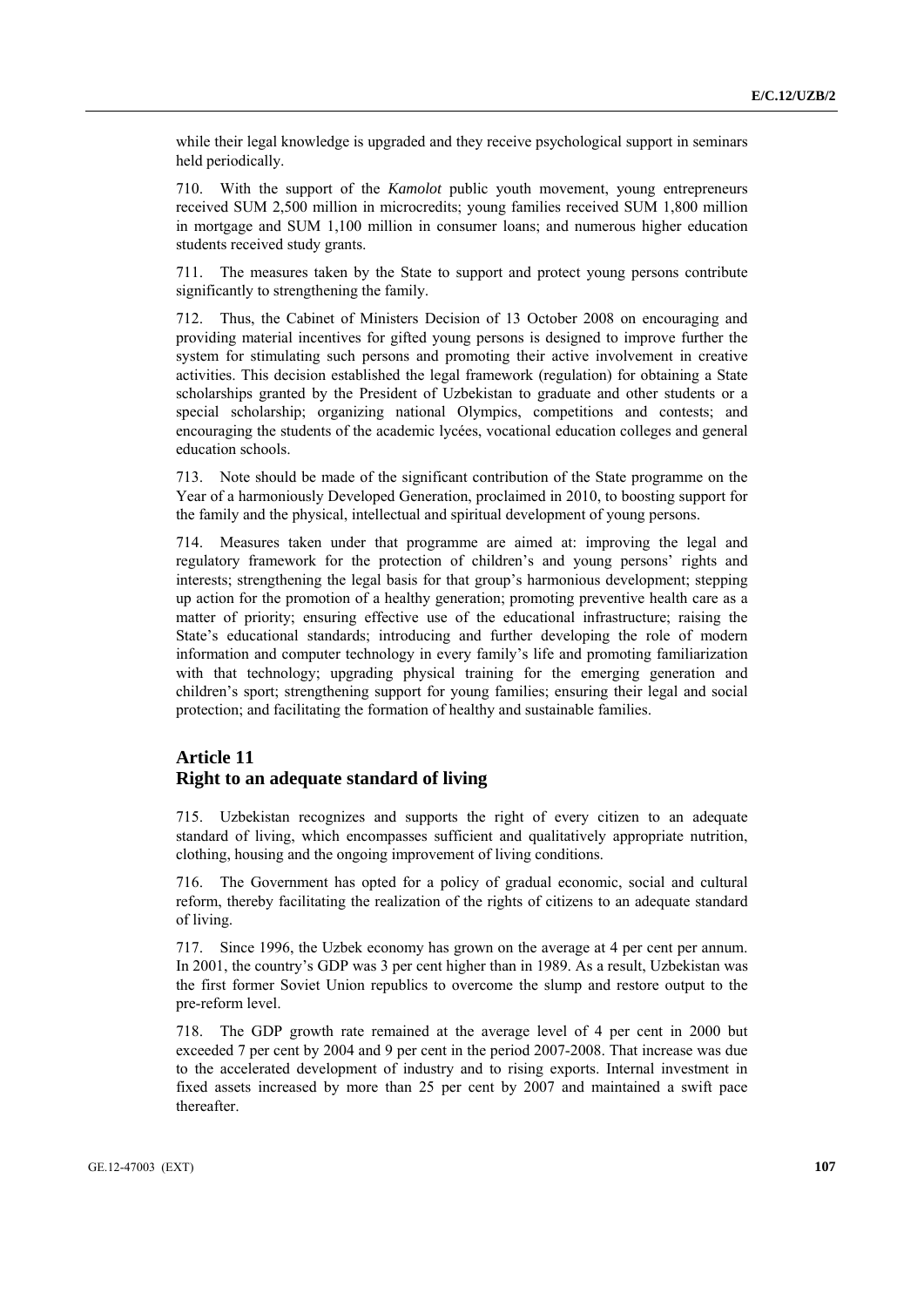|                                          | 2000 | 2001   | 2002   | 2003 | 2004 | 2005 | 2006 | 2007 | 2008 | 2009 |
|------------------------------------------|------|--------|--------|------|------|------|------|------|------|------|
| GDP                                      | 3.8  | 4.2    | 4.0    | 4.2  | 7.4  | 7.0  | 7.5  | 9.5  | 9.0  | 8.2  |
| Industry                                 | 5.9  | 7.6    | 8.3    | 6.0  | 9.4  | 7.2  | 10.8 | 2.1  | 2.7  | 9.1  |
| Agriculture                              | 3.1  | 4.2    | 6.0    | 7.3  | 8.9  | 5.4  | 6.7  | 6.1  | 4.5  | 4.6  |
| Exports                                  | 0.9  | $-2.9$ | $-5.7$ | 24.6 | 30.3 | 11.5 | 18.1 | 40.7 | 27.8 | 2.8  |
| Investment in fixed assets <sup>39</sup> | 1.0  | 4.0    | 3.6    | 4.8  | 7.3  | 5.7  | 9.3  | 25.8 | 28.3 | 32.7 |

719. In recent years, aggregate and real income increased significantly and customer demand grew steadily as a result of measures taken to raise wages, pensions, allowances and benefits, reduce personal income tax rates and curb inflation. Actually, in the period 2000-2009 the average wage increased by a factor of 28.5, the average pension by a factor of almost 18, and per capita income by a factor of 12. In 2010, wages are expected to rise by at least 30 per cent and real income by 23 per cent. Expenditures on non-food and durable industrial goods have increased substantially.

720. The measures taken by the Government to create the social and economic conditions necessary for ensuring a high standard of living for the population are supplemented with annual State programmes aimed at mobilizing the forces of State and society for the attainment of specific objectives conducive to raising the population's standard of living from an economic, social and cultural perspective.

721. Between 1997, declared in Uzbekistan Year of the Implementation of Human Interests, and 2010, Year of a harmoniously Developed Generation, every year was devoted to addressing the most pressing needs of vulnerable social groups, namely women, children, youth and older persons. The implementation of respective State programmes has contributed to strengthening support for the population and raising the citizens' standard of living.

722. In 2007, Year of Social Protection, the following important measures were taken:

- 26 acts and legal and regulatory instruments were adopted, including in particular the Disabled Persons Social Protection Act, the Voluntary Associations Act and the Iodine Deficiency Prevention Act;
- Presidential decrees and decisions were adopted in order to enhance the effectiveness of the social protection system, particularly those on structural reform of the Ministry of Labour and Social Welfare, its provincial, district and city agencies, and on additional measures for material and moral support for young families, instruments crucial to improvement in the social sphere;
- Measures were taken to improve the infrastructure of *Mekhribonlik* homes and specialized residential schools; strengthen the State's and society's interest in and concern for children having lost their breadwinner; and lend substance and relevance to the assertion "You are not alone";
- SUM 4,800 million were spent on construction and repairs and the installation of modern equipment in 15 specialized residential schools and *Mekhribonlik* homes; and the Ministry of National Education distributed to *Mekhribonlik* home pupils clothing and other necessary supplies of an approximate value of SUM 112 million;

<sup>&</sup>lt;sup>39</sup> Source: State Statistics Committee (SSCRU).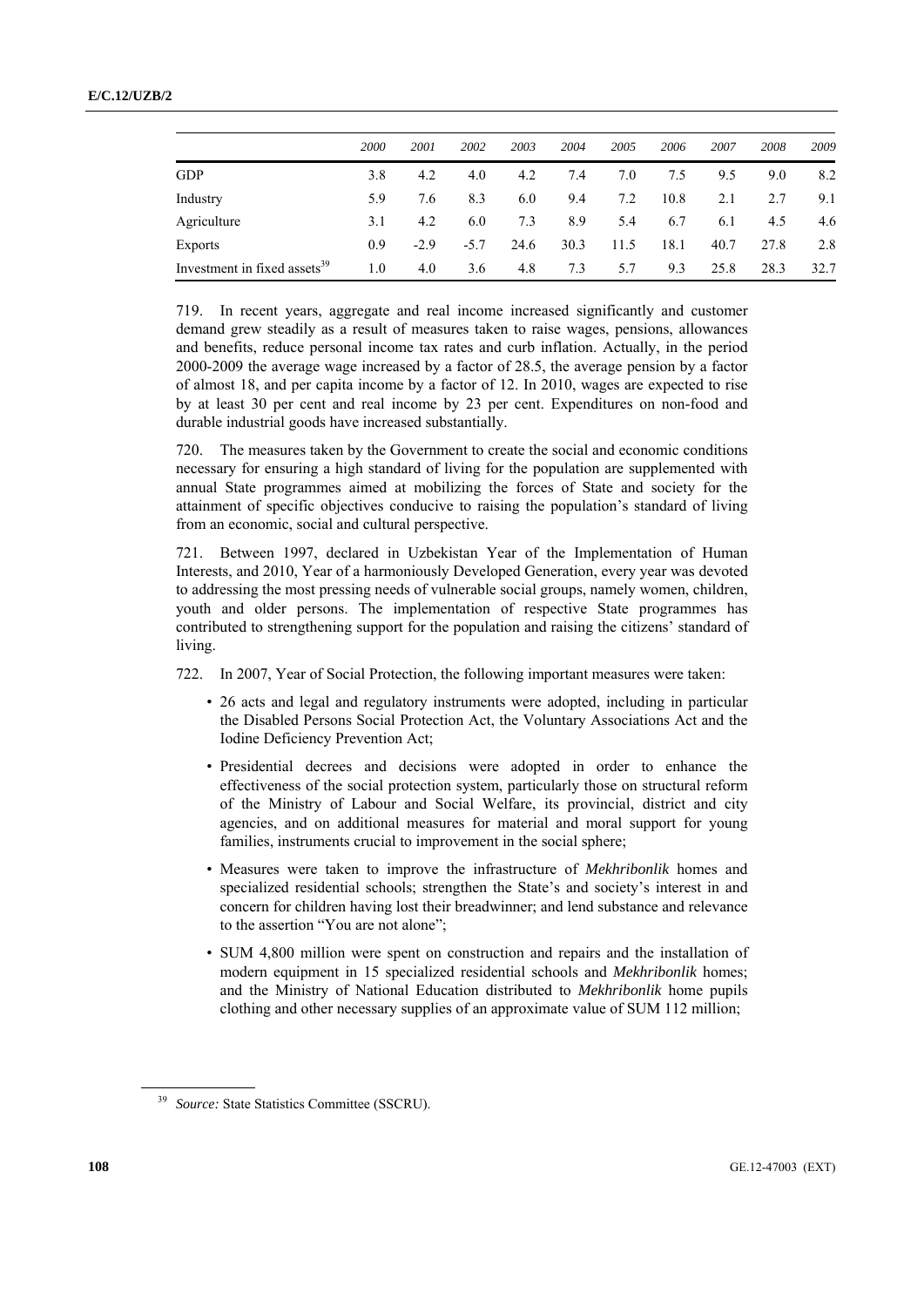- SUM 4,600 million were allocated under the budget to the acquisition of 114 buses, manufactured in Samarkand, by 28 *Mekhribonlik* homes and 86 specialized residential schools, and of Damas minibuses by 4 family orphanages;
- 50,000 families were provided with free cattle; and commercial banks extended more than SUM 8.5 million in preferential loans to 10,580 families for the purchase of such animals;
- 3.1 million older persons living alone, disabled persons, pensioners and low-income families received almost SUM 9 billion in charitable assistance from sponsors and donors;
- 2,400 persons received free specialized medical attention in specialized medical centres in Tashkent; and disabled persons were provided free of charge with 8,000 orthopaedic prostheses, 3,000 wheelchairs, 1,500 hearing aids and 5,000 special appliances;
- Textbooks and school supplies of a value of SUM 5,157 million were distributed to 485,000 first-graders, and warm winter clothing of a value of SUM 17,816 million was distributed to 715,000 students from low-income families;
- 234,000 children, including 3,000 boys and girls from Karakalpakstan and Khorezm province (areas with challenging environmental conditions) and more than 8,000 pupils of *Mekhribonlik* homes and specialized residential schools were enabled to vacation free of charge in summer health camps;
- In cooperation with the Health and Development Fund of the Republic of Korea, the children's hospital Urtachirchik district in Tashkent province underwent major repairs and endowed with modern medical equipment, 180 children were operated with the help of foreign specialists and treated for congenital ailments, and 22 sick children were treated in clinics in Germany;
- More than 125 million SUM were earmarked, in 2007 alone, for wage raises of teachers and other personnel of *Muruvvat* homes; and 15 per cent raises were granted to the personnel of sanatoria for war and labour veterans; SUM 230 million were spent for workers providing social care in homes; and more than SUM 1.5 billion for home-education teachers for disabled children.

723. Of the SUM 483,600 million spent on the implementation of measures under the State programme on the Year of Social Protection, SUM 213,200 million were allocated under the budget and SUM 270,400 million were financed from sponsor funds and from grants.

724. In 2008, Year of Young Persons, the country's transition to a 12-year intermediate education was practically completed. In that year alone, more than SUM 370 billion were spent to that purpose, 184 modern lycées and colleges were erected, and building and reconstruction work of a value of SUM 364 billion was carried out in 1,875 schools.

725. The number of jobs created for young persons in the country in 2008 exceeded 660,000 and was considerably greater than in 2007. Equipment of an approximate value of US\$ 3.5 million was provided to medical establishments as part of the projects entitled "Improvement of women's and children's health" and "Health-2".

726. Modern flour-fortification technologies are implemented thanks to US\$ 6 million provided by the Global Alliance for Improved Nutrition. A grant from the Government of Japan made it possible to endow the National Scientific Research Institute of Obstetrics and Gynaecology with modern diagnostic and treatment equipment at a cost of US\$ 3.5 million.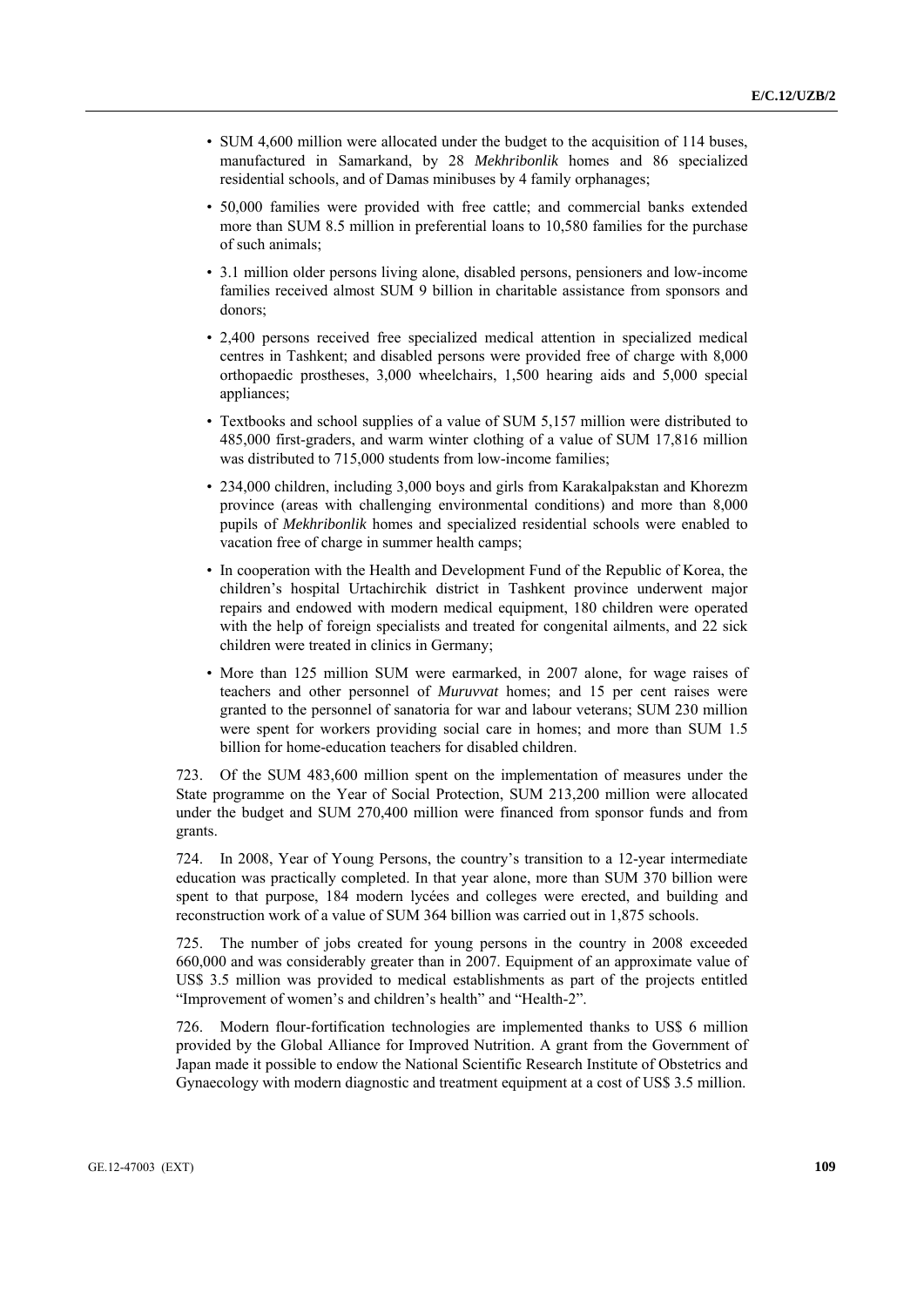727. The Saudi Fund for Development and the OPEC International Development Fund provided US\$ 21 million for the building of 28 new schools. The Kuwait-based Arab Fund for Economic and Social Development provided US\$ 13 million for the building of the National Centre of Neurosurgery. The Islamic Development Bank provided US\$ 10 million for the building of five vocational colleges. Lastly, the United Arab Emirates provided US\$ 16 million for equipping new schools, including with computers.

728. In 2008, in order to familiarize young persons with a healthy lifestyle and to promote popular sports, construction and repair work was carried out in 186 sport facilities and every effort was made to facilitate the active participation of millions of children in sport.

729. Of the total funds, in excess of SUM 1,248 billion, used in 2008 for the implementation of measures under the State programme on the Year of Young Persons, budget allocations accounted for SUM 1,096 billion and more than SUM 151 billion were provided by sponsors.

730. Ensuring housing for the population is a Government priority. In 2008, in the area of housing for young families, loans totalling SUM 46 billion were granted for construction, 15 apartment buildings were made available for use, and 530 young families obtained apartments. In 2009, 52 additional apartment buildings were completed and 1,900 young families provided with housing. Moreover, land plots were distributed to 1,300 families of young teachers for housing construction.

731. In 2008, a system for ensuring housing for persons leaving orphanages was created on a priority basis. As a result, 90 young persons obtained apartments.

732. Significant steps have been taken to promote the citizens' housing rights through legislation. The following presidential and Government decisions have been adopted to stimulate home construction:

- 29 January 2009. Presidential Decision on additional measures to stimulate contractual turnkey reconstruction and repair work on existing housing. As a result, specialized construction organizations were set up in cities and regions to carry out the work in question, hiring young persons in need of better housing conditions; and a system of tax and customs advantages was created for such organizations.
- 28 March 2009. Cabinet of Ministers Decision on the creation of a network of company stores to sell building materials for housing and small business construction. This decision laid the basis for contractual cooperation between the relevant commercial and home construction entities.
- 25 May 2009. Cabinet of Ministers Decision adopting a regulation on the procedure for preferential mortgage loans extended by the *Kishlok Kurilish* joint-stock commercial bank for the construction of private standard-model housing. The regulation adopted by the Government laid down the terms for loans of the type in question, with a 15-year duration and a six-month grace period, in an amount not exceeding the minimum wage multiplied by 1,000.
- 3 August 2009. Presidential Decision on additional measures for extending the scale of rural housing construction. This decision launched the creation and operation of the *Kishlok Kurilish* specialized engineering affiliate with branches in every region of the country, assisting individual constructors in building standard-model housing.

733. With a view to improved housing and living conditions for the country's young families, preferential consumer loans totalling SUM 31.2 billion were granted to 2,300 families, preferential mortgage loans totalling SUM 26.3 billion were granted for housing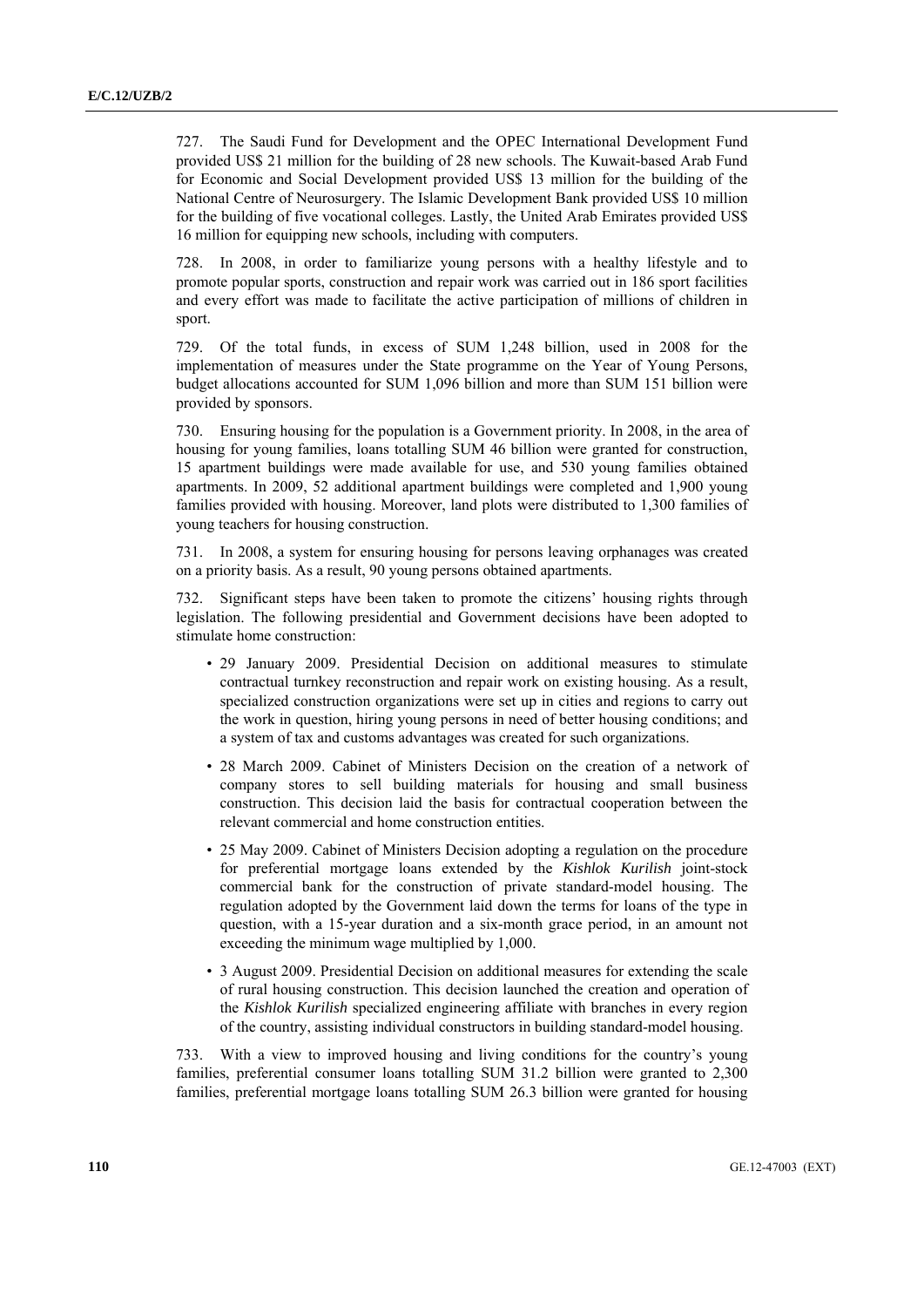constriction, and land plots were distributed to 1,800 families of teachers for private housing construction.

734. In 2009 the State programme on the Year of Rural Development and Improvement was adopted to deal with tasks considered as a priority since the early years of independence, namely changing the look of villages, furthering reforms in the agro-industrial sector, improving the quality of life in rural areas, and raising the social, political and cultural level of rural inhabitants.

735. To that end, a presidential decision on modern architectural design of buildings, improved rules for the design and construction of rural housing and social building units and creation of the *KishlokKurilishLoyikha* design-research institute was adopted in January 2009.

736. In 2009, the aforementioned *Kishlok Kurilish* bank made available SUM 60 billion for rural construction. Of the amount of almost SUM 530 billion earmarked in 2010 for the same purpose, more than SUM 256 billion are provided by the State.

737. In view of construction requirements, 670 specialized construction and repair organizations, staffed with highly skilled and experienced specialists, have been created.

738. In 2009, 42 land areas were made available in Karakalpakstan and the provinces on the basis of a comprehensively worked-out plan; and 840 private housing units were built in rural areas on a pilot basis and delivered in March-April 2010.

739. For 2010, work in this area was planned on a larger scale, involving 7,630 housing units built in all 159 of the country's rural regions under standard projects, with the keys delivered to the new occupants in August-September 2010.

740. Plans do not provide only for the construction of modern and well-built houses, but also for modern residential area complexes, including kindergartens, general education schools, schools for music and the arts, sport facilities, medical establishments, premises for various services and adequate roads, in short, everything that is required for ensuring a comfortable and decent life for the rural population.

741. More than SUM 2,612 billion, regardless of source, were channelled into the implementation of the programme on the Year of Rural Development and Improvement.

742. The State makes considerable efforts to protect the citizens' right to housing and prevent unlawful evictions.

743. The Housing Code of 24 December 1998 plays an important role in the realization of the right to housing. It lays down the role of the State in that area, defines the concept and types of living accommodations, and establishes a framework for the acquisition of private living quarters by individuals and legal entities. In the case of an owner of a housing unit subject to demolition to meet State or social requirements, the Code affirms the right to equivalent housing and damages (art. 27).

744. The Housing Code contains rules for evicting tenants from official or special-purpose living quarters with or without the provision of other accommodations (arts. 79, 80 and 85). In the second case, a court order is required.

745. The State makes considerable efforts to protect the citizens' right to housing and prevent unlawful evictions of citizens from their homes.

746. Procurators examine all civil cases involving forced evictions with a view to ensuring the legality of any court decisions imposing such evictions.

747. Of the 750 complaints filed in the period 2006-2010 by procuratorial authorities after examining civil cases of forced eviction, 46 were upheld.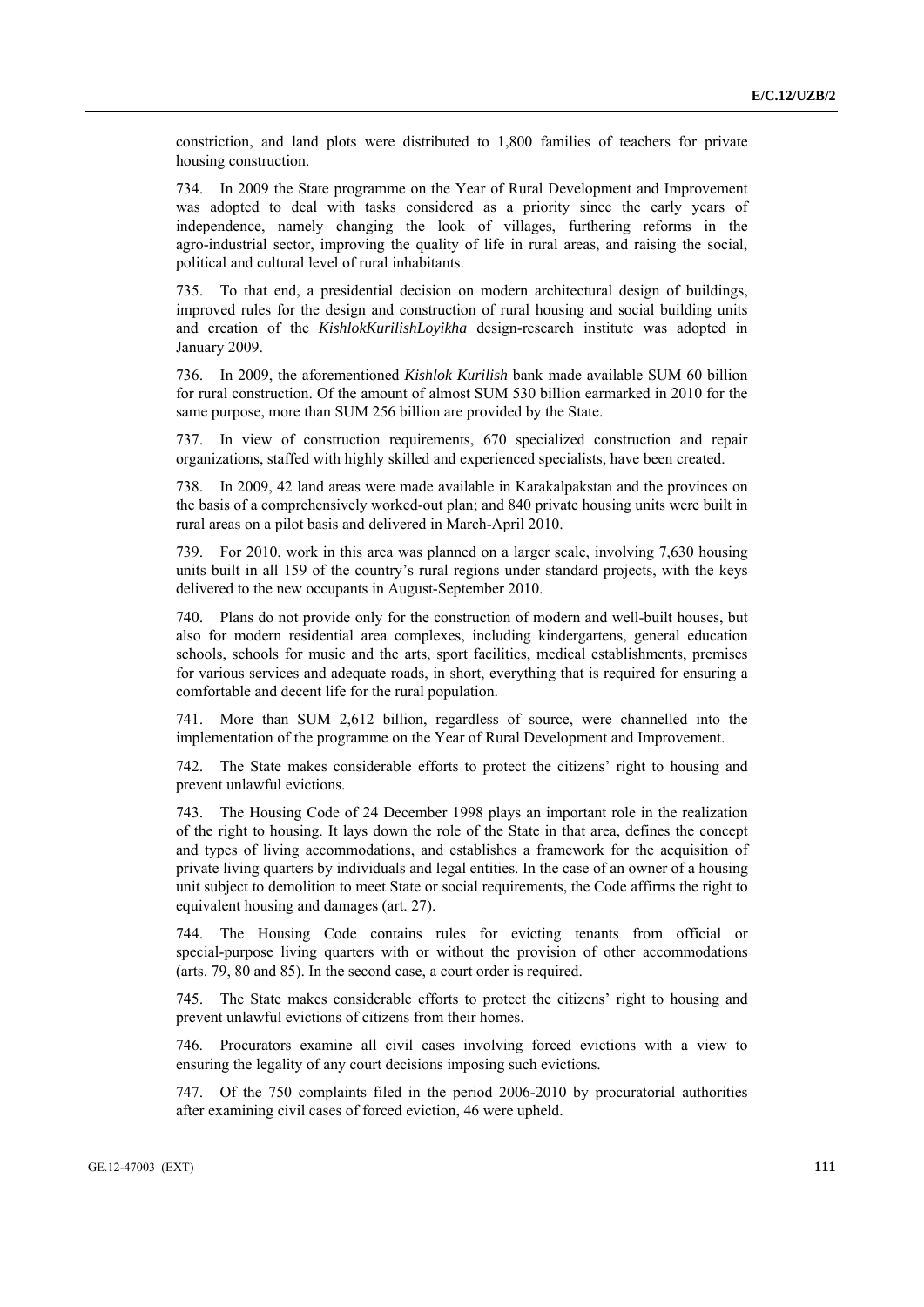748. As a result of 788 inspections conducted in the period 2006-2010 as to compliance with housing law, procuratorial authorities filed 1,108 applications to remedy legal violations, lodged 912 contestations of documents as illegal on the grounds that they infringed the law on housing rights, issued 874 warnings to officials regarding violations of the law, instituted proceedings involving disciplinary, administrative, or financial liability against 3,548 persons, initiated action in 1,972 cases to claim SUM 221.1 million in favour of citizens, and brought criminal charges in 226 criminal cases.

749. Of the contestations lodged by procuratorial authorities against 644 of the 7,146 court decisions handed down in the period 2006-2010 regarding forced evictions, 287 were addressed to appellate, 237 to cassational and 120 to supervisory bodies. All of the appeals were upheld.

750. The courts heard civil cases involving housing issues as described below.

751. Of the 4,255 petitions heard in 2008, 3,015 were granted and 310 rejected, while 274 proceedings were discontinued. In particular, 1,356 concerned occupancy, 908 eviction, 553 sharing of premises, and 1,438 forfeiture of the right to abode.

752. Of the 4,202 petitions heard in 2009, 2,986 were granted and 296 rejected, while 288 proceedings were discontinued. In particular, 1,475 petitions concerned occupancy, 872 eviction, 610 sharing of premises, and 1,245 forfeiture of the right to abode.

753. The State pays special attention to nutrition as part of promoting the population's standard of living.

754. The basic health problems faced by the country's population are caused by iron, folic-acid or retinol (vitamin A) deficiency in traditional diets, and iodine deficiency in the water. Nutrition issues and the tangible positive results obtained through programmes and projects for wheat flour fortification, common salt iodization, breast-feeding advocacy and micronutrient supplementation for women of childbearing age and children aged up to 5 led to the formulation and implementation of a nutrition improvement strategy, 2009-2011, pursuing the goals described below.

755. Ensuring the ongoing coverage of:

- 80 per cent of population by fortified flour consumption;
- 85 per cent of population by iodized salt consumption;
- 99 per cent of pregnant women and 90 per cent of mothers with children 6-60 months of age, and of those children, by supplementation with iron and folic-acid preparations;
- 90 per cent of children 6-60 months of age by supplementation with retinol (vitamin A);
- 95 per cent of children up to the age of 6 months by exclusive breast feeding.

756. Formulating and implementing projects:

(a) For the fortification of cotton-seed oil with retinol (vitamin A);

 (b) For supplementation with iron and folic-acid preparations in the case of girls aged 12-16.

757. Based on the estimates of international and national experts, SUM 7,922.4 million and US\$ 3,414,700 are required to fund the implementation of the above strategy. That funding includes the contribution of SUM 864.0 million from the State budget, SUM 7,058.4 million by industry (producers of flour and salt) and US\$ 3,414,700 by international donors.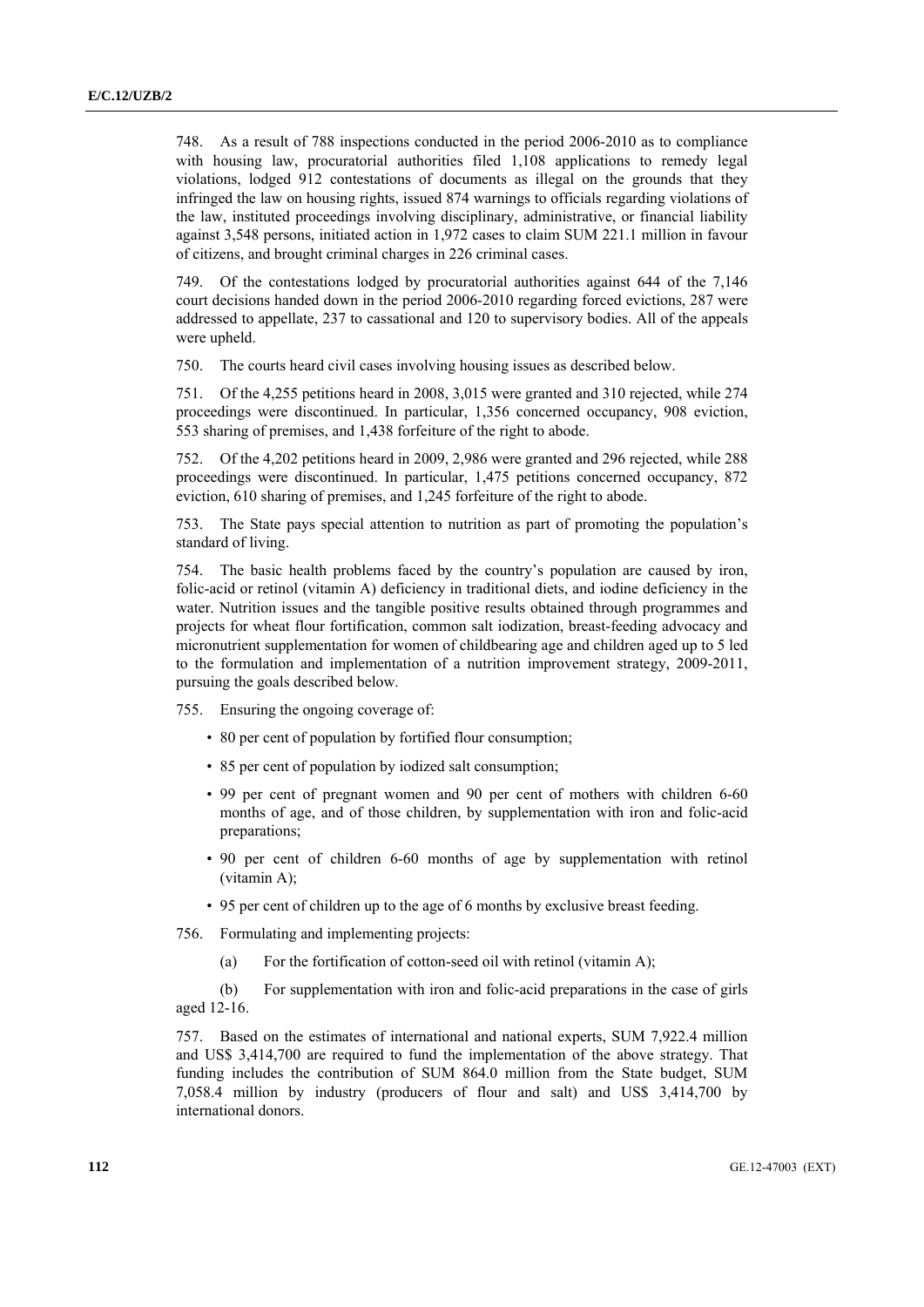- 758. The implementation of the above strategy is to include:
	- Drawing up an inventory of the legal and regulatory instruments in force in the area of nutrition with a view to their improvement;
	- Continuation of flour-fortification, salt-iodization and micronutrient supplementation projects;
	- Implementation of the project of cotton-seed oil fortification with vitamin A;
	- Raising of the population's awareness of the stakes involved in rational nutrition.

759. The strategy coordination centre has been set up in the Tashkent Paediatric Institute.

760. The Ministry of Health participates in the implementation of the above strategy and its programmes for the prevention and elimination of micronutrient deficiency and for salt iodization, iron and vitamin-A supplementation for given groups, and flour fortification with iron.

761. A draft act on the prevention of micronutrient deficiency among the population has been drawn up and submitted to the Legislative Chamber of the Oliy Majlis according to established procedure.

762. The problem of vitamin-A deficiency is successfully addressed in the country. With the help of UNICEF, vitamin-A supplementation has taken place twice a year since 2003, covering 90-94 per cent of children 6-60 months of age.

763. The implementation of the National Programme on the fortification of flour with micro-elements and vitamins, funded by the Government and with a grant from the Global Alliance for Improved Nutrition in the amount of US\$ 6 million in total, is continuing. Under that programme, 58 flour mills, including 13 private ones, located throughout the country, were furnished with special flour-fortification equipment and the necessary fortification inputs. In all, approximately 3 million tons of fortified flour have been produced since the beginning of implementation of the programme.

764. In the period 2000-2007, the country's production of foodstuffs increased by a factor of 2.6. Domestic sugar production has been organized; and the country's grain independence has been secured. The population is fully supplied with meat, milk, flour, vegetable oil and margarine. Through import substitution, flour imports have been divided almost by 3, meat imports by 10 and sugar imports by 3.5.

765. The country now has a legislative and regulatory framework for ensuring security and quality as regards food production. *Inter alia*, acts have been adopted on product certification, health- and hygiene-related supervision, and the prevention of diseases caused by deficiency in iodine. Optimal food and bioactive-substance consumption levels have been established through basic research, and rational nutrition principles have been formulated.

766. The Government has adopted the following legal and regulatory instruments in support of food and non-food item producers.

767. Presidential Decree of 20 October 2008 on measures for optimizing planted areas and increasing food crop production, aimed at meeting the population's nutrition needs by reducing the surface of cotton cultivation and increasing the areas used to grow cereals, vegetables and other food crops.

768. Presidential Decision of 26 January 2009 on additional measures for expanding the production of foodstuffs to meet the needs of the domestic market, which laid down key parameters for the production of the main types of foodstuffs in 2009; forecast the respective output volumes; created specialized companies for the preparation, storage and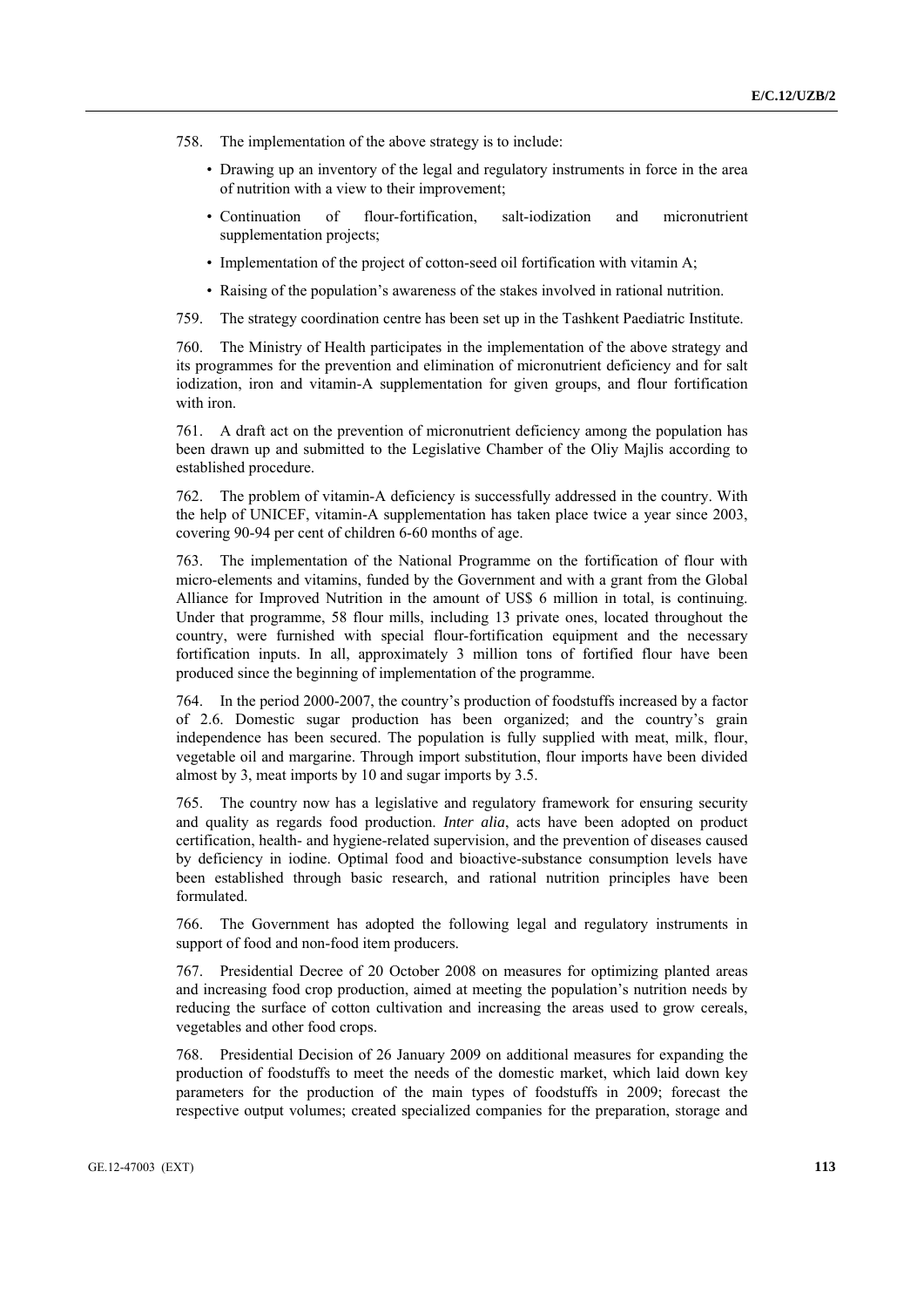wholesale distribution of fruit and vegetables; and regulated commercial bank loans to farming units and agro-industrial firms for, *inter alia*, setting up greenhouses and introducing drip irrigation.

769. Cabinet of Ministers Decision of 20 August 2009 on measures for a rational use of horticultural resources and vineyards in 2009, which created a working group on continuous satisfaction of domestic demand for fruit, vegetables, other horticultural products, potatoes, grapes and beans production, and on monitoring prices for such products.

770. Presidential Decision of 29 January 2009 on additional measures to encourage expanding the domestic production of non-food consumer items, which adopted a set of measures for increasing the volume and range of non-food items produced in 2009-2011, established a system of tax and customs advantages for the producers concerned, and provided for bank loans to enable them to purchase production equipment, raw materials and supplies.

## **Article 12 Right to the highest attainable standard of physical and mental health**

771. The citizens' right to health care is enshrined in the Constitution and the Health Care Act, the Disabled Persons Social Protection Act, the State Health Inspection Act, the Medicines and Pharmaceutical Activities Act, the Act on the Compulsory Treatment of Persons Suffering from Alcoholism or Addiction to Drugs or Substances, the Prevention of Diseases Caused by the Human Immunodeficiency Virus (HIV Infection) Act, the Narcotic Drugs and Psychotropic Substances Act, the Psychiatric Assistance Act, the Protection against Tuberculosis Act, the Donation of Blood and its Components Act, the Iodine Deficiency Prevention Act and other legal and regulatory instruments.

772. Total annual budget allocations to the development of the health care system have steadily increased, from SUM 480.8 billion in 2006; to SUM 625.6 billion in 2007, SUM 861.5 billion in 2008, SUM 1,233.5 billion in 2009 and SUM 1,704.1 billion in 2010.

 As a percentage of GDP, total expenditures on health increased from 2.8 in 2006 to 2.3 in 2007, 2.5 in 2008 and 3.2 in 2009.

773. As a percentage of total State expenditures, State expenditures on health increased from 11.8 in 2006 to 11.2 in 2007, 11.4 in 2008 and 11.8 in 2009.

774. The number of physicians per 10,000 inhabitants developed as follows: 26.5 in 2007, 26.3 in 2008 and 25.7 in 2009. In the same period, the average number of health workers per 10,000 inhabitants remained stable at 102.0 (100.4 in 2007 and 102.1 in 2008).

775. As at 1 January 2010, the country's medical care capacity consisted of 4,191 out-patient polyclinic-type establishment (including 3,762 rural medical establishments and their subsidiaries) and 780 hospitals (of which 281 in rural areas).

776. In 2009 the number of in-patients treated in the country as a whole was 4,543,703 (compared to 4,138,470 in 2006, 4,385,996 in 2007 and 4,370,861 in 2008). Approximately 50 per cent of all patients are treated in rural establishments. The annual number of out-patient visits to polyclinic-type establishments per inhabitant was 9.0 (compared to 8.8 in 2006, and 9.0 in 2007 and 2008). In rural areas that number was 8.9 (compared to 7.4 in 2006, 7.6 in 2007 and 7.9 in 2008).

777. For social protection purposes, the health care system provides for particular benefits specific to various patient categories.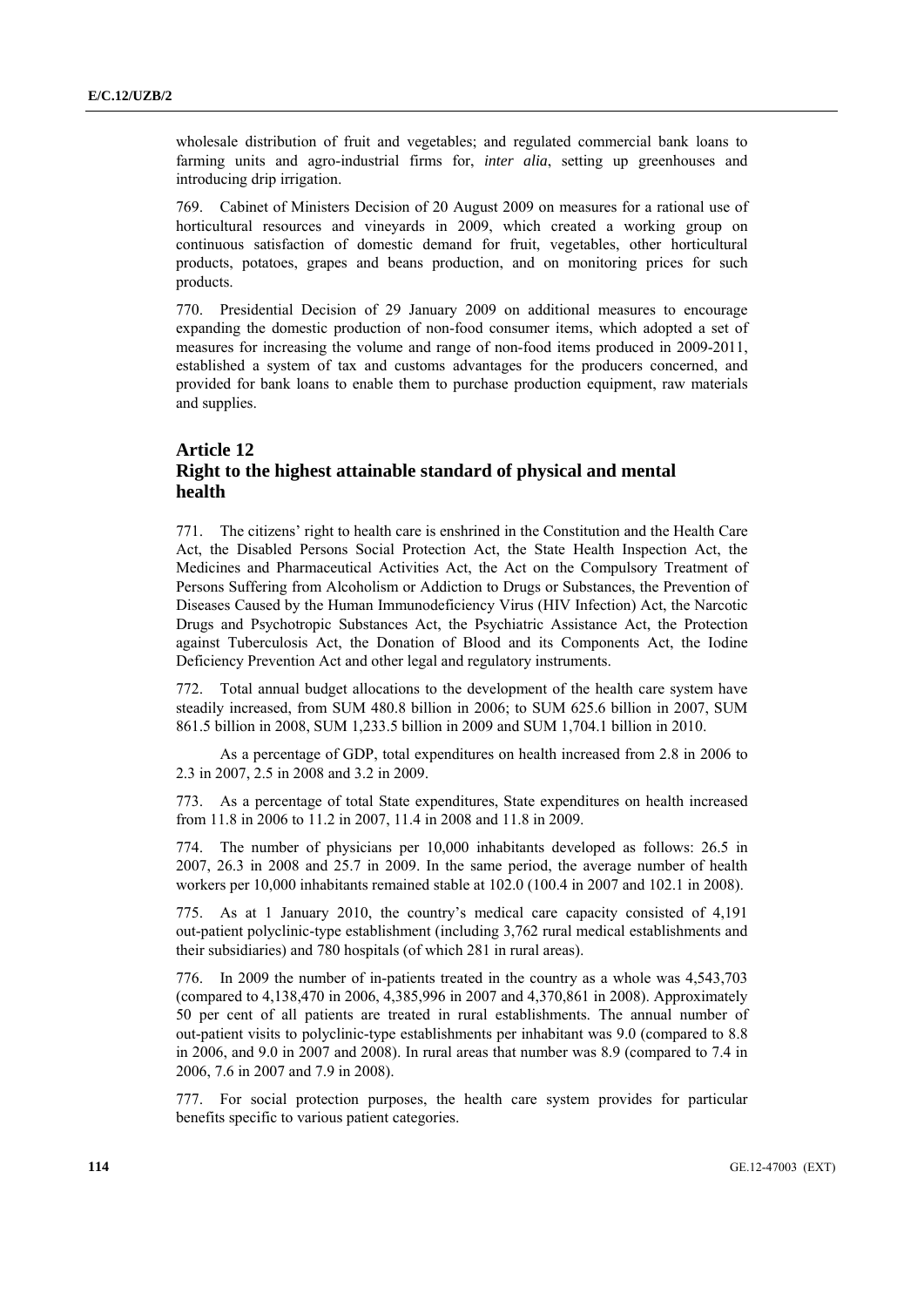778. Under the Cabinet of Ministers Decision of 1997 on improving financing arrangements for medical institutions, persons disabled since childhood, orphans, persons with category I or II disabilities, disabled ex-servicemen and veterans of the 1941-1945 war, persons assimilated to them, pensioners registered with social welfare services as living alone, home front workers of the above war, disabled participants in the clean-up after the Chernobyl disaster and overseas war veterans are entitled to free board during treatment at in-patient establishments.

779. Under the same decision, older persons living alone who require home care, home front workers of the above war, disabled ex-servicemen and war veterans, disabled participants in the clean-up after the Chernobyl disaster, overseas war veterans and persons of pensionable age who did military service in nuclear testing areas and other nuclear radiation facilities are entitled to free medication during treatment at out-patient polyclinic-type establishments.

780. In 2009, 308,787 patients with socially significant diseases or persons entitled to preferential treatment were provided with free medication of a total value of SUM 3,107.8 million, representing a per patient expenditure of SUM 10,064.

781. Under Ministry of Health Order No. 90 of 27 February 2003, in-patients belonging to certain categories of persons entitled to preferential treatment receive concessional hospitalization vouchers.

782. Under Presidential Decree No. 3214 of 26 February 2003, medical care by qualified physicians in specialized scientific centres of urology, surgery, cardiology and eye microsurgery is provided free of charge on the basis of concessional vouchers to persons disabled since childhood, orphans, persons with category I or II disabilities, disabled ex-servicemen and veterans of the 1941-1945 war, persons assimilated to them, pensioners, wartime home front workers, disabled participants in the clean-up after the Chernobyl disaster, overseas war veterans and persons from low-income families receiving financial assistance from citizens' self-governance bodies.

783. Of the 35,504 patients treated in specialized health-improvement centres in 2009, 5,040 (14.2 per cent) belonged to the preferential treatment category provided for in the budget.

784. Pursuant to Presidential Decision No. 459 of 7 September 2006 on a programme of measures for 2007-2010 further strengthening targeted social protection and social services for older persons living alone, pensioners and persons with disabilities, members of the groups in question undergo a thorough medical check-up every year. Depending on the medical findings, such persons are treated in out- or in-patient facilities, in sanatoria, at home or in rehabilitation centres.

785. As part of the State programme on the Year of Rural Development and Improvement, the rural population underwent thorough medical check-ups. Of the 4,165,202 persons thus examined throughout 2009, 2,325,218 were diagnosed with various ailments. In-patient medical care in national specialized centres and medical institutions, provincial multidisciplinary medical centres and central regional hospitals was provided to 395,920 rural persons entitled to preferential treatment.

786. Order No. 381/170 of 13 February 2004, issued in cooperation with Ministry of Labour and Social Welfare, provided for individual programmes for the rehabilitation of persons with disabilities. Approximately 500 persons affected by a first- or second-degree sight disability are operated every year for the implantation of acrylic lenses to be cured and resume their activities in life.

787. Under Cabinet of Ministers Decision No. 532 of 2 December 1997, free medication during out-patient treatment is financed from the budget for patients suffering from cancer,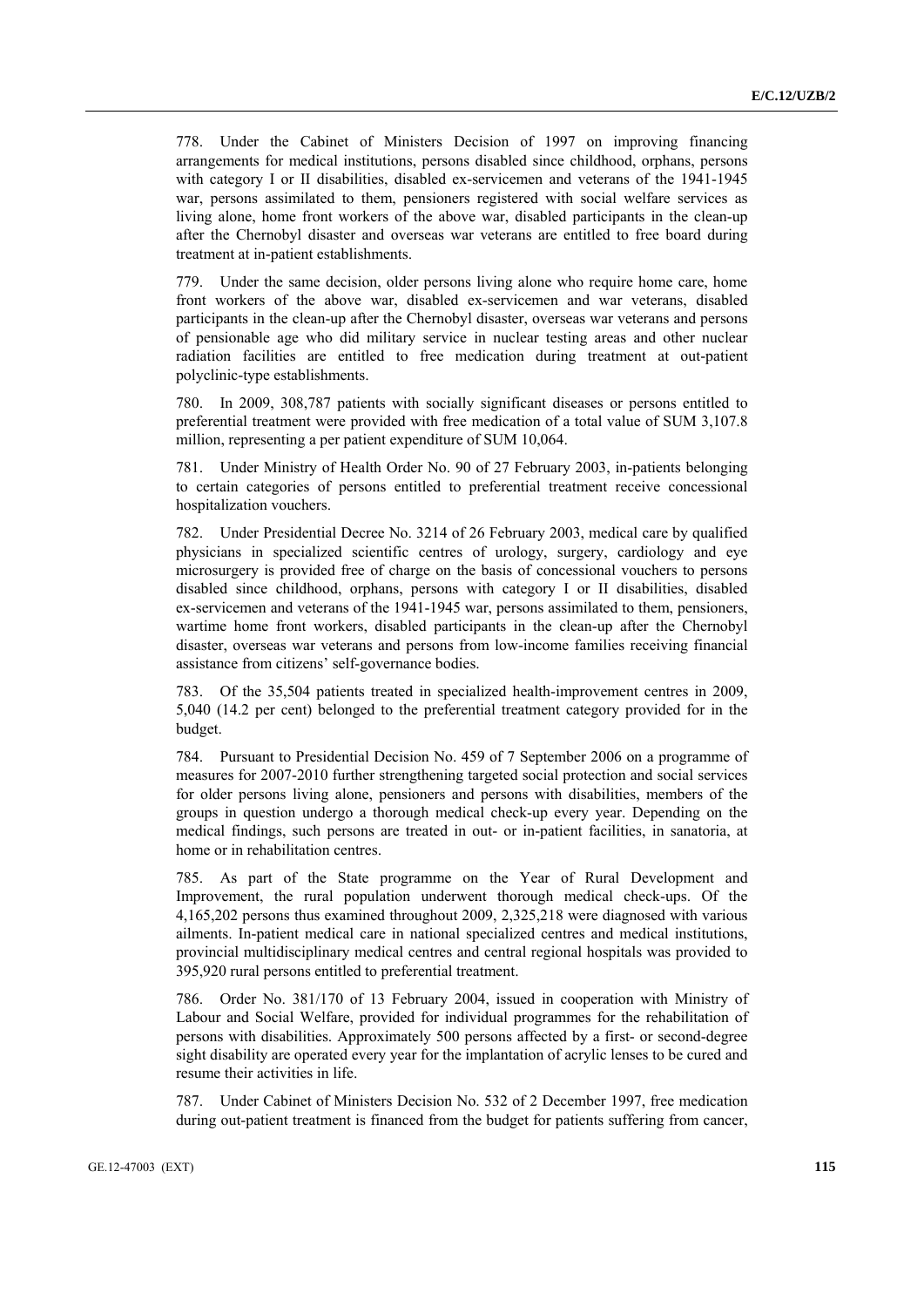tuberculosis, leprosy, endocrine diseases, mental ailments or HIV infection, or living with a prosthetic cardiac valve or transplanted organ.

- 788. Free medical attention is available to the following categories groups:
	- Pensioners living alone who require home care:
	- Home front workers of the 1941-1945 war:
	- Disabled ex-servicemen and veterans of that war and persons assimilated to them;
	- Disabled participants in the clean-up after the Chernobyl disaster;
	- Overseas war veterans;
	- Pensionable military veterans having served in nuclear testing areas or other nuclear radiation facilities.

789. As a result of nationwide preventive measures, in the period 2006-2009 the number of cases declined from 68 to 32 in the case of typhoid fever, from 3 to 1 in the case of anthrax, from 115 to 35 in the case of whooping cough, 19 times in the case of malaria and by 7.8 per cent in the case of acute intestinal disease.

790. The number of recorded cases of measles declined from 808 in 2006 to 2 in 2008 and 0 in 2009.

791. In the same period, the number of influenza cases increased 1.6 times in connection with the registration of the pandemic influenza affecting many countries. The Expanded Programme on Immunization (EPI) execution rate attained 98.3-99.5 per cent.

792. The structure of regional and local morbidity indicators testify to the relative stability of the oncological situation in the country during the last 10 years.

793. In 2009, malignant neoplasms were newly diagnosed in 19,005 patients nationwide, which translates into a rate of 68.2 (compared to 68.1 in 2008) per 100,000 inhabitants.

794. Oncological morbidity presents the following structure: breast cancer 10.6 per cent, stomach cancer 8.7 per cent, colon and rectum cancer 7.7 per cent, lung cancer 6.7 per cent and cervical cancer 6.1 per cent.

795. The mortality rate is stable (34.5 and 34.6 per 100,000 inhabitants in, respectively, 2006 and 2009).

796. One-year mortality displays a certain decline, from 20.8 per cent in 2006 to 18.3 per cent in 2009.

797. The five-year survival rate declined from 44.8 per cent in 2006 to 42.1 per cent in 2009. In particular, the five-year survival indicator for skin, cervical and mammary-gland cancer, bone and soft-tissue tumours and malignant lymphomas ranged between 45 and 60 per cent; for prostate, bladder and colon and rectum cancer between 30 and 43 per cent; and for oesophagus, stomach, lung and liver cancer up to 30 per cent.

798. In the last 3 years extensive work for the prevention of breast and cervical cancer is carried out at a national scale with the participation of the non-Government public organizations "Women's Assembly" and *Soglom Avlod Uchun* ("For a Healthy Generation") Foundation.

799. In all regions, provincial oncological clinics keep records of patients with pretumorous mammary-gland and cervix ailments. Women undergo health checks in a timely manner. There are plans to create a secondary-prevention and breast-specialist office.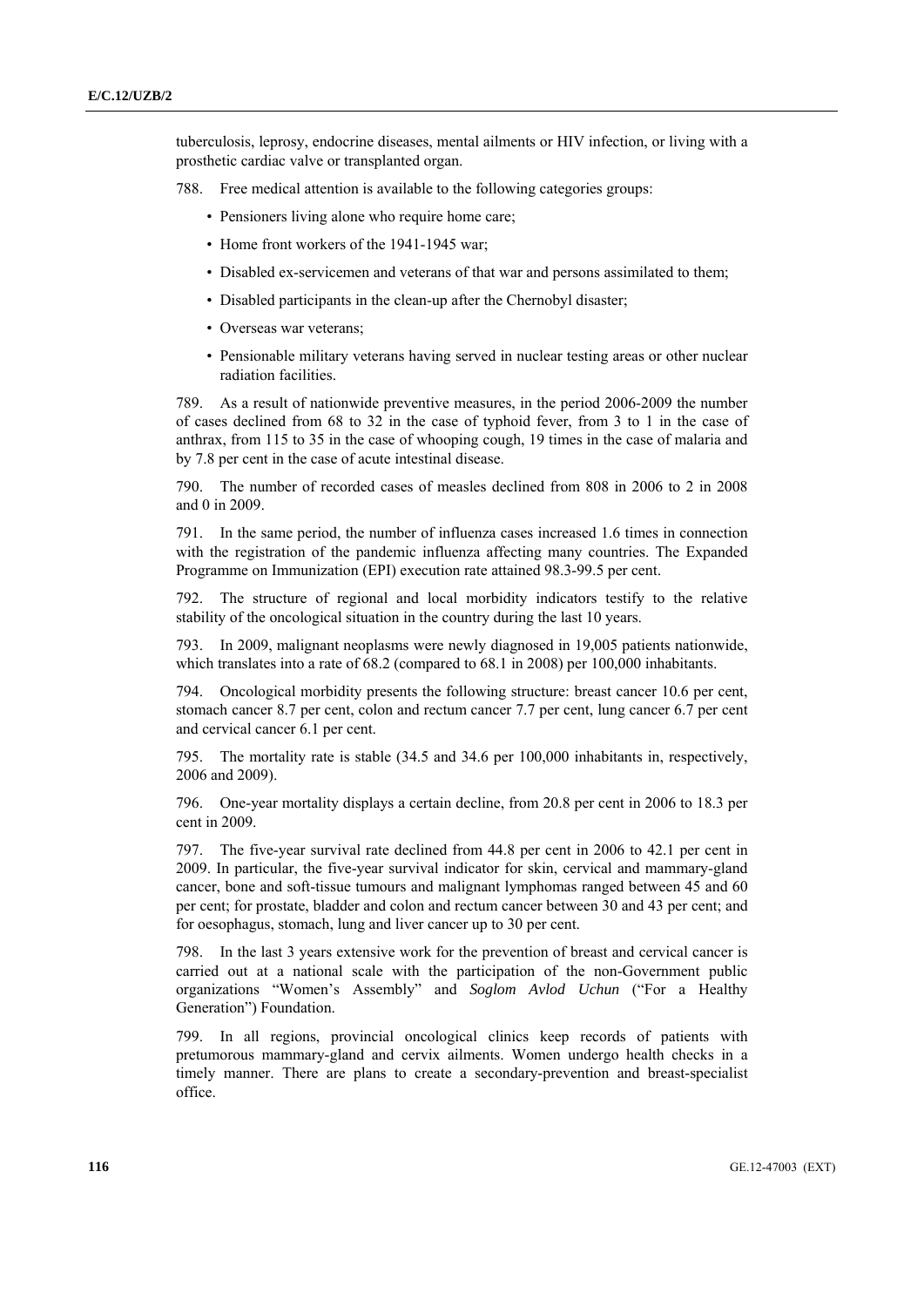800. Carcinogenic substance pollution in Tashkent City is under study with a view to cancer prevention. Preventive work aimed at improving the health and sanitary conditions of production in the chemical industry, mining and metallurgical complexes, furniture production, the coal industry and agriculture.

801. The impact of social, everyday and nutrition factors on the development of cancer at various locations is studied on the basis of a State grant.

802. Considerable attention is paid to oncological treatment. Oncological assistance is currently provided by the National Oncological Centre, 16 regional oncology clinics and 271 local oncology units (with 2,175 in-patient beds). In recent years, the oncological services infrastructure has improved and modern methods have been introduced for diagnosis and treatment in accordance with approved standards.

803. Every year the volume and quality of the drugs purchased are enhanced. The rate of provision of oncological establishments with antineoplastic drugs increased from 44 per cent in 2006 to 60.2 per cent in 2009. In that year, US\$ 1.5 million were spent for the purchase of such drugs for those establishments.

804. Shortly after independence, maternal and child health protection was elevated to State policy rank.

805. In order to protect further the health of women of child-bearing age and ensure the development of a healthy generation, the Ministry of Health endeavours to carry out the measures specified in Presidential Decision No. PP-1096 of 13 April 2009 on additional measures for protecting maternal and child health and shaping a healthy young generation, pursuant to which a Government commission was formed to ensure the coordination of the activities of all ministries, departments and regional administrative entities concerned, with a view to overall consistency and pertinence, primarily in all medical institutions and the related obstetrical units, centres for women's reproductive health and perinatal and screening centres; and the organization of broad awareness-raising and information campaigns among the population, particularly among all young persons and in medical and educational institutions, citizens' self-governing bodies, women's committees and the media, regarding the development of healthy families, the protection of the health of mothers and children and the attainment of the "Healthy mother – healthy child" objective.

806. Pursuant to Presidential Decree No. 3923 of 19 September 2007, Presidential Decision No. 700 of 2 October 2007 and Cabinet of Ministers Decision No. 145 of 21 May 2009, the Paediatric Research Institute was transformed into the National Specialized Centre for Theoretical and Applied Paediatrics (RSNPMTsP). A single structure was formed to provide specialized assistance to children and encompass 13 provincial interdisciplinary medical centres for children [ODMMTS], established within provincial children's hospitals. The network of those centres, including specialized units along the lines of RSNPMTsP, makes it possible to ensure the accessibility of quality specialized care at the regional level.

807. Qualified perinatal care is provided by the National Specialized Medical Centre for Practical Obstetrics and Gynaecology, with four regional subsidiaries; the National Perinatal Care Centre; 10 provincial and urban perinatal care centres; 40 obstetrical complexes; 280 obstetrical departments in university clinics and other medical facilities; and regional or urban medical associations.

808. Currently, the country's 4,214 out-patient polyclinic-type establishments which service the population as a whole provide care for children, reproductive health care for women of childbearing age and antenatal care for pregnant women. Health care for mothers and children is ensured by approximately 5,600 gynaecologists/obstetricians, 1,405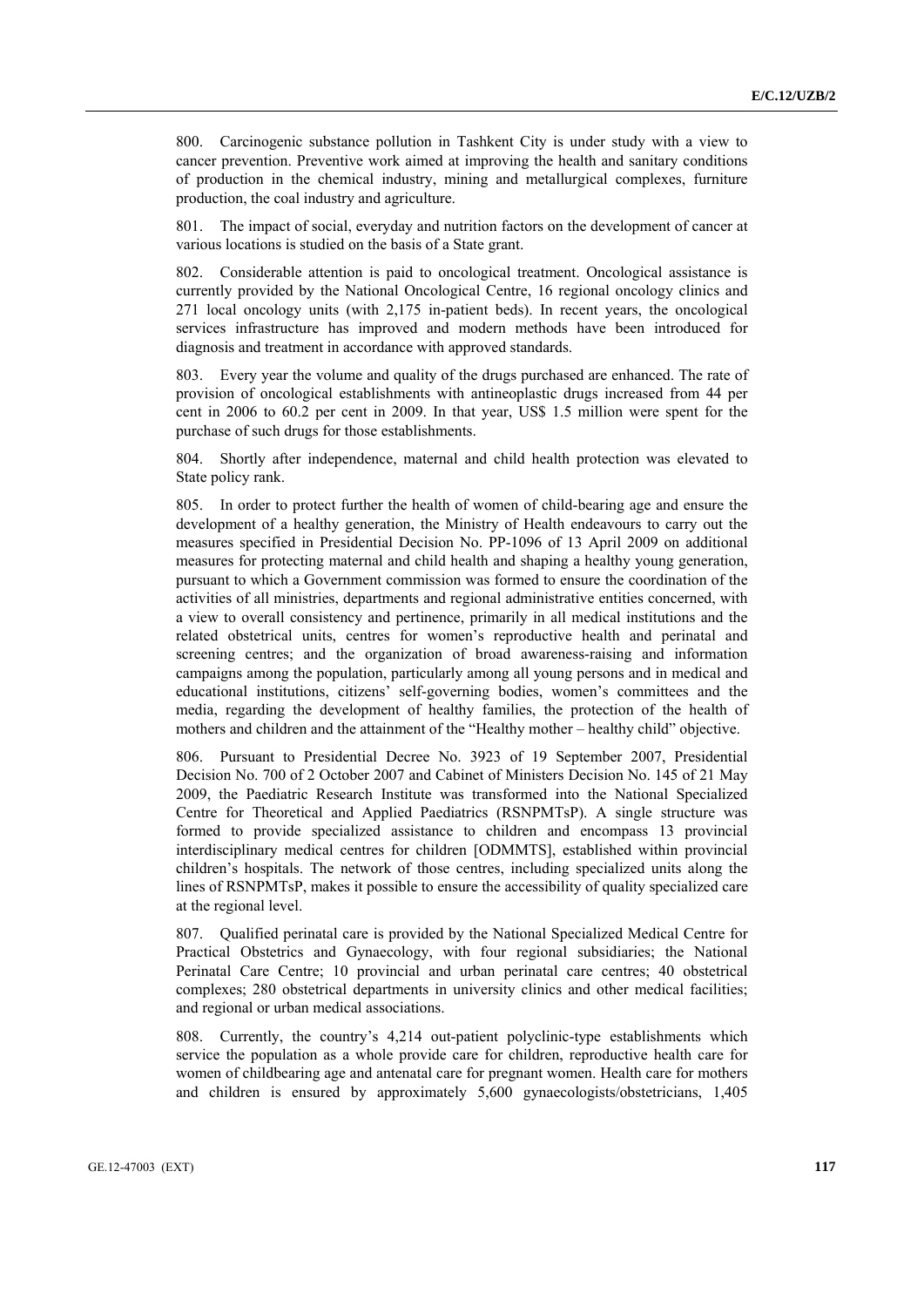neonatal care specialists, 15,230 midwives, 8,812 paediatricians and 31,000 middle-level health workers (nurses).

809. Regional training centres for paediatricians, neonatal care specialists and gynaecologists/obstetricians are organized in all regions within the framework of the projects entitled "Improvement of the health of women and children", supported by ADB, and "Improvement of mother and child protection services", supported by the European Union and UNICEF.

810. Reproductive health centres, 19 in number, have been set up and given as a main task to provide training for reproductive health specialists and introduce relevant international medical-service standards.

811. Precautionary check-ups for women are organized in the country every year in order to identify and prevent women's ailments and to ensure broad access to modern methods of contraception. The population's awareness of the significance of forming a healthy family has increased, and 68.7 per cent of married women have recourse to contraception.

812. As a result of the introduction of new perinatal technologies in maternity units, the rate of pathological labour cases declined from 13.40 per cent in 2002 to 12.5 per cent in 2008.

813. The number of children in health group 1 ("apparently healthy") increased from 38.3 per cent in 2003 to 46.7 per cent in 2008.

814. Since 2000, the rate of newborns with congenital anomalies has decreased by 14 per cent.

815. In 2008, infant mortality, per 1,000 live births, decreased from 35.4 in 1991 to 12.4.

816. In 2008, maternal mortality, per 100,000 live births, decreased from 65.3 in 2002 to 21.3.

817. The rate of children born to mothers aged up to 20 is only 4.7 per cent, a level considered better than the rate in other countries of Eastern Europe and Central Asia.

818. The national birth rate follows a decreasing trend and declined, per 1,000 inhabitants, from 34.5 in 1991 to 23.7 in 2008.

819. According to "Save the children" data for 2006, among 125 countries Uzbekistan ranks nineteenth as regards favourable conditions for children and twenty-seventh as regards protection for mothers. That is the top performance in Central Asia and one of the highest in the Commonwealth of Independent States (CIS) and Asia.

820. Specialized care for children with congenital heart disorders is provided by the department of heart surgery of the Clinic of the Tashkent Paediatric Institute in cooperation with specialists from other countries. Of the 538 heart operations performed in the last two years, 301 involved artificial blood circulation. In 2009, 11 heart patients were operated in clinics in the Republic of Korea on a charitable basis.

821. The Tashkent Paediatric Institute provides care for children with a hearing disability. In the period 2007-2008, 143 children with a hearing impairment were operated.

822. In the Clinic of the Tashkent Paediatric Institute, 101 plastic surgery operations were performed in cooperation with surgeons from Ansan University, Republic of Korea, and Singaporean specialists. In the Urtachirchik district children's hospital, Tashkent province, 11 plastic surgery operations were performed in cooperation with plastic surgeons from the Republic of Korea. In the Nukus subsidiary of the National Centre for Emergency Medicine (RNTsEMP), specialists from Turkey in cooperation with specialists of the Tashkent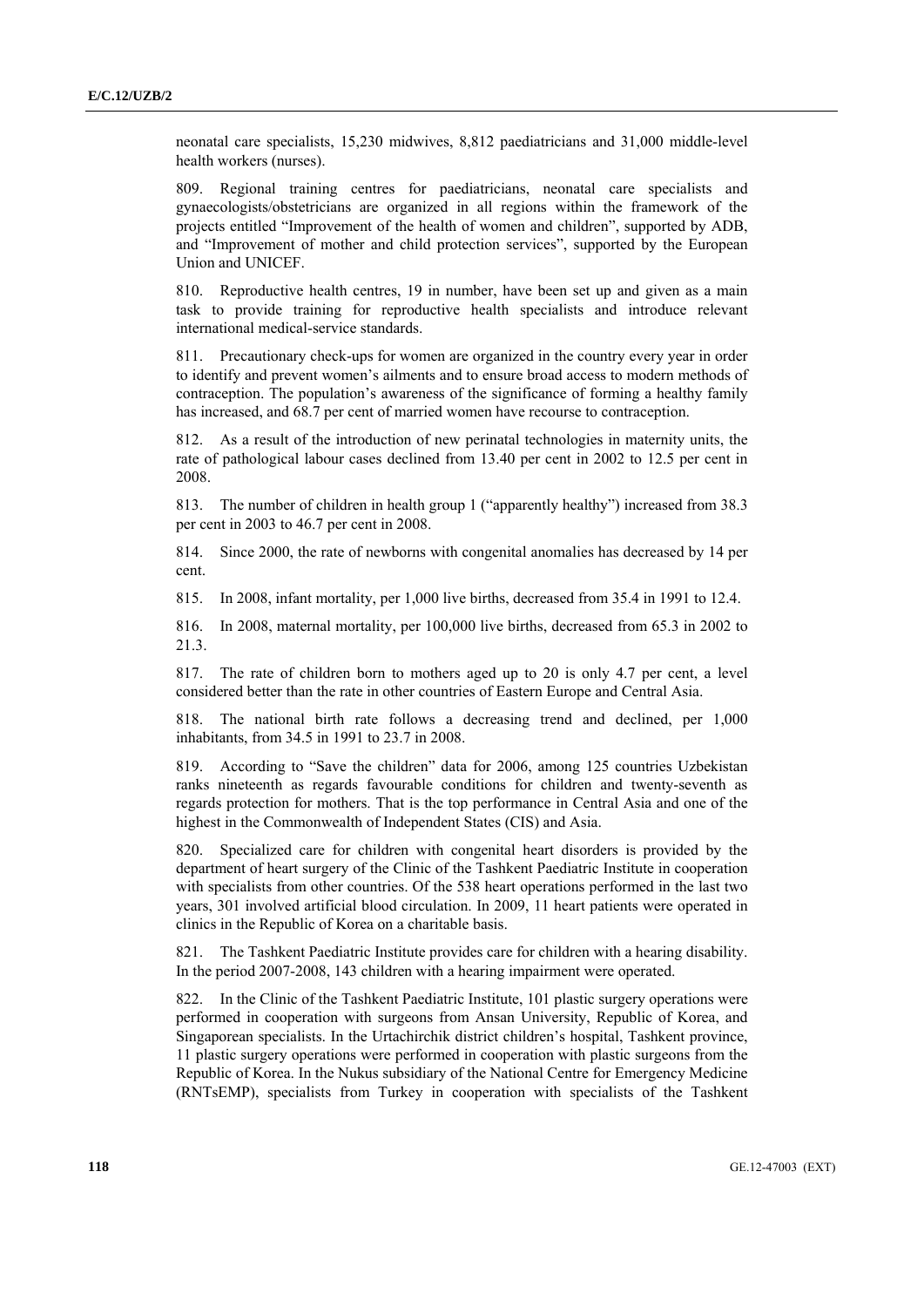Paediatric Institute carried out reconstructive plastic surgery on 30 low-income family children with congenital facial-development defects.

823. Specialized care for children with congenital developmental anomalies continues to be provided in cooperation with the *Soglom Avlod Uchun* Foundation. In 2009, 359 children underwent reconstructive plastic (maxillofacial and orthopaedic) surgery operations; 16 children were sent for treatment in Germany; and 19 children sent earlier were cured and returned to Uzbekistan.

824. Moreover, specialized care for disabled children is available in the following establishments:

- National Psychoneurological Hospital, which provides care for children with nervous system disturbances. Extensive work is carried out on medical and rehabilitation assistance to children with cerebral palsy, perinatal encephalopathy, spastic diplegia, infantile hemiplegia, atactic hemiplegia, retarded development and mental deficiencies.
- National Centre for Children's Orthopaedics, which provides specialized care for children with musculoskeletal system diseases (spinal disorders or deformation of the upper and lower extremities).
- National Children's Sanatorium for Osteotubercular Ailments, which provides specialized care for children with tuberculosis of the bones, chronic osteomyelitis or osteochondropathy.

825. As part of Uzbekistan's public health reform in the period 2006-2010, the Ministry of Health took measures to raise the effectiveness of the prevention of alcoholism and addiction and to enhance the quality and accessibility of assistance in the area of drugs.

826. In view of the observations and recommendations contained in paragraphs 32 and 63 of the Committee's concluding observations, the spread of drug trafficking and the related services available to the population are constantly monitored. All drug dependency treatment bodies are provided with the necessary office equipment (computers, printers, scanners, photocopiers and faxes). A network for the transmission of operational information through the Internet has been set up within the framework of the Drug Epidemiology Data Base Collection and Development (DAMOS) programme component of the relevant regional information systems (NADIN-2).

827. Ministry of Health Order No. 433 of 12 October 2006 establishing standards for diagnosis and treatment of drug-related ailments established types, volume and quality norms for specialized care related to drug abuse. The national drug control service adopted an updated (rehabilitation-oriented) model for assisting addicts.

828. Ministry of Health Order No. 403 of 8 September 2008 on the improvement of drug-related assistance provides for the organization of rehabilitation units in all in-patient addiction-treatment facilities, the introduction of rehabilitation programmes in the relevant sections of out-patient addiction-treatment clinics and in-patient compulsory-treatment facilities, and the establishment of posts for psychotherapists, clinical psychologists and social workers. Pursuant to that order, medical and social rehabilitation sections were organized in the National Drug Control Centre, the public out-patient addiction-treatment clinic of Karakalpakstan, and the relevant out-patient clinics in the provinces of Bokharan, Kashkadarya, Samarkand, Tashkent, Fergana and Khorezm. The social rehabilitation section launched in the addiction-treatment centre of Surkhandarya province trains patients in carpentry, confectionery, and shoe and garment making.

829. In line with the modern conception of drug control services, posts for psychotherapists, clinical psychologists and social workers have been established in the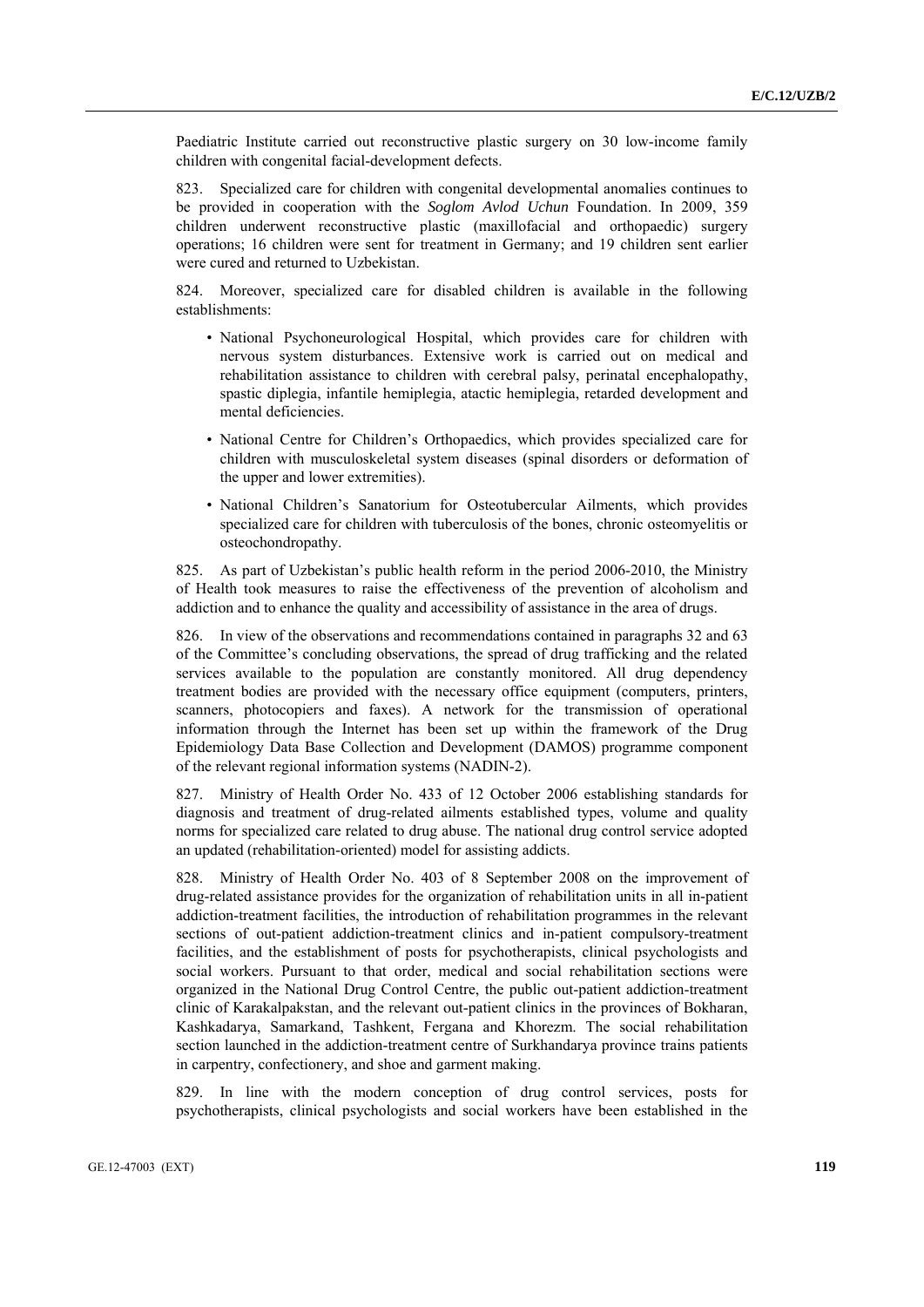country's addiction-treatment centres. Clinical psychologists work in the National Drug Control Centre, the public out-patient addiction-treatment clinic of Karakalpakstan, and the relevant out-patient clinics in Tashkent City and the provinces of Andizhan, Bokharan, Djizzak, Surkhandarya, Fergana and Kashkadarya. Social workers are on post in the relevant clinics of the Republic of Karakalpakstan, Tashkent City and the Fergana province.

830. Considerable attention is paid to training as a means of securing qualified staff to improve the quality of medical and social assistance to addicts. An adjusted programme for specialization and further training in adictology and a training programme in adictology for resident physicians have been developed and adopted. New preparatory cycles have been introduced to provide training in psychotherapy and medical and social rehabilitation. Of the 258 physicians trained in the Tashkent Institute for Advanced Medical Training in the period 2007-2009, 70 specialized primarily in adictology, 105 received training in psychotherapy and rehabilitation of addicts and 83 received advanced training in adictology.

831. The system of day patient facilities was enhanced in order to ensure the implementation of medical and social rehabilitation programmes on an out-patient basis. Currently, day patient facilities are thus organized in addiction treatment centres in the provinces of Namangan, Samarkand, Surkhandarya, Fergana and Khorezm and the cities of Tashkent, Kokand and Margilan.

832. For greater effectiveness in combating addiction and its harmful effects, measures were taken to coordinate efforts to prevent drug dependency and to identify, treat and rehabilitate addicts. The Ministry of Health issued Order No. 425 of 22 September 2008 on cooperation between the drug control service and AIDS centres, the Health Care Institute and primary medical and sanitary care establishments in preventing addiction, identifying, treating and rehabilitating addicts, and preventing the spread of HIV infections.

833. Pursuant to the Cabinet of Ministers Decision of 8 January 2009 adopting a regulation on reporting procedures regarding activities involving trade in drugs, psychotropic substances and precursors in the country, legal entities licensed to prepare or produce such items submit standard quarterly and annual reports on the volume of every substance produced and the respective stock at the end of the reporting period.

834. Public health authorities ascribe importance to preventing and treating psychological disorders.

835. In 2009, 83,509 patients received medical treatment in the round-the-clock and day care facilities of psychiatric establishments.

836. Pursuant to Cabinet of Ministers Decision No. 15 of 8 January 1993, free medication is provided to persons in the preferential treatment category who suffer from mental disorders, namely schizophrenia, epilepsy, a category I or II psychological disability, psychological disabilities in children aged up to 16 and psychological disorders in children aged up to 3.

837. In 2009, therapeutic support through preferential-treatment prescriptions was offered to 62,626 patients suffering from by schizophrenia, 33,168 patients suffering from epilepsy, 27,486 persons with a category I or II disability (other than those suffering from schizophrenia or epilepsy), 11,790 disabled children aged up to 16 (other than those suffering from schizophrenia or epilepsy) and 545 children aged up to 3.

838. In 2009, a total of 135,615 mentally ill persons received therapeutic support through psychotropic medication on an out-patient basis.

839. Of the 339 persons having committed dangerous acts who were released in 2009 (after compulsory medical treatment) on the basis of court decisions and of psychiatric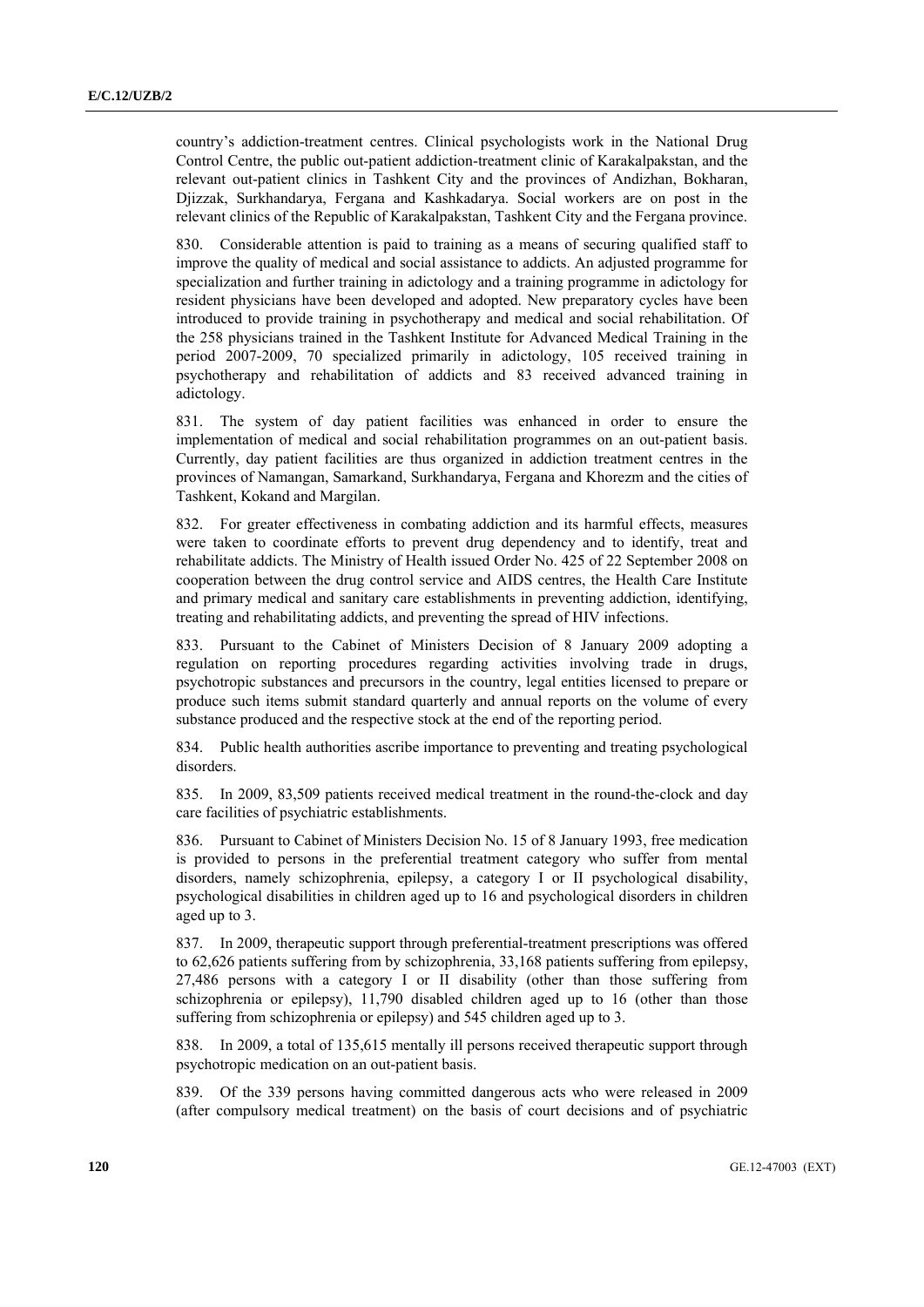commission reports, 104 were discharged after intensive observation in a hospital, 132 from specialized rehabilitation sections and 103 from general psychiatry departments.

840. In 2006-2010, compulsory treatment in closed medical institutions were ordered by courts for 1,144 persons with psychological disorders and alcohol or drug addicts involved in 1,008 criminal cases.

841. After examining the validity of the court decisions, procuratorial authorities lodged five contestations, two of which were based on the examination of complaints filed by detainees.

842. In line with the recommendation contained in paragraph 66 of the Committee's concluding observations, procuratorial authorities, after considering the validity of court decisions for the compulsory treatment of five persons with psychological disorders or addicted to alcohol or drugs in closed medical establishments, filed contestations in two of the cases concerned, requesting the cancellation of the court decisions imposing such treatment.

843. Systematic measures are taken in the country to combat HIV/AIDS, as recommended in paragraph 64 of the Committee's concluding observations and its general comment No. 14.

844. In 2007, the Cabinet of Ministers adopted the "Strategic Programme against the spread of the HIV/AIDS epidemic in Uzbekistan, 2007-2011". Since 2005, modern technology has been introduced in order to raise the effectiveness of support extended to pregnant women in the country's primarily medical and sanitary care establishments; and women are screened twice for HIV during pregnancy. Currently, only pregnant women belonging to high-risk groups are screened.

845. The following instruments were adopted in order to strengthen the fight against the spread of HIV infection in the country.

846. Presidential Decision of 26 December 2006 on additional measures for raising effectiveness in combating the spread of HIV infection in the country.

847. Cabinet of Ministers Decision of 5 January 2009 on measures for improving the organizational structure and activity of AIDS prevention centres. Under this decision, national and regional AIDS prevention centres were created; a national action plan for stemming the spread of HIV infection, 2009-2011 was adopted; a national commission for the coordination of relevant measures was set up; and the establishment of a system for ongoing training of medical workers and other specialists in the area of preventing HIV infections was provided for.

848. In 2009, the Uzbek National Association of Non-Profit NGOs launched the project entitled "Civil society against HIV/AIDS", which is implemented with financial support from the Central Asia AIDS Control Project and addresses key problems related to combating HIV infection effectively. This 12-month project is expected to contribute to the development of social partnerships between State bodies and international organizations and to raise the potential of non-profit NGOs within the framework of the implementation of the national action plan on prevention of the spread of HIV infection.

849. The project provides for assessing the quality of the HIV/AIDS-related services provided by NGOs to vulnerable population groups; extending (through small grants) financial and technical support to NGOs furnishing such services; conducting training programmes based on site visits; making technical assistance locally available and involving experts in NGO work; holding a national conference to exchange best practices; and raising awareness of HIV/AIDS problems through the existing network of media partnerships.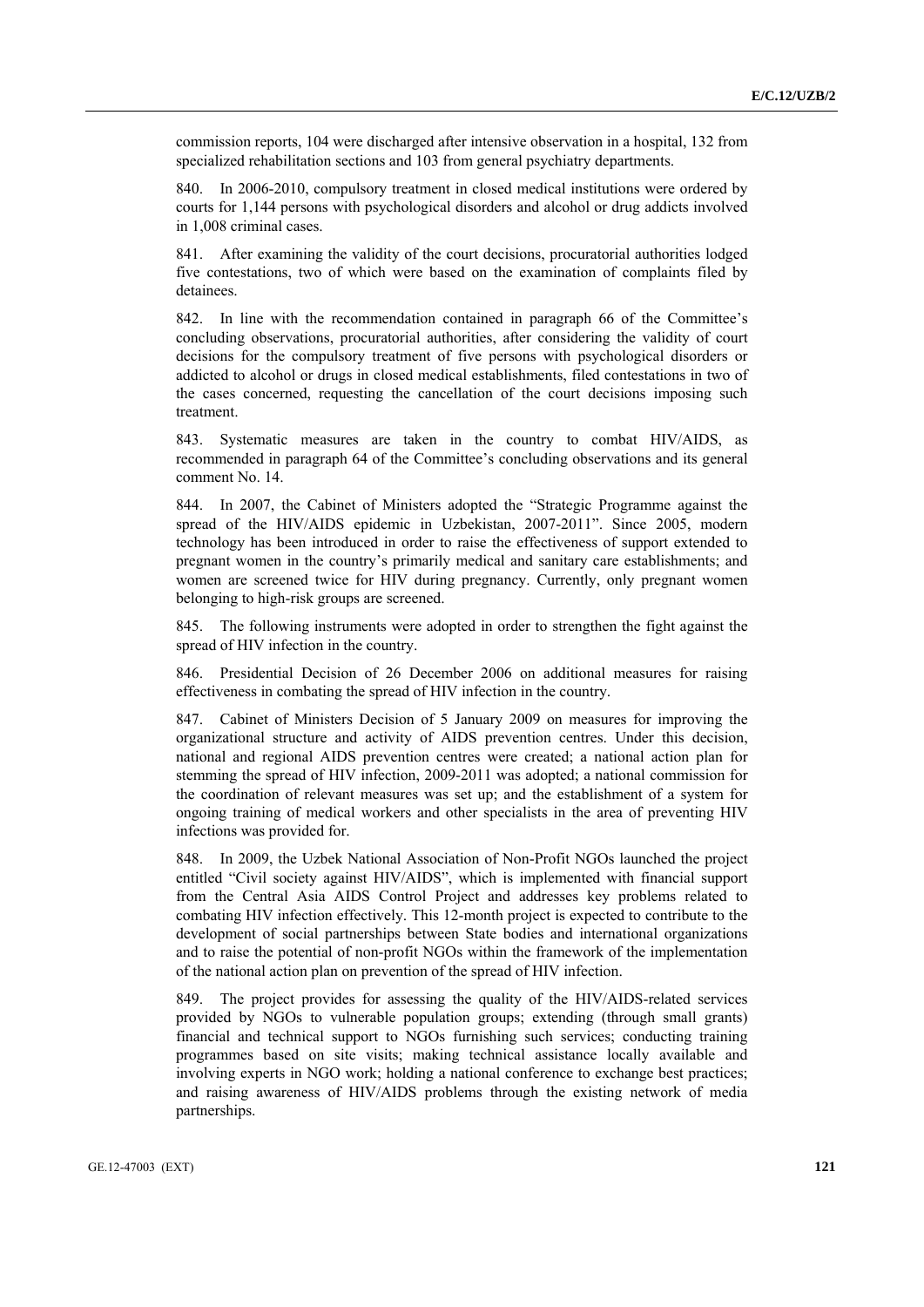850. The *Soglom Avlod Uchun* foundation, in cooperation with the Ministry of Health and regional chief administrations, participates in the implementation of the medical/social home-visiting (MSP) system, whose task consists in integrating the work of State and public structures into health care for women and children, and undertaking extensive advocacy for family planning, inoculation and disease prevention. In the regions, the above system is implemented by MSP committees created at the district, city and provincial chief administration levels.

851. In accordance with the Constitution and the Health Care Act, measures are taken to improve medical care. The activity of the Ministry of Health is being enhanced to that purpose. The Presidential Decision of 2 October 2007 on measures to upgrade the activity of the country's medical establishments provides for the yearly certification of senior health workers and the development of a system upgrading the relevant qualifications and training, and establishes the terms and procedure for the operation of private medical establishments, currently in the number of 1,800.

852. The Cabinet of Ministers decision adopted on 13 March 2008 on measures to improve the organizational structure and activity of regional health establishments specified the legal status of provincial multidisciplinary medical centres, district (city) medical centres and rural medical offices and tasked the Ministry of Health with monitoring the centres' activity and resolving any relevant problems.

853. The Cabinet of Ministers decision adopted on 16 February 2010 on improving the activity of the country's pharmaceutical establishments prohibited the use and sale of medicines and medical items not registered in Uzbekistan and lacking a conformity certificate and the sale of counterfeit or inferior medicines.

854. The Presidential Decision of 21 May 2009 on improving the emergency medical aid system laid down norms for equipping that sector with a vehicle fleet in the period 2010-2012, reinforced the liability of officials and drivers of public health establishments for inappropriate use of medical transport vehicles, and equipped the National Centre for Specialized Medical Support with 100 ambulances acquired through a grant extended by the Government of the Republic of Korea.

855. The Cabinet of Ministers decision adopted on 18 December 2009 on improving the system of qualifications upgrading and retraining for health workers established regulations and a procedure for such upgrading and retraining and a regulation on resident physicians.

## **Articles 13 and 14 Right to education**

856. Under article 41 of the Constitution, every person is entitled to education, and the State must guarantee free general education. The right to education is further enshrined in the Education Act, the Rights of the Child Safeguards Act and other legal and regulatory **instruments** 

857. The legal regulation and content of the right to education are complex issues. They are governed by provisions laid down in various areas of law, namely labour, family, civil, administrative and — to ensure legal protection of that right against criminal acts criminal law. The right to education, in law and in practice, concerns primarily children and young persons. Accordingly, all social and legal issues involved in the realization and protection of that right affect the interests of those age groups.

858. The traditional individual right to education changed in substance with the transition to a market economy. Some education is now offered on a fee-paying or contractual basis;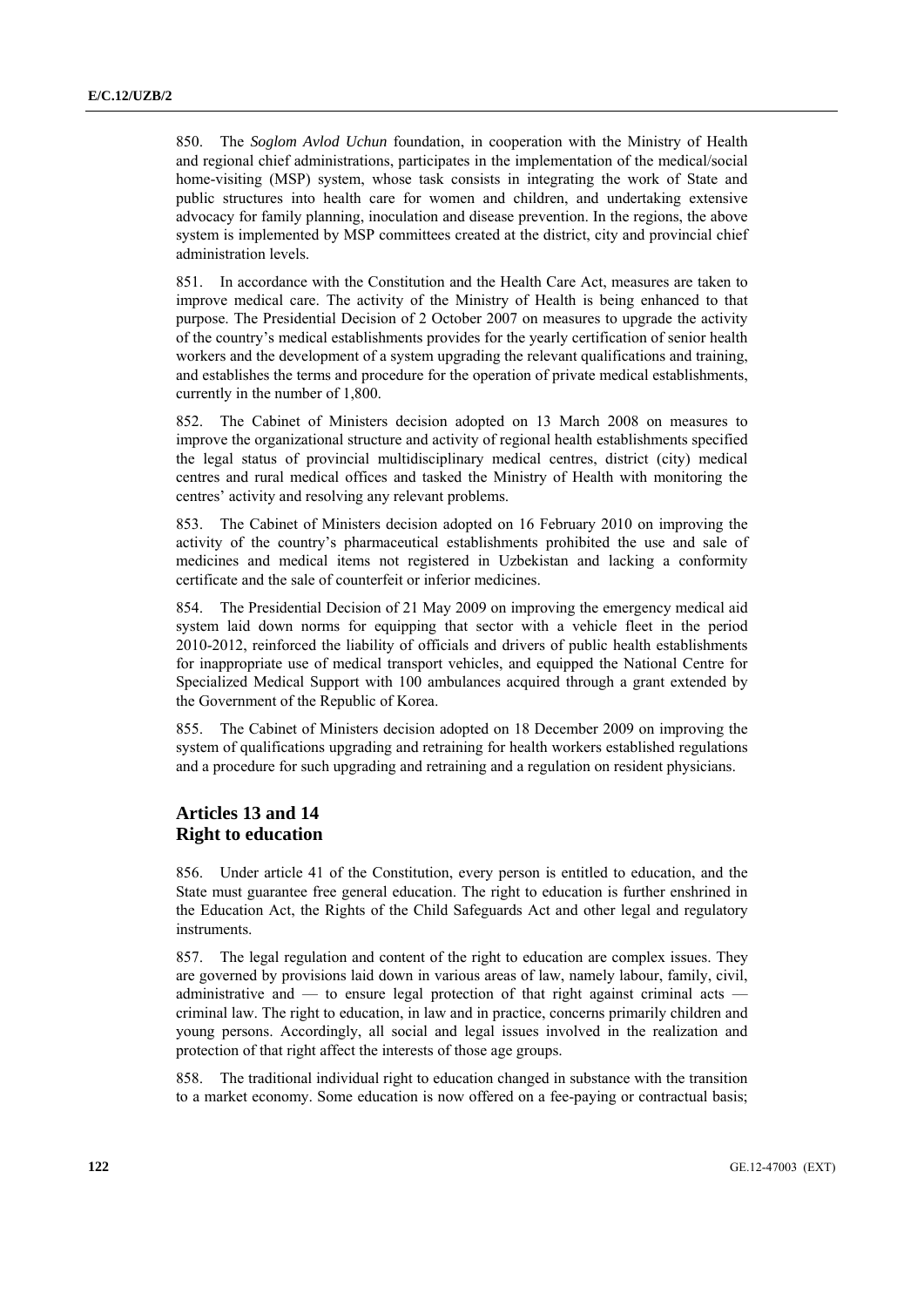primary, secondary, specialized and vocational education remain free at public educational institutions.

859. Public funding of education is the main State guarantee that citizens can have an education that meets State educational standards.

860. Parents or legal representatives of minors must protect the children's lawful rights and interests and are responsible for their upbringing and for ensuring that they receive preschool and general, specialized or vocational secondary education.

861. Uzbekistan has attained the MDG target of full access to universal education.

862. According to World Bank data, the country's literacy rate is 99.7 per cent, one of the world's highest.

863. Uzbekistan is rightfully referred to as the country of the young. Children and adolescents up to 18 years of age account for more than 45 per cent of the population. Expenditures on education correspond to approximately 12 per cent of GDP, more than 50 per cent of the total State expenditures under the budget.

864. In accordance with the Education Act and the National Personnel Training Programme, the country has fully switched to free, universal and compulsory 12-year education.

865. Education in Uzbekistan comprises the following levels:

Preschool education, up to 6-7 years of age, includes care, attention, health improvement, education and training, development of a healthy and blossoming personality, and preparation for systematic education; and takes place in the family and in preschool establishments. The Cabinet of Ministers decision of 25 October 2007 on the adoption of legal and regulatory instruments in the area of preschool education specified the legal status of State and non-State preschool educational institutions, established a legal regulation on short-duration classes, and provided for systematic monitoring of the work of preschool educational institutions and comprehensive support in the performance of their tasks.

 (b) General secondary education with a nine-year duration and the following levels: primary education, comprising grades 1-4; and general secondary education, comprising grades 1-9.

866. Primary education is compulsory and free for all and aims at laying the foundation for literacy, knowledge and habits crucial to general secondary education. The first grade is for children aged 6-7.

867. General secondary compulsory education covers the necessary range of knowledge, develops the habits of independent thinking, organizational capabilities and practical experience, and contributes to basic professional orientation and the selection of the next educational stage.

868. Of the 5,108,217 general education students, 2,502,862 (48.7 per cent) are girls.

869. The country's school age children are offered all conditions needed for general secondary education. Everyone is guaranteed equal rights to education, regardless of gender, language, age, racial or ethnic origin, views, attitude towards religion, social origin, occupation, social status, place of residence, or length of residence in the territory of Uzbekistan.

870. General education establishments, 9,772 in number, are attended by 4,895,631 students. There are 89 special educational institutions for children with special physical or mental needs.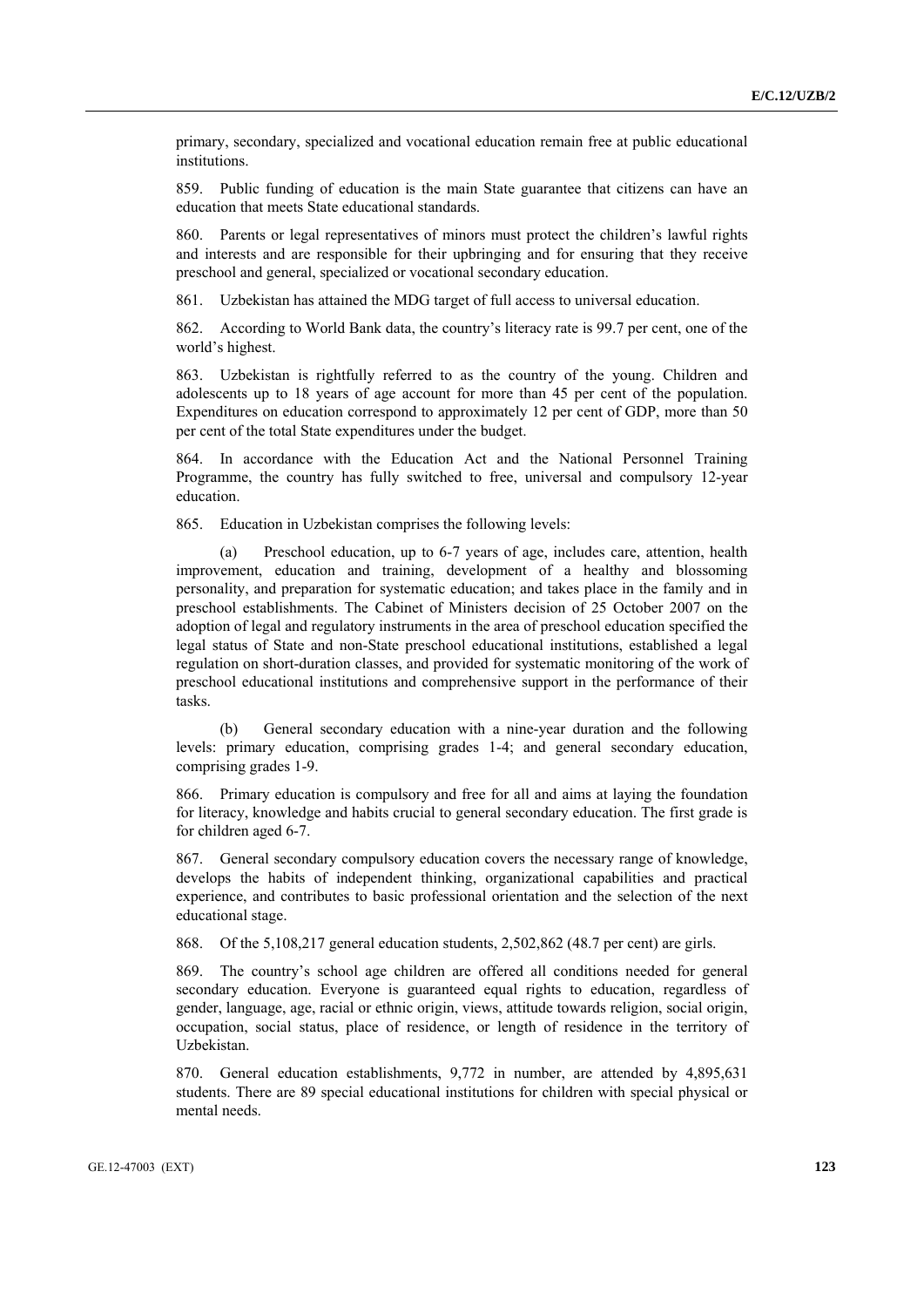871. Tuition is provided in general education schools in seven languages, including Karakalpak, taught in 378 schools with 94,132 students; Russian, taught in 769 schools with 316,003 students; Kazakh, taught in 493 schools with 71,409 students; Tajik, taught in 203 schools with 79,604 students; Kyrgyz, taught in 61 schools with 10,030 students; and Turkmen, taught in 47 schools with 9,227 students.

872. Of the 434,542 teachers working in the country's 9,772 schools, 299,774 (69 per cent) are women. The time-honoured approach known as "Teacher-student" or "Young teachers' school" which prevails in the schools signifies that young higher education graduates work alongside a school's experienced teachers for three years.

873. Budget allocations used to finance Ministry of National Education activities and programme implementation amounted to SUM 2,644.5 billion in 2009 and SUM 3,305.6 billion in 2010, of which SUM 121.9 billion came from the State budget and SUM 3,183.7 billion from local budgets. The funds allocated in 2010 were 25 per cent more than in 2009.

## **Budget allocations to education, 2006-2010**

Budget allocations in SUM million

|             | Accounting year |             |             |             |                 |  |
|-------------|-----------------|-------------|-------------|-------------|-----------------|--|
| <i>Item</i> | 2006            | 2007        | 2008        | 2009        | 2010 (forecast) |  |
| Education   | 1 301 129.1     | 1 726 739.2 | 2 469 100.2 | 3 562 916.5 | 4 635 065.9     |  |

874. In the 2003-2004 school year, 251 textbook versions were published in 8,713,087 copies in total. The respective numbers in subsequent years were: 2004-2005, 541 versions and 10,764,591 copies; 2005-2006, 463 versions and 16,907,438 copies; 2006-2007, 333 versions of a total value of SUM 21.4 billion; 2007-2008, 248 versions and 19,475,767 copies of a total value of SUM 15.5 billion; 2008-2009, 243 textbook and study guide versions and 16,190,733 copies; and 2009-2010, 315 versions and 22.6 million copies.

875. The percentage of the country's general education students who were provided with textbooks increased from 82.3 per cent in 2004-2005 to 98.1 per cent in 2008-2009 and 99.4 per cent in 2009-2010.

876. At the start of the 2009-2010 school year, 10,825 disabled children lacking the possibility to attend school and studying at home received special study guides (for grades 1-9) in the basic and related areas.

877. Considerable attention is paid to the social protection of students and to support for low-income family children. In 2009, in particular, 656,838 full 4-item sets of winter clothing of a total value of SUM 20.9 billion and 486,746 full 12-item sets of student articles of a total value of SUM 6.6 billion were distributed.

878. Compliance with health and sanitary standards in educational institutions is monitored by local sanitary control bodies. The subject "Health" is taught in grades 1-4, "Foundations of a healthy younger generation" in grades 5-9 and "Foundations of a healthy lifestyle and family" in grades 10-11, the instruction being offered by highly qualified and specially trained teachers, biologists or psychologists.

879. School children undergo regular check-ups in school physician's offices, 2,043 of which were provided with modern medical equipment. Currently, one nurse works in each of the 9,772 schools and one physician attends to 2-3 schools.

880. School attendance is monitored by the Ministry of National Education. City and provincial departments of education submit weekly school-attendance reports. Where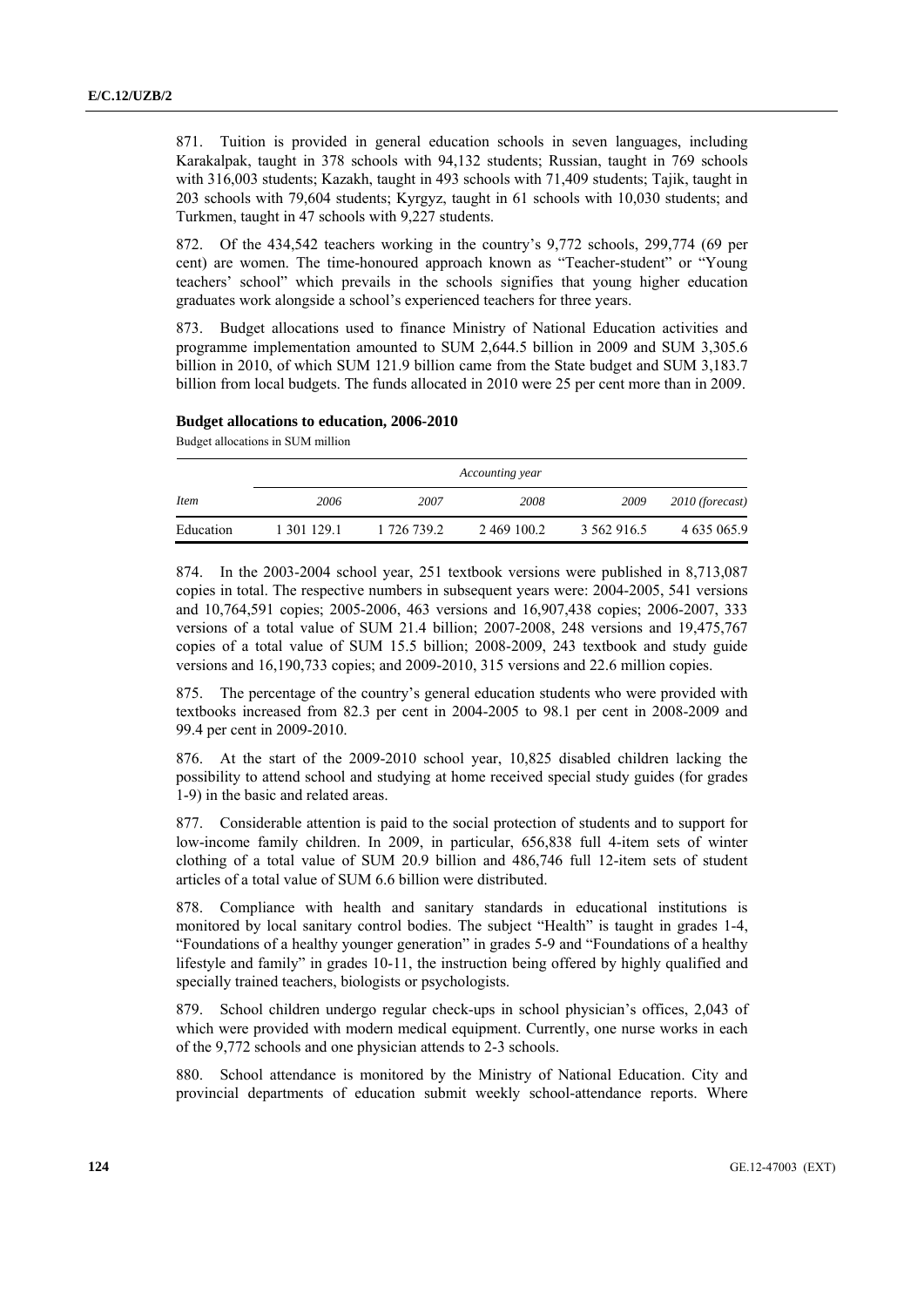school children are found not to attend school or to miss classes frequently, steps are taken to ensure that they resume regular attendance.

881. Prevention of juvenile delinquency is the work of education, internal-affairs and citizens' self-governance bodies.

882. The number of instances of school children taken to internal affairs offices was 30,190 in 2009, 980 more than in 2008 (29,210). The number of school children on internal affairs records was 2,926 in 2009, 527 less than in 2008 (3,453).

883. According to Ministry of Internal Affairs data, the number of offences committed by school children declined from 822 in 2006 to 556 in 2009.

884. School children regularly participate in cultural events. As part of an ADB project, 951 information and resource centres have been set up, while 1,151 such centres have been organized in the country as a whole, in order to encourage school children to read. The relevant book collections of 7,462,338 copies in total, added to 15,546,297 books in school libraries, form an overall stock of 23,008,635 books.

885. In order to engage children not vacationing in camps in interesting activities, health-improvement facilities were organized in 7,571 schools. Of the 1,171,597 children participating in 33,680 groups and sport teams, 635,052 attended extra-scholastic educational establishments, 319,817 joined tours in Tashkent City and the provinces, and 1,290,784 participated in "Summer 2009" sport schools and games for children and adolescents. Summer vacation was meaningfully organized for 3,663,438 children.

886. All of the country's general education schools cooperate with the *Kamalak* (Rainbow) Children's Movement and the *Kamolot* Youth Movement. In cooperation with the every regional or city centre of these public movements, a procedure is developed for carrying out "school child" raids, regular searches for talented children; and intellectual contests such as *Uyla, izla, top!*, "New generation", "Girl's *Zulfiyakhonim*", the *Kelajak Ovozi* ("Voice of the Future") children's festivals, "Our Constitution – guarantee for our happiness", "Expert on presidential works", "The seven wonders of Uzbekistan" and "I study my *makhalla*'s history".

887. In the period 2004-2009, 151 general education students received awards at the International Science Olympiads and 57 female students won the *Zulfiya* State Prize.

888. Of the 1,483,592 students attending in the 2009-2010 school year the 1,508 institutions of the specialized and vocational education system, 718,145 were girls.

889. The country's 138 academic lycées and 1,370 vocational colleges are attended by, respectively, 105,140 and 1,378,452 students.

890. Of the 313 secondary education institutions launched in the period 2007-2009, 11 were academic lycées and 162 vocational colleges.

891. Currently, more than 1.5 million students attend 1,510 specialized or vocational secondary education institutions. Plans to increase that number in 2010 provided for 1,530 such schools, broken down into 138 academic lycées and 1,592 vocational colleges, attended by 1.6 million students.

 **Number of specialized and vocational secondary education students, by language of instruction** 

|                    |                       | Languages of instruction |         |            |
|--------------------|-----------------------|--------------------------|---------|------------|
|                    | <b>Total students</b> | <i>Uzbek</i>             | Russian | Karakalpak |
| Country as a whole | 1 483 592             | 1 366 986                | 55 874  | 60 732     |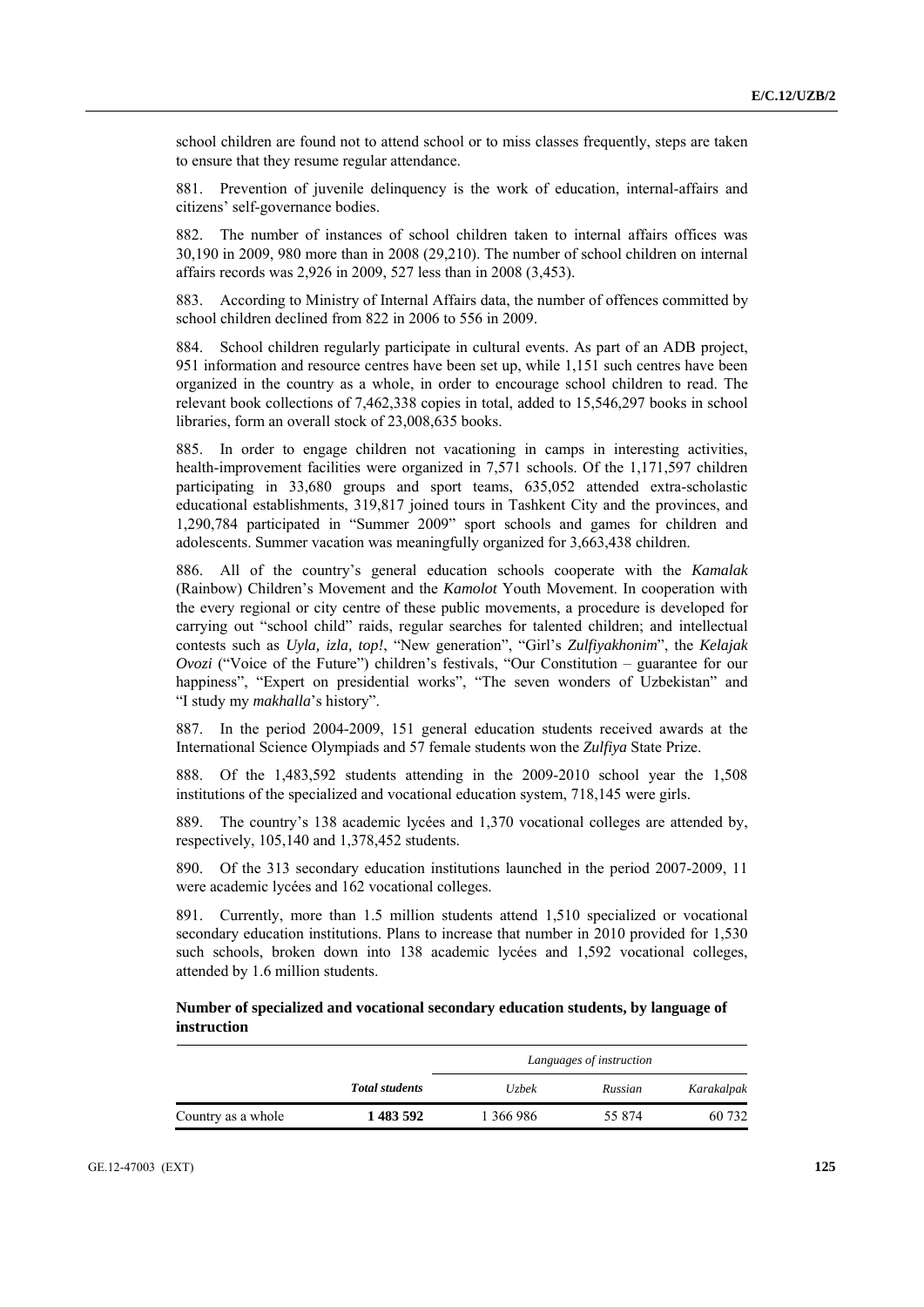892. Currently, four specialized vocational colleges for persons with special needs provide training to more than 1,500 students, as described below.

893. The Samarkand college provides training to 218 students, the Fergana college to 388 and the national college in Tashkent to 424, in the following specialties: garment making, shoe making, radio and television service and repair, accounting, carpentry and parquet work, computer maintenance and programming, making of haberdashery and hand-knitted items (by sight-impaired persons) and household appliance service and repair.

894. The Tashkent specialized industrial college provides 527 students with training in catering, gardening and landscaping, carpentry and parquet work, electro-gas welding, automobile service and repair, metalworking and garment making.

895. Other special vocational schools provide training to 4,389 disabled children and 3,830 orphans.

896. Of the 107,760 teachers and technical educational specialists currently employed in the system of specialized vocational secondary education, 61,746 teach general education subjects, 35,858 teach general and special vocational subjects and 10,156 are production-related training experts. Academic lycées employ 4,810 and vocational colleges 28,265 female teachers and 2,929 persons over 60, including 1,185 with a science degree, of whom 100 are doctors of science and 1,085 candidates of science.

897. In the 2009-2010 school year, 5,710 young higher-education graduates were hired in academic lycées and vocational colleges.

898. In the 2006-2007 school year, of the 235,204 specialized and vocational education graduates, 181,052 (77 per cent) found a job and 14,067 (6.0 per cent) entered a higher education institution.

899. In the 2007-2008 school year, of the 251,883 specialized and vocational education graduates, 218,107 (86.6 per cent) found a job and 13,776 (5.5 per cent) entered a higher education institution.

900. In the 2008-2009 school year, of the 354,098 specialized and vocational education graduates, 297,196 (83.9 per cent) found a job and 12,768 (3.6 per cent) entered a higher education institution.

901. In compliance with the Education Act and the detainees' right to education, general education and vocational schools are set up in penal establishments.

902. The inmates attend the establishments' schools regardless of the gravity of their offence and their citizenship, social origin, nationality and religion. Instruction is provided free of charge in Russian and Uzbek on the basis of the annual educational programme drawn up by the National Education Centre of the Ministry of National Education.

903. Under article 100 (2) of the Penal Enforcement Code, inmates over 30 or affected by a first- or second-degree disability attend classes on a voluntary basis.

904. Under article 100 (3) of the Penal Enforcement Code, inmates may not attend specialized secondary or higher educational institutions unless they serve their sentence in open prisons, in which case they may register for education by correspondence with the relevant departments of educational institutions.

905. During exams, inmates attending courses are exempted from work. Those finishing school-leaving classes receive a standard transcript allowing them to continue their education outside the penal establishment after their release.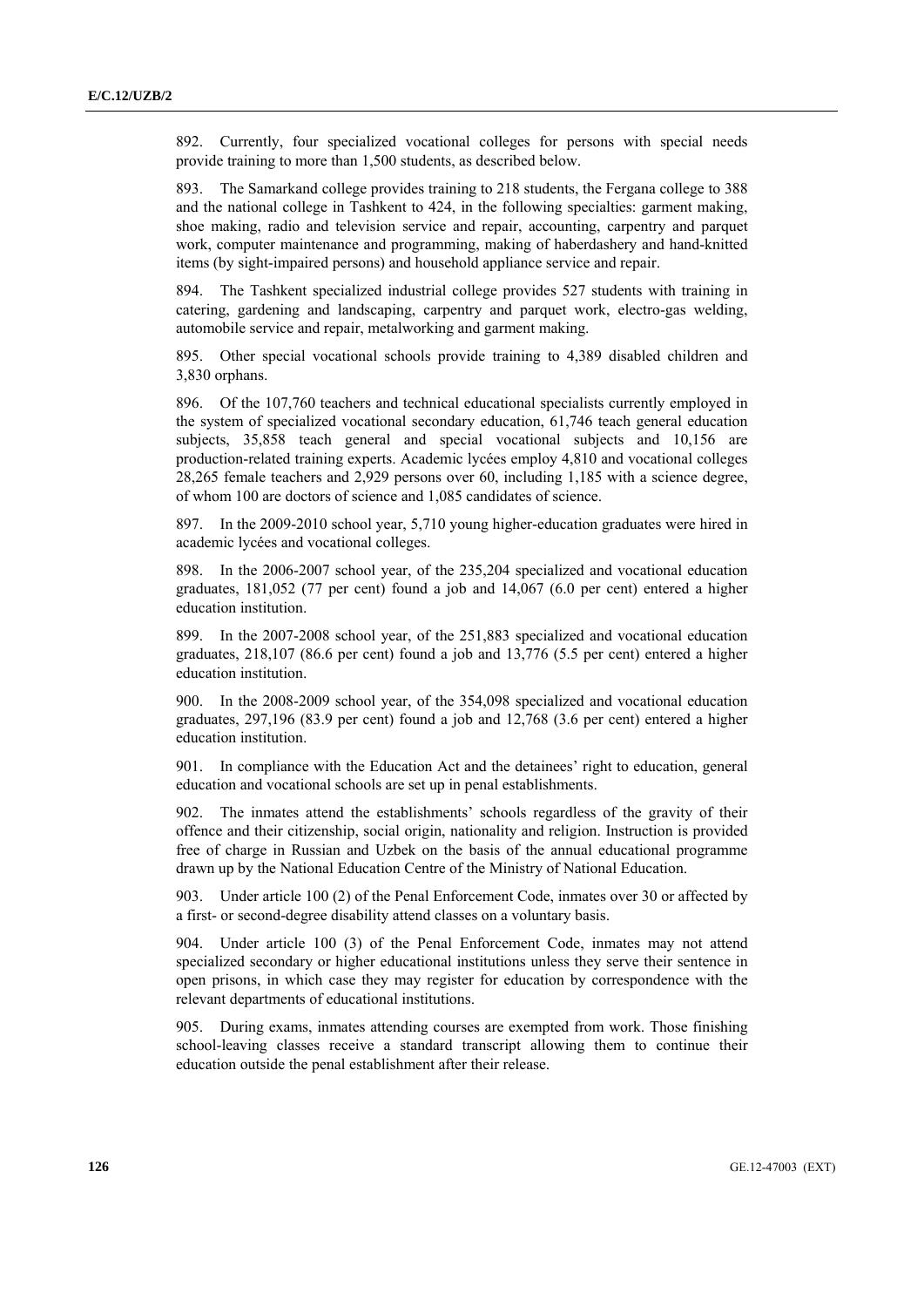906. General and vocational-technical secondary education schools in women's penal establishments provide training in hand and machine embroidery, beadwork, macramé, tailoring, sewing-machine work, computer skills and sewing-machine service and repair.

907. In vocational schools organized in men's penal establishments, under age inmates may be trained in the specialties of assembly fitter, machinist and motor mechanic, electric welder, automobile mechanic, and B and C category automobile driver.

908. Establishment administrations, on an ongoing basis, ensure the availability of the supplies needed in the general education and vocational schools (including such learning accessories as, for instance, textbooks, notebooks and pens), use appropriate information displays and facilitate general and vocational education. The establishment constantly enriches the library stock with historical, artistic, legal, social, political and other books. The detainees are free to use that literature and other information resources.

909. Uzbek higher education trains highly skilled specialists. Vocational higher education programmes are implemented in the relevant institutions, *inter alia* universities, academies and institutes.

910. Of the 299,369 higher education students, 177,476 (59.3 per cent) are men and 121,893 (41 per cent) women.

911. In connection with admission to a higher education institution, the following benefits are available to specific categories of students:

Under Presidential Decision No. 213 of 31 October 2005, school leavers serving in the armed forces and having proper documentation to that effect are entitled to an increment of the grade actually obtained equal to 25 per cent of the grading scale;

Disabled children, orphans and low-income family children may register in a higher education institution in areas for which State grants are available provided they score 30 per cent on the grading scale;

 (c) Under Cabinet of Ministers Decision No. 226 of 13 October 2008, national thematic-Olympiad, contest and sport-competition winners are admitted to higher education institutions on a priority basis, strictly in their area of excellence.

912. Higher education comprises two levels, namely bachelor's and master's degree programmes.

913. Women account for 42 and 35 per cent of, respectively, bachelor's and master's degree students. The respective percentages are 51 and 56 per cent in the humanities and 62 and 65 per cent in teachers' colleges.

914. Post-university education (graduate studies, doctoral studies, and joint research) is guided by society's needs in professional staff.

915. Professional staff enrich and update their know-how and practices through qualifications upgrading and retraining.

916. The Academy of Sciences of Uzbekistan comprises 38 scientific organizations, 4 national museums and 3 regional branches (the Khorezm *Mamuna* Academy and branches in Karakalpakstan and Samarkand) and 4 scientific centres (in Andizhan and Namangan, Bukhara, Fergana, and Kashkadarya-Surkhandarya).

917. The Academy's basic areas of scientific research are, *inter alia*, mathematics, astronomy, automation engineering, physics, applied science, nuclear physics, energy, chemistry, biology, genetics, geology, seismology, information science, history, oriental studies, archaeology, economics, philosophy, law, linguistics and art.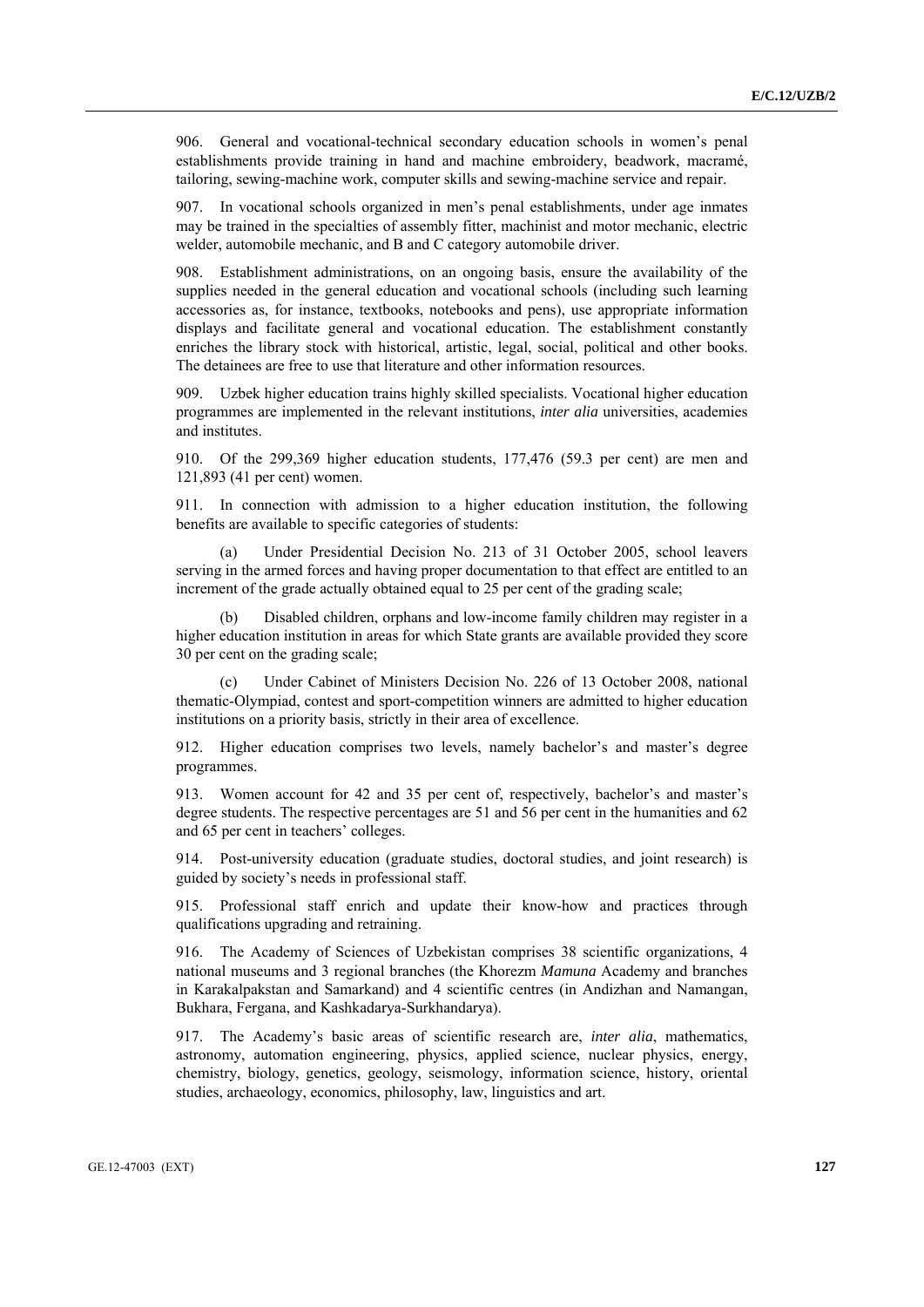918. Young scholars of the Academy and graduate and other students participate in basic and applied research and in scientific work within the framework of industrial organizations and international scientific grants. Young persons account for almost 25 per cent of the total number of scientists working in such areas.

919. The Academy of Sciences provides training for the young generation of scholars in the framework of a cooperation agreement with the Ministry of Higher and Secondary Specialized Education. On the basis of that agreement, more than 30 scientific and educational centres and university departments and chairs have been set up.

920. Provision of the infrastructure, staff and information resources necessary for the development and qualitative improvement of education is a key priority of the State's education policy.

921. Accordingly, the following Government decisions, among others, were adopted in 2009: on March 20, "on the programme for further publication of textbooks and teaching material for specialized and vocational secondary education institutions, 2009-2013"; on March 19, "on amendments and additions to the Cabinet of Ministers decision of 22 November 2004 'on the general education textbooks and study guides publication programme, 2005-2009'"; on September 9, "on measures for the implementation of the project 'Development of school education, Phase 2, with the participation of the International Development Association'"; and on September 26, "on measures for the completion of the programme for building new and renovating existing vocational colleges, academic lycées and related hostels in 2010".

922. NGOs contribute significantly to the realization of the right to education.

923. Thus, in the area of education, Fund Forum implements an education grants programme for developing the education system and improving the conditions and quality of teaching children and young persons. The programme, launched in 2006, supports three groups: teachers of the national education system (general education schools); instructors of specialized secondary and higher education institutions (academic lycées, colleges and higher education institutions); scientific researchers (graduate students, doctoral candidates and joint-research scholars) and senior academics (department chairpersons, deans and vice rectors) in charge of scientific research and development.

924. Monthly stipends or lump-sum grants are channelled to each of the above groups. Of the more than 2,000 teachers and academics who participated in the programme in the period 2006-2010, more than 200 won awards.

925. Moreover, Fund Forum carries out a project entitled "Development and implementation of a national model for continuous inclusive education in Uzbekistan", launched in 2007. Currently 6,000 persons participate in the project, which involves the organization, for the purpose stated, of 12 inclusive groups in pilot schools and kindergartens in the cities of Navoi, Termez, Karshi, Djizzak, Samarkand and Kokand.

## **Article 15 Right to take part in cultural life**

926. In Uzbekistan, conditions and possibilities have been created to ensure the realization of the citizens' right to take part in cultural life, use the attainments of scientific progress, enjoy copyright protection, and engage in scientific or other creative activities.

927. Under article 42 of the Constitution, everyone shall be guaranteed freedom of scientific and technical work, and the right to enjoy cultural benefits. The State shall promote society's cultural, scientific and technical development.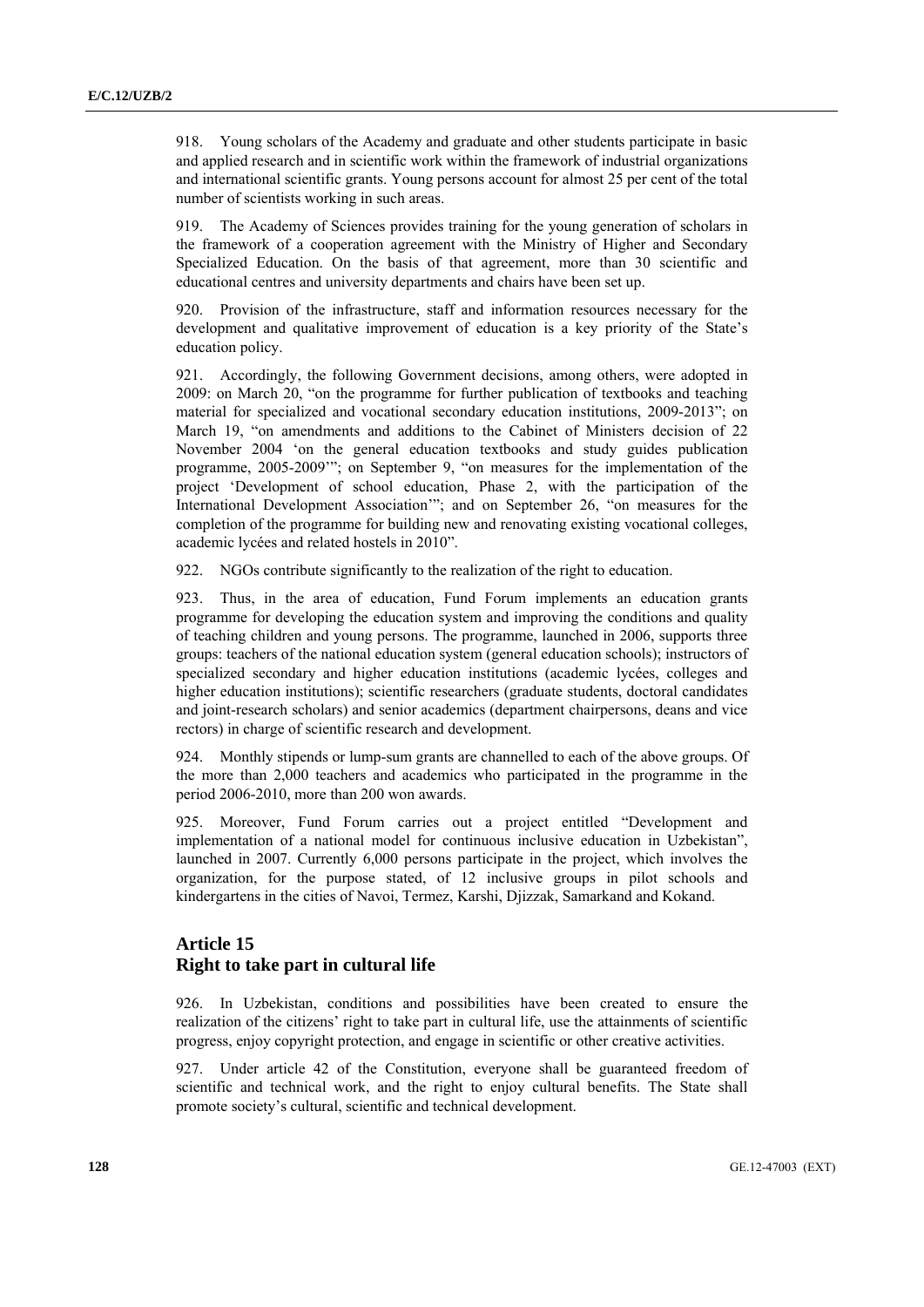928. Under article 21 of the Rights of the Child Safeguards Act of 7 January 2008, State bodies shall set up and support children's health-improvement, sport, creative or other organizations for leisure or recreation in accordance with the law.

929. The Physical Education and Sport Act (new version) of 15 September 2005 provides for equal rights to the activities in question, tasks the Ministry of Culture and Sport with the organization of specific programmes for the development of gymnastics and sport, and lays down the local authorities' powers in the area in question.

930. The Act authorizes children aged up to 16, disabled persons, orphans, pensioners, disabled ex-servicemen and veterans of the 1941-1945 war and persons assimilated to them to avail themselves of physical-education and health-improvement services free of charge.

931. The Ministry of Culture and Sport is the State authority responsible for promoting leisure activities for the population, preparing shows, organizing pop and other concerts and entertainment events, and ensuring the operation of parks of culture and rest.

932. The facilities supervised by the Ministry include 1,870 clubs, 54 parks of culture and rest, 2 zoos, 7 circuses, 37 theatres, 88 museums, and 74 libraries for sight-impaired persons.

933. The country numbers 50,897 sport facilities and more than 7 million persons practicing specific sports.

934. In addition to the development of culture, science and sport, the State promotes the realization of the right to freedom of scientific and artistic creation.

935. The Cabinet of Ministers decision of 10 November 2008 on enhancing the infrastructure of scientific and research establishments and organizations established the Programme for equipping the scientific organizations of the Academy of Sciences, the Ministry of Agriculture and Water Resources, the Ministry of Health and the Ministry of Higher and Secondary Specialized Education, 2009-2012.

936. The country's legal framework for copyright protection is based on the Copyright and Related Rights Act of 20 July 2006, the Inventions, Useful Models and Industrial Designs Act of 29 August 2002, the Civil Code and other legal and regulatory instruments.

937. An author is deemed to be a person through whose creative efforts a work is created. Copyright arises concurrently with the creation of a scientific, literary or artistic work. The author enjoys a series of rights, including the right to use, promulgate, protect and obtain remuneration for his or her work as prescribed by the law.

938. The Cabinet of Ministers decision of 19 January 2008 on author's minimum rates of remuneration for certain types of use of literary and artistic works established minimum levels for the rates in question. The specific amount of remuneration is defined in a contract between the user and the author of the work.

939. In Uzbekistan considerable importance is ascribed to the protection of the cultural heritage of the peoples living in the national territory. Citizens have an obligation to protect the historical, intellectual and cultural heritage. Cultural monuments are protected by the State.

940. The Protection and Use of Objects of Cultural Heritage Act of 30 August 2001 and the Protection and Use of Objects of Architectural Heritage Act of 13 October 2009 determine the concept and types of cultural and archaeological heritage, the powers of State authorities regarding their protection, and the procedure for relevant research by archaeologists and art and other specialists.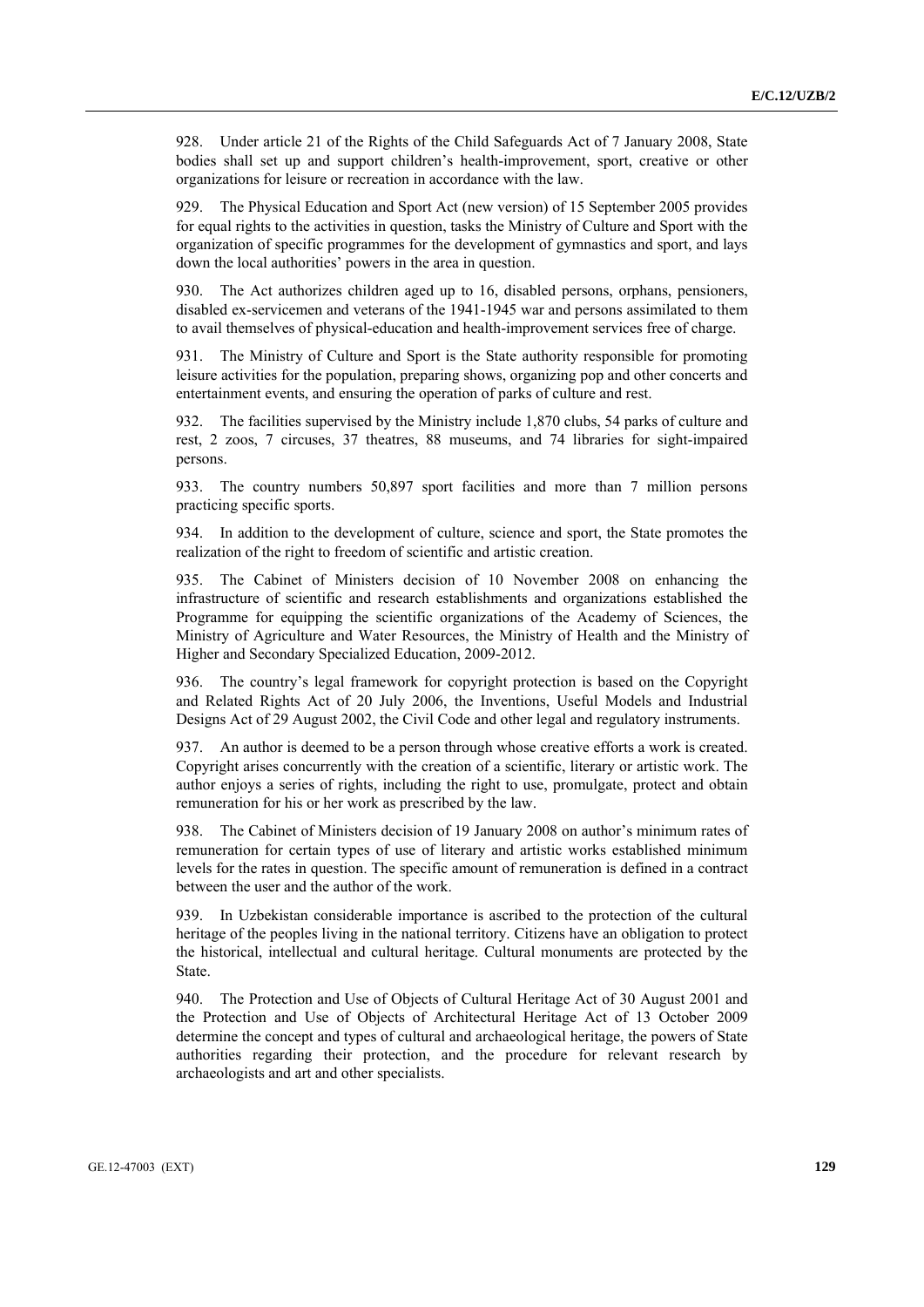941. The Government of Uzbekistan regulates and coordinates various aspects of the citizens' cultural development and of gymnastics and sport by means of legal and regulatory instruments.

942. *Inter alia*, on 28 January 2008 the Cabinet of Ministers adopted a decision on measures to complete the animal collection in the Tashkent Zoo, governing the exchange of animals and birds with the foreign zoos; on 8 July 2008 a decision on the State programme for strengthening the resource base and further improving the activity of music and art schools for children, 2009-2014, aimed at enhancing the system of early musical education; on 26 August 2008 a decision on measures to create an electronic library with scientific and technical literature through a grant of the Government of the Republic of Korea, specifying the procedure for using technical assistance provided by the Republic of Korea; on 20 February 2008 a decision on the programme for expanding the output of quality sport apparatus, implements and equipment in updated production facilities, 2008-2012, specifying a list of indicators of the relevant needs of the population; and on 19 March 2009 a decision on additional measures for further improving administration in the area of the development of children's sport, on the basis of which the Department of Sports was created in the Ministry of National Education.

943. In order fully to meet the citizens' needs for information and educational, moral and cultural enrichment, the Press and Information Agency system alone includes 2 newspapers, 5 magazines, 4 publishing and printing houses, 1 State scientific publishing house, 11 regional publishing houses under provincial press and information administration and 2 publishing houses under the Karakalpakstan press and information agency. In 2009, newspaper, magazine and book and booklet distribution consisted of, respectively, 3,460,000, 1,661,036 and 18,794,900 copies.

944. The media and publishing houses active on the country's book and information markets play a significant role in raising the spiritual, educational and intellectual level of the emerging generation and provide objective and useful information on the domestic political, economic, social and cultural life and on events abroad.

945. The country's media as at 1 January 2010 comprised 1,156 entities, including 702 newspapers, 244 magazines, 10 information bulletins, 4 information agencies, 59 television channels, 20 radio stations and 108 web sites registered with the State as media. Of those entities, 566 were State and 590 independent.

946. Of the 1,397 printing and publishing enterprises operating in the country, 44 are cooperative, 509 private and 556 limited liability companies. Of the 100 publishing houses in operation, 49 are State, 38 private, 7 public companies and 6 public organizations.

947. The following special television broadcasts relate to the rights to rest, leisure activities and cultural development: *Assalom, Uzbekiston!* ("Good morning, Uzbekistan"), *Saekhatga markhabo* ("Welcome to the journey"), *Oydin khaet* ("Bright life"), *Kinoteatr* ("Cinema"), *Azizim*, *Khonadon*, *Yakhshi kayfiyat* ("High spirits"), and *Ilm kudrati* ("Force of knowledge").

948. As at 1 January 2010, the broadcasting coverage in per cent terms of the country's total population was, in the case of television, 100 for UzTV-1 *O'zbekiston*, 99.5 for UzTV-2 *Yoshlar*, 19.8 for UzTV-3 *Toshkent* and 96.8 for UzTV-4 "Sport"; and, in the case of the radio, 100 for UzRV-1 *O'zbekiston*, 99.5 for UzRV-2 *Yoshlar*, 97.9 for UzRV-3 *Mash'al* and 23.6 for UzRV-4 *Toshkent*.

949. In order to ensure reception regardless of place of residence, programmes are transmitted through an extensive terrestrial transmission network consisting of powerful television and radio transmitting centres (in large cities and provincial capitals), low-power radio and television stations (in towns) and micro-retransmitters for sparsely populated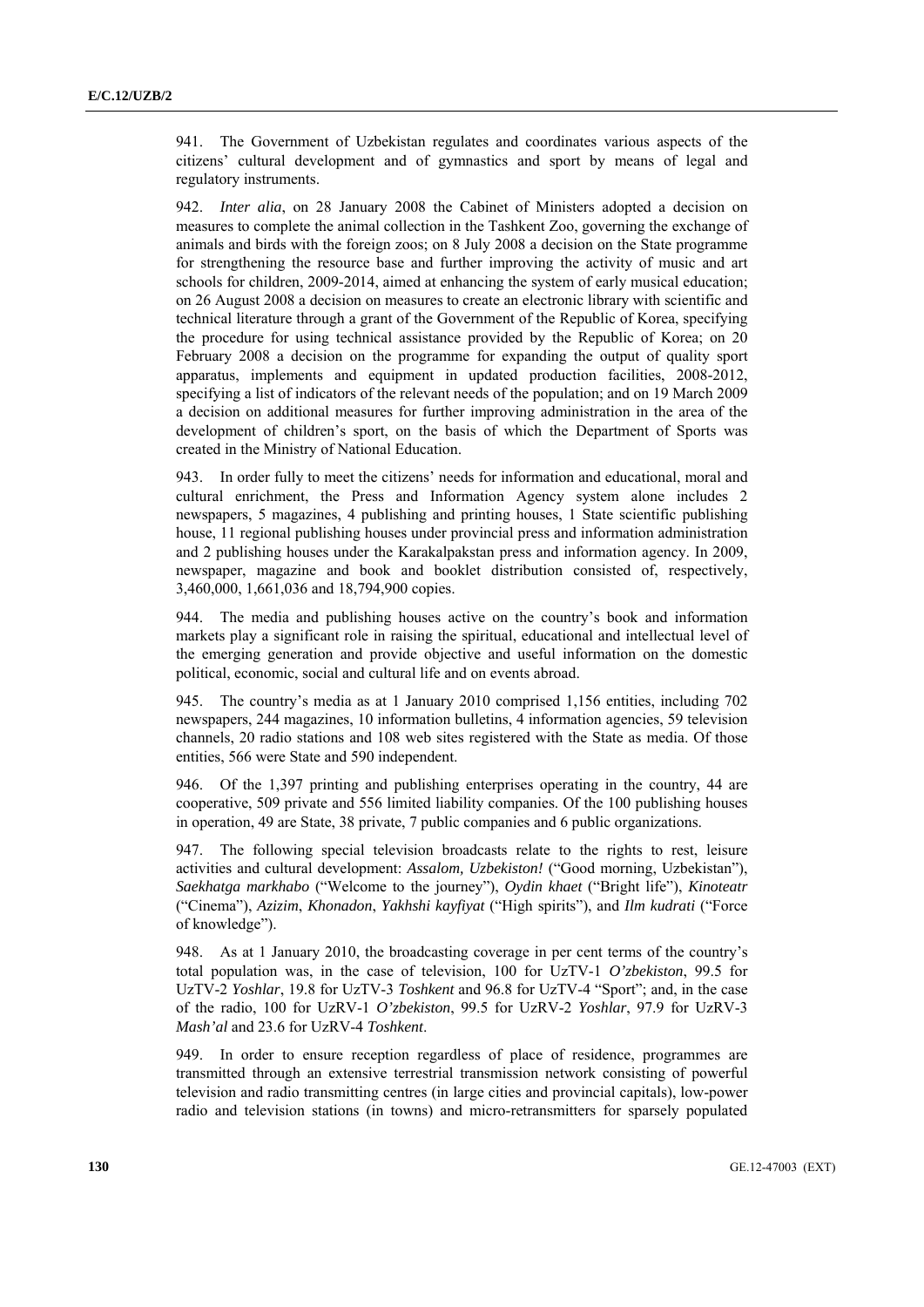areas. Television programmes are broadcast in the VHF and UHF bands, which makes it possible to pick up signals through all types of available indoor or simple outdoor aerials.

950. Radio broadcasts are transmitted in accordance with the conventional international standards of frequency modulation (FM), supported by all modern mobile, portable and stationary radio receivers.

951. Since late 2006, UzTV-1 *O'zbekiston* and UzRV-1 *O'zbekiston* broadcasts are received round the clock by the inhabitants of remote areas in almost inaccessible steppe, desert or mountain regions through more than 340 micro-retransmitters fed from the "Express AM-1" satellite, accessible for television and radio reception not only for the country's population, but also on an individual basis and by the inhabitants of more than 50 countries. In order to ensure free access to the broadcasts, signals are transmitted uncoded. Radio and television programmes are also accessible on an on-line round-the-clock basis through the Internet.

952. In the period 2006-2009, independent television channels and radio stations of the national television and radio system of companies of Uzbekistan transmitted in total 957 television and radio broadcasts and news reports.

953. Uzbek trade-unions ensure that workers having exercised the right to use the cultural and leisure facilities destined for them help to maintain and develop the network of such facilities.

954. Of the more than 604 amateur artists' groups and interest clubs housed in 65 cultural activity buildings, centres and club premises operating as part of the Uzbek trade-union as at 1 January 2010, approximately 300 cater to children. Workers may spend their periods of rest and leisure constructively in 132 libraries with a stock of two million books. Every year trade-union libraries lend out 1.5 million books.

955. Of the approximately 12,000 cultural and awareness-raising events, discussions, creative encounters, and concerts held every year in cultural establishments by trade-union committees in cooperation with enterprise management bodies and other organizations, more than 2,000 are destined for children. Approximately three million persons participate in such events every year.

956. Of the 77,721 persons having in 2009 stayed for health-improvement purposes in the country's 14 trade-union sanatoria with 2,501 places, 31,646 were workers receiving an annual social benefit to that end, including vouchers issued to 56 disabled ex-servicemen and war veterans, 228 overseas war veterans, 8 members of their families or other persons accompanying them, 36 participants in the clean-up after the Chernobyl disaster, and 202 acute myocardial infarction patients. Vouchers were issued to 9,644 persons to stay in rest homes and boarding houses, and 29,420 Water Sport Centre subscriptions were distributed. Approximately 4,000 vouchers and more than 29,000 subscriptions were distributed free of charge to participants in the clean-up after the Chernobyl disaster, and to low-income workers, workers with many children and members of their families.

957. Vouchers are used on the basis of annual agreements concluded with regional trade-union associations. The number of vouchers depends on financial possibilities and on actual demand on the part of the workers.

958. Of the vouchers distributed to workers, 10 per cent are free of charge and 90 per cent are issued at a 60 per cent discount. Free sanatorium-treatment vouchers are provided on a priority basis to employed disabled persons and war veterans, overseas war veterans, participants in the clean-up after the Chernobyl disaster, low-income workers and workers from families with many children.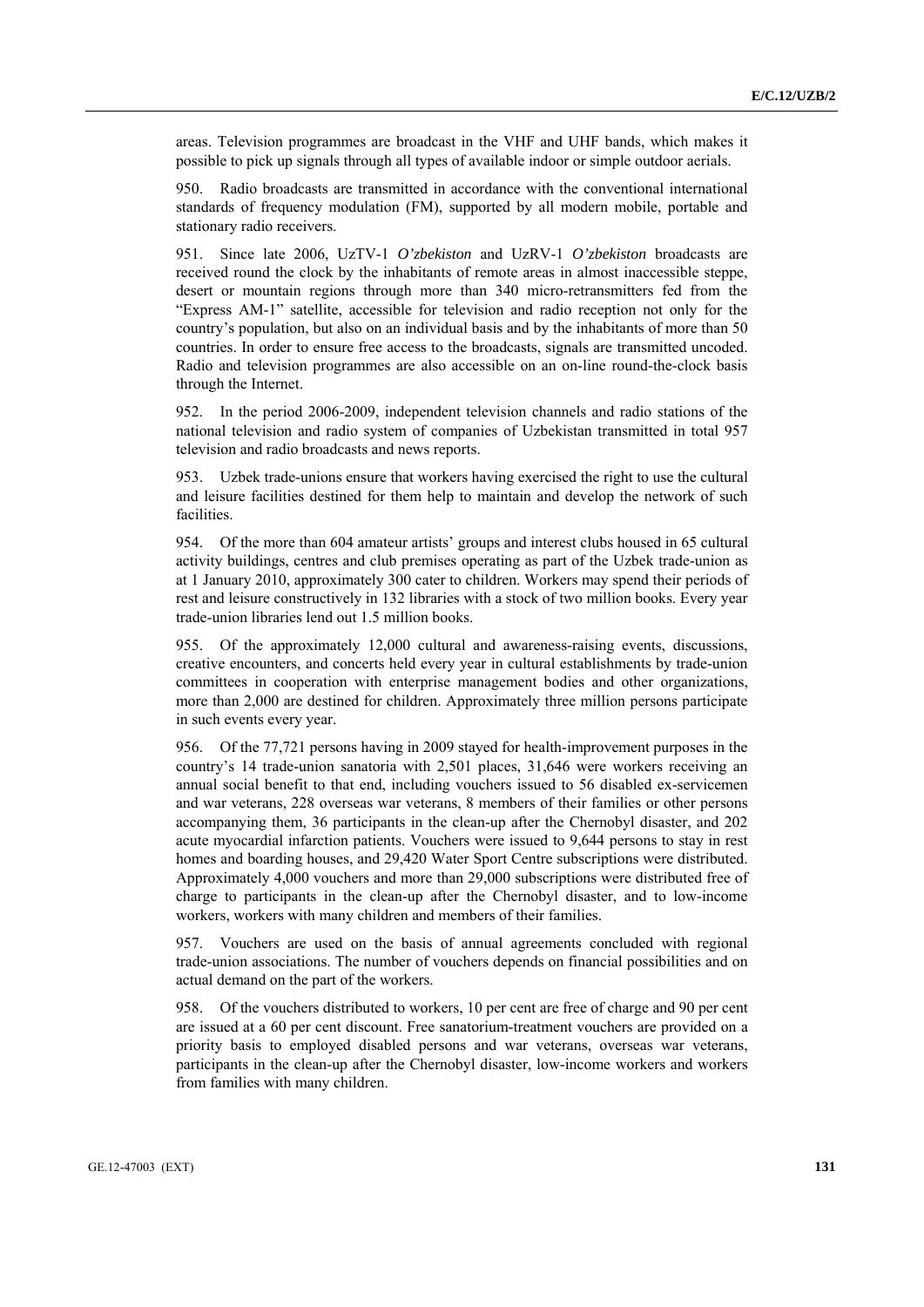959. In 2009, 25,000 workers and students received treatment in 35 enterprise and educational-institution sanatoria-clinics, largely without interrupting their employment or studies. Such sanatoria-clinics offer an optimal combination of rest and care in treatment facilities using modern medical equipment.

960. The trade-union society for physical education and sport comprises 5,352 physical education associations and sport clubs. Of the society's more than 1,406,000 members, 756,000 train systematically.

961. Trade union bodies use social protection funds to finance nationwide 38 trade-union sport schools for children and adolescents, more than 12,000 of whom currently attend and exercise in such establishments.

962. The standardized *Alpomish* and *Barchinoy* physical preparedness tests constitute the main current framework for the involvement of workers and young persons in physical education and sport on a large scale. More than 125,000 persons participate every year in the related exercise programmes.

963. The Uzbek Association for Persons with Disabilities organizes tours for disabled persons by bus or rail to historical places and cities, *inter alia* Samarkand, Khiva and Bukhara; prepares and holds tournaments for athletes with disabilities at regional, municipal and provincial level; provides training for such athletes as part of the Special Olympics programme; regularly carries out wheelchair races from Tashkent to Buka and back or to Yangiyul' and back; conducts, on an annual basis, the "World of fascinating colours" international competition for disabled children; and, in cooperation with the international charitable foundation *Soglom Avlod Uchun*, organizes exhibits for the country's disabled artists.

964. In order to develop sport among minors, the *Makhalla* foundation, in cooperation with various organizations, traditionally carries out annual contests entitled "Future of our football", "Healthy family", "*Makhalla* heroes" and "Chess and checkers". More than 800,000 children participate in such contests. During 11 months in 2009, more than 275 recreation grounds were set up and launched in the country's *makhallas* through common voluntary work and with the help of sponsors.

965. Summer health-improvement camps attached to special residential and other schools were set up in cooperation with citizens' assemblies throughout the country with a view to organizing recreation and leisure activities for children. Approximately SUM 400 million were earmarked for children raised in orphanages or in need of social protection; and free vouchers were issued the low-income family children.

966. In Uzbekistan, a respectful attitude towards the languages, customs and traditions of all nationalities and ethnic groups living in its territory is ensured, and the development of that heritage is facilitated.

967. The National Inter-Ethnic Cultural Centre, created in January 1992, contributes to promoting inter-ethnic relations, spiritual and cultural development and the revival of ethnic traditions and customs of the country's multi-ethnic population. The Centre currently coordinates the activity of approximately 150 ethnic cultural centres operating under its aegis, providing them with comprehensive support and cooperation.

968. The above centres play a major role in preserving the language, traditions and customs of each ethnic group of Uzbekistan and promoting stability and civil accord in society. Thanks to their work, the ethnic and national groups living in the country do not consider themselves to be ethnic minorities. The centres in question promote close contacts with their ethnic homeland, the study of their native language, and ethnic arts and traditions, while they at the same time actively participate in the social, political and cultural life of the country that has become their motherland. During an official visit to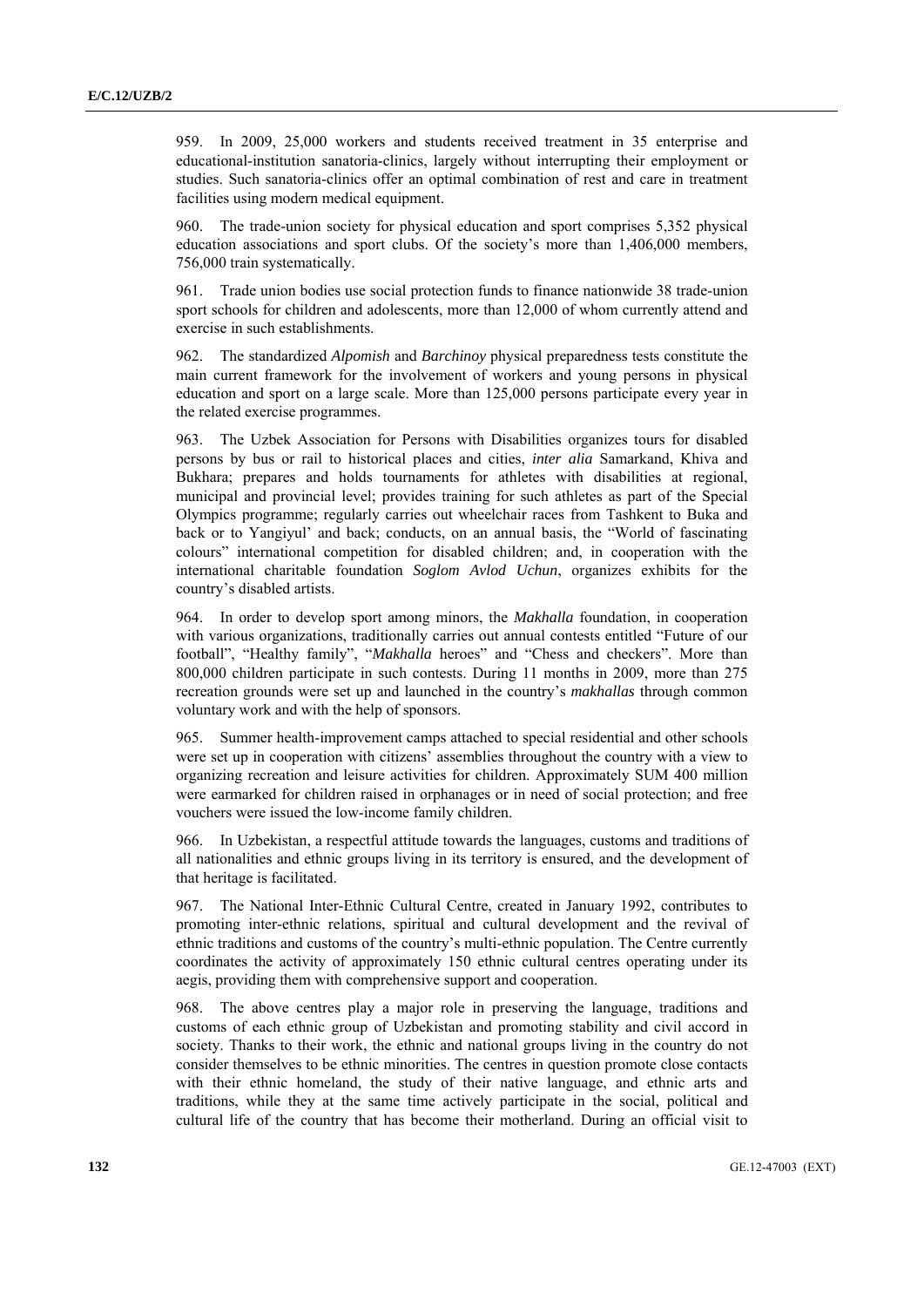Uzbekistan, Mr. Knut Vollebaek, OSCE High Commissioner on National Minorities, referred to the centres' role and praised their work.

969. Youth centres, sport, art and folk-dance groups and folk choirs are some of the initiatives generally launched by the above cultural centres, which also organize art exhibits, folk festivals, poetry, thematic and art-related evenings, and charitable activities. Meetings on the achievements of poets, writers, artists and athletes are regularly organized.

970. Conferences on theoretical and practical aspects of various issues contribute to spiritual development, awareness and the stimulation of research, including among young persons. On 28 October 2009, such a conference, entitled "Let us save the Aral Sea!", was organized in the Russian ethnic cultural centre in Uzbekistan by the "Heritage" interest youth-club and the Mirobod academic lycée, attached to the Tashkent Institute of Information Technologies, in connection with the 160th anniversary of the birth of A. I. Butakov, first Aral-Sea researcher. In 2009, a scientific workshop on "Achievements and development prospects in the area of biodiversity and biotechnology in Uzbekistan" was organized by the Tashkent Vocational College of Information Technologies and the Korean Scientific and Technical Society of Uzbekistan (TINBO).

971. In Uzbekistan, tuition is provided in seven languages: Uzbek, Karakalpak, Kyrgyz, Russian, Kazakh, Tajik and Turkmen. Magazines are published in 8 languages and newspapers in 10. Moreover, Korean language departments have been established in the following five higher education institutions: Samarkand State University, Uzbek State World Languages University, Tashkent Nizam State Pedagogical Institute, Institute of Oriental Studies, and University of World Economics and Diplomacy. Korean language elective courses are offered at the Nukuss State University, Angren Pedagogical Institute and Bukhara State University. Lastly, native language study groups and clubs operate in every cultural centre.

972. The Association of Korean Cultural Centres of Uzbekistan has founded the *Kore sinmun* newspaper, published since 1997. The presence of the national Kazakh centre and its subsidiaries is constantly highlighted in the media, the *Nurly zhol* newspaper and the *Didar* UzTV broadcast and on the national radio. The *Oftobi sugdien* Tajik-Persian cultural centre in Bukhara province publicizes its activity through the *Bukhoroi Sharif* bulletin, which publishes information on the writers, poets, customs, traditions and rituals of the peoples of Central Asia. The bulletin contains a section with articles and assorted poems by Tajik language teachers. The activity of Tajik centres is regularly reported upon in Uzbek and foreign media in the television broadcasts entitled *Ranginkamon* and *Yagona oilada* (UzTV); the *Ovozi tozhik*, *Bokhtar*, *Surkhon* and *Ovozi Samarkand* newspapers; and the broadcasts of the *Dustlik* studio of Uzbekistan radio.

973. Non-profit NGOs contribute significantly to the development of children's abilities and talents. Thus, Fund Forum created a number of creative activity centres for children in Tashkent and Samarkand. *Yangi avlod forumi* ("Young Generation Forum") creative activity centres for children are attended by more than 1,000 children aged 6-15, active in, *inter alia*, the "Skilful hands" and "Seedling" groups, vocal and choreographic studios, an English club, a chess club, the "Mosaic" and "Phoenix" visual arts studios, the "Face" drama studio, the *KIT* information technologies club, and the dayereh players' and young correspondents groups.

974. Children attend the above centres free of charge, participate in various national and international events, such as a performance of the well known *Sovremennik* ("Contemporary") theatre as part of the "Class Act" international theatrical project in Russia; the "Japan through Uzbek children's eyes" drawing exhibit in Japan, in which children from the Samarkand and Tashkent centres took part; the "Uzbekistan through children's eyes" photography exhibit, organized in cooperation with the British Council in